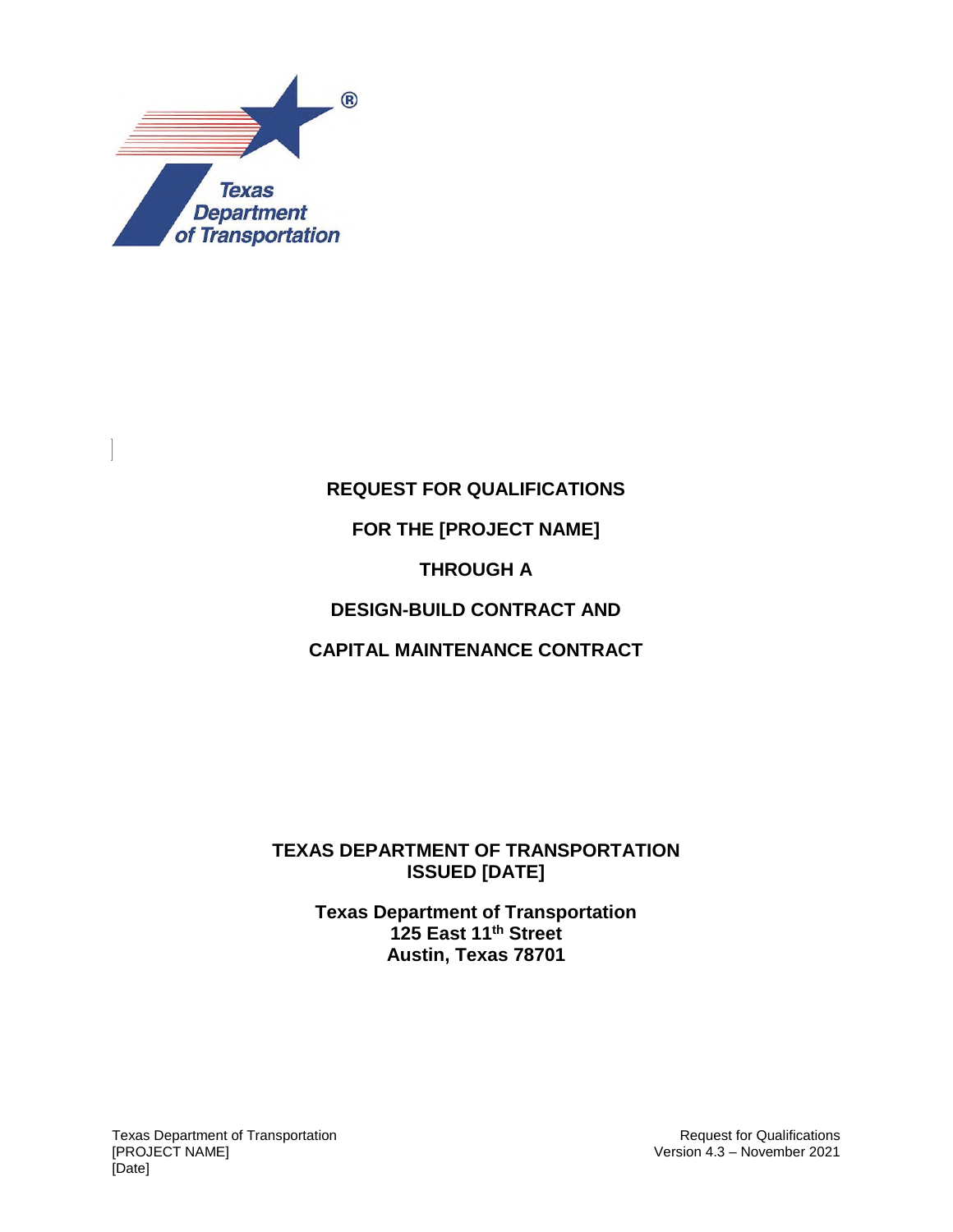|                   | 1.               |    |                                                                |  |  |  |  |
|-------------------|------------------|----|----------------------------------------------------------------|--|--|--|--|
|                   | 2.               |    |                                                                |  |  |  |  |
|                   | 3.               |    |                                                                |  |  |  |  |
|                   | 4.               |    |                                                                |  |  |  |  |
|                   | 5.               |    |                                                                |  |  |  |  |
|                   | 6.               |    | <b>COMMUNICATIONS, PUBLIC INFORMATION AND</b>                  |  |  |  |  |
|                   | 7.               |    |                                                                |  |  |  |  |
|                   | 8.               |    |                                                                |  |  |  |  |
| <b>EXHIBIT A.</b> |                  |    |                                                                |  |  |  |  |
|                   | $\mathbf 1$ .    |    |                                                                |  |  |  |  |
|                   | 2.               |    |                                                                |  |  |  |  |
| <b>EXHIBIT B.</b> |                  |    |                                                                |  |  |  |  |
| <b>VOLUME 1</b>   |                  | 31 |                                                                |  |  |  |  |
|                   | <b>Section A</b> |    |                                                                |  |  |  |  |
|                   | <b>Section B</b> |    |                                                                |  |  |  |  |
|                   | <b>Section C</b> |    |                                                                |  |  |  |  |
|                   | <b>Section D</b> |    | Proposer Information / Team Experience / Management            |  |  |  |  |
|                   | <b>Section E</b> |    |                                                                |  |  |  |  |
|                   | <b>Section F</b> |    |                                                                |  |  |  |  |
|                   | <b>Section G</b> |    |                                                                |  |  |  |  |
| <b>Section H</b>  |                  |    | Key Personnel Identification and Qualifications (Forms I to be |  |  |  |  |
|                   | <b>Section I</b> |    |                                                                |  |  |  |  |
| <b>Section J</b>  |                  |    | Previous Experience Working with DBEs (Forms J-2 to be         |  |  |  |  |
| <b>EXHIBIT C.</b> |                  |    |                                                                |  |  |  |  |
| <b>VOLUME 2</b>   |                  | 48 |                                                                |  |  |  |  |
|                   | <b>Section A</b> |    |                                                                |  |  |  |  |
|                   | <b>Section B</b> |    |                                                                |  |  |  |  |
|                   | <b>Section C</b> |    |                                                                |  |  |  |  |
| <b>Section D</b>  |                  |    |                                                                |  |  |  |  |
| <b>EXHIBIT D.</b> |                  |    |                                                                |  |  |  |  |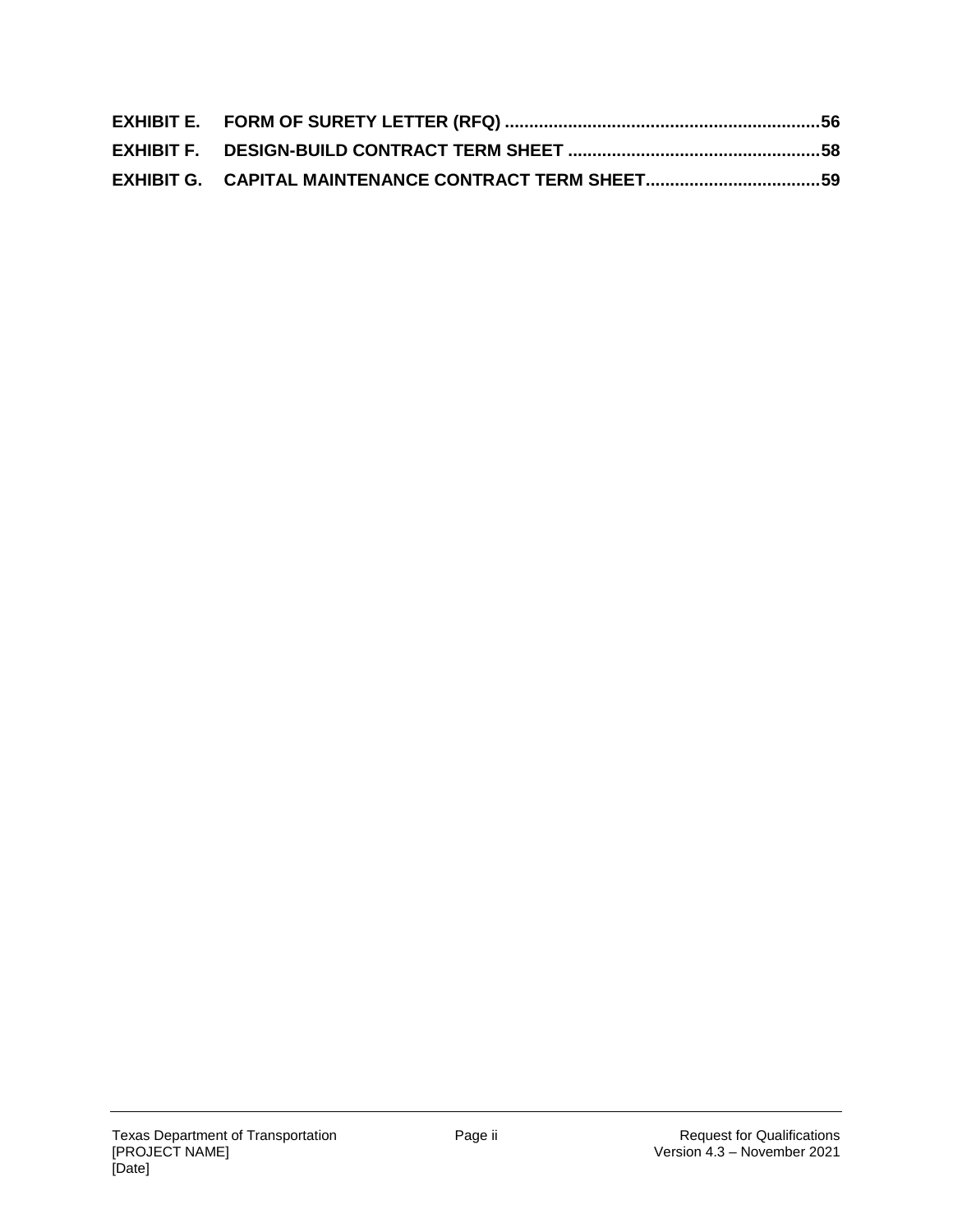#### **FORMS:**

| Form A   | <b>Transmittal Letter</b>                         |  |  |  |
|----------|---------------------------------------------------|--|--|--|
| Form B-1 | <b>Information Regarding Proposer Team</b>        |  |  |  |
| Form B-2 | List of Proposer Team Members                     |  |  |  |
| Form C   | <b>Certification and Legal Qualifications</b>     |  |  |  |
| Form D-1 | Technical Experience - Design                     |  |  |  |
| Form D-2 | Technical Experience - Construction               |  |  |  |
| Form D-3 | <b>Technical Experience – Independent Quality</b> |  |  |  |
| Form D-4 | Technical Experience - Maintenance                |  |  |  |
|          |                                                   |  |  |  |
| Form E   | <b>Project Description Form</b>                   |  |  |  |
| Form F   | <b>Safety Qualifications</b>                      |  |  |  |
| Form G-1 | Key Personnel Work Assignment Form                |  |  |  |
| Form G-2 | Key Personnel Resume and References               |  |  |  |
| Form H   | <b>Technical Reference Form</b>                   |  |  |  |
| Form I   | Key Personnel Reference Form                      |  |  |  |
| Form J-1 | <b>DBE</b> Information                            |  |  |  |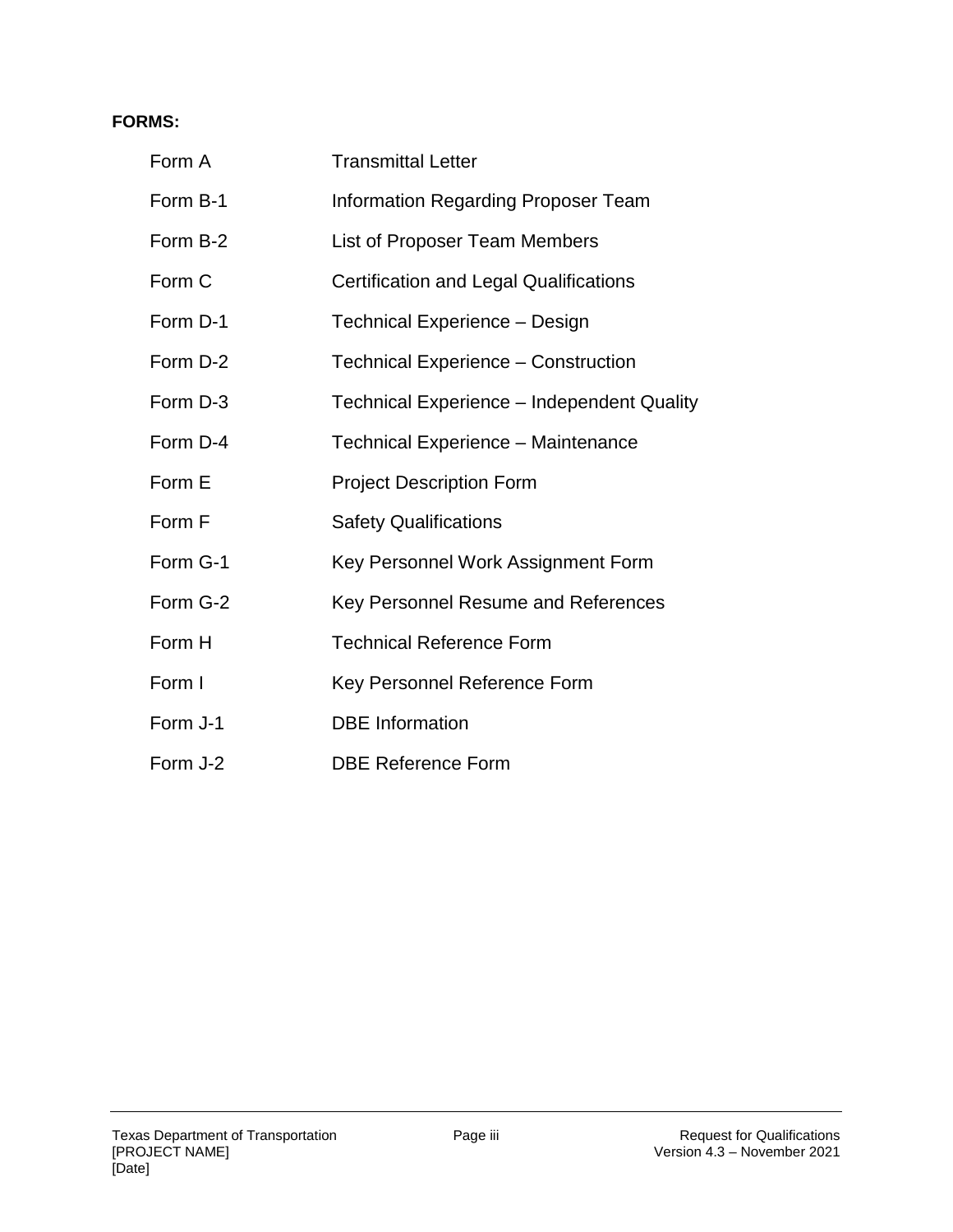### **BACKGROUND AND INSTRUCTIONS**

### **1. INTRODUCTION**

### **1.1. Executive Summary**

The Texas Department of Transportation ("TxDOT"), an agency of the State of Texas, hereby requests submittal of sealed qualifications statements ("QSs") from private entities ("Proposers") desiring to design, construct and maintain [PROJECT NAME/DESCRIPTION], referred to as the "Project," pursuant to a Design-Build Contract ("DBC") and an associated Capital Maintenance Contract ("CMC").

TxDOT is issuing this Request for Qualifications ("RFQ") in accordance with the provisions of Chapter 223, Subchapter F of the Texas Transportation Code (the "Code"), Sections 9.150-9.155 of Title 43 of the Texas Administrative Code (the "Rules"), and other applicable provisions of Texas and federal law. See the Project webpage at:

[INSERT PROJECT WEBSITE URL] (the "Project Webpage").

The Texas Transportation Commission's (the "Commission") Minute Order [NUMBER] dated [DATE] authorized issuance of an RFQ to design, construct and maintain the Project. A copy of that minute order is available on the Project Webpage. Proposers shortlisted in response to this RFQ will be invited to submit detailed proposals ("Proposals") in response to a Request for Proposals ("RFP"). TxDOT intends to provide evaluation criteria in the RFP for the selection of the Proposal providing the best value to TxDOT. TxDOT has assembled a set of documents relating to the Project (the "Reference Information Documents" or the "RIDs") that will be made available upon issuance of this RFQ on the Project Webpage. Proposers are responsible for checking the Project Webpage regularly for Addenda to this RFQ, additional RIDs and other procurementrelated information.

The following contact information is for TxDOT's "Authorized Representatives" for this procurement:

> [NAME 1] [NAME 2] Texas Department of Transportation 7600 Chevy Chase Drive, Building 2, Suite 400 Austin, Texas 78752 Email: [PROJECT EMAIL ADDRESS]

RIDs and references to any website (including the Project Webpage) in this RFQ are provided for reference and background information only. The information contained in the RIDs or set forth in any referenced website (including the Project Webpage) reflects information as of any date or time identified therein. TxDOT has not determined whether the RIDs or information available on any such website (including the Project Webpage) are accurate, complete, pertinent, or of any other value to Proposers. TxDOT makes no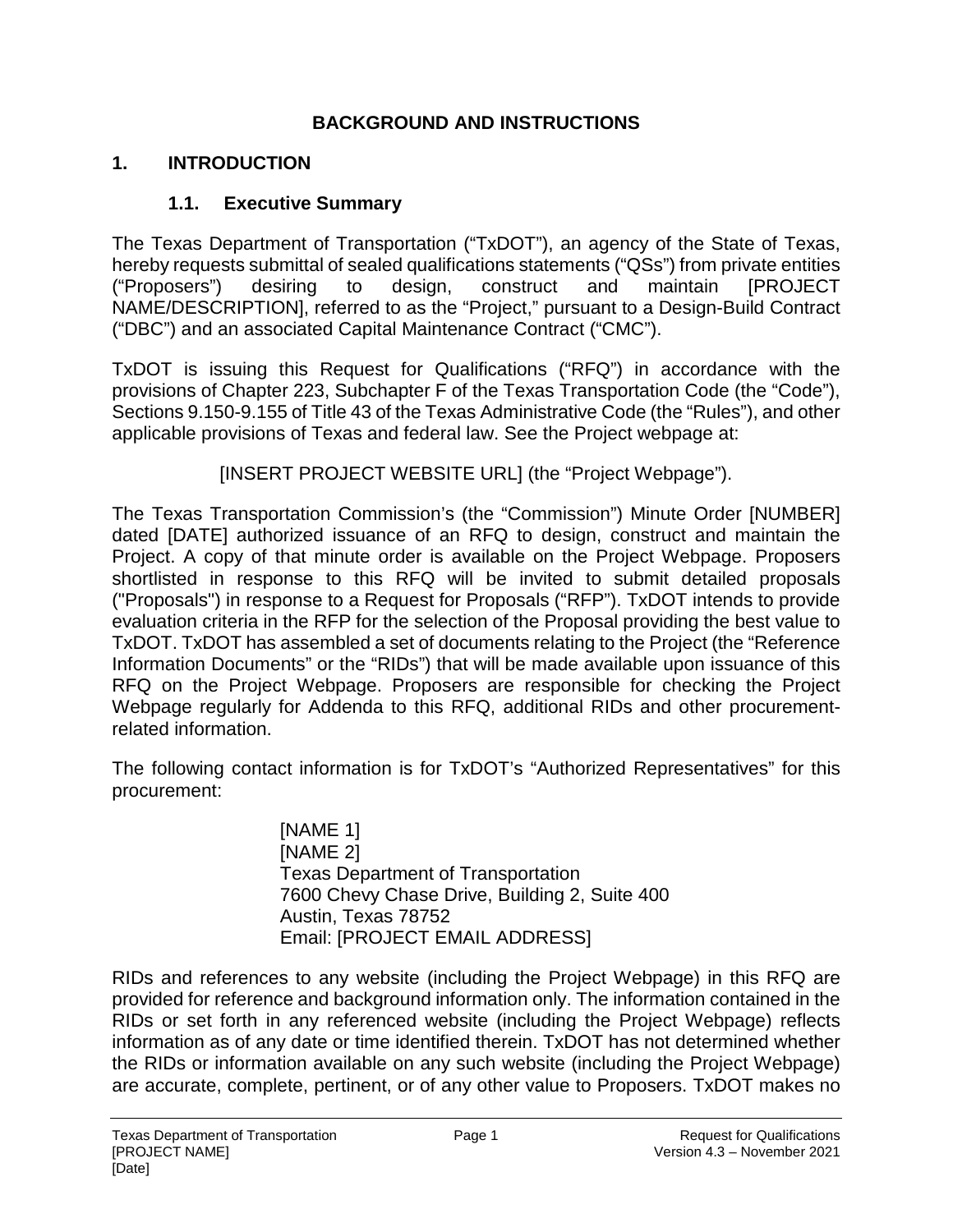representation as to the accuracy, completeness or pertinence of the RIDs or information in any referenced website (including the Project Webpage) and, in addition, shall not be responsible for any interpretations thereof or conclusions drawn therefrom. The statements made in the RIDs or in any referenced website (including the Project Webpage) that are not purely historical are forward-looking statements, including TxDOT's expectations, intentions or strategies regarding the future. These statements are based on information then available to TxDOT, and TxDOT assumes no obligation to update any such forward-looking statements. Upon issuance of the final RFP, the DBC will specify to what extent the RIDs may be relied upon.

## **1.2. Definitions and Acronyms**

Refer to **Exhibit A** hereto for the meaning of various capitalized terms and acronyms used in this RFQ, and refer to the DBC Term Sheet in Exhibit F or CMC Term Sheet in Exhibit G, as applicable, for the meaning of certain other capitalized terms and acronyms used but not defined herein or in Exhibit A of this RFQ.

## **2. DESCRIPTION OF PROJECT OPPORTUNITY**

## **2.1. Description of the Proposed Contracting Opportunity**

TxDOT intends, through this procurement, to enter into a DBC that will result in costeffective and expedited completion of all elements of the Project. The DBC is comprised of a Design-Build Agreement ("DBA") for the Project and TxDOT's programmatic DBA General Conditions Items 1-9, which can be found at:

## [INSERT URL OR LINK].

The "DBC Documents" will include the DBC and TxDOT's programmatic Design-Build Specifications, which can be found at:

## [INSERT URL OR LINK].

The DBC Documents will obligate the selected Proposer (the "DB Contractor") to design and construct the Project. In addition to the DBC Documents, TxDOT intends, through this procurement, to enter into a CMC. The CMC Documents will obligate the DB Contractor to perform capital maintenance for the Project at TxDOT's election.

The DBC will include a lump sum, fixed price to complete the Project. The DBC will set forth the terms of the DB Contractor compensation, which will be based on progress payments subject to a maximum payment curve. The DBC is expected to include a oneyear general warranty following the completion of the Project.

The CMC will consist of three five-year optional terms, exercisable by TxDOT, in its sole discretion, to require the DB Contractor to perform capital maintenance on the Project for up to 15 years. The exercise of one option shall not require TxDOT to exercise a further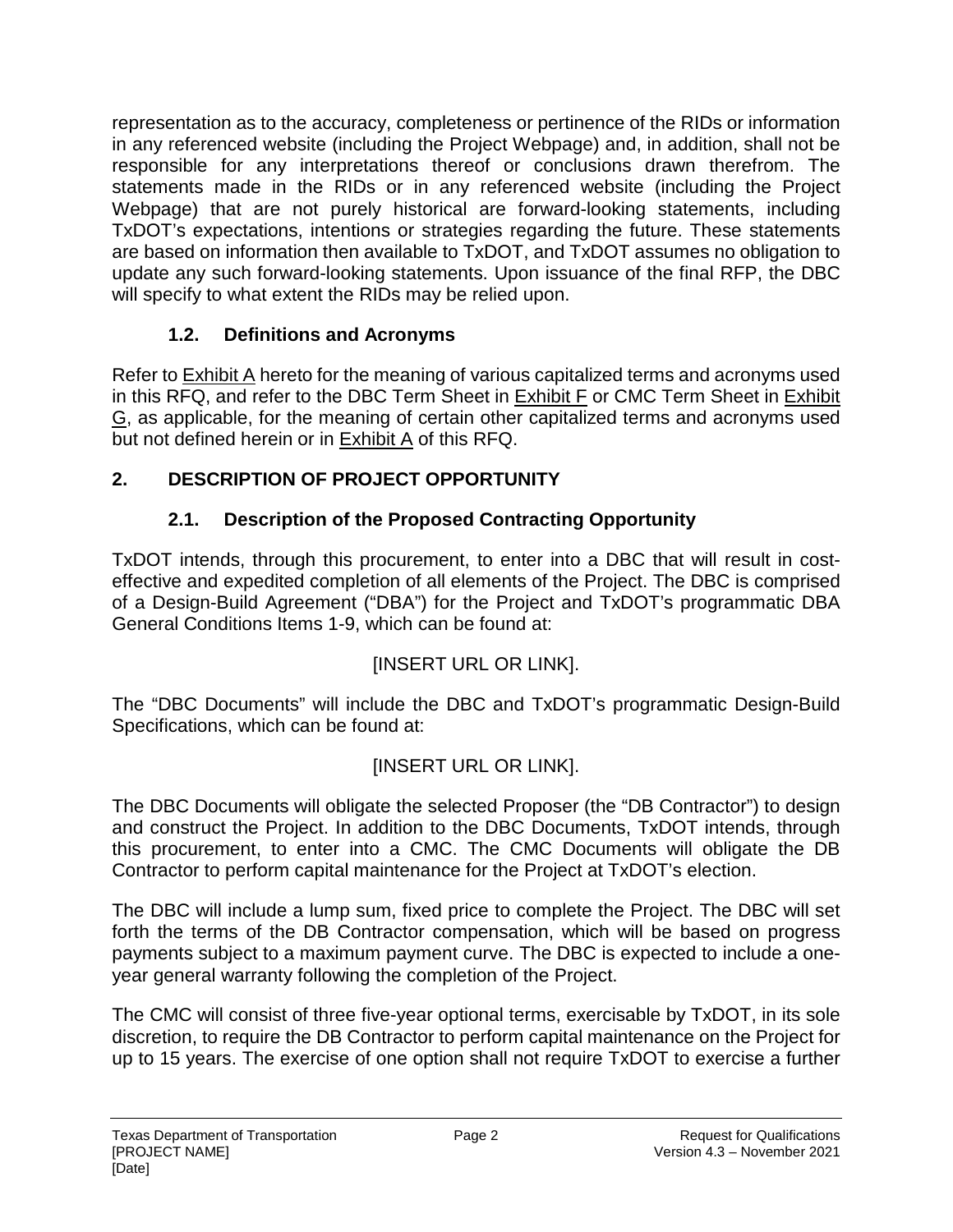option. Further, TxDOT will not exercise subsequent capital maintenance options if a prior option has not been exercised.

Proposers are advised to review the draft DBC Term Sheet attached as Exhibit F and the draft CMC Term Sheet attached as Exhibit G for additional details of the DB Contractor's anticipated obligations and responsibilities in connection with the Project. Further terms, conditions and parameters determining the nature of the parties' responsibilities will be set forth in more detail in the RFP.

### **2.2. Project Objectives**

The following objectives have been developed for the Project [in order of priority]:

• [LIST PROJECT OBJECTIVES]

#### **2.3. Project Scope**

The Project scope components include the design, construction and maintenance of [PROJECT SCOPE DESCRIPTION] as shown in the Preliminary Schematic Design located on the Project Webpage. See Exhibit D for further information regarding the Project.

### **3. DESCRIPTION OF PROCUREMENT PROCESS**

### **3.1. Procurement Process**

TxDOT reserves the right, in its sole discretion, to modify the following procurement process to comply with applicable law or to address the best interests of TxDOT and the State of Texas, including canceling the procurement.

TxDOT will evaluate the QSs it receives in response to this RFQ and intends to establish, according to criteria generally outlined herein, a shortlist of two or more Proposers that are eligible to receive the RFP.

Following the shortlisting of Proposers, TxDOT anticipates releasing a draft RFP for review and comment by the shortlisted Proposers. Following receipt of written comments, TxDOT may schedule one-on-one or group meetings to discuss issues and comments identified by the shortlisted Proposer teams. This process is referred to as the industry review process. Specific details concerning the industry review process will be made available to the shortlisted Proposer teams following the shortlisting announcement.

After consideration of input from shortlisted Proposers, and if authorized by the Commission, TxDOT plans to issue a final RFP to the shortlisted Proposers. If TxDOT moves forward with the procurement, the final RFP will include a scope of work, draft DBC Documents and CMC Documents and the objective methodology for determining the overall best value Proposal.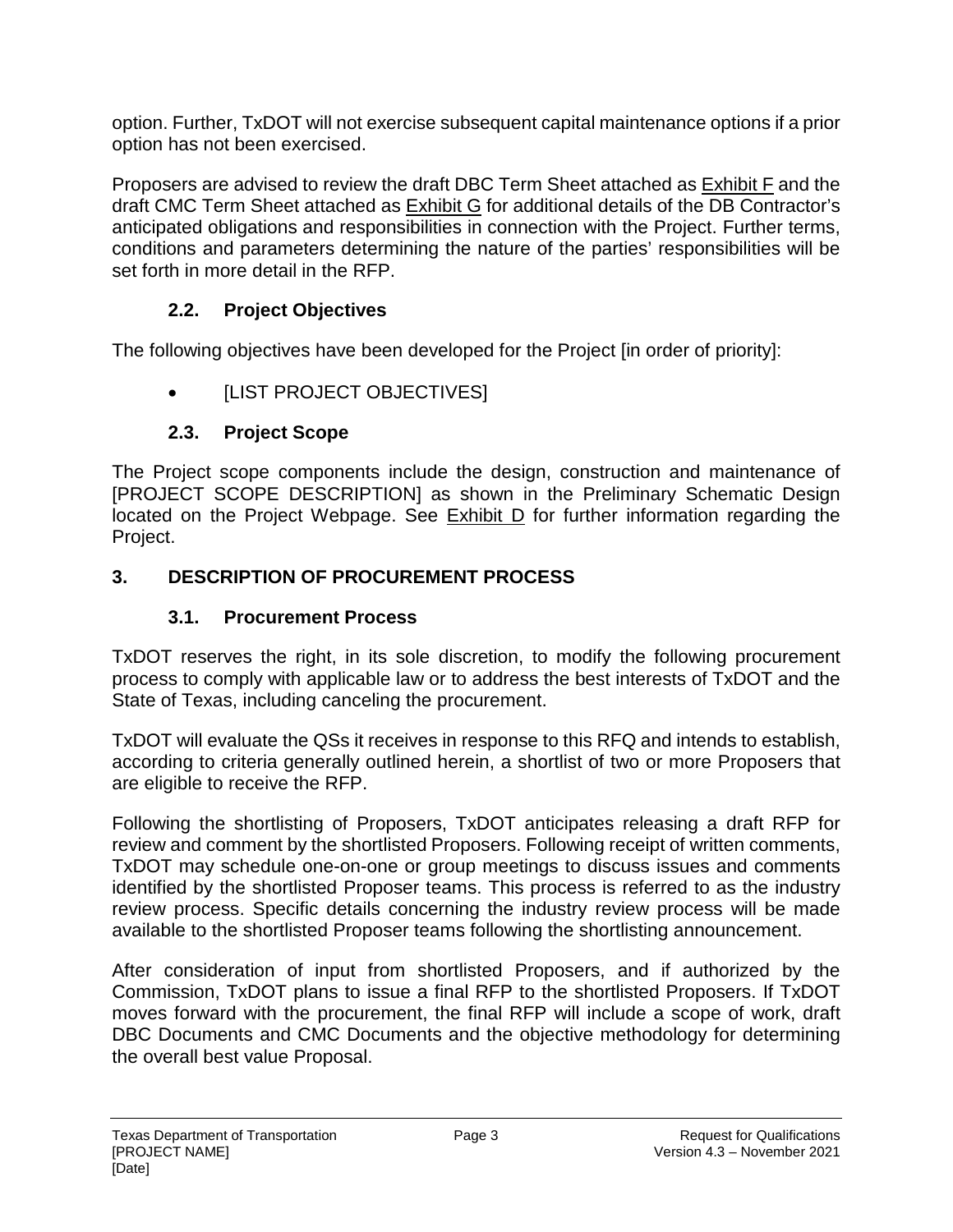Following receipt and evaluation of Proposals, based on a determination of apparent best value, the Commission may select a Proposer for negotiations, and authorize TxDOT to finalize the DBC Documents and CMC Documents for award and execution. If negotiations are not successful with the apparent best value Proposer, TxDOT may negotiate with the next highest rated Proposer. Alternatively, the procurement may be terminated.

The Commission has given TxDOT broad direction on the content and methodology for the solicitation of Proposals from shortlisted Proposers, the selection of a Proposer whose Proposal offers the apparent best value to TxDOT and the terms and conditions the DBC Documents and CMC Documents must contain to be deemed satisfactory. Proposers are advised that the evaluation criteria and weightings for the scoring of the Proposals may differ from the criteria set forth herein to evaluate QSs.

Award of the DBC and CMC by the Commission will be conditioned upon finalization and execution of the DBC Documents and CMC Documents, and the satisfaction of other conditions that will be set forth in the RFP and Minute Order adopted by the Commission. Such conditions may include, among others, that Proposer has either (a) an Aggregate Available Bidding Capacity in an amount equal to or greater than Proposer's price for the construction work at the time of final award or (b) TxDOT's approval of a plan demonstrating how and when Proposer will achieve a positive Aggregate Available Bidding Capacity after final award.

## **3.2. Payment for Work Product**

As contemplated by Section 223.249 of the Code, TxDOT intends to pay each unsuccessful Proposer that submits a Proposal responsive to the RFP a payment for work product up to a maximum stipulated amount authorized by the Commission and set forth in the RFP, and not exceeding the value of the work product contained in its Proposal that TxDOT determines can be used in performance of its functions. Specific provisions regarding payment of the stipulated amounts will be included in the RFP. There will be no payment to Proposers who are not shortlisted.

## **3.3. Procurement Schedule**

TxDOT anticipates carrying out the first phase of the procurement process contemplated hereby in accordance with the following schedule: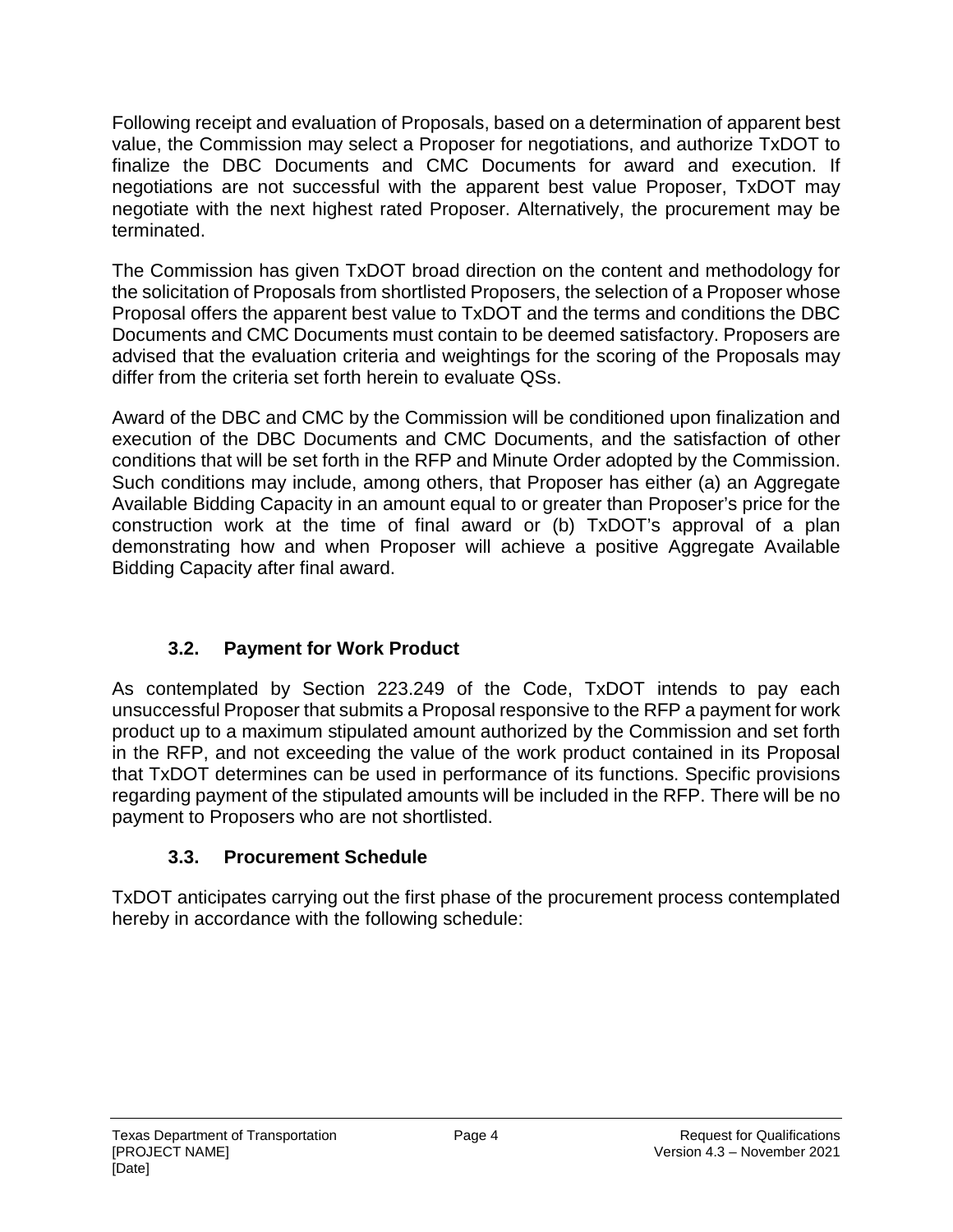| <b>Issue RFQ</b>                                          | [DATE]                                                                                     |
|-----------------------------------------------------------|--------------------------------------------------------------------------------------------|
| [Industry Workshop ([LOCATION])                           | [DATE] at [TIME]]                                                                          |
| Deadline for questions regarding the RFQ                  | [DATE] at [TIME]                                                                           |
| Questions relating to any Addendum<br>issued after [DATE] | Three business days after the<br>Addendum is issued (but no later than<br>the QS Due Date) |
| QS Due Date                                               | [DATE] $1$ at 12:00 noon                                                                   |

This schedule is subject to modification at the sole discretion of TxDOT. Proposers will be notified of any change by an Addendum to this RFQ. TxDOT intends to issue the RFP shortly after selection of the shortlisted Proposers and to prosecute the procurement to a DBC and CMC award thereafter. TxDOT anticipates conditionally awarding a DBC and CMC for the Project in [SEASON/MONTH, YEAR] and executing the contracts in [SEASON/MONTH, YEAR].

All times set forth herein shall be local Central Time in Austin, Texas.

#### **3.4. [Industry Workshop**

TxDOT intends to hold an industry workshop at [LOCATION] on the date and time specified in Section 3.3. Attendance at this workshop is not mandatory and interested parties shall remain eligible to submit a QS if they do not attend the workshop. Further information regarding the workshop will be made available on the Project Webpage.]

#### **3.5. Questions and Requests for Clarification; Addenda**

In order to facilitate receipt, processing and response, Proposers must submit all questions and requests for clarification regarding this procurement in writing to the Authorized Representatives via email to: [PROJECT EMAIL ADDRESS].

Proposers are responsible for ensuring that any written communications clearly indicate on the first page or in the subject line, as applicable, that the material relates to the Project. TxDOT may make edits in Addenda to this RFQ in response to clarification requests. Alternatively, TxDOT may respond to those questions that TxDOT deems to be material and not adequately addressed through potential Addenda to the RFQ. TxDOT will post any such responses and Addenda to this RFQ on the Project Webpage.

<sup>1</sup> To the extent possible, the Project Team should avoid having the QS Due Date falling on a Friday or a Monday.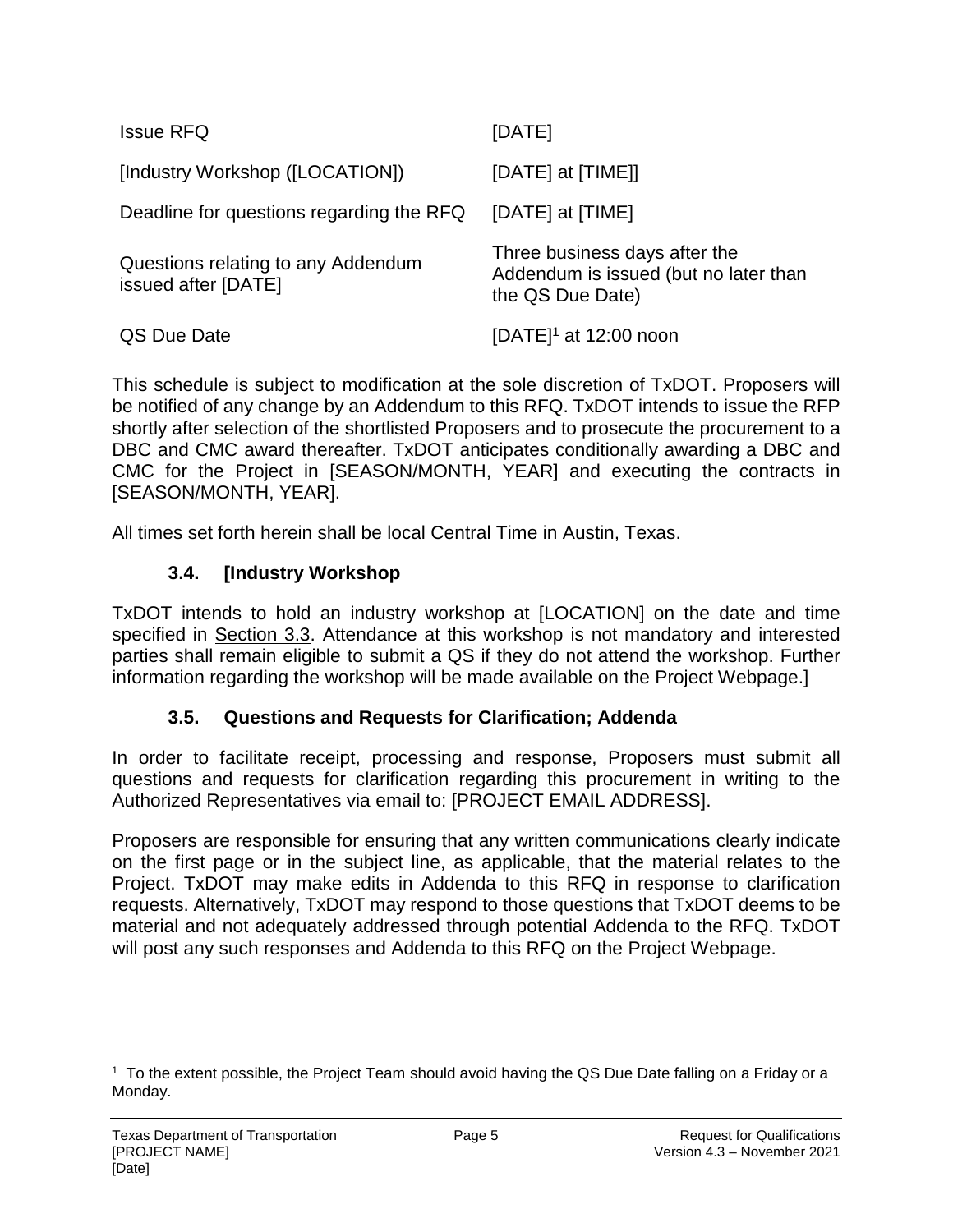Proposers are responsible for monitoring the Project Webpage for information concerning this procurement as teams responding to this RFQ will be required to acknowledge in the transmittal letter (Form A) that they have received and reviewed all materials posted thereon.

# **3.6. Ombudsman**

TxDOT has designated an employee who is not involved in this procurement to act as an ombudsman. Subject to the deadline for questions regarding the RFQ set forth in Section 3.3, a Proposer may submit confidential communications to the ombudsman, including questions, comments or complaints regarding the procurement, if the Proposer believes in good faith that confidentiality is essential. After receiving such confidential communications regarding the procurement process, the ombudsman shall, to the extent practicable, remove any information identifying the Proposer and shall forward the communication to TxDOT's Authorized Representatives as identified in Section 1.1. TxDOT's designated ombudsman for this procurement is:

> Mr. David Smith, Esq. Associate General Counsel Texas Department of Transportation 125 E. 11th St. Austin, Texas 78701 Email: David.Smith@txdot.gov

# **3.7. Federal Requirements**

Proposers are advised that the RFP will be drafted based on the assumption that the Project and the plan of finance for the Project will remain eligible for federal-aid funds. Therefore, the procurement documents, including the DBC Documents and CMC Documents, must conform to requirements of applicable federal law, regulations and policies. TxDOT anticipates that certain federal procurement requirements will apply, including but not limited to Equal Employment Opportunity requirements (Title VI of the Civil Rights Act of 1964, as amended), requirements applicable to Disadvantaged Business Enterprises ("DBEs") (49 CFR Part 26, as amended), Small Business Act requirements (15 U.S.C. § 631 et seq.), Buy America requirements (23 CFR § 635.410) and Davis-Bacon wage rates. TxDOT reserves the right to modify the procurement process described herein to address any concerns, conditions or requirements of federal agencies, including the Federal Highway Administration. Proposers shall be notified in writing via an Addendum of any such modifications.

# **3.8. DBE Requirements**

TxDOT has determined that DBE requirements will apply to the Project. TxDOT has adopted the definition of DBEs set forth in 49 CFR § 26.5. TxDOT currently estimates the DBE goal for construction work on the Project will be [##]% of the Price allocable to construction work less the cost of construction work performed by utility owners and the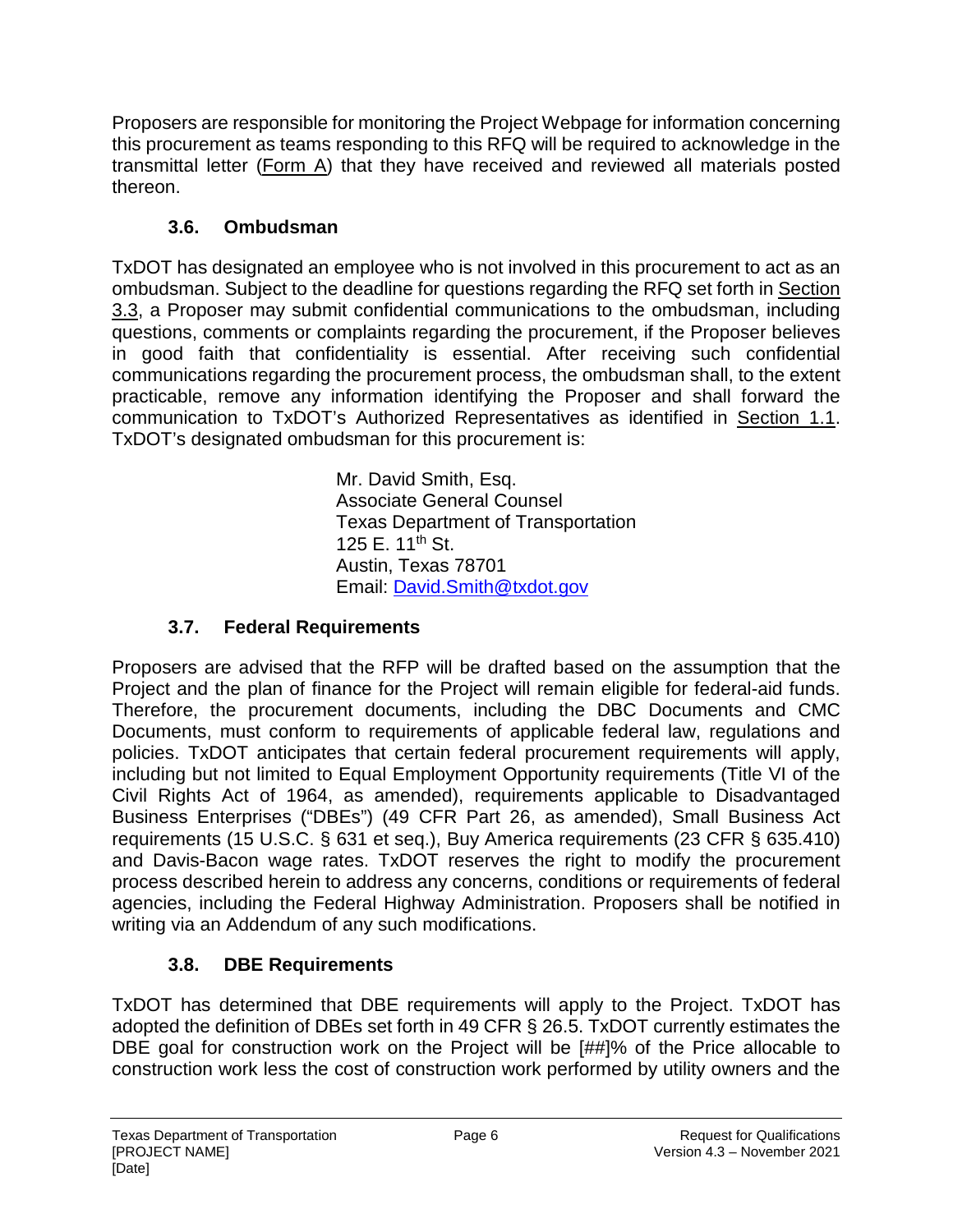DBE goal for professional services on the Project will be [##]% of the Price allocable to professional services less the cost of professional services performed by utility owners. Information regarding DBE requirements and goals will be included in the RFP. In responding to this RFQ, a Proposer team may include and identify team members to satisfy DBE goals. It is the policy of TxDOT to encourage the participation of DBEs, historically underutilized businesses, women-owned business enterprises and minority business enterprises in all facets of the business activities of TxDOT, consistent with applicable laws and regulations. Specific provisions concerning DBE requirements will be set forth in the RFP.

## **3.9. Liability, Insurance and Security**

The DB Contractor will be required to assume liabilities, to provide bonds and insurance coverage, and to indemnify and defend TxDOT against third party claims as specified in the DBC and CMC. TxDOT, as owner of the Project, will have the benefit of tort liability limitations to the extent permitted by Texas law. TxDOT is prohibited by Texas law from indemnifying any Proposer or the DB Contractor. The State of Texas and TxDOT do not intend that there be any waiver of their respective sovereign immunity protections under Texas law. Specific provisions concerning forms of security, bonding, guarantees, insurance and indemnity will be set forth in the RFP, DBC and CMC.

## **4. QS CONTENT AND SUBMITTAL REQUIREMENTS**

## **4.1. General**

TxDOT expects QSs submitted in response to this RFQ to provide enough information about the requested items so as to allow TxDOT to evaluate and competitively rank and shortlist the Proposers based on the criteria set forth herein. Except for original documents expressly required in Exhibit B, Section C that exist in a different language, QSs shall be submitted exclusively in the English language, inclusive of English units of measure and cost terms in U.S. dollar denominations.

In the event of any discrepancies between a hard copy and an electronic copy of a document submitted by a Proposer, the hard copy version will prevail.

## **4.2. Format**

(a) Submission Format: Each responding Proposer shall submit one digital copy of each of (i) Volume 1 of its QS in a single searchable Adobe Acrobat pdf document, bookmarked for ease of navigation and (ii) Volume 2 of its QS in a single searchable Adobe Acrobat pdf document, bookmarked for ease of navigation; provided, however, that individual files may not exceed 100 MB, and each volume may be submitted in multiple files to ensure each file is under 100 MB. In addition, for Proposers submitting financial information for more than one entity, the information required to be included in Volume 2 may be submitted in separate files for each entity. If multiple files have been submitted for a volume, such files may be submitted in a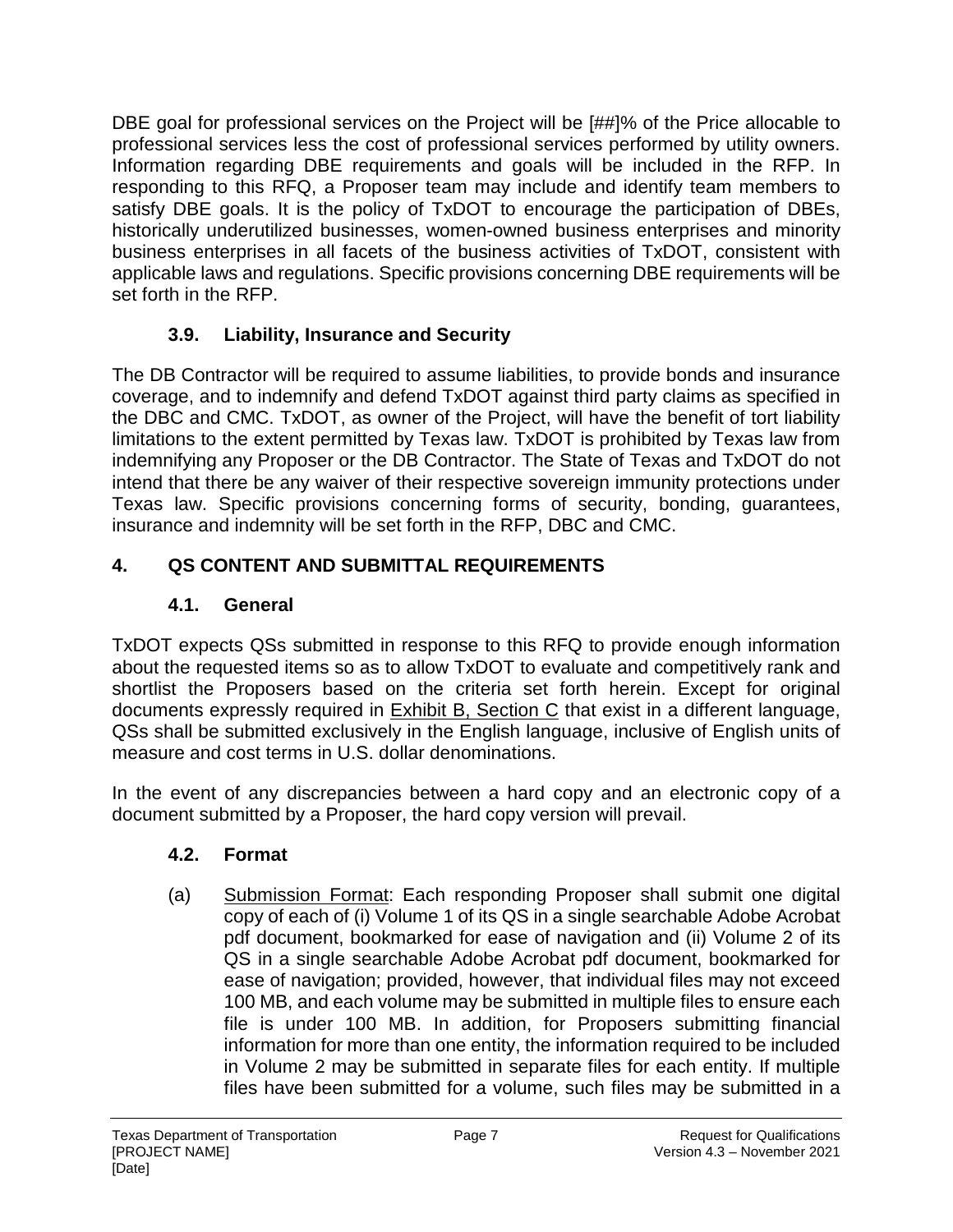single zip file. Files submitted as part of Volume 1 shall be provided as follows: "[PROJECT NAME] QS for [INSERT PROPOSER'S NAME] Volume 1 [Part [●] of [●]]". Files submitted as part of Volume 2 shall be labeled as follows: "[PROJECT NAME] QS for [INSERT PROPOSER'S NAME] Volume 2 [Part [●] of [●]]". The Proposer shall also provide a table of contents as a separate file listing the filename and size of each file submitted as part of the QS, which shall be labeled "[PROJECT NAME] QS for [INSERT PROPOSER'S NAME] Table of Contents".

- (b) General Format Requirements: Submittals must be formatted as 8-1/2" x 11" sized pages. 11" x 17" sized pages are allowed for schematics, maps, organizational charts, drawings, tables and schedules. However, narrative text cannot be included on such 11" x 17" pages, except for brief captions necessary to title or describe graphics. Any other narrative text included on an 11" x 17" page may be disregarded by TxDOT. Each 11" x 17" page will be counted as a single page. Printed lines may be single-spaced. Forms shall not be modified other than to include requested information. If TxDOT issues any Addenda to the RFQ that do not change a form except for noting the Addendum number and date in the footer, TxDOT will accept an earlier version of the form so long as the earlier version of the form submitted with the QS is otherwise the most up-to-date version of the form.
- (c) Volume 1 Requirements: Volume 1 (as described in Exhibit B) shall have all pages numbered consecutively within each section of the QS, other than required forms which shall be individually numbered, including any 11" x 17" pages (insofar as they are allowed as stated in Section 4.2) and must conform to the page limitations identified in Exhibit A, Section 2 of this RFQ. Volume 1 must be presented in Arial (not Arial Narrow), 12-point font, including in diagrams, organizational charts and other such graphics.
- (d) Volume 2 Requirements: Volume 2 (as described in Exhibit C) does not have page numbering, page limitation or type font size requirements.
- (e) Standard corporate brochures, awards and marketing materials shall not be included in the QS, and TxDOT does not commit to review any materials included in a QS that are not specifically required by the RFQ.

## **4.3. Contents and Organization**

Proposers must organize their QS in the order set forth in Exhibit A. Each volume may be subdivided as needed; dividers do not count as pages subject to page limitations noted herein, but content on any dividers will not be evaluated.

## **4.4. QS Submittal Requirements**

QSs shall be submitted electronically using TxDOT's Dropbox Service at the following address: https://dropbox.txdot.gov/dropoff.php. Proposers shall **not** encrypt their QS files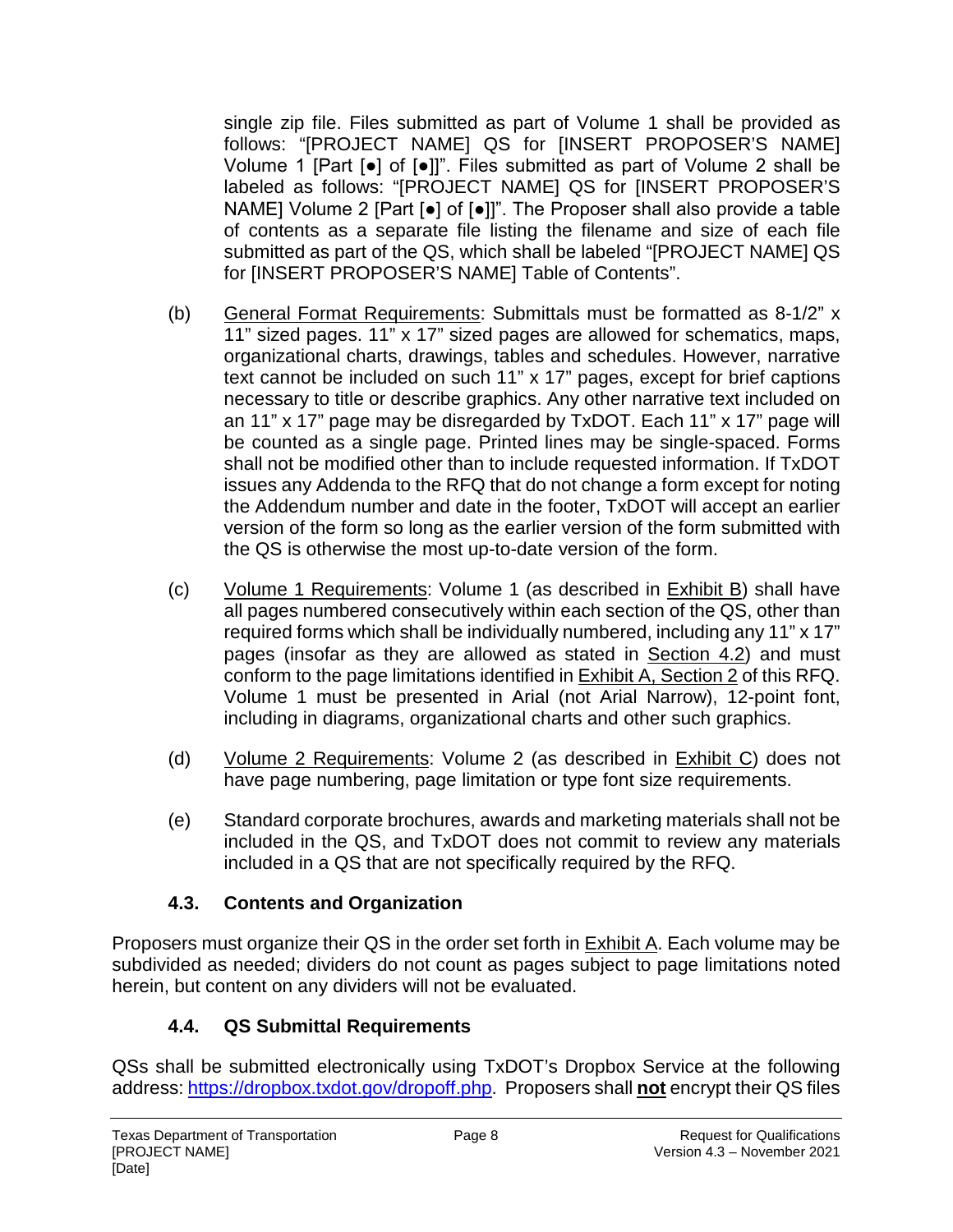uploaded to Dropbox and shall disregard any directions on the Dropbox submission page to the contrary. Proposers shall provide the following information on the Dropbox submission page:

• In the box titled "1. Information about the Sender", Proposers shall provide the following:

> **Your name**: [INSERT NAME OF PROPOSER'S OFFICIAL REPRESENTATIVE]

**Your organization**: [INSERT PROPOSER'S NAME]

**Your email address**: [INSERT EMAIL ADDRESS OF PROPOSER'S OFFICIAL REPRESENTATIVE]

• In the box titled "2. Information about the Recipient", Proposers shall provide the following:

**Name**: [TxDOT'S AUTHORIZED REPRESENTATIVE NAME]

**Email**: [PROJECT EMAIL ADDRESS]

• In the box titled "3. Choose the File(s) you would like to Upload", Proposers shall upload each of the QS files with the titles required pursuant to Section 4.2(a). Proposers may also include a description of each file to assist in its identification where indicated in box 3.

QSs will be accepted only in electronic format as outlined above. No hard copies of the QS will be accepted. If a Proposer experiences any issues with the electronic submission of its QS, Proposer shall immediately contact [TxDOT'S AUTHORIZED REPRESENTATIVE NAME] by email at [PROJECT EMAIL ADDRESS], and shall provide a description of the issue and a contact name and mobile telephone number for the Proposer.

QSs will be accepted and must be uploaded to Dropbox as described above before 12:00 noon (Central Time) on the QS Due Date specified in Section 3.3. QSs not received prior to such time on the QS Due Date at the above address shall be rejected and will not be considered by TxDOT for evaluation or shortlisting; provided, however, if such delay is due to a technical issue related to the electronic submission of a QS and such issue is identified by TxDOT or reported by Proposer to [TxDOT'S AUTHORIZED REPRESENTATIVE NAME] pursuant to the requirements in the preceding paragraph, TxDOT shall have the right, in its sole discretion, to waive this requirement.

In addition to any automated communications from Dropbox, following a Proposer's submission of its QS, TxDOT will send two emails to the Proposer's Official Representative at the email address provided by the Proposer on Dropbox. First,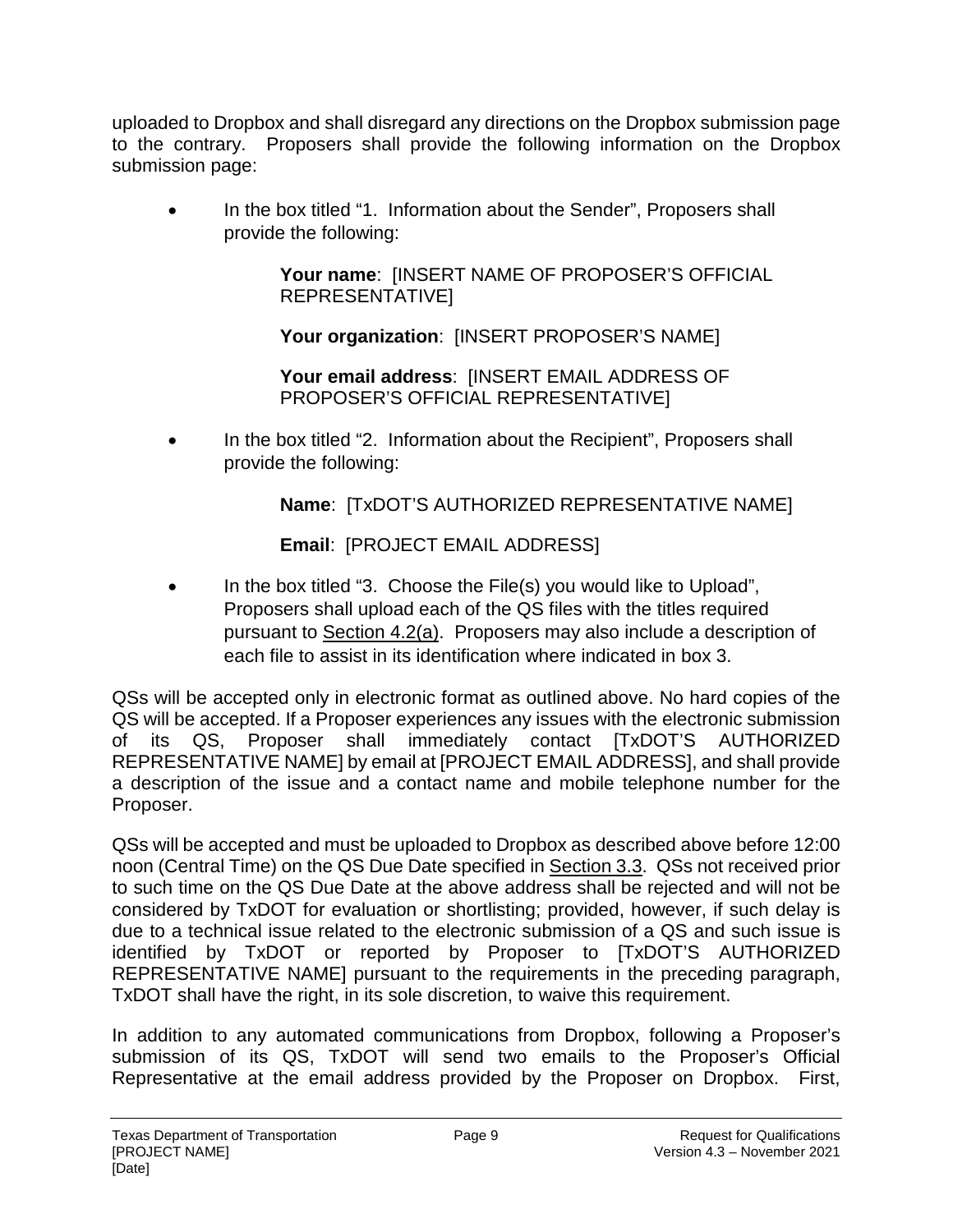promptly after TxDOT receives notice from Dropbox of the Proposer's submission, TxDOT will send an acknowledgment email noting that files have been uploaded to Dropbox by the Proposer. Second, after TxDOT verifies that it has access to each of the documents listed in the table of contents provided with the Proposer's QS, TxDOT will send an email receipt evidencing that the QS has been properly submitted and is accessible to TxDOT.

## **5. EVALUATION PROCESS AND CRITERIA**

### **5.1. Responsiveness**

Each QS will be reviewed for:

- (a) conformance to the RFQ instructions regarding organization and format; and
- (b) responsiveness to the requirements set forth in this RFQ.

Those QSs not responsive to this RFQ may be excluded from further consideration, and the Proposer will be so advised. TxDOT may also exclude from consideration any Proposer whose QS contains a material misrepresentation.

In order for project experience provided in any QS to be considered responsive, Forms D-1, D-2, D-3 and D-4 shall list only reference projects for which the corporate entity (company, joint venture, partnership or consortium) providing the engineering, construction, independent quality assurance, or maintenance experience on the reference project is respectively: (i) the Lead Engineering Firm, Lead Contractor, Independent Quality Firm ("IQF") or Lead Maintenance Firm; (ii) a controlled subsidiary of such Lead Engineering Firm, Lead Contractor, IQF or Lead Maintenance Firm; or (iii) if the Lead Engineering Firm, Lead Contractor, IQF or Lead Maintenance Firm is a joint venture, a member of such joint venture that will perform at least 30% of the relevant work or a controlled subsidiary of such joint venture member (as those terms are defined in Exhibit A). Experience may be listed for an entity described in clause (i), (ii), or (iii) only on projects in which such entity was ultimately responsible for at least 30% of the relevant work. Project experience provided by a parent or sister company of the Lead Engineering Firm, Lead Contractor, IQF or Lead Maintenance Firm, as applicable, shall not be considered responsive to this QS, unless such parent or sister company is a Guarantor in accordance with this RFQ.

Except as set forth in Table 4 in Exhibit B, Key Personnel must be employed by either: (A) an Equity Member, Lead Engineering Firm, Lead Contractor, IQF or Lead Maintenance Firm; (B) a controlled subsidiary of such Equity Member, Lead Engineering Firm, Lead Contractor, IQF or Lead Maintenance Firm; (C) if the Lead Engineering Firm, Lead Contractor, IQF or Lead Maintenance Firm is a joint venture, a member of such joint venture that will perform at least 30% of the relevant work or a controlled subsidiary of such joint venture member; or (D) a parent or sister company of an Equity Member, if such parent or sister company serves as a Guarantor.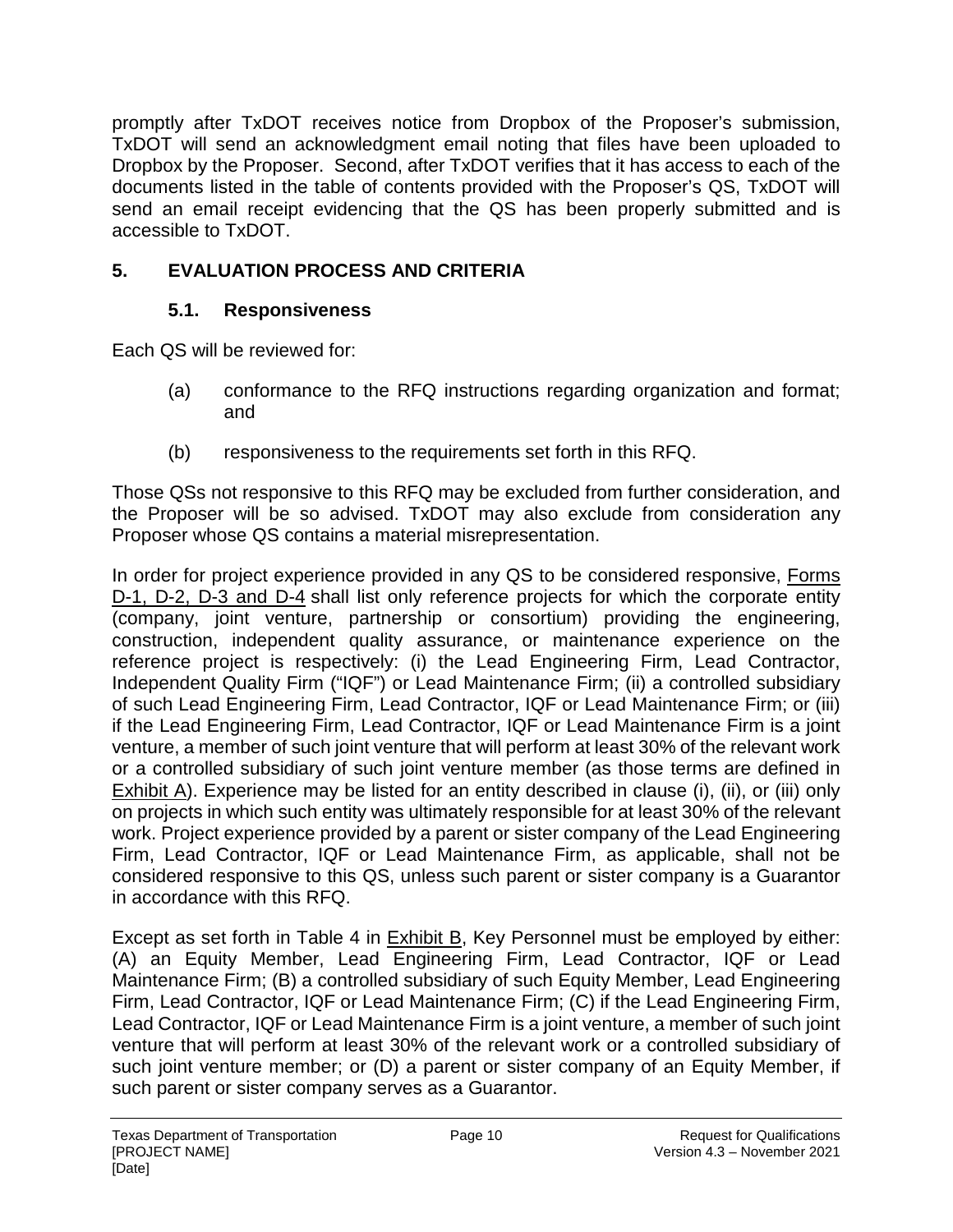#### **5.2. Pass/Fail Review**

Following or in conjunction with evaluation of each QS for responsiveness, TxDOT will evaluate each QS based upon the pass/fail criteria set forth below. A Proposer must obtain a "pass" on all pass/fail items in order for its QS to be evaluated qualitatively under Section 5.3.

- (a) The QS contains an executed transmittal letter as required in Exhibit B, Section A(a).
- (b) The Proposer or Lead Contractor is capable of obtaining a payment bond and a performance bond, each in the amount set forth in Exhibit B, Section I, from a surety rated in the top two categories by two nationally recognized rating agencies or rated at least A- or better and Class VIII or better by A.M. Best & Company, as evidenced by the Surety Letter provided in Volume 1 as required by Exhibit B, Section I.
- (c) Neither the Proposer nor any other entity that has submitted Form C as required by this RFQ: (i) has been disqualified, removed, debarred or suspended from performing or bidding on work for the State of Texas or any local government within the State of Texas where such disqualification, removal, debarment or suspension has resulted in the Proposer or other entity being currently disqualified, removed, debarred or suspended from performing or bidding on TxDOT contracts, or (ii) is currently disqualified, removed, debarred or suspended from performing or bidding on work for the federal government or at least three other states.
- (d) The Proposer has the financial capability to carry out the Project responsibilities potentially allocated to it. In determining the financial capability of the Proposer, TxDOT will consider the materials provided in Volume 2 of the QS (see Exhibit C) and any other information that TxDOT considers relevant, including the Aggregate Available Bidding Capacity. The determination as to whether the Proposer has the financial capability to carry out the Project responsibilities potentially allocated to it, either with or without a Guarantor, is in TxDOT's sole discretion. Any Proposer that fails to demonstrate the combined Tangible Net Worth of (i) DB Contractor or, if DB Contractor is a joint venture or partnership, its Equity Members, and (ii) any Guarantor(s), is equal to or greater than \$[\_\_\_\_]<sup>2</sup> shall fail this criterion.

<sup>&</sup>lt;sup>2</sup> Insert minimum amount of Tangible Net Worth set forth in **Exhibit C**, Section A.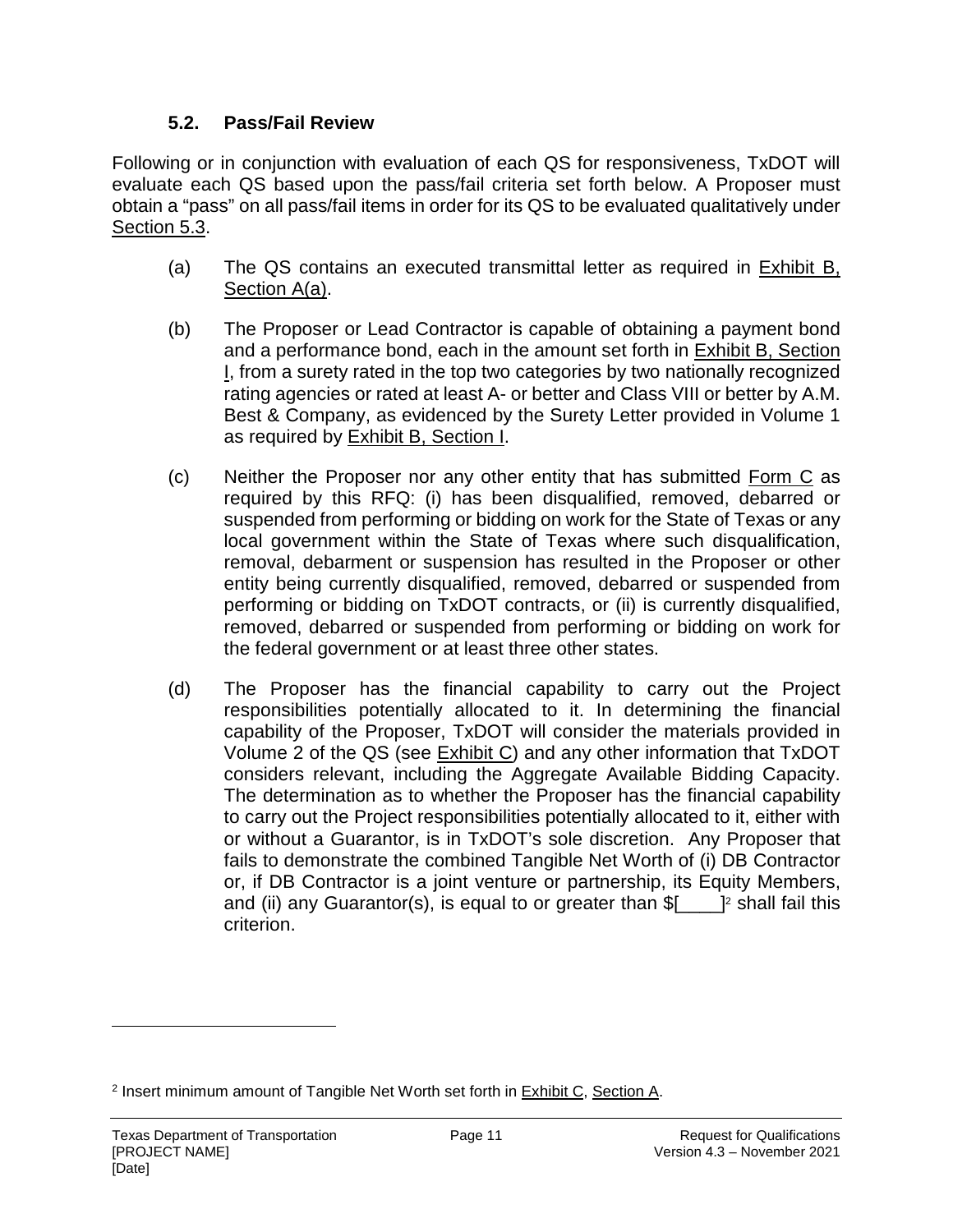- (e) The QS includes a valid Prequalification Letter from TxDOT indicating the Total Bidding Capacity for each of the Bidding Capacity Entities required to be prequalified, as described in Exhibit C, Section D.
- (f) The information disclosed in Form C does not materially adversely affect the Proposer's ability to carry out the Project responsibilities potentially allocated to it.

### **5.3. Qualifications Evaluation Criteria and Weighting<sup>3</sup>**

Each responsive QS passing all of the "pass/fail" qualification requirements set forth above in Section 5.2 will be evaluated and scored according to the criteria set forth below. The relative weighting or importance of the evaluation criteria within each category is described in Sections 5.3.1, 5.3.2 and 5.3.3 below.

## **5.3.1. Project Qualifications and Experience ([65]% Weighting)**

The background and experience of the Proposer, each team member and Key Personnel with developing, designing, fabricating, constructing and maintaining comparable projects will be evaluated in accordance with the criteria set forth in this Section 5.3.1. For these purposes, TxDOT considers a comparable project to be any road project of similar size, scope and complexity, whether or not such project was delivered through a design-build contract or otherwise. Although design-build-maintain experience is not a prerequisite for a QS to be considered responsive, a brief description of the design-build-maintain management approach that the Proposer commits to implementing must be provided in response to Exhibit B, Section D.

- (a) The extent, depth, strength and likelihood of success of the Proposer's and each team member's experience with designing comparable projects as shown in Proposer's response to Exhibit B, Section E and Form D-1 ([ \_ ] points);
- (b) The extent, depth, strength and likelihood of success of the Proposer's and each team member's experience with constructing comparable projects as shown in Proposer's response to Exhibit B, Section E and Form D-2 ([\_] points);
- (c) The extent, depth, strength and likelihood of success of the Proposer's and each team member's experience with performing

<sup>&</sup>lt;sup>3</sup> Project Team to determine appropriate evaluation criteria and weighting and order of priority for subfactors. Examples are provided.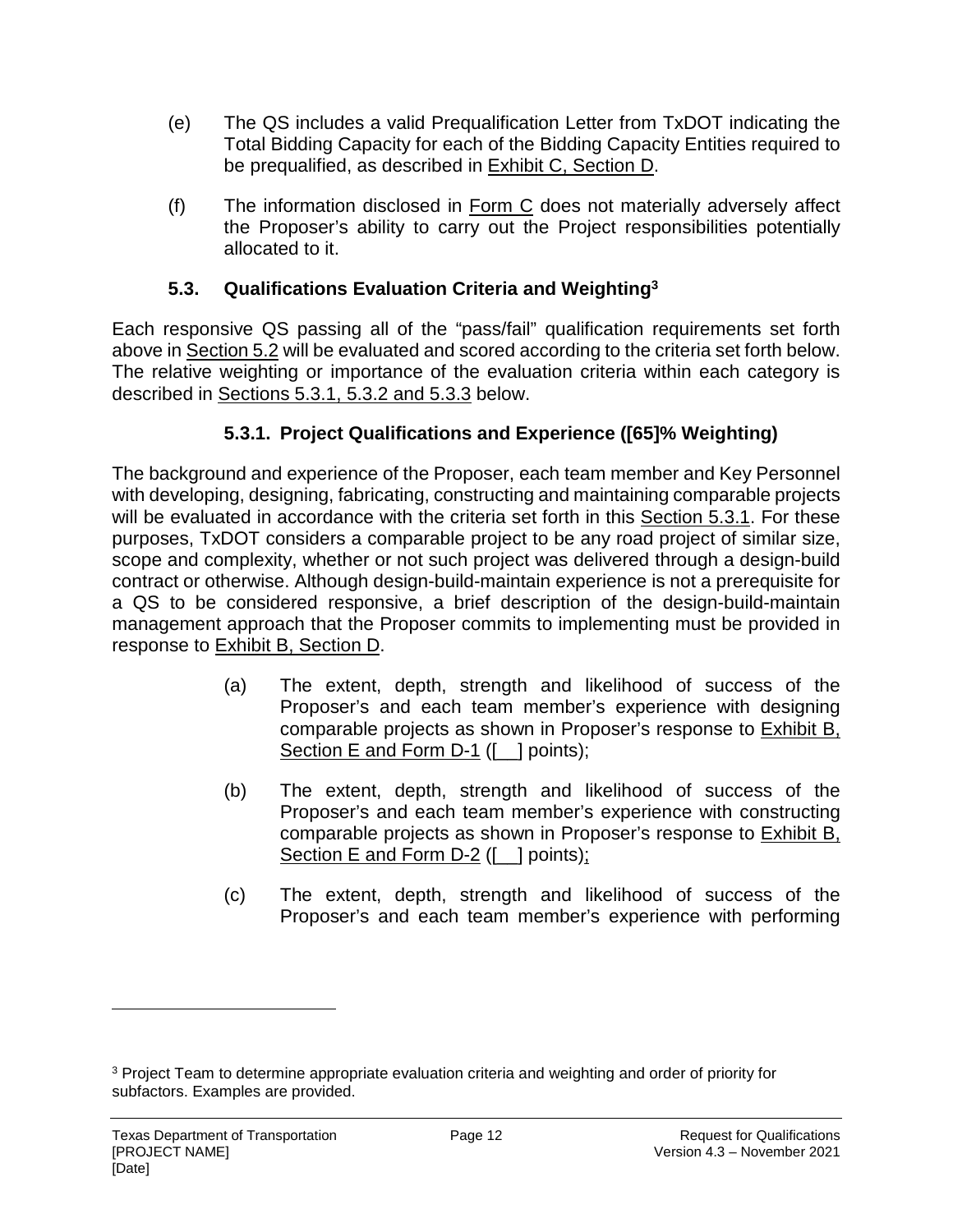quality assurance on comparable projects as shown in Proposer's response to Exhibit B, Section E and Form D-3 ([\_\_] points);

- (d) The extent, depth, strength and likelihood of success of the Proposer's and each team member's experience with maintaining comparable projects as shown in Proposer's response to Exhibit B, Section E and Form D-4 ([ ] points);
- (e) The stability, strength and likelihood of success of the proposed management structure and team as shown in Proposer's response to Exhibit B, Section D ([\_\_] points);
- (f) The strength and depth of experience of the following Key Personnel for the Project listed in Proposer's response to Exhibit B, Section H ([\_\_] points)
	- i) Project Manager ([\_\_] points)
	- ii) Construction Manager ([\_\_] points)
	- iii) Design Manager ([\_\_] points)
	- iv) Lead Maintenance of Traffic ("MOT") Design Engineer ([\_\_] points)
	- v) IQF Manager ([\_\_] points) and
	- vi) Professional Services Quality Assurance Manager ([\_\_] points)<sup>4</sup> .
- (g) The extent, depth and likelihood of success of each Major Participant's experience with DBE outreach and involvement, including any description of innovative approaches, unique outreach or marketing concepts used successfully by the Proposer or its team members to encourage DBE participation as described on Form E, and previous experience working with DBEs based on information provided in response to Exhibit B, Section J  $(I_$  | points).

<sup>4</sup> District may revise the list, place the list in order of priority, set weightings for individual Key Personnel or include additional Key Personnel, e.g., Lead Roadway Design Engineer, Lead Structural Engineer, Lead MOT Implementation Manager, Construction Quality Control Manager, ROW Acquisition Manager, Utility Manager, Maintenance Manager, Environmental Compliance Manager, Safety Manager, or other personal appropriate for the Project.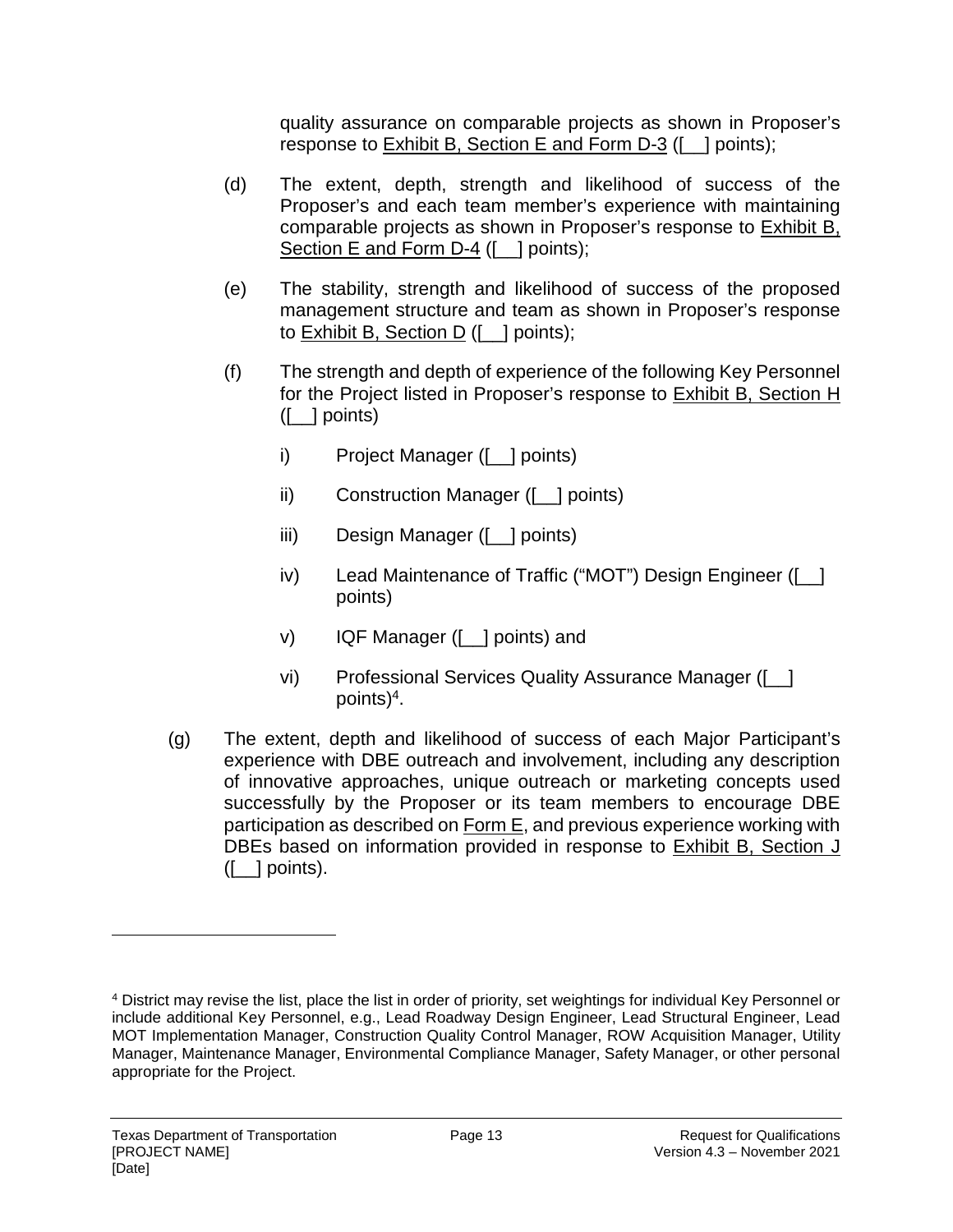[The subfactors within a criterion are listed in descending order of importance; provided, however, that a subfactor may have equal importance with the subfactor, as applicable, listed immediately above it.] Project, Key Personnel and DBE references, submitted Forms H, I, J-1 and J-2 and the information provided as required in Exhibit B, Sections D, E, H and J will be used, as deemed appropriate by TxDOT to assist in the evaluation of the criteria set forth in Sections  $5.3.1(a) - (g)$ . In addition, performance evaluations prepared by TxDOT in accordance with Title 43, Section 27.3 or Section 9.152 of the Rules, or other performance evaluations prepared by TxDOT that are determined to be relevant to the Project will be used, as deemed appropriate by TxDOT<sup>5</sup>, to assist in the evaluation of the criteria set forth in Sections  $5.3.1(a) - (g)$  to the extent that such evaluations concern the performance of the Proposer or any team member.

## **5.3.2. Statement of Technical Approach ([25]% Weighting)**

The Statement of Technical Approach will be evaluated in accordance with the following criteria:

- (a) The extent to which the Statement of Technical Approach demonstrates a full understanding of the Project's scope and complexity, including Project maintenance with respect to capital maintenance services ([15] points);
- (b) The extent to which the Statement of Technical Approach demonstrates a complete understanding of Project risks and potential solutions, regardless of ownership of such risks, that may arise during all Project phases, including design, construction and maintenance ([10] points); [and]
- (c) [The extent to which the Statement of Technical Approach demonstrates the ability to plan, organize and execute the independent quality assurance program to ensure the quality of the work meets or exceeds the Project requirements, including by having sufficient quality assurance personnel at all times ([10] points)]; [and]
- (d) [The extent to which the Statement of Technical Approach demonstrates the ability to secure and integrate DBEs, local and non-local, for a project of the size and complexity of this Project and potential solutions and approaches to addressing issues and challenges in securing and integrating DBEs for the Project. ([3] points)]

<sup>&</sup>lt;sup>5</sup> Project and Key Personnel references may be contacted by the procurement team during the evaluations or the RFQ may include a form to be completed and submitted by references.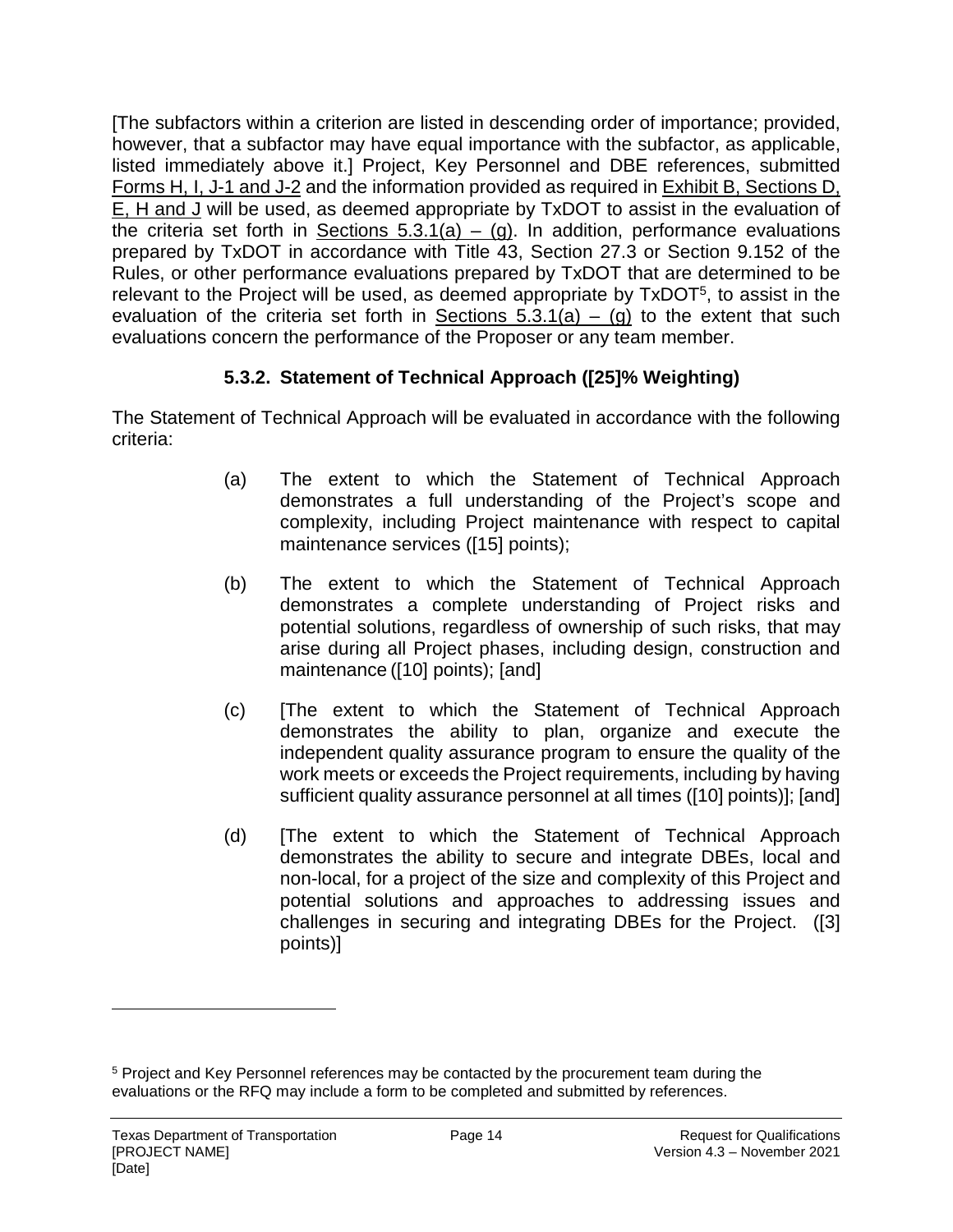## **5.3.3. Safety Qualifications (10% Weighting)**

This RFQ seeks to identify those Proposers that can demonstrate the ability to develop and implement an effective safety program for the Project that ensures worker safety and protects the traveling public. The safety qualifications of the Proposer, as documented in the Form(s) F submitted by the Lead Contractor and, if applicable, other entities required to submit Form F, will be evaluated to assess the strength and consistency of the Proposer's safety records, as demonstrated by:

- (a) Fatal injury rate ("FIR") per 100,000 full-time workers ([3] points);
- (b) Incidence rate ("IR") of injury and illness cases per 100 full-time workers ([4] points); and
- (c) National Council on Compensation Insurance ("NCCI") experience modifier ([3] points).

If the QS provides more than one  $Form F$  in accordance with  $Exhibit B$ , Section  $G$ , the Proposer's score for each of the criteria set forth in (a), (b) and (c) above will be based on the safety record of the entity with the highest IR for the relevant criterion. The points for each criterion listed in (a), (b) and (c) above will be awarded to the Proposer if the Lead Contractor's (or other entity's, as applicable) rates for all years set forth on Form F for the relevant criterion are less than or equal to the industry averages for such years, as set forth on Form(s) F. The Proposer will receive no points for a particular criterion if the Lead Contractor's (or other entity's, as applicable) rate for such criterion for any of the years set forth on Form F is higher than the industry average for the relevant year set forth on Form(s) F.

## **5.4. QS Evaluation Procedure**

TxDOT anticipates utilizing one or more committees to review and evaluate the QSs in accordance with the above criteria and to make recommendations to the Commission. TxDOT may, at any time, request additional information or clarification from the Proposer, or may request the Proposer to verify or certify certain aspects of its QS. Evaluations and rankings of QSs are subject to the sole discretion of TxDOT. TxDOT will make the final determinations of the Proposers to be shortlisted in its sole discretion, and in the best interests of the State of Texas. TxDOT may also schedule interviews with one or more Proposers on a one-on-one basis for the purpose of enhancing TxDOT's understanding of the QSs and obtaining clarifications of the terms contained in the QSs.

Proposers are advised that, following the submission of QSs, the following organizational changes are not permitted without TxDOT approval: (i) deletion or substitution of a Proposer team member identified in the QS; (ii) deletion or substitution of an equity owner of the Proposer, a Guarantor or any other entity that will bear financial responsibility or liability for the performance of the Proposer; and (iii) other changes in the equity ownership or team membership of a Proposer, including the addition of new subcontractors and other team members not identified in the QS. Proposers are further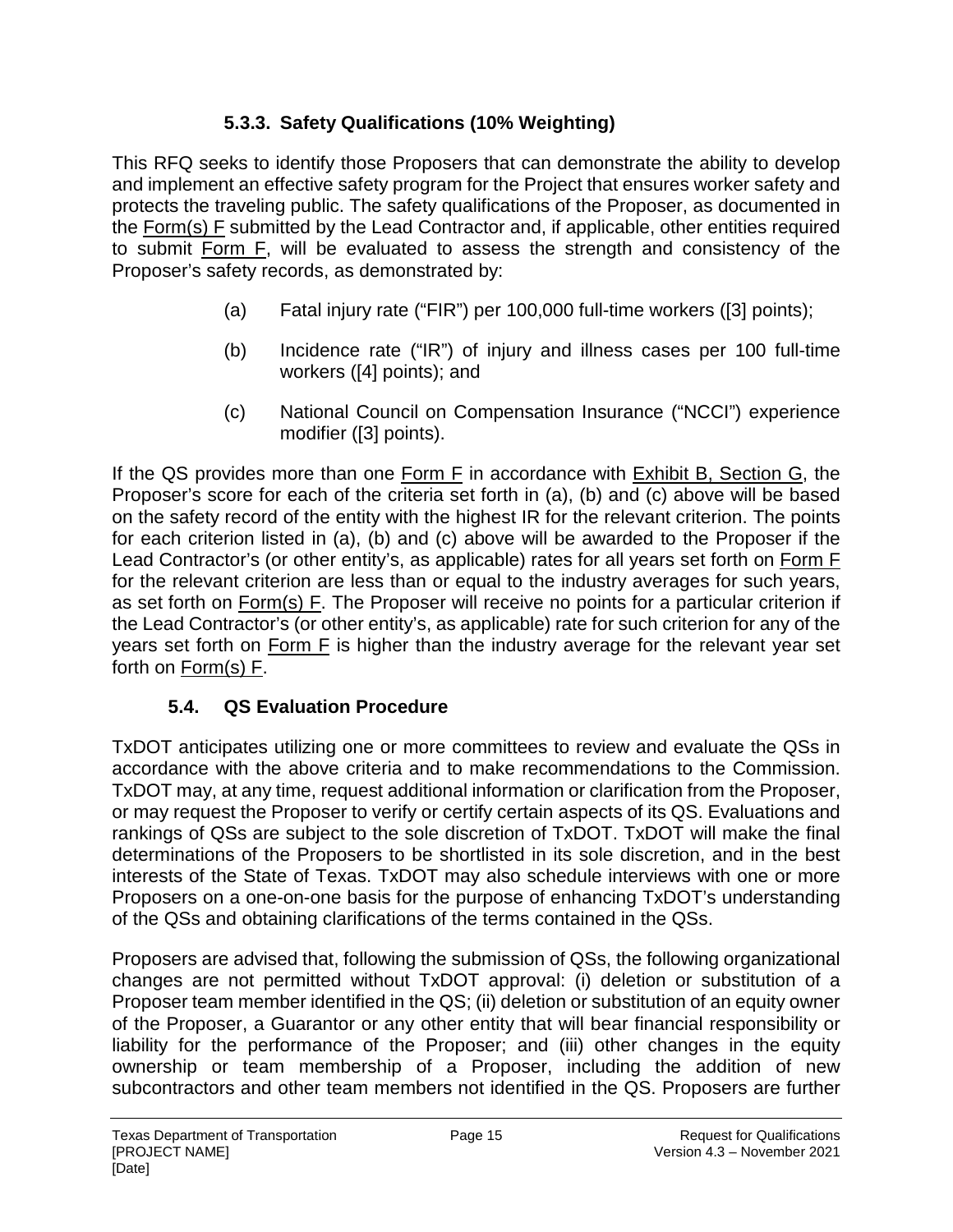advised that the evaluation and weightings for the evaluation of the Proposals under the RFP may differ from the criteria set forth in this RFQ for the evaluation of QSs. Proposers are further advised that persons nominated for Key Personnel positions in the QS may not be changed without TxDOT approval.

#### **6. COMMUNICATIONS, PUBLIC INFORMATION AND ORGANIZATIONAL CONFLICTS OF INTEREST**

## **6.1. Improper Communications and Contacts**

The following rules of contact shall apply during the procurement for the Project, which began upon the date of issuance of this RFQ and will be completed with the execution of the DBC and CMC. These rules are designed to promote a fair and unbiased procurement process. Contact includes face-to-face, telephone, facsimile, email or formal written communication.

The specific rules of contact are as follows:

- (a) After submittal of QSs, no Proposer or any of its team members may communicate with another Proposer or its team members with regard to the RFP or either team's QS or Proposal.
- (b) The Proposers (including all team members) shall correspond with TxDOT regarding the RFQ and RFP only through TxDOT's Authorized Representatives' address and email address specified in Section 1.1 and the Proposer's Official Representative.
	- (1) The "Proposer's Official Representative" shall initially be the person designated in Form B-2 of its QS as the single point of contact for the Proposer. If a Proposer changes Proposer's Official Representative at any time, the Proposer shall provide TxDOT's Authorized Representatives with the name, address and email address of such new Proposer's Official Representative. Failure to identify Proposer's Official Representative in writing may result in a Proposer failing to receive important communications from TxDOT. TxDOT is not responsible for any such failure.
- (c) Commencing with the issuance of this RFQ and continuing until the earliest of (i) award and execution of the DBC and CMC, (ii) rejection of all Proposals by TxDOT or (iii) cancellation of the procurement, no Proposer or representative thereof shall have any communications regarding the RFQ, RFP or the procurement except as expressly authorized herein. No communications shall be permitted with any member of the Commission, any Commission staff or aides, or with any TxDOT staff, advisors, contractors or consultants involved with the procurement or the Project, except for communications with TxDOT consultants who have completed their services for the Project and have been released by TxDOT,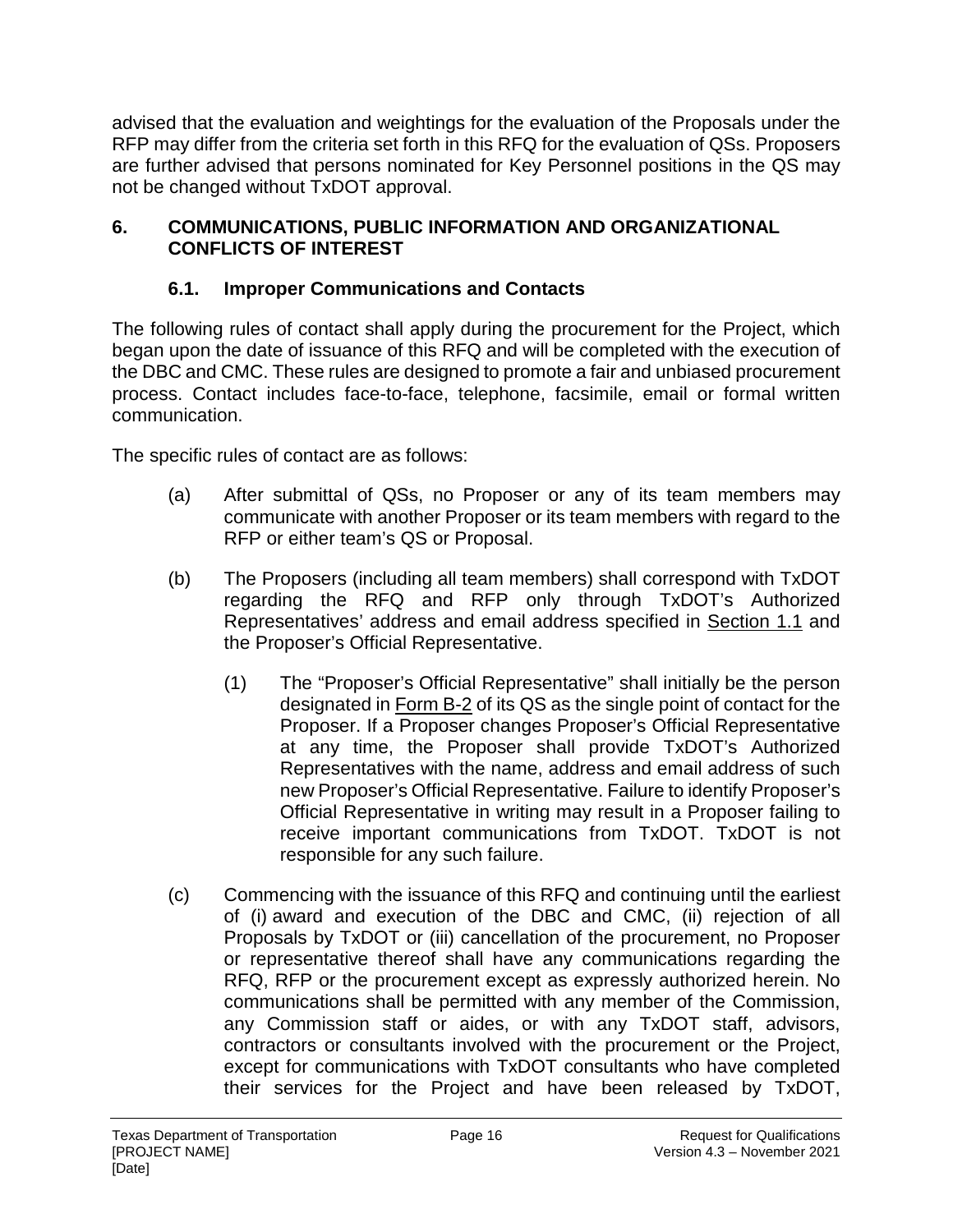communications expressly permitted by the RFQ or RFP, or except as approved in advance by the Director of the Alternative Delivery Division, in his/her sole discretion. The foregoing restriction shall not, however, preclude or restrict communications with regard to matters unrelated to this RFQ, the RFP or the procurement or from participating in public meetings of the Commission or any public or Proposer workshop related to this RFQ or the RFP.

- (d) No Proposer or any of its team members shall contact stakeholders regarding the Project, including elected or appointed officials, employees, representatives and members of the entities listed below, except as specifically approved by TxDOT in writing: [STAKEHOLDERS TO BE INSERTED].
- (e) Each Proposer shall be responsible for ensuring all of its team members comply with the rules of contact.
- (f) All communications determined to be improper, at the sole discretion of TxDOT, may result in disqualification.
- (g) All official information regarding the Project will be disseminated only from TxDOT's office on TxDOT letterhead or on the Project Webpage. All correspondence will be in writing and signed by an Authorized Representative. TxDOT will not be responsible for or bound by any oral exchange or other information exchange that occurs outside of the official processes specified herein.

#### **6.2. Public Information Act**

#### **6.2.1. Disclosure Waiver**

Each Proposer, by submitting a QS to TxDOT in response to this RFQ, consents to the disclosures described in this RFQ, including this Section 6.2, and all other disclosures required by law, and expressly waives any right to contest, impede, prevent or delay such disclosure, or to initiate any proceeding that may have the effect of impeding, preventing or delaying such disclosure, under the Public Information Act codified in Texas Government Code Chapter 552 (the "Act"), the Code, the Rules or any other law relating to the confidentiality or disclosure of information. Under no circumstances will TxDOT be responsible or liable to a Proposer or any other party as a result of disclosing any such materials. Proposer hereby further agrees to assist TxDOT in complying with these disclosure requirements.

#### **6.2.2. Observers During Evaluation**

Proposers are advised that observers from federal or other agencies, including representatives of [APPLICABLE AGENCIES] and local governmental entities, may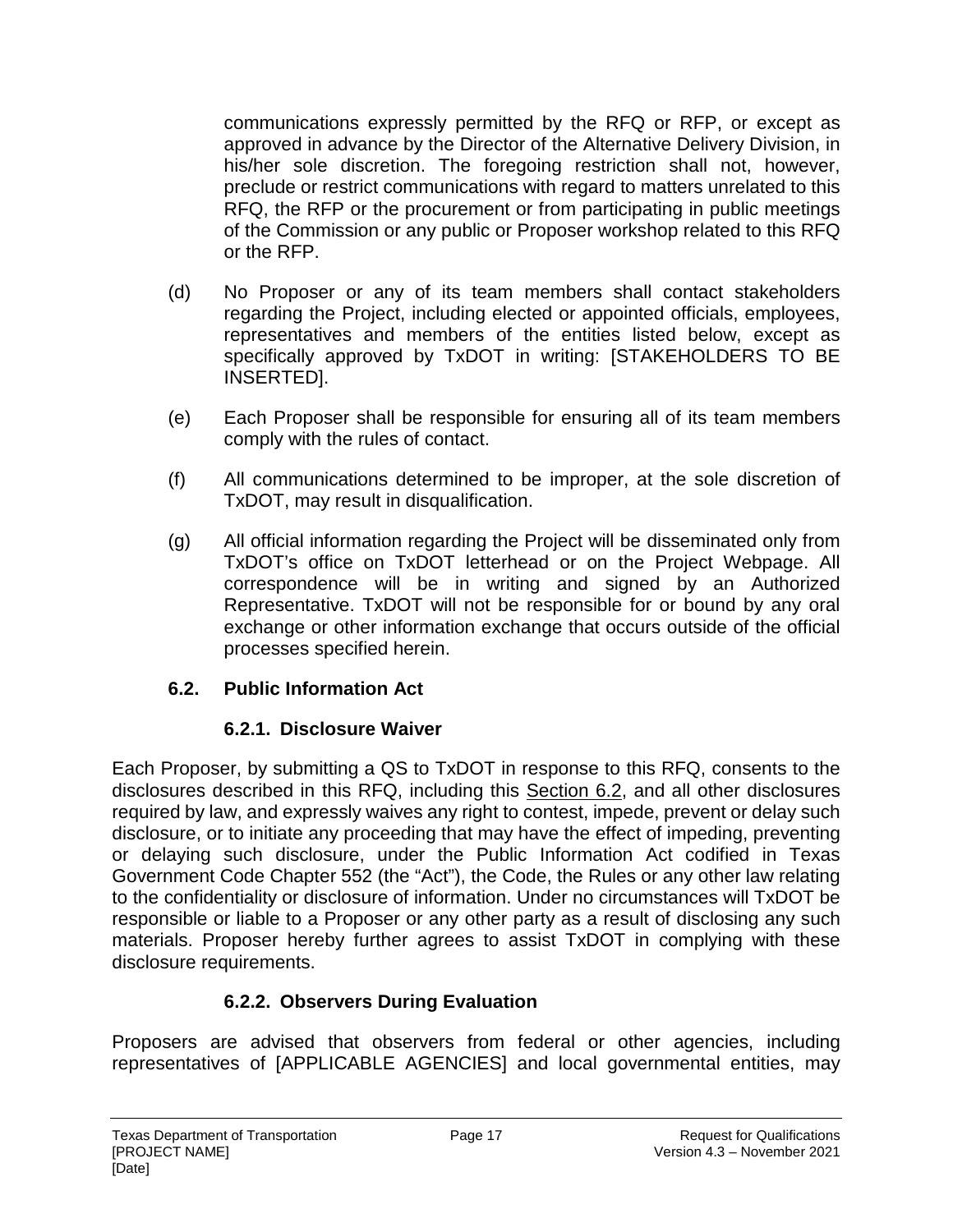observe the QS evaluation process and will have the opportunity to review the QSs after the QS Due Date.

## **6.2.3. Public Disclosure of QS Documents**

Proposers are advised that all portions of the QS, other than Forms J-1 and J-2 and Volume 2 may be publicly disclosed by TxDOT at any time and at TxDOT's sole discretion. Proposers may label material included in Volume 2 as confidential. No materials in Volume 1 may be labeled confidential.

## **6.2.4. Disclosure Process for Requests under the Act**

If a request is made under the Act for disclosure of any Forms J-1 or J-2, Volume 2 of the QS or information contained therein, TxDOT will submit a request for an opinion from the Office of the Attorney General prior to disclosing any such documents. The Proposer or, with respect to Form J-2, the submitting DBE, will have the opportunity to assert its basis for nondisclosure of such documents and claimed exception under the Act or other applicable law to the Office of the Attorney General within the time period specified in the notice issued by TxDOT and allowed under the Act. However, it is the responsibility of the Proposer or DBE, as applicable, to monitor such proceedings and make timely filings. TxDOT may, but is not obligated to, make filings of its own concerning possible disclosure; however, TxDOT is under no obligation to support the positions of the Proposer or DBE, as applicable. By submitting a QS to TxDOT in response to the RFQ or a Form J-2 in response to TxDOT's request, each Proposer and submitting DBE, as applicable, consents to, and expressly waives any right to contest, the provision by TxDOT to the Office of the Attorney General of all, or representative samples of, the QS, in accordance with the Act, and each Proposer and submitting DBE consents to the release of all such information to the Attorney General for purposes of the Attorney General making a determination in response to a disclosure request under the Act. Under no circumstances will TxDOT be responsible or liable to a Proposer or any other party as a result of disclosing any such materials, whether the disclosure is deemed required by law, by an order of court or the Office of the Attorney General, or occurs through inadvertence, mistake or negligence on the part of TxDOT or its officers, employees, contractors or consultants.

All Proposers should obtain and thoroughly familiarize themselves with the Act, the Code, the Rules and any other provisions applicable to the issue of confidentiality and public information. TxDOT will not advise a Proposer as to the nature or content of documents entitled to protection from disclosure under the Code, the Act, the Rules or other Texas laws, as to the interpretation of such laws, or as to the definition of trade secret. The Proposer shall be solely responsible for all determinations made by it under applicable laws. Each Proposer is advised to contact its own legal counsel concerning the effect of applicable laws to that Proposer's own circumstances.

In the event of any proceeding or litigation concerning the disclosure of any QS, or portion thereof, submitted by the Proposer or by a DBE with respect to Form J-2, the Proposer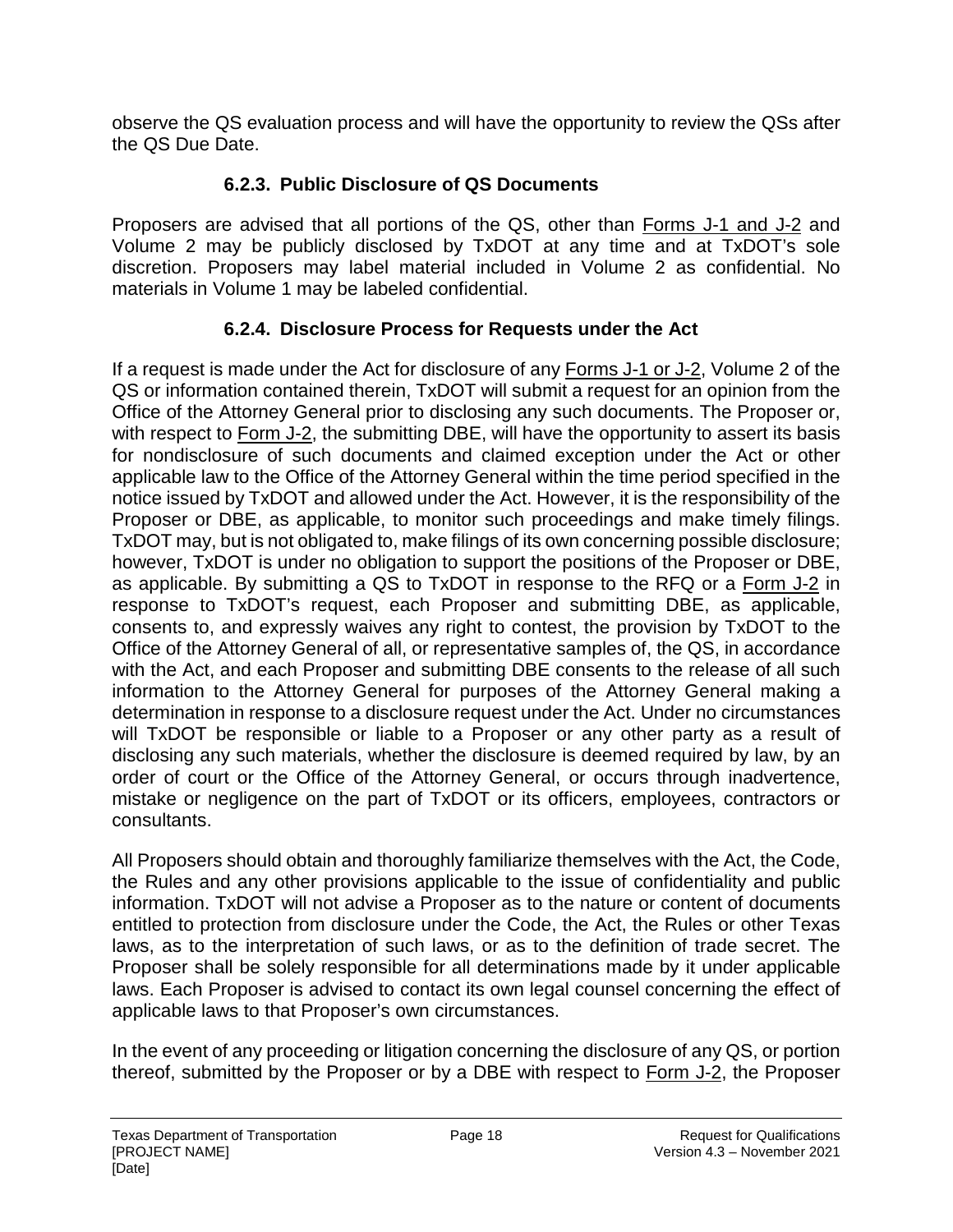and the submitting DBE, as applicable, shall be responsible for prosecuting or defending any action concerning the materials at its sole expense and risk; provided, however, that TxDOT reserves the right, in its sole discretion, to intervene or participate in the litigation in such manner as it deems necessary or desirable. All costs and fees (including attorneys' fees and costs) incurred by TxDOT in connection with any litigation, proceeding or request for disclosure of the QS (other than Form J-2) shall be reimbursed and paid by the Proposer whose QS is the subject thereof.

# **6.3. Organizational Conflicts of Interest**

Section 9.155 *et seq.* of the Rules regarding organizational conflicts of interest and 23 C.F.R. § 636.116 apply to this Project. Proposers are advised that these Rules may preclude certain firms and their divisions and affiliates from participating on a Proposer team. Proposers should refer to the Rules for more detail and for the definitions of certain terms used below.

Firms that are prohibited from proposing or joining a Proposer team include, but are not limited to:

- (a) Firms that are providing "preliminary engineering and architectural services" for the Project or have provided such services will be prohibited unless TxDOT has issued a written determination that all work product prepared by the firm and other information and data provided to the firm in the performance of the services has been or will be made available to all Proposers prior to the issuance of the final RFP:
	- [FIRMS TO BE LISTED]
	- Divisions or subsidiaries of any of the above.
	- Subconsultants of any of the above.
- (b) Firms that are providing or have provided "environmental services" for the Project will be prohibited unless TxDOT has issued a written determination that the firm is not prohibited:
	- [FIRMS TO BE LISTED]
	- Divisions or affiliates or subsidiaries of any of the above
	- Subconsultants of any of the above.
- (c) Firms that are providing or have provided "procurement services" or "financial services" for the Project will be prohibited:
	- [FIRMS TO BE LISTED]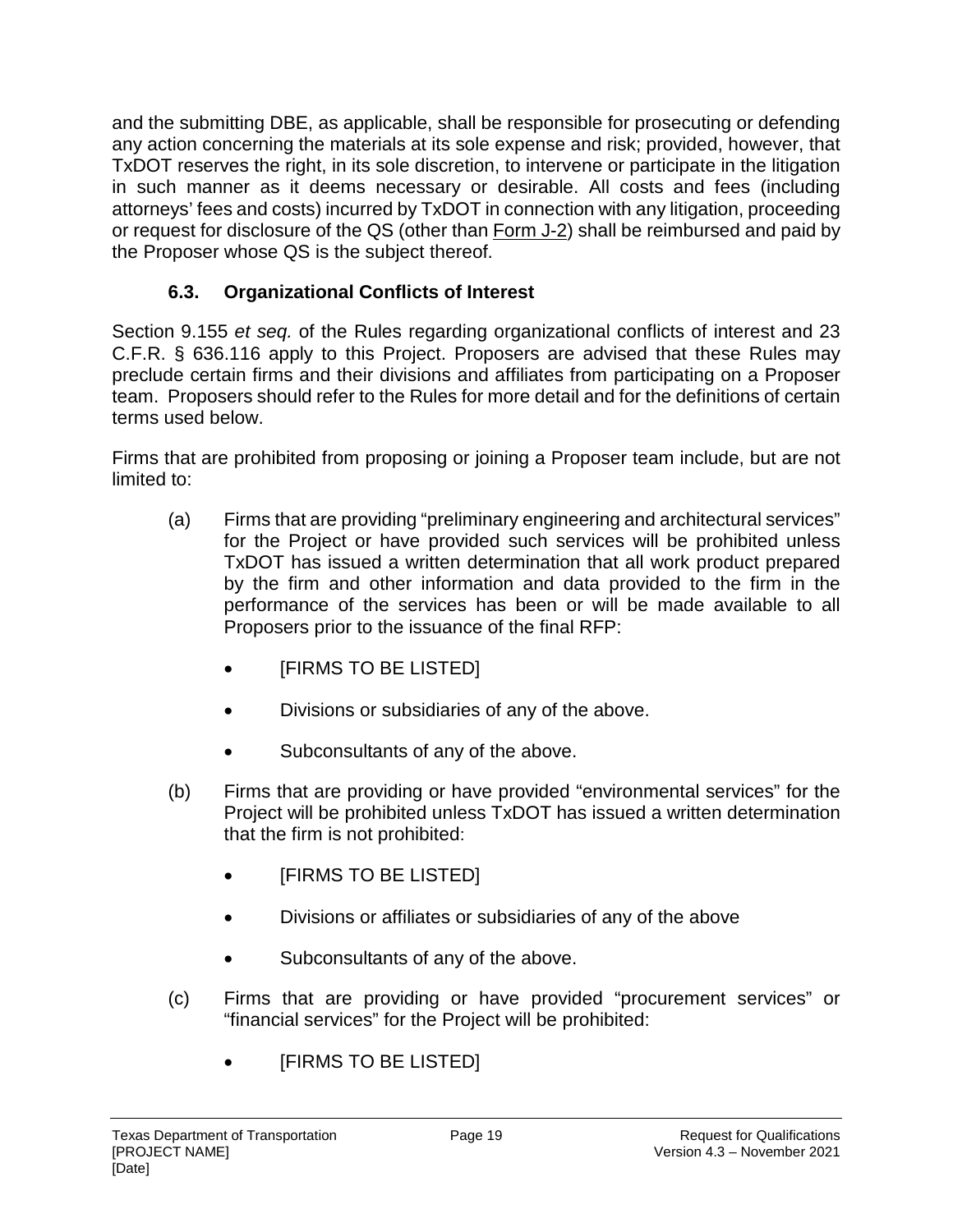- Divisions or affiliates of any of the above
- Subconsultants of any of the above.

If a firm listed in category (a) above wishes to be a Proposer, or an equity owner, team member, consultant or subconsultant of or to a Proposer for the Project, or to have a financial interest in any of the foregoing entities with respect to the Project, then the firm (including, as applicable, any of its subconsultants) should submit to TxDOT all work product prepared by the firm (including, as applicable, any of its subconsultants) for the Project and any other information and data provided to the firm (including, as applicable, any of its subconsultants) by TxDOT in the performance of its work on the Project. TxDOT will decide, in its sole discretion, whether to make those materials available to all Proposers prior to the issuance of the final RFP for the Project. If TxDOT decides to make the materials available, TxDOT will inform the firm of its eligibility to be on a Proposer team.

If a firm listed in category (b) above wishes to be a Proposer, or an equity owner, team member, consultant or subconsultant of or to a Proposer for the Project, or to have a financial interest in any of the foregoing entities with respect to the Project, then the firm should submit to the TxDOT Executive Director a request for a determination whether participation in the Project or the performance of particular services with respect to the Project would constitute a conflict of interest, or for approval of an exception to the applicability of the conflict of interest rules, as permitted by 43 T.A.C. § 9.155(c)(9).

Proposers are advised that other TxDOT consultants working on the Project may have an organizational conflict of interest. Proposers are encouraged to review the Rules and discuss potential conflicts of interest with prospective team members. By submitting its QS, each Proposer agrees that it has no organizational conflict of interest or potential organizational conflict of interest, and if an organizational conflict of interest or potential organizational conflict of interest is thereafter discovered, the Proposer must make an immediate and full written disclosure to TxDOT that includes a description of the action that the Proposer has taken, or proposes to take, to avoid or mitigate such conflicts. If an organizational conflict of interest that the Proposer knew, or should have known about, but did not disclose is determined to exist during the procurement process, TxDOT may, at its discretion, disqualify the Proposer or terminate the DBC and CMC. Proposers are also advised that TxDOT's policy is in addition to applicable federal and state law. Such applicable law will also apply to Proposer teams and teaming and may preclude certain firms and their related entities from participating on a Proposer team.

## **7. PROTEST PROCEDURES**

The Rules sets forth the exclusive protest remedies available with respect to this RFQ and prescribes exclusive procedures for protests regarding: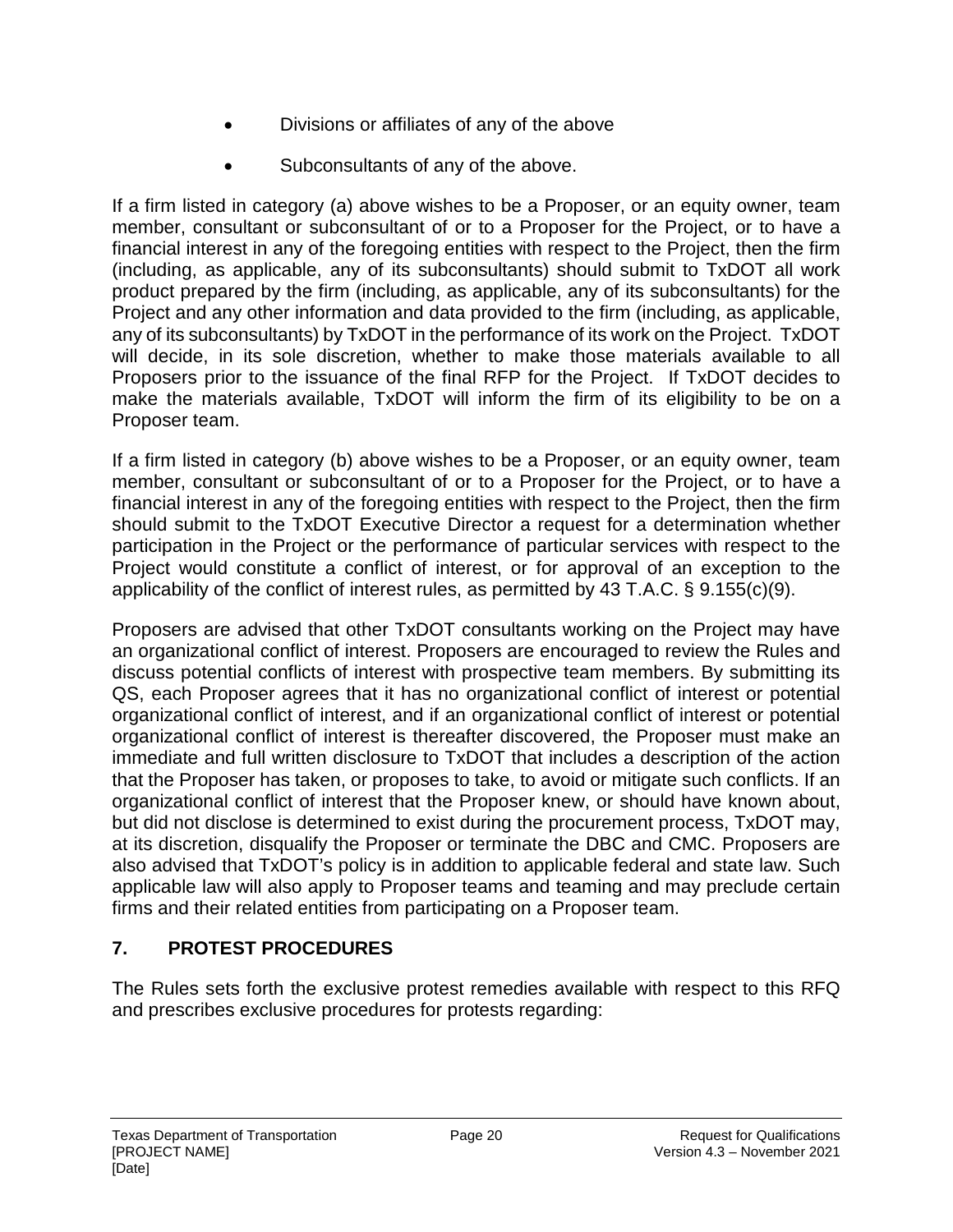- (a) allegations that the terms of the RFQ are wholly ambiguous, contrary to legal requirements applicable to the procurement or exceed TxDOT's authority;
- (b) a determination as to whether a QS is responsive to the requirements of the RFQ; and
- (c) shortlisting determinations.

Any Proposer wishing to file a protest must do so in accordance with the Rules.

Protests concerning the issues described in clause (a) above must be filed as soon as the basis for the protest is known, but no later than 20 calendar days prior to the QS Due Date, unless the protest relates to an Addendum to the RFQ, in which case the protest must be filed no later than five business days after the Addendum is issued. Protests concerning the issues in clause (a) may be filed only after the Proposer has informally discussed the nature and basis of the protest with TxDOT, following the procedures prescribed in the Rules. Protests concerning the issue described in clause (b) above must be filed no later than five business days after receipt of the notification of nonresponsiveness. Protests concerning the issue described in clause (c) above must be filed no later than 10 business days after the earliest of the notification of the shortlist and the public announcement of the shortlisting determination.

Protests shall be filed by hand-delivery on or before the applicable deadline to TxDOT's Authorized Representatives at the address set forth in Section 1.1 with a copy to the General Counsel Division, Texas Department of Transportation, 125 E. 11th Street, Austin, Texas 78701-2483, as soon as the basis for the protest is known to the Proposer. Except for protests concerning the issues described in clause (a) above, the Proposer filing the protest shall concurrently file a copy of the protest with the other Proposers whose addresses may be obtained from TxDOT's website.

The protestant shall have the burden of proving its protest. TxDOT may, in its sole discretion, discuss the protest with the protestant and other Proposers.

## **8. TXDOT RESERVED RIGHTS**

TxDOT reserves to itself all rights (which rights shall be exercisable by TxDOT in its sole discretion) described herein and available to it under the Code, the Rules and applicable law, including, without limitation, with or without cause and with or without notice, the right to:

• Develop the Project in any manner that it, in its sole discretion, deems necessary. If TxDOT is unable to negotiate a DBC or CMC to its satisfaction with a Proposer, it may negotiate with the next highest-rated Proposer, terminate this procurement and pursue other development or solicitations relating to the Project or exercise such other rights under the Code and other provisions of Texas law as it deems appropriate.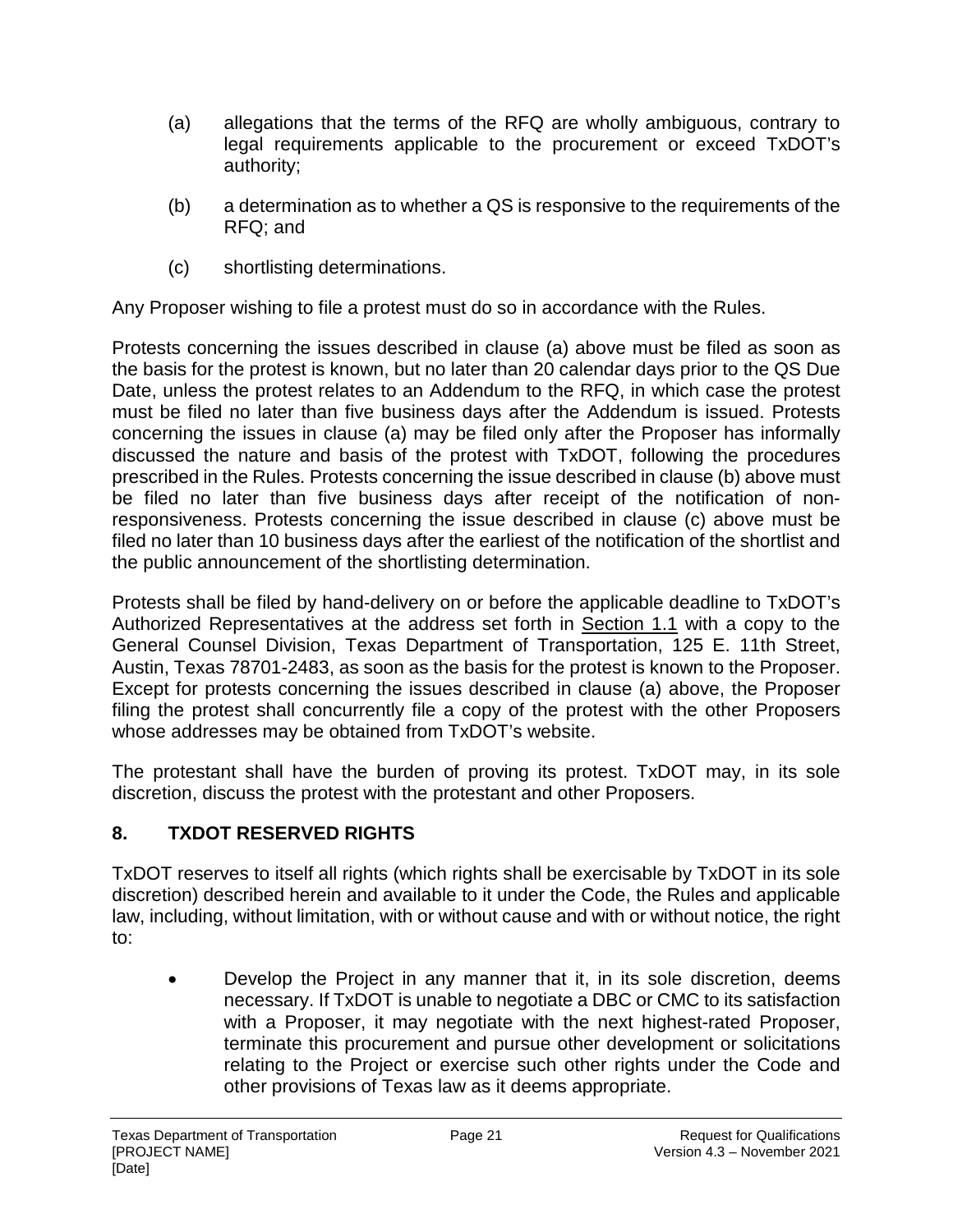- Cancel this RFQ or the subsequent RFP, in whole or in part, at any time prior to the execution by TxDOT of a DBC or CMC, without incurring any cost obligations or liabilities (except for any payment for work product required in accordance with the RFP).
- Issue a new request for qualifications after withdrawal of this RFQ or a subsequent RFP.
- Not issue an RFP.
- Reject any and all submittals, responses and QSs received at any time.
- Modify all dates set or projected in this RFQ.
- Terminate evaluations of responses received at any time.
- Suspend and terminate the DBC or CMC negotiations at any time or elect not to commence the DBC or CMC negotiations with any responding Proposer and engage in negotiations with other than the highest-ranked Proposer.
- Issue Addenda, supplements and modifications to this RFQ.
- Appoint evaluation committees to review QSs, make recommendations to the Commission and seek the assistance of outside technical experts and consultants in connection with the QS evaluation.
- Require confirmation of information furnished by a Proposer, require additional information from a Proposer concerning its QS and require additional evidence of qualifications to perform the work described in this RFQ.
- Seek or obtain data from any source that has the potential to improve the understanding and evaluation of the responses to this RFQ.
- Add or delete Proposer responsibilities from the information contained in this RFQ or any subsequent RFP.
- Negotiate with a Proposer without being bound by any provision in its QS or Proposal.
- Waive deficiencies in a QS, accept and review a non-conforming QS or permit clarifications or supplements to a QS.
- Disqualify any Proposer that changes its submittal without TxDOT approval.
- Not issue a notice to proceed after execution of the DBC.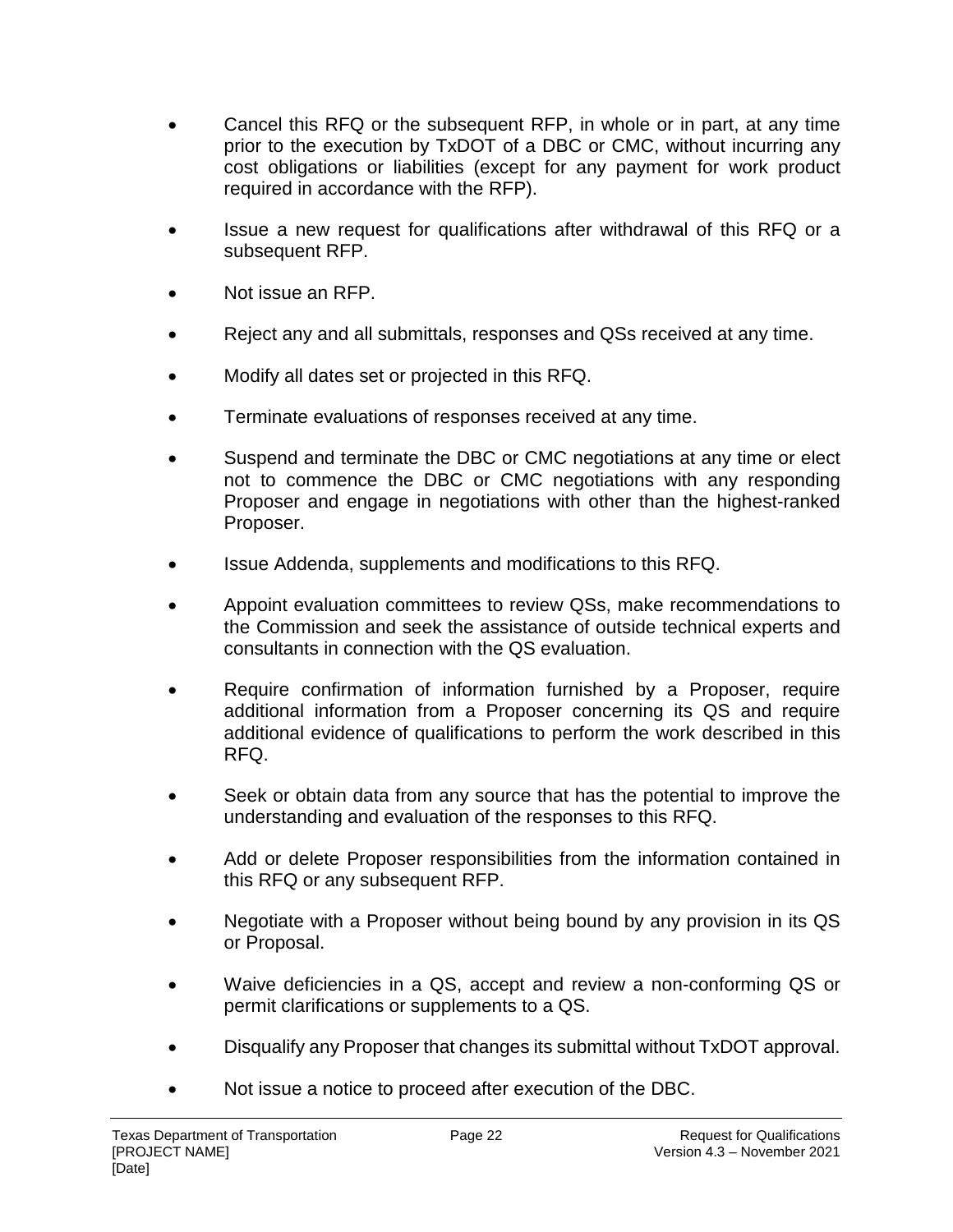• Exercise any other right reserved or afforded to TxDOT under this RFQ.

**This RFQ does not commit TxDOT to enter into a contract or proceed with the procurement described herein. Except as expressly set forth in Section 3.2, TxDOT and the State of Texas assume no obligations, responsibilities or liabilities, fiscal or otherwise, to reimburse all or part of the costs incurred, or alleged to have been incurred, by parties considering a response to and/or responding to this RFQ, or any subsequent RFP. All of such costs shall be borne solely by each Proposer.** 

**In no event shall TxDOT be bound by, or liable for, any obligations with respect to the Project until such time (if at all) as a DBC and CMC, in form and substance satisfactory to TxDOT, has been executed and authorized by TxDOT, and then only to the extent set forth therein.**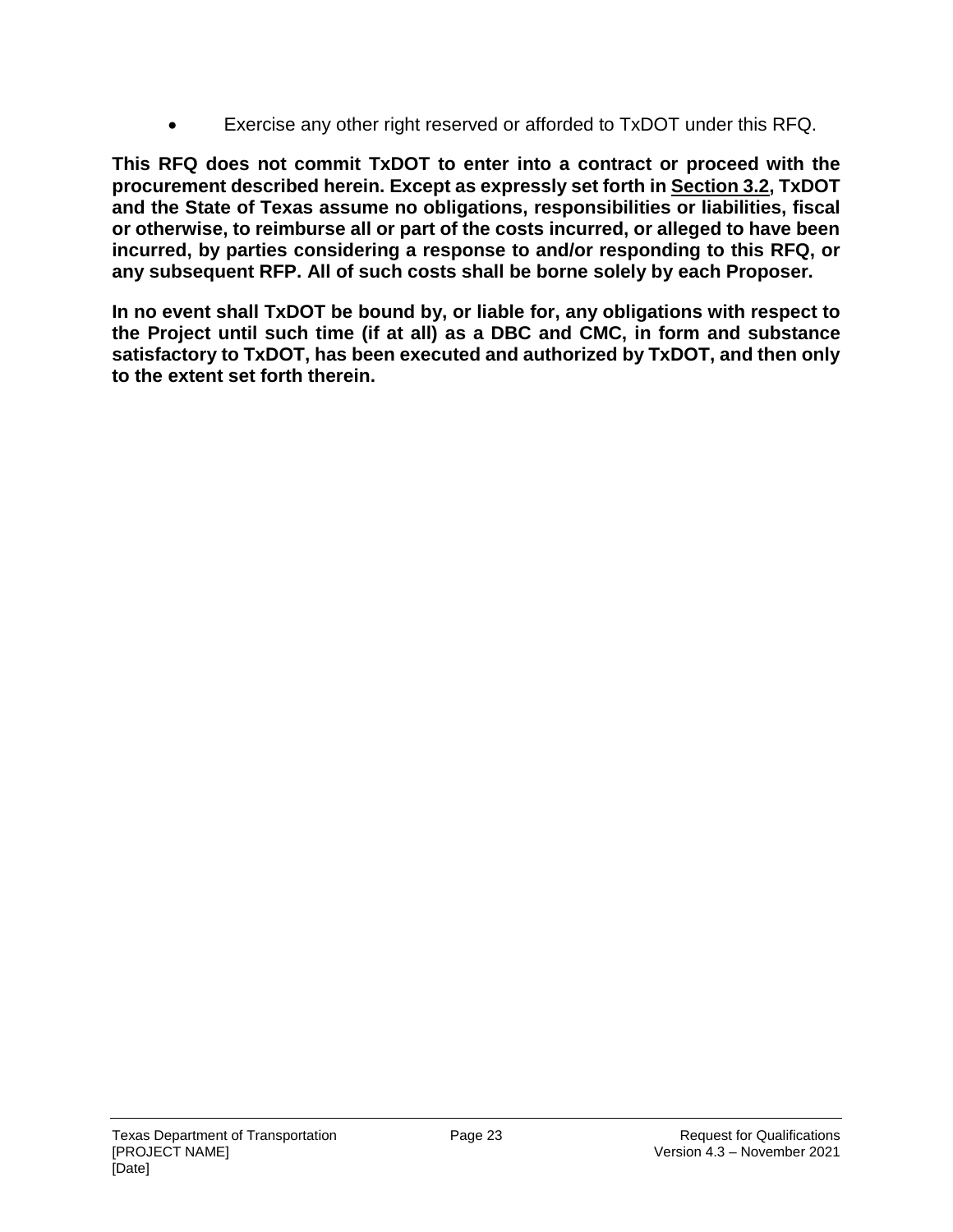### **EXHIBIT A. ORGANIZATION OF QUALIFICATIONS STATEMENT**

### **1. DEFINITIONS AND ACRONYMS**

#### **1.1. Definitions of Required Proposer Team Members**

The following terms describe the members of the Proposer's team that are required to be named in the QS:

**Equity Member** – A member of the Proposer team that is: (a) if the Proposer is a joint venture, a member of the joint venture; (b) if the Proposer is or will be a limited liability entity, an equity owner of the Proposer; or (c) if the Proposer is a corporation or other entity, the Proposer.

**Guarantor** – An entity acceptable to TxDOT that agrees to provide a guaranty guaranteeing the obligations of the DB Contractor under the DBC Documents and CMC Documents in accordance with this RFQ.

**Independent Quality Firm ("IQF")** – The member of the Proposer team, whether a single entity or joint venture, primarily responsible for managing the quality assurance program for the construction work and performing independent quality assurance material testing, inspection, and audits of the construction quality management plan ("CQMP") for the Project. The IQF and the Professional Services Quality Assurance Firm may be the same entity.

#### **Key Personnel** – The personnel listed in Exhibit B, Section H.

**Lead Contractor** – The member of the Proposer team, whether a single entity, joint venture or Newly Formed limited liability company, primarily responsible for the construction of the Project. If the Lead Contractor is a joint venture or Newly Formed limited liability company, each of the joint venture or limited liability company members shall also be considered a Lead Contractor.

**Lead Engineering Firm** – The member of the Proposer team, whether a single entity or joint venture, primarily responsible for the design and engineering of the Project.

**Lead Maintenance Firm** – The member of the Proposer team, whether a single entity or joint venture, primarily responsible for the maintenance of the Project.

**Major Participant** – The following Proposer team members: (a) the Lead Engineering Firm, Lead Contractor, IQF and [Lead Maintenance Firm] $6$ , to the extent they are not Equity Members, and (b) any other subcontractor identified as of the date of the QS that

<sup>&</sup>lt;sup>6</sup> May be excluded from the definition of "Major Participant" at District discretion.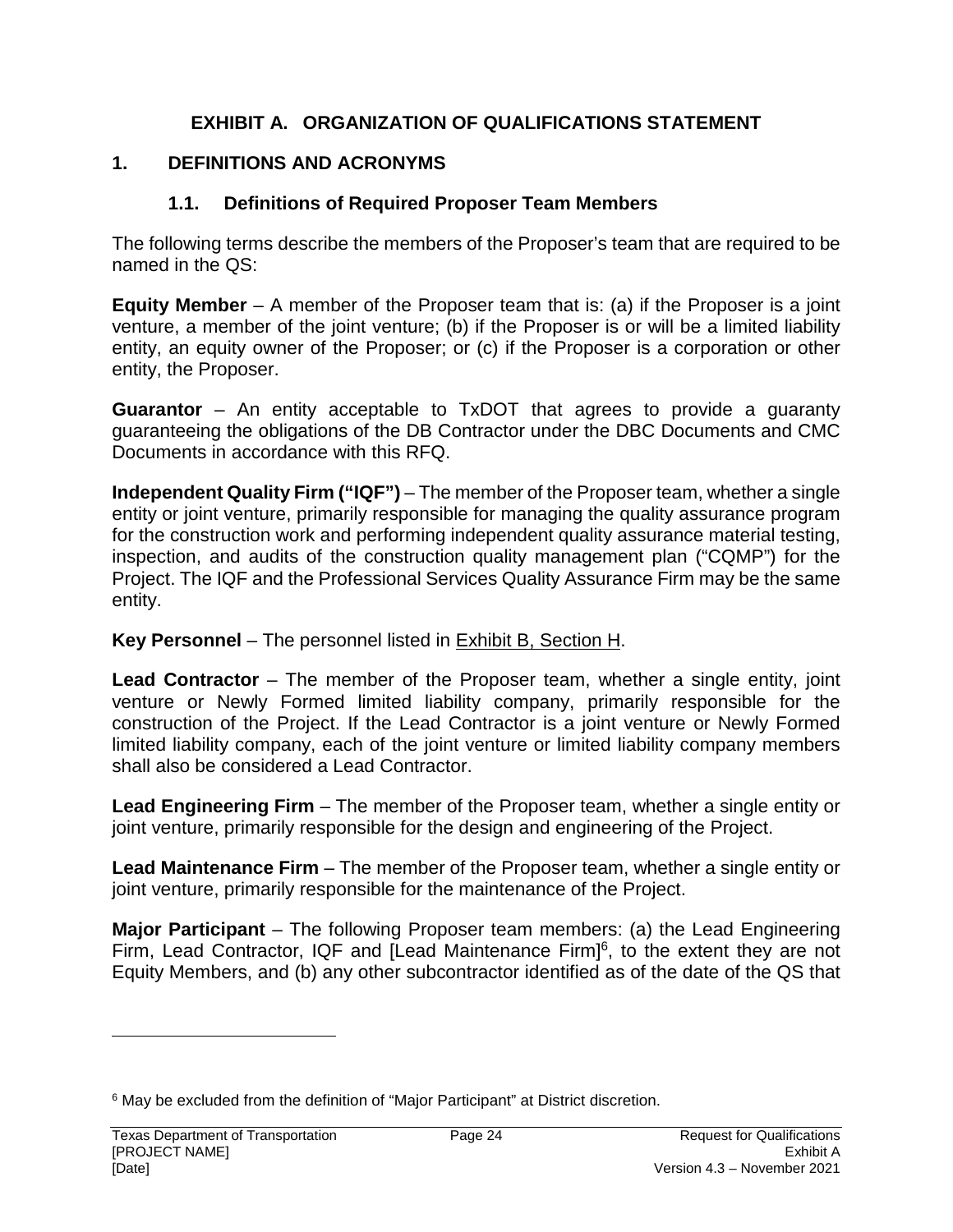will have a subcontract in an amount of at least 5% of the estimated price for the DBC or \$20 million, whichever is greater.

**Professional Services Quality Assurance Firm ("PSQAF")** – The member of the Proposer team, whether a single entity or joint venture, primarily responsible for managing the quality assurance program for professional services and performing independent quality assurance reviews of professional service submittals and audits of the professional services quality management plan for the Project. The Professional Services Quality Assurance Firm and the IQF may be the same entity.

## **1.2. Other Defined Terms and Acronyms**

**Act** has the meaning set forth in Section 6.2.1 of the RFQ.

**Addenda/Addendum** means supplemental additions, deletions, and modifications to the provisions of the RFQ after the release date of the RFQ.

**Aggregate Available Bidding Capacity** means for each Proposer, the amount equal to the sum of the Available Bidding Capacity for each of such Proposer's Bidding Capacity Entities, as determined by TxDOT.

**Authorized Representatives** means the official representatives of TxDOT for this procurement who are identified in Section 1.1 of the RFQ and through whom all communications with Proposers regarding the RFQ or Project must be conducted.

**Available Bidding Capacity** means for each Bidding Capacity Entity, its Total Bidding Capacity, less (a) any TxDOT sanctions against the Bidding Capacity Entity, (b) the price of any uncompleted construction work and maintenance work such Bidding Capacity Entity has remaining under current TxDOT contracts as determined by TxDOT, and (c) for each of the successful Proposer's Bidding Capacity Entities after conditional award, such Bidding Capacity Entity's pro rata share of the construction price as described in the Instruction to Proposers.

**Bidding Capacity Entity(ies)** means each of the following entities: Proposer, Equity Member(s) and any Guarantor(s), other than any entity that is (a) Newly Formed or yet to be formed or (b) a Guarantor, in each case, that Proposer elects not to include in the determination of its Aggregate Available Bidding Capacity.

**Capital Maintenance Agreement ("CMA")** means agreement to provide capital maintenance services for the Project for up to 15 years.

**Capital Maintenance Contract ("CMC")** means the CMA and CMA General Conditions.

**CMC Documents** means the documents identified in the draft CMC Term Sheet set forth in Exhibit G.

**Code** has the meaning set forth in Section 1.1 of the RFQ.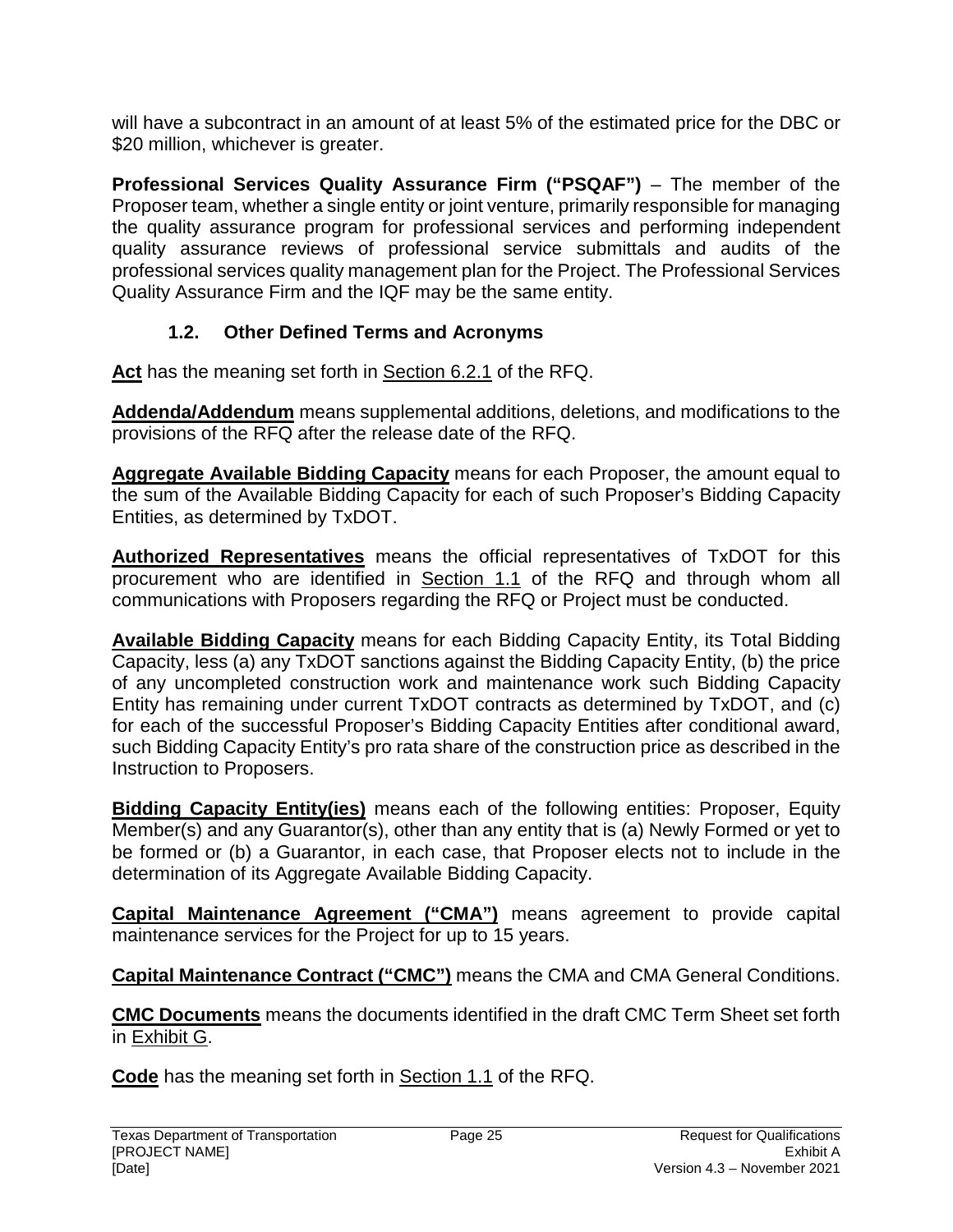**Commission** means the Texas Transportation Commission.

**DB Contractor** has the meaning set forth in Section 2.1 of the RFQ.

**DBC Documents** means the documents identified as "Contract Documents" in the draft DBC Term Sheet set forth in Exhibit F.

**Design-Build Agreement ("DBA")** means the agreement to develop, design and construct the Project.

**Design-Build Contract ("DBC")** means the DBA and the DBA General Conditions Items 1-9.

**Newly Formed** means an entity formed within the two years preceding the date of issuance of the RFQ.

**Prequalification Letter** means with respect to any Bidding Capacity Entity, the prequalification letter most recently issued by TxDOT for such Bidding Capacity Entity based on a confidential questionnaire as described at https://www.txdot.gov/business/contractors/contractor-prequalification.html.

**Project** has the meaning set forth in Section 1.1 of the RFQ.

**Project Webpage** has the meaning set forth in Section 1.1 of the RFQ.

**Proposals** means the detailed proposals that will be requested from shortlisted Proposers in accordance with the RFP.

**Proposer Entity** means Proposer and each Equity Member, Lead Contractor, Lead Engineering Firm, and any other entity (company, joint venture, partnership or consortium) providing engineering or construction experience for the projects referenced on Forms D-1 or D-2.

**Proposer's Official Representative** has the meaning set forth in Section 6.1 of the RFQ.

**Proposers** has the meaning set forth in Section 1.1 of the RFQ.

**QS Due Date** means the deadline, both date and time, for submission of QSs specified in Section 3.3 of the RFQ.

**Qualifications Statement ("QS")** has the meaning set forth in Section 1.1 of the RFQ.

**Reference Information Documents ("RIDs")** has the meaning set forth in Section 1.1 of the RFQ.

**Request for Proposals ("RFP")** means any request for proposals issued by TxDOT to the Proposers shortlisted in accordance with this RFQ.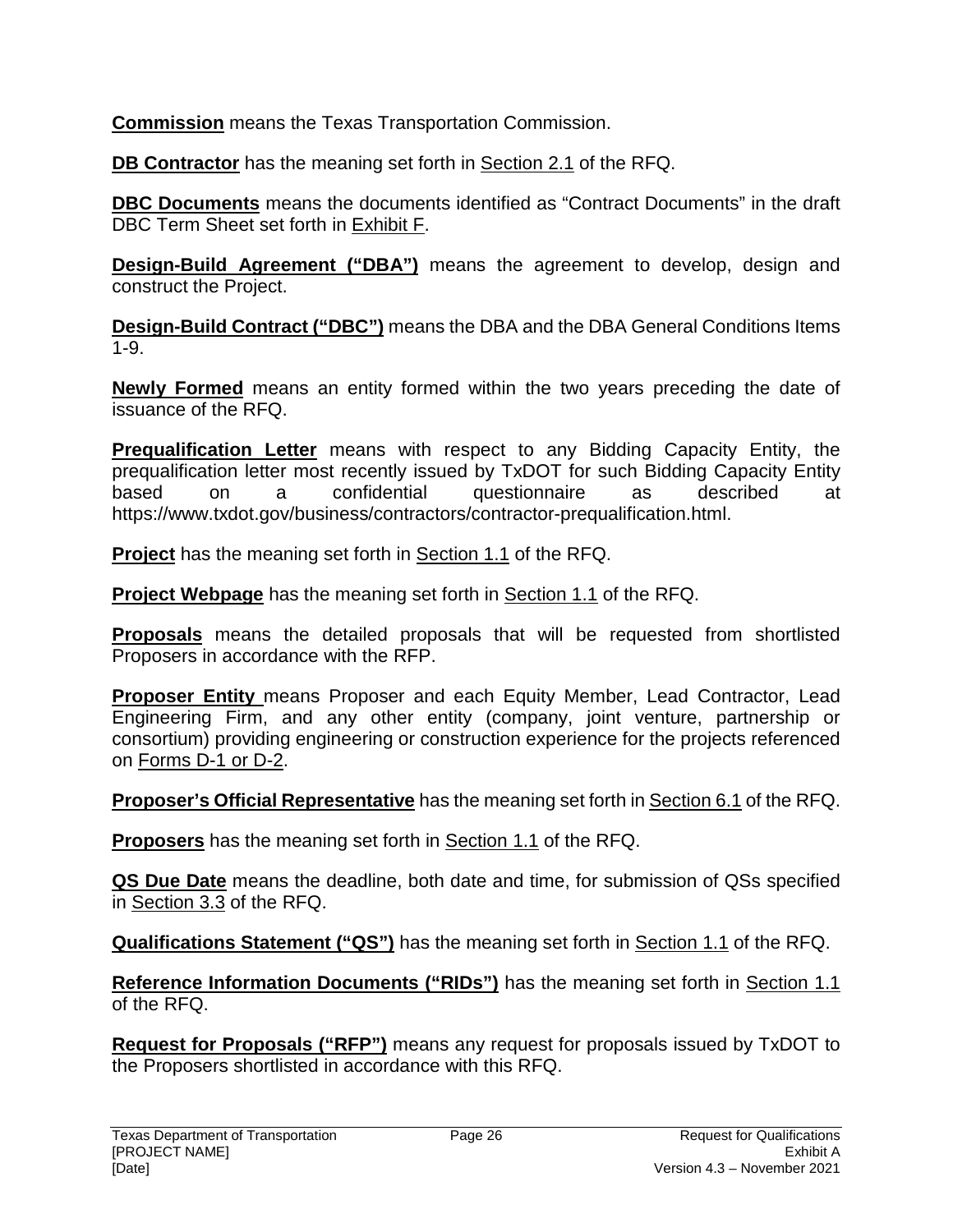**Rules** has the meaning set forth in Section 1.1 of the RFQ.

**Tangible Net Worth** means the difference between (i) the sum of paid-in capital stock plus preferred stock plus retained earnings, less (ii) the sum of treasury stock plus minority interest plus intangible assets, including goodwill, patents, and licenses, all determined in accordance with U.S. Generally Accepted Accounting Principles and as interpreted by the Securities and Exchange Commission in connection with financial statements filed pursuant to the Securities Exchange Act of 1934.

**Total Bidding Capacity** means for each Bidding Capacity Entity, the amount set forth in the Prequalification Letter issued by TxDOT to such Bidding Capacity Entity.

## **2. ORGANIZATION**

Proposers are required to assemble their QS in the order prescribed, following the outline form contained in this Exhibit A. Page limits and responsible parties for each element or form are indicated below. "NFP" means that a form is not provided by TxDOT; the required format or documentation is stated in the RFQ. Forms shall not be modified other than to include requested information.

| <b>Table 1 Organization of QS</b>                    |                                                            |                                                            |                                  |                                                                           |  |
|------------------------------------------------------|------------------------------------------------------------|------------------------------------------------------------|----------------------------------|---------------------------------------------------------------------------|--|
|                                                      | <b>Volume of QS</b>                                        | <b>Maximum</b><br><b>Number of Pages</b><br><b>Allowed</b> | <b>Applicable</b><br><b>Form</b> | <b>Firm or Person</b><br><b>Responsible for</b><br><b>Completing Form</b> |  |
| <b>Volume 1 - Technical and Legal Qualifications</b> |                                                            |                                                            |                                  |                                                                           |  |
| Section $A -$                                        | Form $A -$<br>Transmittal<br>Letter                        | N/A                                                        | Form A                           | Proposer                                                                  |  |
| General                                              | Executive<br>Summary                                       | $[10]$ pages                                               | <b>NFP</b>                       | Proposer                                                                  |  |
| Section $B -$                                        | Form $B-1$ –<br>Information<br>Regarding<br>Proposer Team  | N/A                                                        | Form B-1                         | Proposer<br>Equity Member(s)<br>Major Participant(s)<br>Guarantor(s)      |  |
| Proposer Team<br>Information                         | Form $B-2$ –<br>List of<br>Proposer Team<br><b>Members</b> | 2 pages                                                    | Form B-2                         | Proposer                                                                  |  |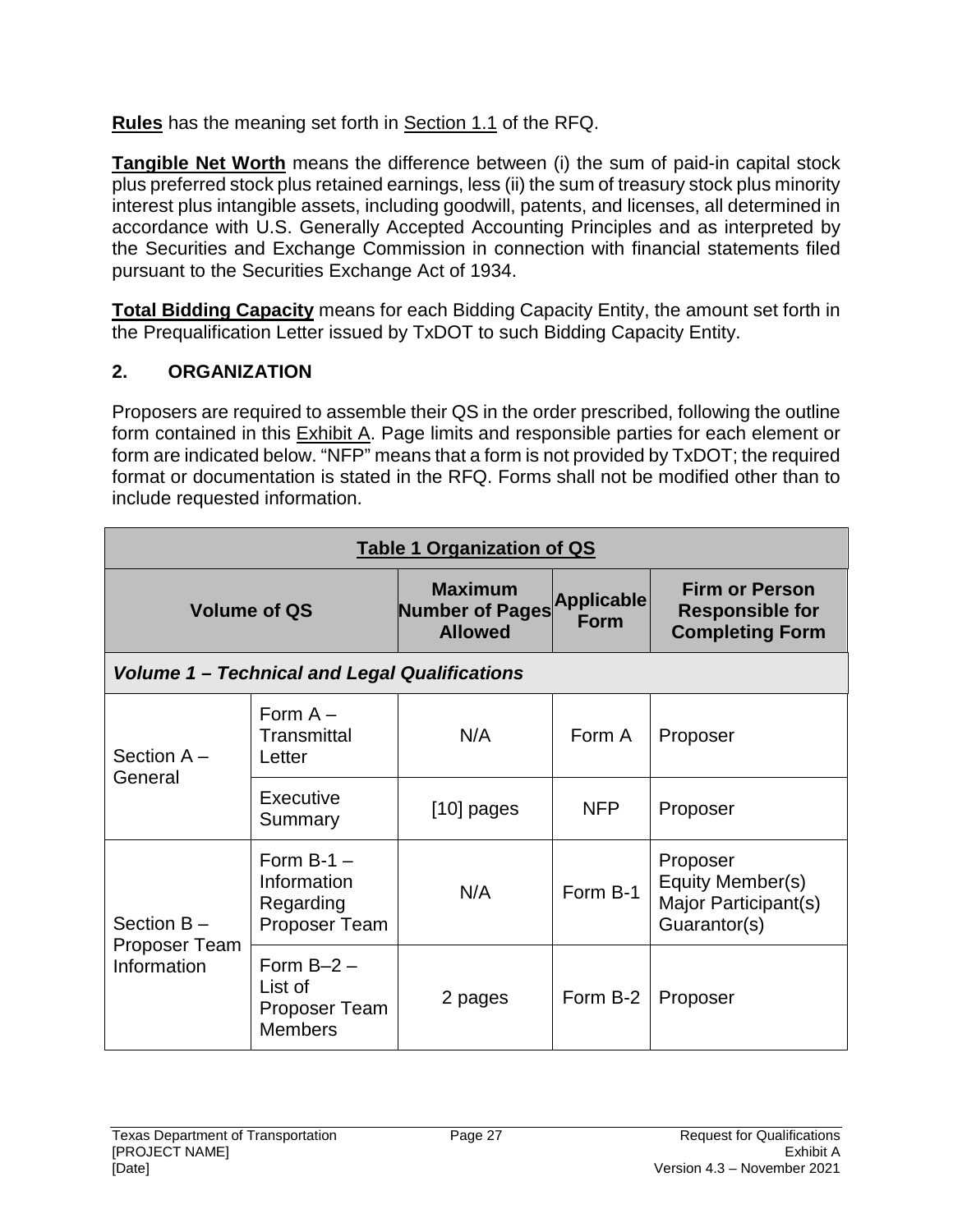| <b>Table 1 Organization of QS</b>                                                                 |                                                                                     |                                                                                                                                                         |                                              |                                                                                                     |
|---------------------------------------------------------------------------------------------------|-------------------------------------------------------------------------------------|---------------------------------------------------------------------------------------------------------------------------------------------------------|----------------------------------------------|-----------------------------------------------------------------------------------------------------|
|                                                                                                   | <b>Volume of QS</b>                                                                 | <b>Maximum</b><br>Number of Pages Applicable<br><b>Allowed</b>                                                                                          |                                              | <b>Firm or Person</b><br><b>Responsible for</b><br><b>Completing Form</b>                           |
| Section $C -$<br>Certification<br>and Legal<br>Qualifications                                     | Form $C -$<br>Certification<br>and Legal<br>Qualifications                          | N/A                                                                                                                                                     | Form C                                       | Proposer<br>Equity Member(s)<br>Major Participant(s)<br>Guarantor(s)                                |
| Section D-<br>Proposer<br>Information /<br>Team<br>Experience /<br>Management<br><b>Structure</b> | Proposer<br>Information /<br>Team<br>Experience /<br>Management<br><b>Structure</b> | [10] pages total,<br>including up to<br>$\lceil 3 \rceil$<br>organizational<br>charts;<br>organizational<br>charts shall be<br>limited to 1 per<br>page | <b>NFP</b>                                   | Proposer                                                                                            |
|                                                                                                   |                                                                                     |                                                                                                                                                         |                                              | <b>Lead Engineering</b><br>Firm or other<br>entity(ies) permitted<br>by Section 5.1 (Form<br>$D-1)$ |
| Section $E -$<br>Technical<br>Qualifications                                                      | Forms D-1, D-<br>2, D-3 and D-4<br>- Technical<br>Experience                        | N/A                                                                                                                                                     | Form D-1<br>Form D-2<br>Form D-3<br>Form D-4 | <b>Lead Contractor or</b><br>other entity(ies)<br>permitted by Section<br>5.1 (Form D-2)            |
|                                                                                                   |                                                                                     |                                                                                                                                                         |                                              | IQF named in QS<br>(Form D-3)                                                                       |
|                                                                                                   |                                                                                     |                                                                                                                                                         |                                              | <b>Lead Maintenance</b><br>Firm named in QS<br>$(Form D-4)$                                         |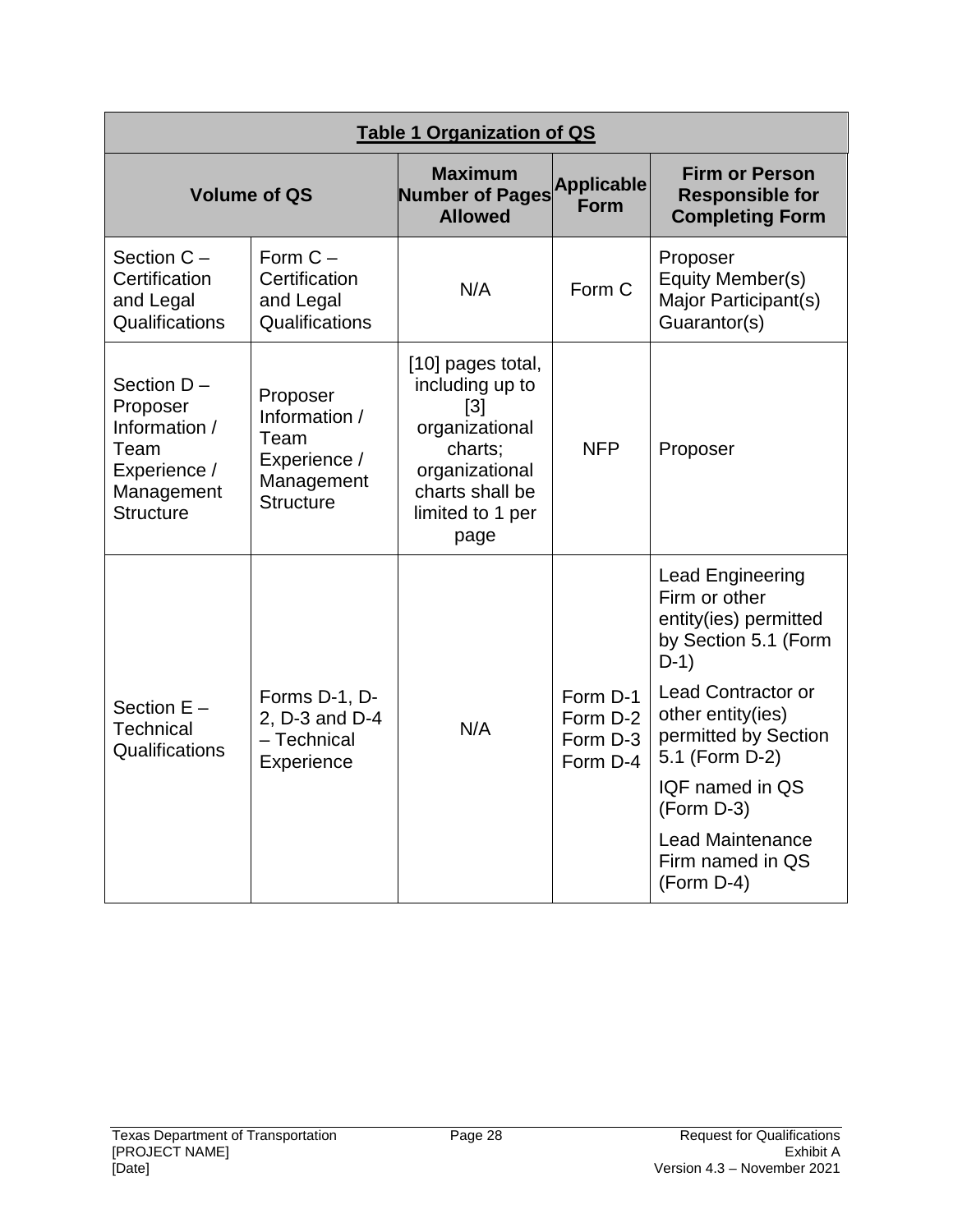| <b>Table 1 Organization of QS</b>                      |                                                                    |                                                                                                        |                                  |                                                                                                                                                                                                                |  |
|--------------------------------------------------------|--------------------------------------------------------------------|--------------------------------------------------------------------------------------------------------|----------------------------------|----------------------------------------------------------------------------------------------------------------------------------------------------------------------------------------------------------------|--|
|                                                        | <b>Volume of QS</b>                                                | <b>Maximum</b><br><b>Number of Pages</b><br><b>Allowed</b>                                             | <b>Applicable</b><br><b>Form</b> | <b>Firm or Person</b><br><b>Responsible for</b><br><b>Completing Form</b>                                                                                                                                      |  |
|                                                        | Form $E -$<br>Project<br><b>Description</b><br>Form                | 3 pages per<br>project                                                                                 | Form E                           | Lead Engineering<br>Firm or other<br>entity(ies) permitted<br>by Section 5.1<br><b>Lead Contractor or</b><br>other entity(ies)<br>permitted by Section<br>5.1<br><b>IQF</b><br><b>Lead Maintenance</b><br>Firm |  |
| Section $F -$<br>Statement of<br>Technical<br>Approach | Statement of<br><b>Technical</b><br>Approach                       | [5] pages                                                                                              | <b>NFP</b>                       | Proposer                                                                                                                                                                                                       |  |
| Section G -<br>Safety<br>Qualifications                | Form $F -$<br>Safety<br>Qualifications                             | N/A                                                                                                    | Form F                           | <b>Lead Contractor</b><br>Guarantor(s) or<br>controlled subsidiaries<br>providing experience                                                                                                                   |  |
| Section H-<br><b>Key Personnel</b>                     | Form $G-1$ –<br><b>Key Personnel</b><br>Work<br>Assignment<br>Form | N/A                                                                                                    | Form G-1                         | Proposer                                                                                                                                                                                                       |  |
| Identification<br>and<br>Qualifications                | Form $G-2$ –<br><b>Key Personnel</b><br>Resume and<br>References   | 5 pages per<br>person (excluding<br>licenses, license<br>applications and<br>commitment<br>statements) | Form G-2                         | <b>Key Personnel</b>                                                                                                                                                                                           |  |
| Section I-<br><b>Surety Letter</b>                     | <b>Surety Letter</b>                                               | N/A                                                                                                    | <b>Exhibit E</b>                 | Proposer<br><b>Surety Provider</b>                                                                                                                                                                             |  |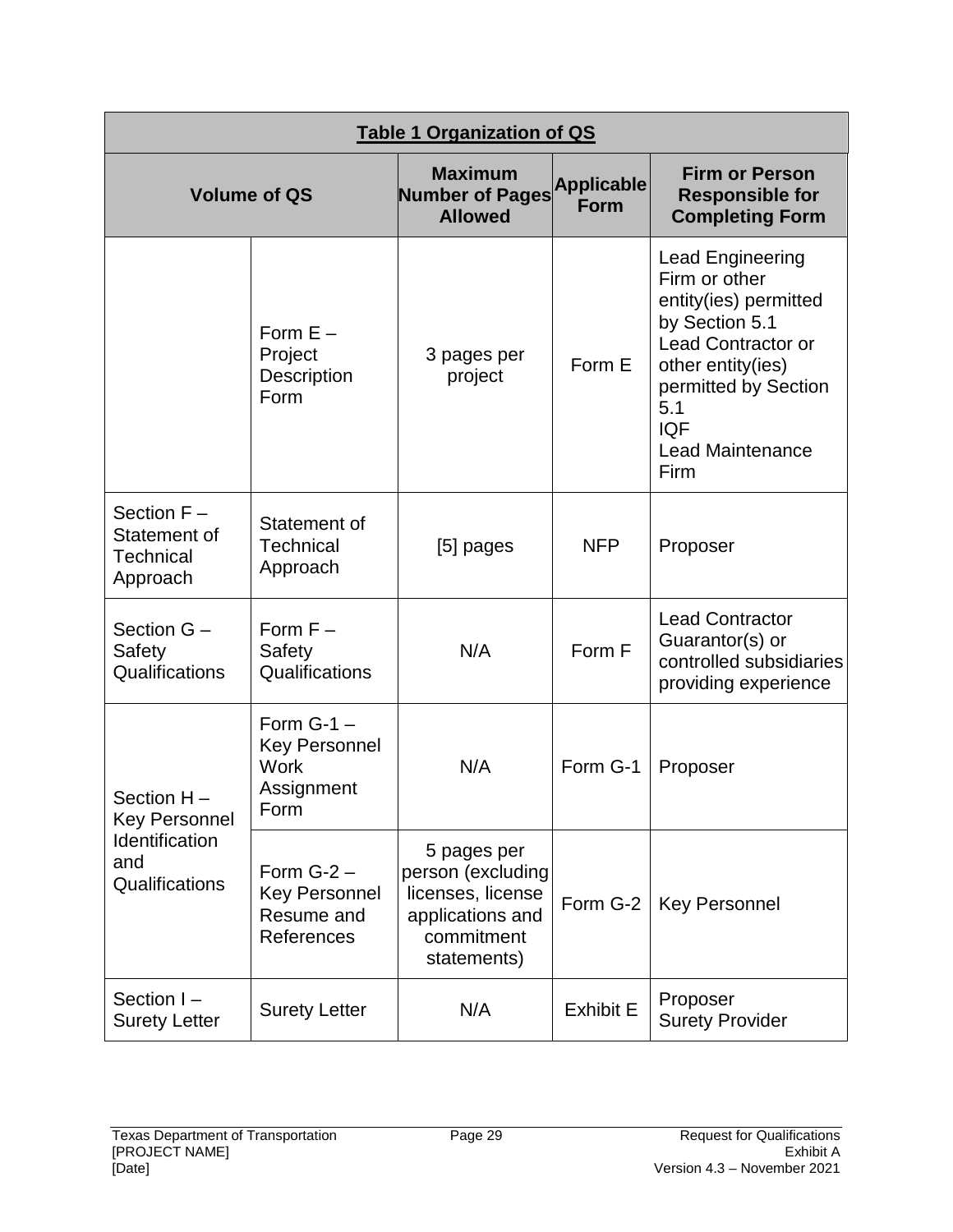| <b>Table 1 Organization of QS</b>                                             |                                                                                                                                                           |                                                            |                                  |                                                                           |  |
|-------------------------------------------------------------------------------|-----------------------------------------------------------------------------------------------------------------------------------------------------------|------------------------------------------------------------|----------------------------------|---------------------------------------------------------------------------|--|
| <b>Volume of QS</b>                                                           |                                                                                                                                                           | <b>Maximum</b><br><b>Number of Pages</b><br><b>Allowed</b> | <b>Applicable</b><br><b>Form</b> | <b>Firm or Person</b><br><b>Responsible for</b><br><b>Completing Form</b> |  |
| Section $J -$<br><b>Previous</b><br>Experience<br>Working with<br><b>DBEs</b> | Form $J-1$ –<br><b>DBE</b><br>Information<br>(include<br>explanation<br>regarding<br>number of<br><b>DBEs required</b><br>by Section J, if<br>applicable) | N/A                                                        | Form J-1                         | <b>Proposer Entities</b>                                                  |  |
|                                                                               | Form $J-2$ –<br><b>DBE Reference</b><br>Form                                                                                                              | N/A                                                        | Form J-2                         | Proposer                                                                  |  |
|                                                                               | <b>Volume 2 – Financial Qualifications</b>                                                                                                                |                                                            |                                  |                                                                           |  |
| Section A-<br>Financial<br><b>Statements</b>                                  | Financial<br><b>Statements</b>                                                                                                                            | N/A                                                        | <b>NFP</b>                       | Proposer<br>Equity Member(s)<br><b>Lead Contractor</b><br>Guarantor(s)    |  |
| Section B-<br><b>Material</b><br>Changes in<br>Financial<br>Condition         | <b>Material</b><br>Changes in<br>Financial<br>Condition                                                                                                   | N/A                                                        | <b>NFP</b>                       | Proposer<br>Equity Member(s)<br><b>Lead Contractor</b><br>Guarantor(s)    |  |
| Section C -<br>Off-Balance<br><b>Sheet</b><br>Liabilities                     | Off-Balance<br><b>Sheet</b><br>Liabilities                                                                                                                | N/A                                                        | <b>NFP</b>                       | Proposer<br>Equity Member(s)<br><b>Lead Contractor</b><br>Guarantor(s)    |  |
| Section D-<br>Prequalification<br>Letters and<br><b>Bidding</b><br>Capacity   | <b>Total Bidding</b><br>Capacity<br>Prequalification<br>Letters                                                                                           | N/A                                                        | <b>NFP</b>                       | <b>Bidding Capacity</b><br><b>Entities</b>                                |  |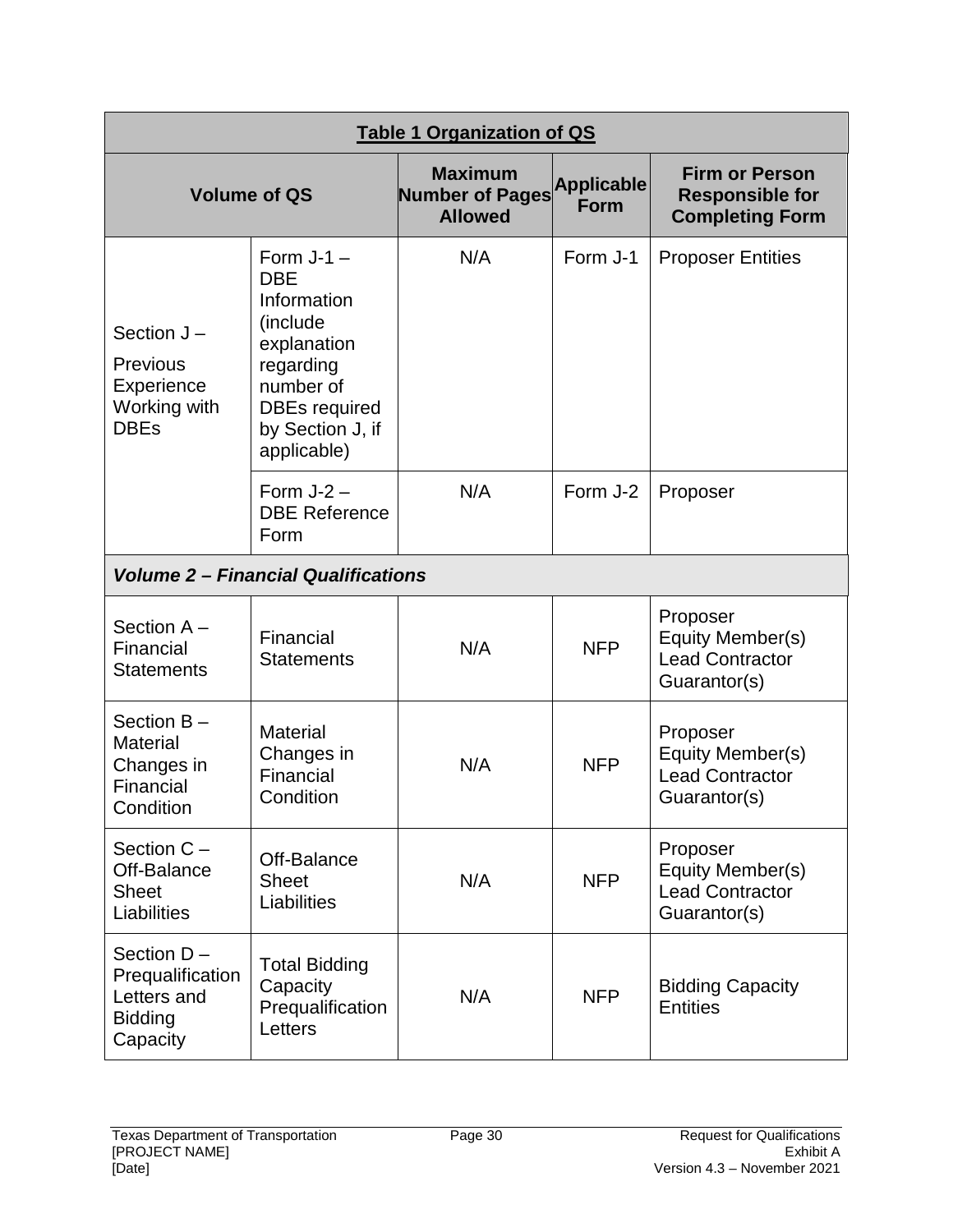## **EXHIBIT B. TECHNICAL AND LEGAL QUALIFICATIONS**

## **VOLUME 1**

Volume 1 of the QS shall contain the following:

### **Section A General**

(a) Form A – Transmittal Letter:

A duly authorized official of the Proposer or lead Equity Member must execute the transmittal letter on Form A. For Proposers that are joint ventures, partnerships, limited liability companies or other associations, the transmittal letter shall have appended to it letters on the letterhead stationery of each Equity Member, executed by authorized officials of each Equity Member, stating that representations, statements and commitments made by the lead firm on behalf of the Equity Member's firm have been authorized by such Equity Member, are correct, and accurately represent the role of the Equity Member's firm in the Proposer team.

(b) Executive Summary:

An Executive Summary, not exceeding [10] pages. The Executive Summary shall be written in a nontechnical style and shall contain sufficient information for reviewers with both technical and nontechnical backgrounds to become familiar with the Proposer's QS and its ability to satisfy the financial and technical requirements of the Project.

#### **Section B** Proposer Team Information

(a) Form B-1 – Information Regarding Proposer Team:

A Form B-1 completed and executed on behalf of each of the following: the Proposer and each Equity Member, Major Participant and Guarantor. If any of the foregoing is a joint venture or Newly Formed entity, complete a separate Form B-1 for each member of or partner in such joint venture or Newly Formed entity. Proposers are advised that Form B-1 may be released to the public and media.

(b) Form B-2 – List of Proposer Team Members:

A completed Form B-2 comprised of a list of Proposer team members identified in the QS by proposed role (Equity Member(s), Lead Contractor, Lead Engineering Firm, IQF, Lead Maintenance Firm, Guarantor(s), PSQAF, and other team members, if applicable).

## **Section C Certification and Legal Qualifications**

A Form C (Certification and Legal Qualifications) completed and executed on behalf of each of the following: the Proposer and each Equity Member, Major Participant and Guarantor. If the Proposer, an Equity Member, Major Participant or Guarantor is a joint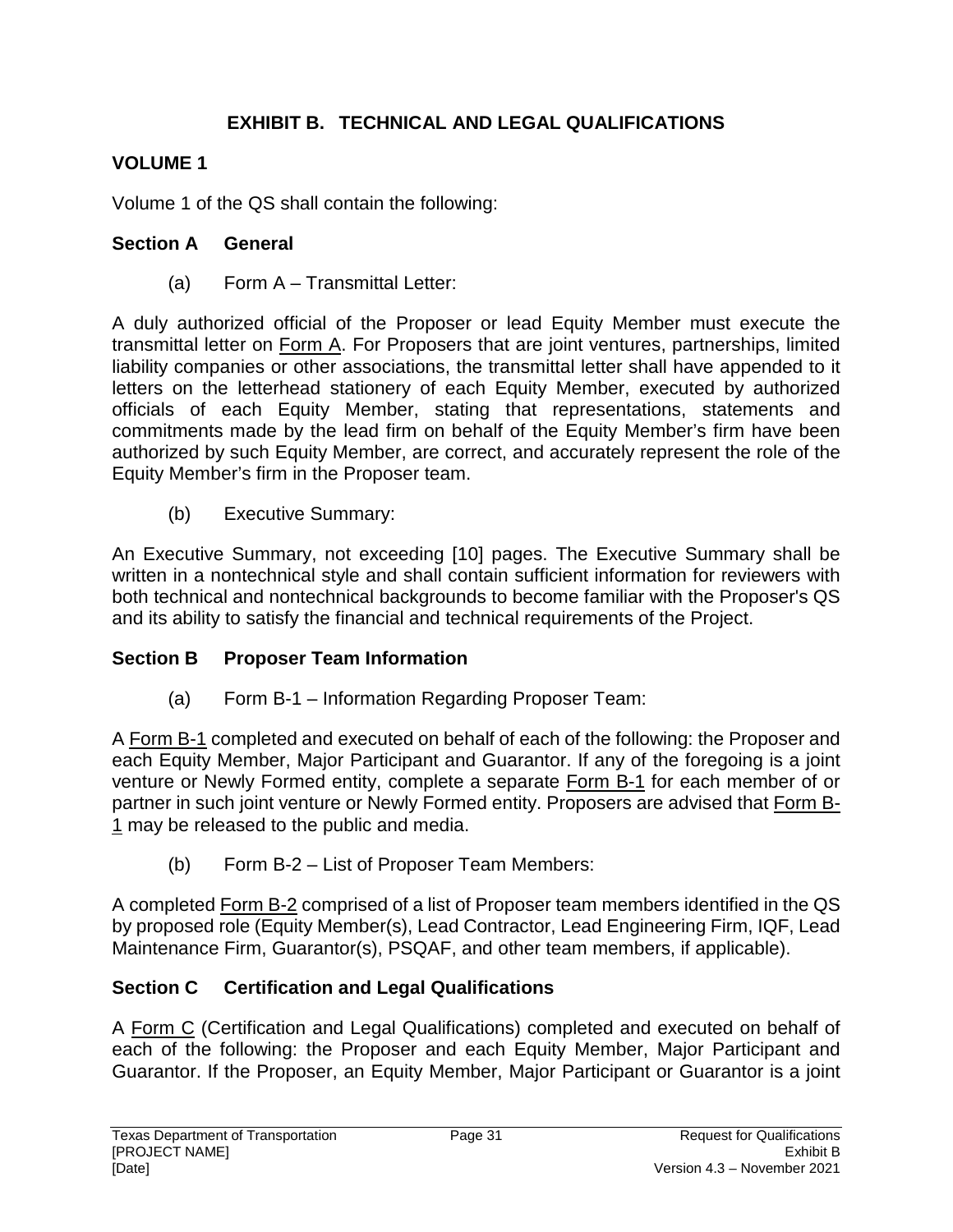venture or Newly Formed entity, complete a separate Form C for each member of or partner in such joint venture or Newly Formed entity.

### **Section D Proposer Information / Team Experience / Management Structure**

- (a) A narrative describing the Proposer's teaming arrangements, its management structure and design-build-maintenance management approach. The narrative shall include, at a minimum, a discussion of the following: (i) how the Proposer will institutionally operate, particularly in light of the complexity and sequencing of the Project's development; (ii) the experience of the team members working together on other comparable projects and the results of that experience; (iii) how the management structure will facilitate the management of the Project risks; and (iv) how the Proposer's management structure will facilitate the success of the Project.
- (b) An organizational chart showing the Proposer's Equity Members and Major Participants. Indicate the percentage of equity interest among the Equity Members. In instances where the Lead Contractor, Lead Engineering Firm, IQF or Lead Maintenance Firm is a joint venture, also indicate the percentage of equity interest for each equity participant in the joint venture.
- (c) In addition, any Proposer required to provide a Guarantor shall provide a table of organization showing the relationship between the applicable Equity Member or Major Participant and its Guarantor, including any intermediary companies. (See Exhibit C, Section A(f) for instances where a guarantee may be required.)
- (d) An organizational chart showing the Proposer's management structure and "chain-of-command" with Key Personnel and their employers shown together with other relevant positions, and identifying major functions to be performed and their reporting relationships in designing and constructing the Project. Other relevant personnel may also be shown in the organizational chart; however, only the qualifications of Key Personnel shall be submitted (in accordance with  $Exhibit B$ , Section H) and evaluated by TxDOT.
- (e) The organizational description and charts may not exceed [10] pages including up to [three] organizational charts; organizational charts shall be limited to one per page.

## **Section E Technical Qualifications**

Provide the following information relevant to qualifications of the Proposer team in accordance with Section 5.1.

(a) Forms D-1, D-2, D-3 and D-4 – Technical Experience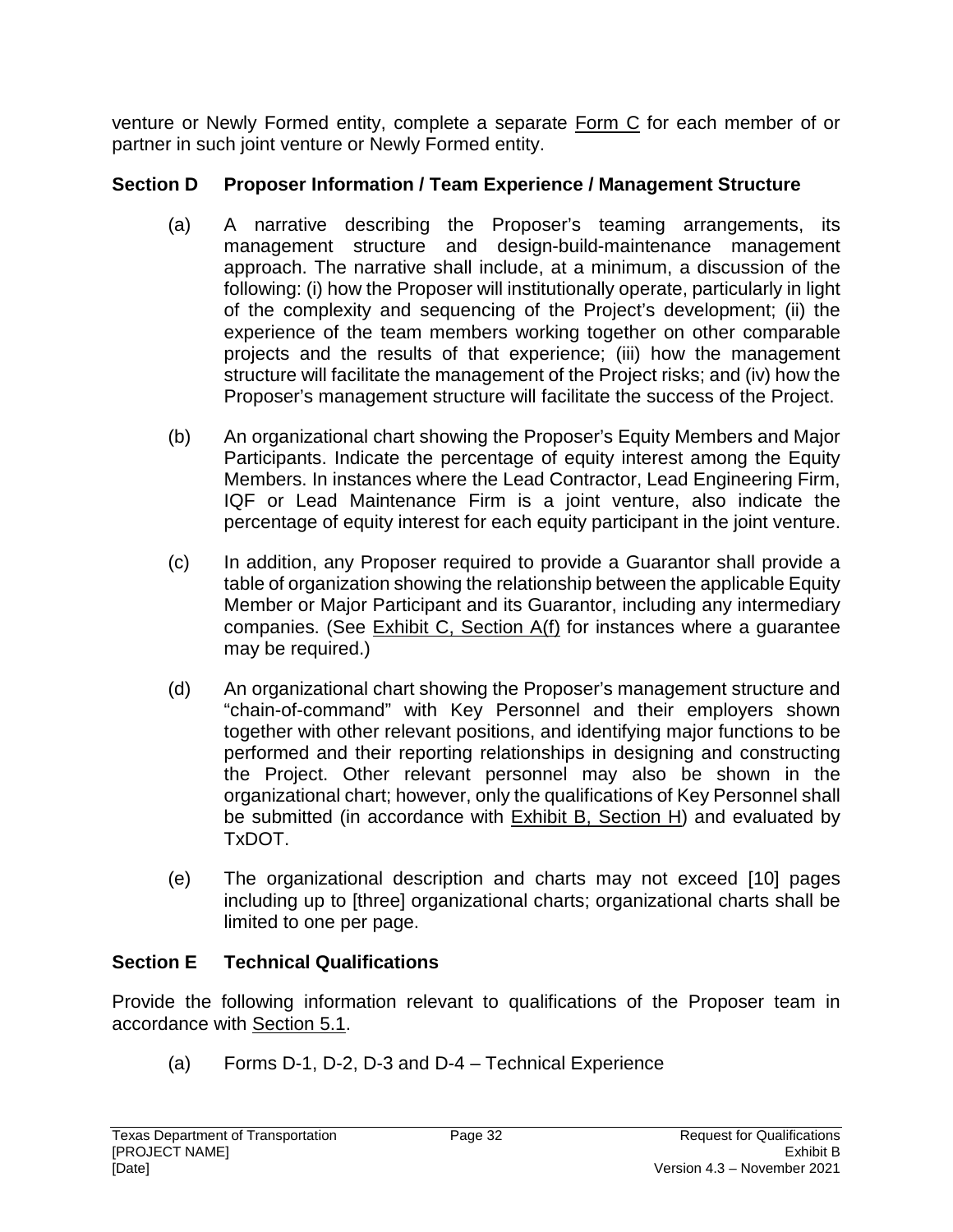The QS shall contain completed Forms D-1, D-2, D-3 and D-4. Project descriptions for each of the projects listed on Forms D-1, D-2, D-3 and D-4 shall be included immediately following each Form D as discussed below in Exhibit B, Section E(b).

Form D-1: Technical Experience – Design: Provide details of Lead Engineering Firm's experience with a maximum of three projects in compliance with the requirements set forth in Form D-1 and best meeting the evaluation criteria set forth in Section 5.3.1.

Form D-2: Technical Experience – Construction: Provide details of Lead Contractor's experience with a maximum of three projects in compliance with the requirements set forth in Form D-2 and best meeting the evaluation criteria set forth in Section 5.3.1.

Form D-3: Technical Experience – Independent Quality: Provide details of the IQF's experience with a maximum of three projects in compliance with the requirements set forth in Form D-3 and best meeting the evaluation criteria set forth in Section 5.3.1.

Form D-4: Technical Experience – Maintenance: Provide details of Lead Maintenance Firm's experience with a maximum of three projects in compliance with the requirements set forth in Form D-4 and best meeting the evaluation criteria set forth in Section 5.3.1.

For projects/contracts listed for design firms that were traditional consultant/engineering services contracts (as opposed to design-build contracts), the information sought above shall be limited only to the consultant/engineering services contract, rather than any ensuing construction contract where such entity had limited or no involvement.

For projects/contracts listed for construction firms using the traditional design-bid-build delivery method, the information sought above shall be limited only to the construction contract, rather than any design contract where such entity had limited or no involvement. Proposers are requested to verify that contact information is correct, and are advised that, if the contact information provided is not current, TxDOT may elect to exclude the experience represented by that project in determining the Proposer's qualifications.

(b) Form E – Project Description Form (Forms H to be separately submitted)

The QS shall include a completed Form E for each of the three projects listed on Forms D-1, D-2, D-3 and D-4. The three Forms E for the projects referenced in each of Forms D-1, D-2, D-3 and D-4<sup>7</sup>shall be included immediately following the Form D to which they relate.

<sup>&</sup>lt;sup>7</sup> Include if a Maintenance Manager and Form D-4 is required.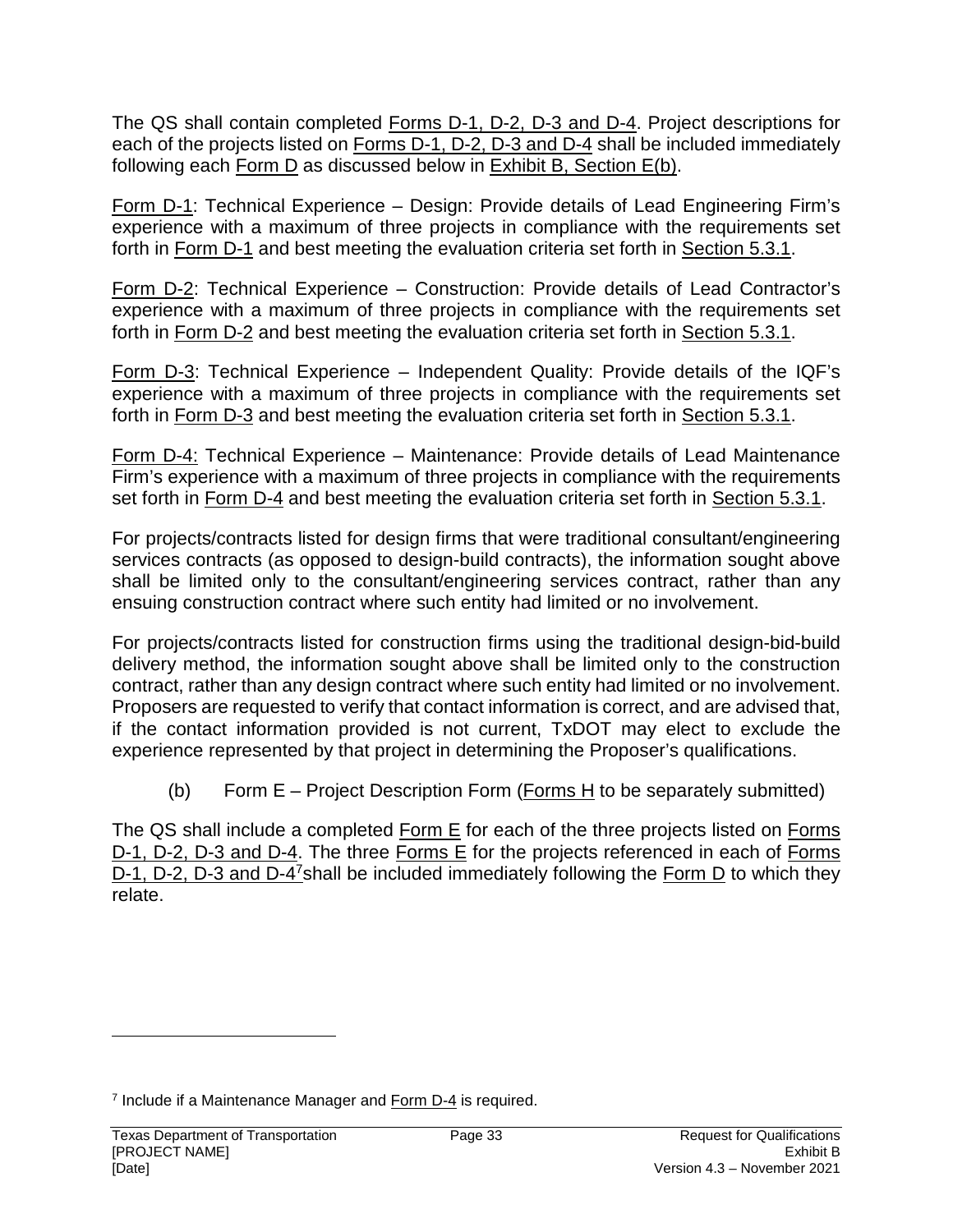Proposers are requested to verify that contact information is correct, and are advised that if the contact information provided is not current, TxDOT may elect to exclude the experience represented by that project in determining the Proposer's qualifications.

In addition to the foregoing requirements, Proposer shall complete Part I of a Form H (Technical Reference Form) for each of the projects presented on Form E and deliver each such partially completed Form H to the relevant reference contact presented on Form E. Proposer shall request that each reference contact submit the fully completed reference forms directly to TxDOT per the instructions set forth in Form H by no later than the QS Due Date. The QS shall not contain any such completed reference forms. In completing Part I of Form H, Proposer shall include the name and contact information for both the reference contact submitting the completed Form H and the owner's project manager. If the owner's project manager is no longer employed by the owner, Proposer shall provide an alternative contact at the owner/agency who played a leadership role for the owner during the dates work was performed on the project and who is familiar with the project. If there are no current employees of the owner who were either the owner's project manager or who otherwise played a leadership role for the owner during the dates work was performed on the project, Proposer shall provide current contact information for the retired owner's project manager. Proposer is not required to deliver Form H to the owner's project manager identified on Form H unless the project manager is also the reference contact.

TxDOT will use the completed Forms  $H$  as it deems fit to supplement the evaluation of the QS against the evaluation criteria set forth in Section 5.3.1. For the avoidance of doubt, TxDOT's receipt of completed Forms H for each project presented using Form E is not a pass/fail criterion under Section 5.2.

For purposes of completing Form H, Proposers may not identify as a reference any of the TxDOT personnel identified in Table 2 below and Proposers may not contact any such personnel regarding the RFQ or the Project. All other TxDOT personnel (including [\_\_\_\_\_] District personnel not identified below) may be contacted for the purpose of completing Form H, and if Proposer includes a TxDOT project on Form H, Proposer shall use good faith efforts to identify a project reference that is not listed on Table 2.

| Table 2 – List of Excluded References from Form H                                                              |  |                |  |  |
|----------------------------------------------------------------------------------------------------------------|--|----------------|--|--|
| <b>Alternative Delivery</b><br><b>General Counsel</b><br><b>District</b><br><b>Division</b><br><b>Division</b> |  |                |  |  |
|                                                                                                                |  |                |  |  |
|                                                                                                                |  |                |  |  |
|                                                                                                                |  |                |  |  |
|                                                                                                                |  | Administration |  |  |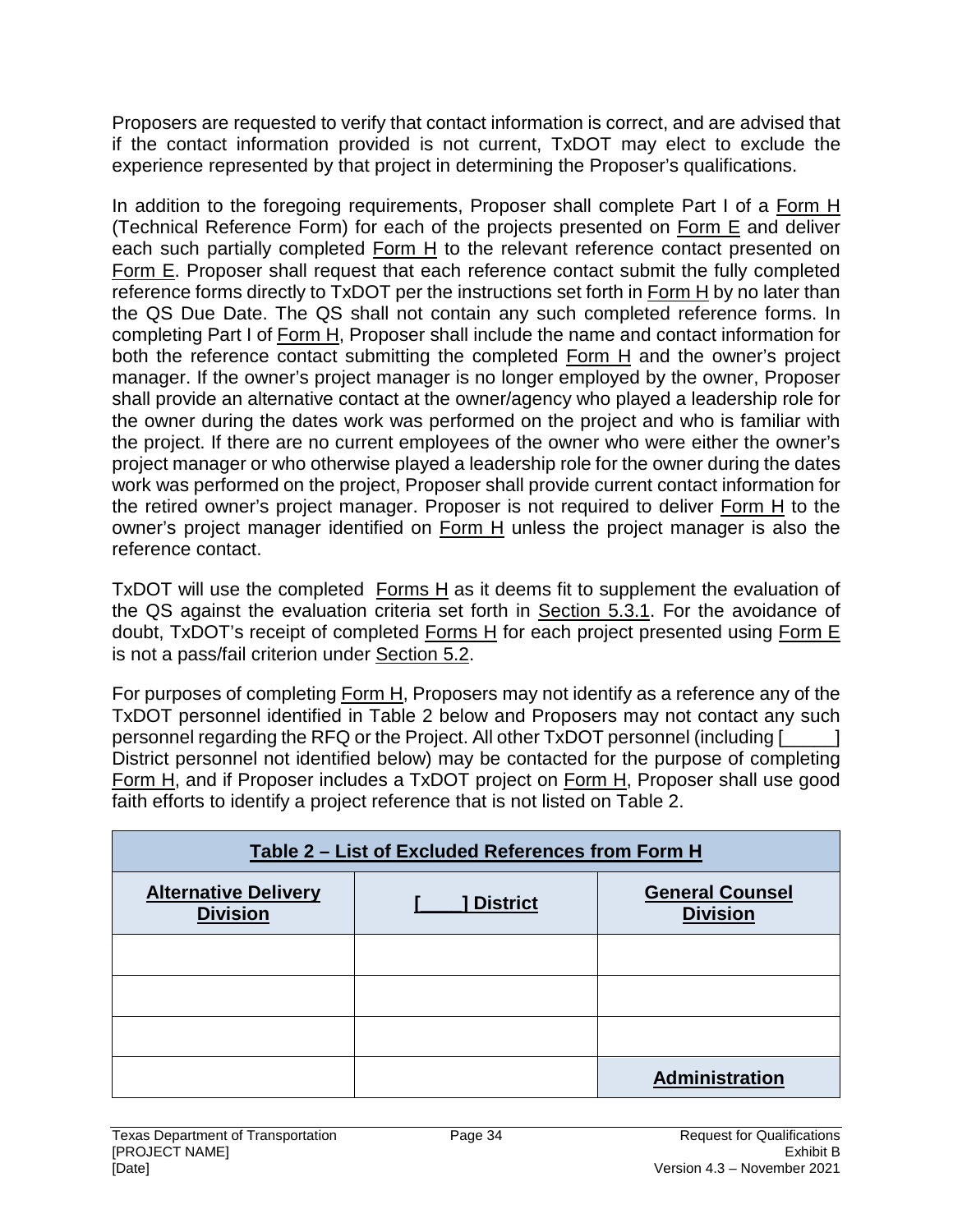Proposer shall notify TxDOT's Authorized Representatives no later than two weeks prior to the QS Due Date if it is unable to identify and contact any reference for a project based on these exclusions, but Proposer shall not omit a reference project from Forms D-1, D-2, D-3 or D-4<sup>8</sup> solely due to its inability to contact any TxDOT personnel identified in the table above.

Proposers are advised that TxDOT may, in its sole discretion, contact the project owners listed on Form E and Form H, as well as any references that submit a Form H, for additional reference information to be used as TxDOT deems fit to supplement the evaluation of the QS against the evaluation criteria set forth in Section 5.3.

#### **Section F Statement of Technical Approach**

Provide a narrative statement of the Proposer's technical approach to the Project. This statement shall include the Proposer's:

- (a) Understanding of the Project scope and delivery using design-build contracting.
- (b) [Understanding of the Project scope and maintenance with respect to capital maintenance services.]
- (c) Identification and understanding of the top Project risks and potential solutions to address the risks throughout the Project lifecycle.
- (d) [Understanding and demonstration of the importance of the ability to plan, organize and execute an independent quality assurance program throughout the Project lifecycle.]
- (e) [Understanding of issues and challenges relating to securing and integrating DBEs, local and non-local, for a project of the size and complexity of this Project and potential solutions and approaches to addressing issues and challenges in securing and integrating DBEs for the Project.]

<sup>&</sup>lt;sup>8</sup> Include if a Maintenance Manager and Form D-4 is required.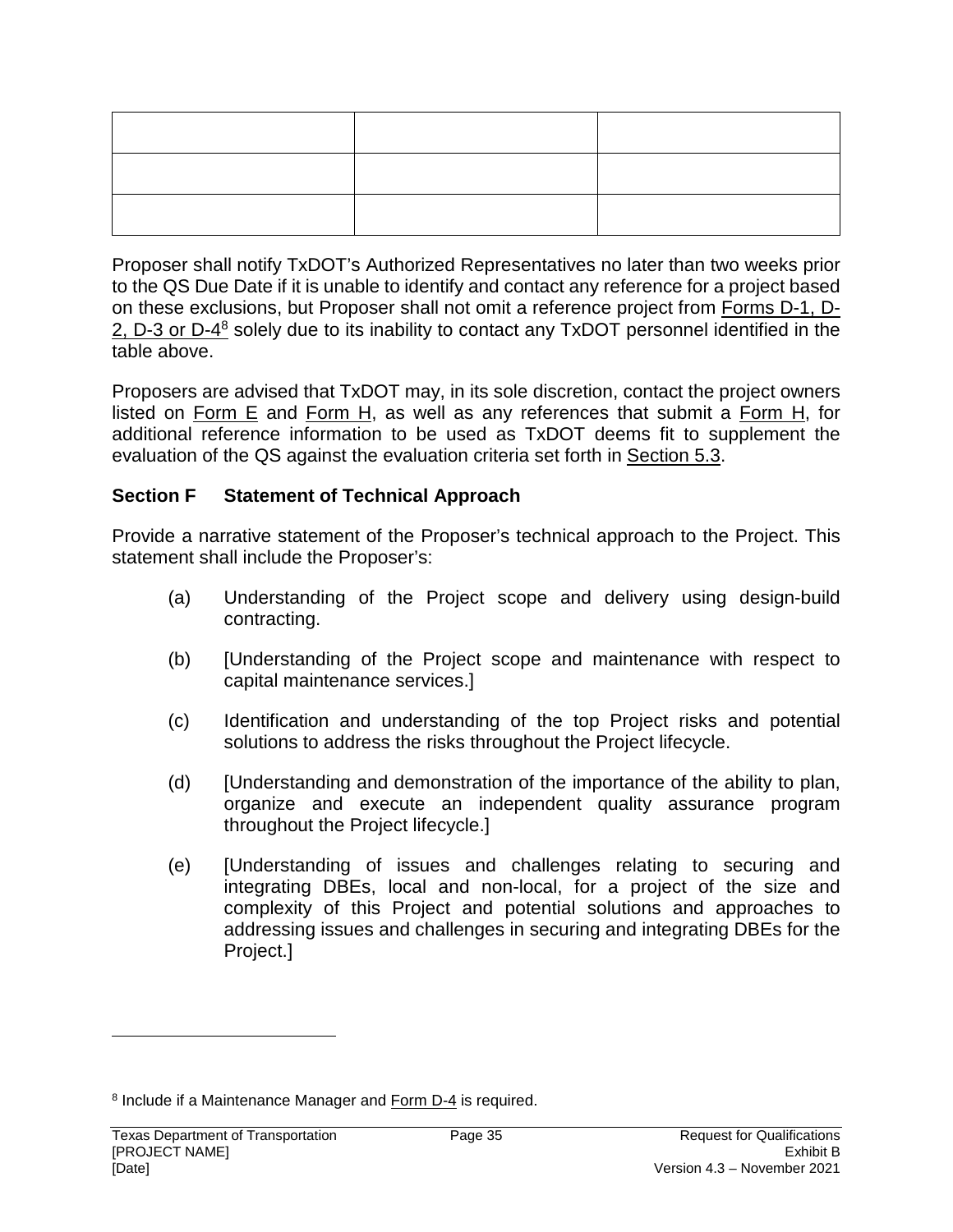The Statement of Technical Approach may be no longer than the number of pages identified in Table 1 of Exhibit A.

# **Section G Safety Qualifications**

The QS shall contain a completed Form F for the Lead Contractor or, if applicable, each joint venture or limited liability company member of the Lead Contractor. In addition, if the experience of a controlled subsidiary of the Lead Contractor or Guarantor is provided on Form D-2, the QS shall contain a completed Form F for such entity.

#### **Section H Key Personnel Identification and Qualifications (Forms I to be separately submitted)**

Proposers shall provide a Form G-1 listing the names of the individuals that are proposed to fill the Key Personnel positions. In addition to the list of Key Personnel, Proposers are required to provide a separate Form G-2 for each Key Personnel. Form G-2 shall be limited to the number of pages identified in Table 1 of  $Exhibit A$  (excluding any license / license applications that must be attached for individuals who are required to have, but do not have, a Texas P.E. license)<sup>9</sup>; copies of required licenses (and/or applications for required licenses where applicable), must be attached to the QS as part of Volume 1, Section H. Only one individual shall be designated to fill each position. Three individual projects and references shall be provided for each resume. In completing Form G-2, Proposers should note:

- (a) Name of the project, location of the project, project type, description of the work or service provided, the role on the project and the time period for the work. If one or more role was played, identify the dates and duration of each role.
- (b) The project owner's contact information (project manager name, telephone number, and email address). If the owner's project manager is no longer employed by the owner, provide an alternative contact at the owner/agency who played a leadership role for the owner during the dates work was performed on the project and who is familiar with the project. If there are no current employees of the owner who were either the owner's project manager or who otherwise played a leadership role for the owner during the dates work was performed on the project, provide current contact information for the retired owner's project manager.
- (c) The project reference contact (reference contact name, telephone number, and email address), the project's value and dates of work performed on the

<sup>&</sup>lt;sup>9</sup> Note to Drafter: Add other licenses if ROW Acquisition Manager or additional Key Personnel are identified that require certifications. Also, revise Form G-2.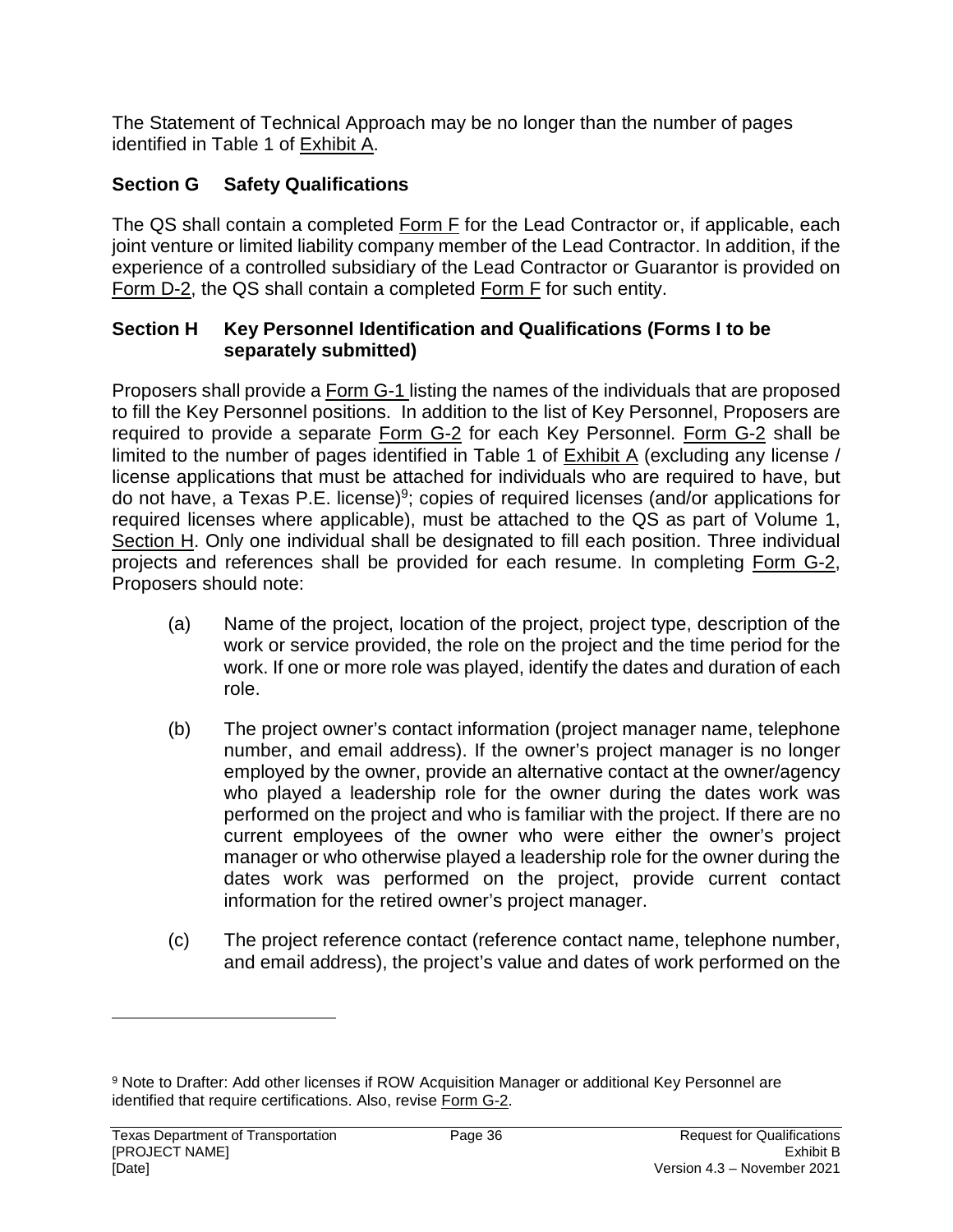project. The reference contact must have been employed by the owner at the time the relevant work was performed and may, but is not required to be the owner's project manager.

In addition to the foregoing requirements, Proposer shall deliver the Form I (Key Personnel Reference Form), with Part I of such Form I completed by Proposer, to all of the reference contacts identified in each Form G-2 for the following Key Personnel: Project Manager, Construction Manager, Design Manager, Lead MOT Design Engineer, IQF Manager and Professional Services Quality Assurance Manager. [INSERT ADDITIONAL KEY PERSONNEL AS APPROPRIATE.] Proposer shall request that the reference contact submit the completed reference forms directly to TxDOT per the instructions set forth in Form I by no later than the QS Due Date. Proposer is not required to deliver Form I to the owner's project manager, unless the owner's project manager is also the reference contact. The QS shall not contain any such completed reference forms. TxDOT will use the completed Forms I as it deems fit to supplement the evaluation of the QS against the evaluation criteria set forth in Section 5.3.1. For the avoidance of doubt, TxDOT's receipt of completed Forms I for each reference identified in each Form G-2 for Key Personnel identified above is not a pass/fail criterion under Section 5.2.

For purposes of completing Form I, Proposer may not identify as a reference any of the TxDOT personnel identified in Table 3 below, and Proposer may not contact any such personnel regarding the RFQ or the Project. All other TxDOT personnel (including [\_\_\_\_\_] District personnel not identified below) may be contacted for the purpose of completing Form I, and if Proposer includes a TxDOT project on Form I, Proposer shall use good faith efforts to identify a project reference that is not listed on Table 3.

| Table 3 - List of Excluded References from Form I |                 |                                           |  |
|---------------------------------------------------|-----------------|-------------------------------------------|--|
| <b>Alternative Delivery</b><br><b>Division</b>    | <b>District</b> | <b>General Counsel</b><br><b>Division</b> |  |
|                                                   |                 |                                           |  |
|                                                   |                 |                                           |  |
|                                                   |                 |                                           |  |
|                                                   |                 | Administration                            |  |
|                                                   |                 |                                           |  |
|                                                   |                 |                                           |  |
|                                                   |                 |                                           |  |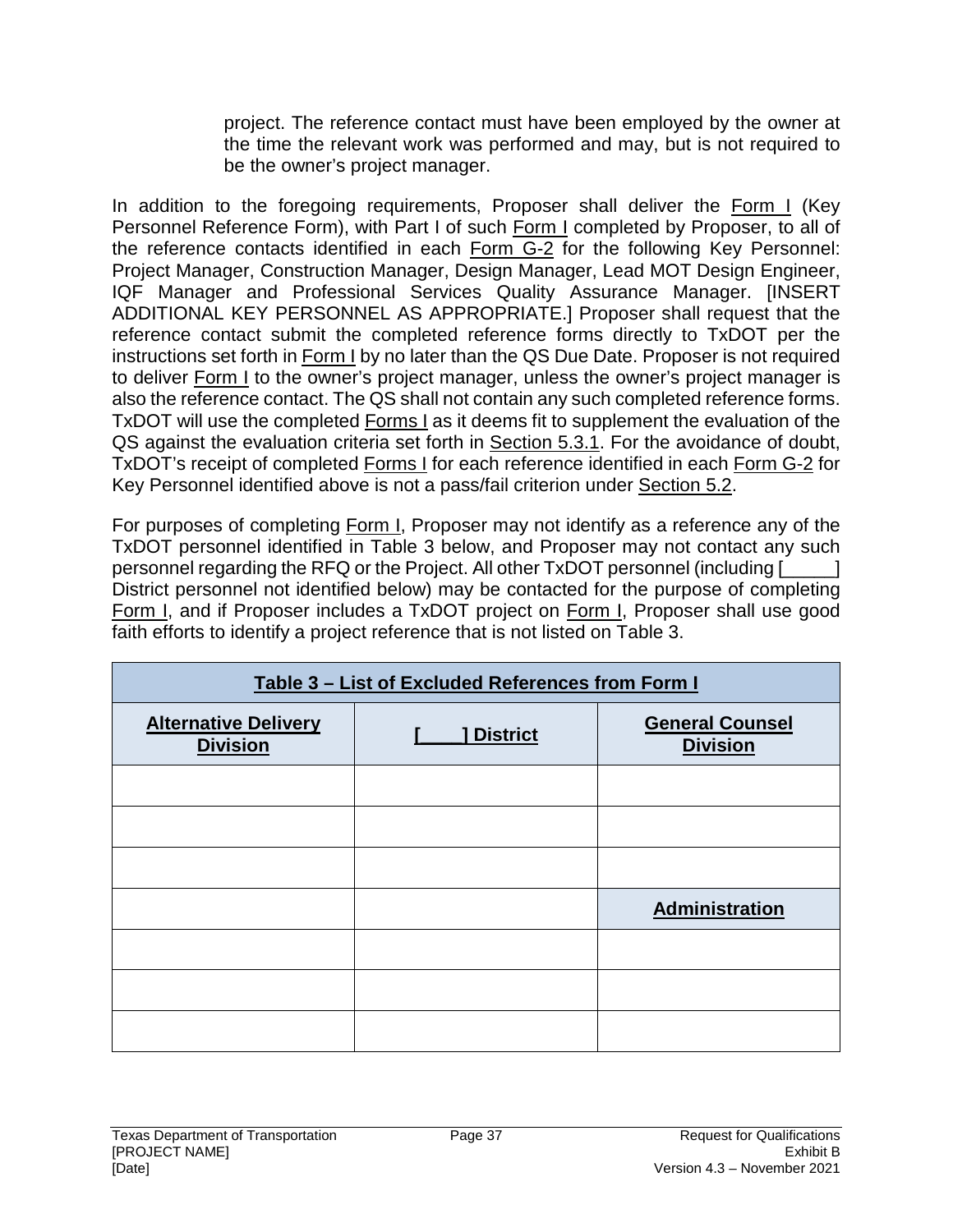Proposer must notify TxDOT's Authorized Representatives no later than two weeks prior to the QS Due Date if Proposer is unable to identify and contact any reference based on these exclusions, but Proposer should not omit a reference project from Form G-2 solely due to Proposers' inability to contact any TxDOT personnel identified in the table above.

Proposers are advised that TxDOT may, in its sole discretion, contact the listed reference contacts and owner project managers set forth in each Form G-2 and Form I, as well as any references that submit a Form I, for additional reference information to be used as TxDOT deems fit to supplement the evaluation of the QS against the evaluation criteria set forth in Section 5.3.1.

| Table 4 - Key Personnel                        |                                                                                                                                                                                               |  |  |
|------------------------------------------------|-----------------------------------------------------------------------------------------------------------------------------------------------------------------------------------------------|--|--|
| <b>Key Personnel</b><br>Category <sup>11</sup> | <b>Description of Position and Requirements</b>                                                                                                                                               |  |  |
|                                                | Responsible for overall design, construction, maintenance,<br>contract administration, safety, and environmental compliance on<br>behalf of the DB Contractor for the Project.                |  |  |
| <b>Project Manager</b>                         | • Must have recent experience managing the design and<br>construction of projects with a similar level of complexity<br>[and experience in project management on design-build<br>project(s)]. |  |  |
|                                                | • Individual shall be assigned to the Project full-time and co-<br>located/on-site until Final Acceptance.                                                                                    |  |  |

Key Personnel and applicable requirements are as follows<sup>10</sup>:

<sup>10</sup> Note to Drafter: The Project Team may add other Key Personnel for shortlisting depending on the project, such as ROW Acquisition Manager and Utility Manager for greenfield projects. The Key Personnel listed in brackets are potential additional Key Personnel that may be included at District discretion.

<sup>11</sup> The Key Personnel listed in brackets are optional Key Personnel that may be included in District's discretion. List of Key Personnel should be consistent with Section 5.3.1(f), Form G-1, and Form G-2.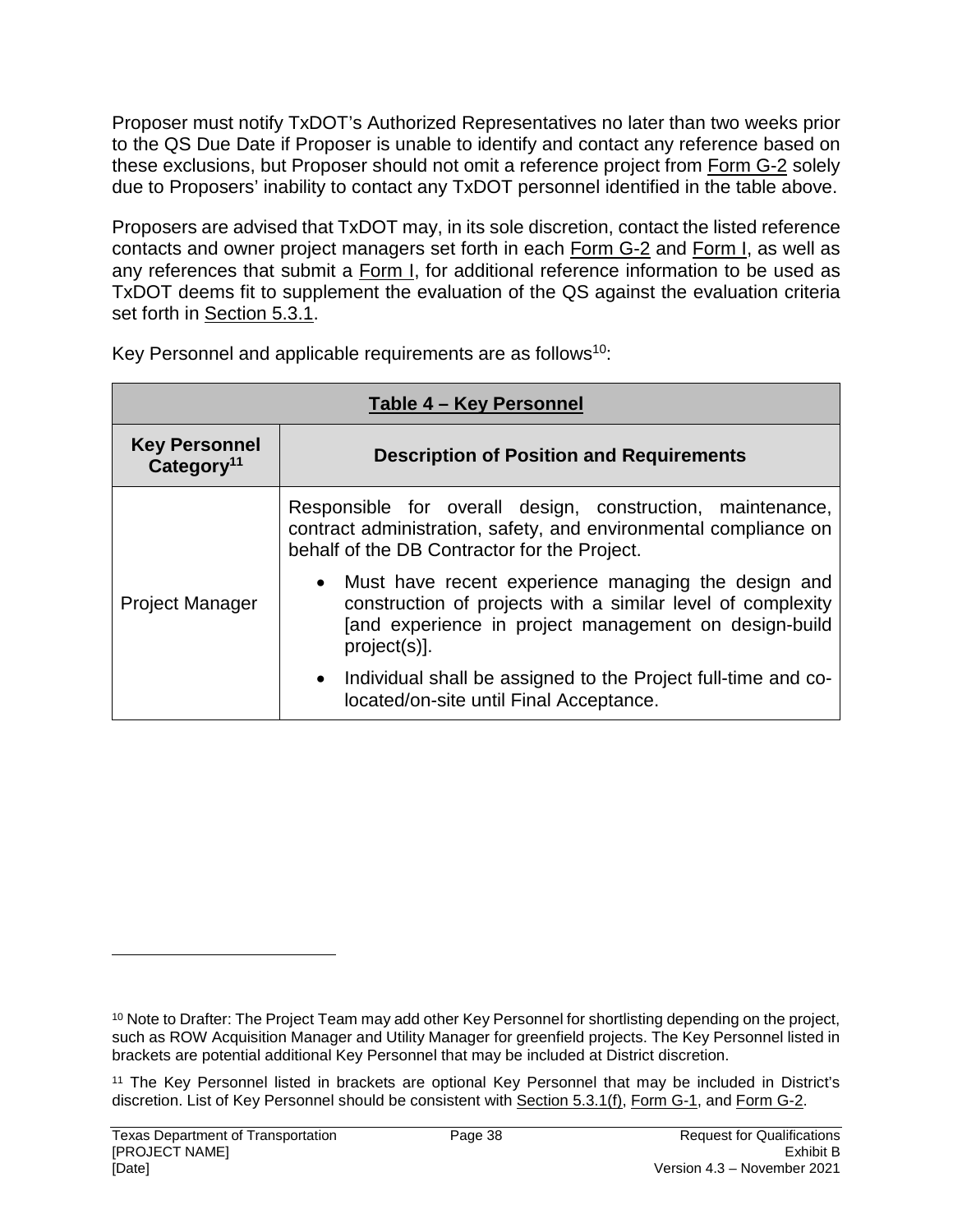| Table 4 - Key Personnel                        |                                                                                                                                                                                                                                                                                                                |  |  |
|------------------------------------------------|----------------------------------------------------------------------------------------------------------------------------------------------------------------------------------------------------------------------------------------------------------------------------------------------------------------|--|--|
| <b>Key Personnel</b><br>Category <sup>11</sup> | <b>Description of Position and Requirements</b>                                                                                                                                                                                                                                                                |  |  |
| Construction<br>Manager                        | Responsible for ensuring that the Project is constructed in<br>accordance with the Project requirements. Responsible for<br>managing the DB Contractor's construction personnel, scheduling<br>of the construction quality acceptance personnel and administering<br>all construction requirements of the DBC. |  |  |
|                                                | Must have demonstrated construction management<br>$\bullet$<br>experience on projects of similar size and complexity<br>including experience in coordinating with relevant regulatory<br>agencies.                                                                                                             |  |  |
|                                                | Individual shall be assigned to the Project full-time from the<br>$\bullet$<br>start of design until Final Acceptance.                                                                                                                                                                                         |  |  |
| Design Manager                                 | Responsible for ensuring that the overall Project design is<br>completed and design criteria requirements are met. Responsible<br>for managing the DB Contractor's design personnel and<br>administering all design requirements of the DBC.                                                                   |  |  |
|                                                | Must be a Professional Engineer* with experience in<br>$\bullet$<br>managing the design of similar highway improvement<br>projects including experience leading multi-disciplinary<br>teams. [Must have experience on at least one design-build<br>project. <sup>12</sup> ]                                    |  |  |
| Lead MOT<br>Design Engineer                    | Responsible for ensuring the MOT plans are prepared in<br>accordance with the DBC Documents. Will work with the lead MOT<br>manager to coordinate with TxDOT, DB Contractor, and<br>appropriate Governmental Entities.                                                                                         |  |  |
|                                                | Must be a Professional Engineer* with relevant experience<br>$\bullet$<br>overseeing the development of MOT plans during the<br>design and construction phase of highway projects similar<br>in size and scope as the Project.                                                                                 |  |  |

<sup>12</sup> District may include or delete requirement.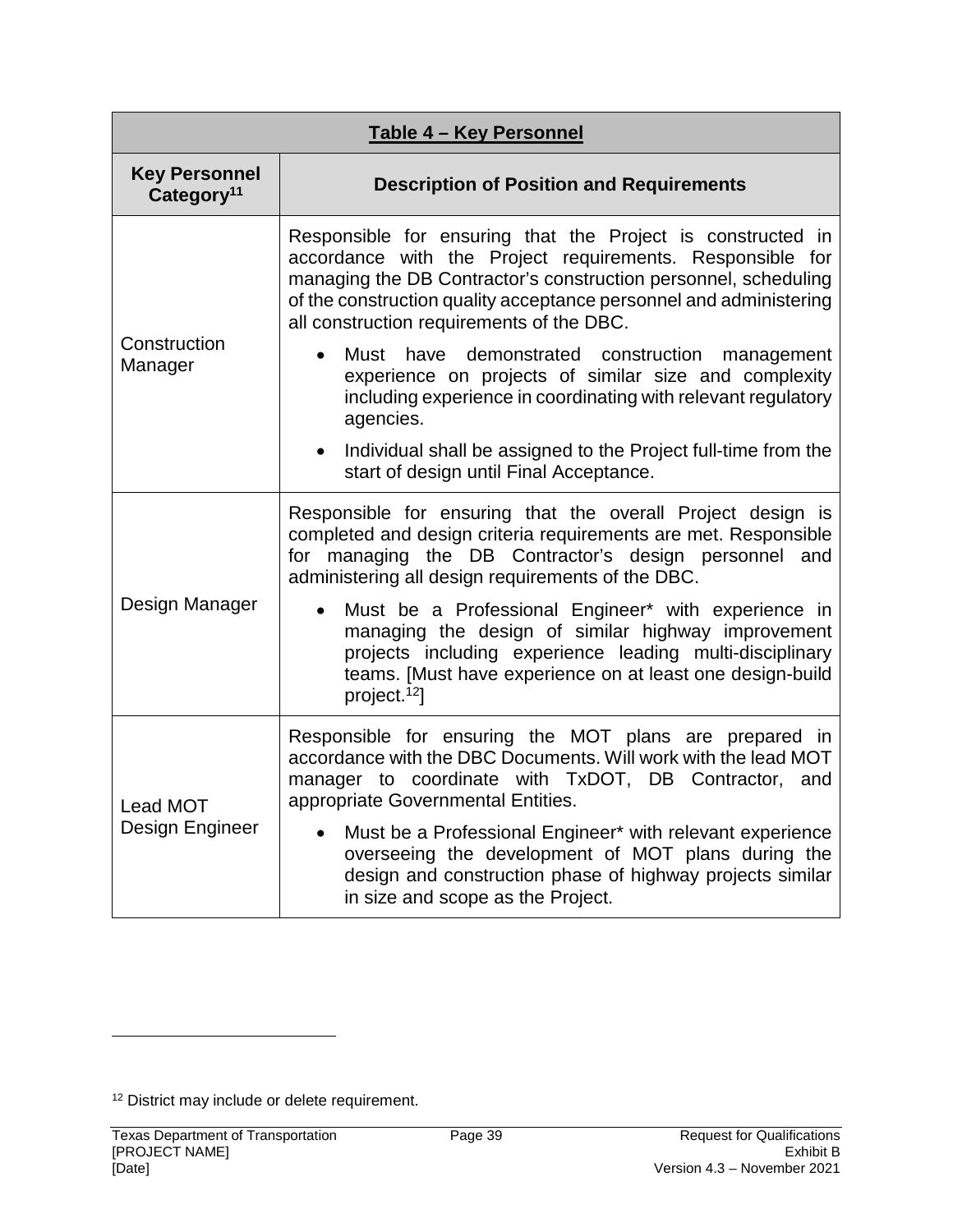| Table 4 - Key Personnel                                         |                                                                                                                                                                                                                                                                                                     |  |  |
|-----------------------------------------------------------------|-----------------------------------------------------------------------------------------------------------------------------------------------------------------------------------------------------------------------------------------------------------------------------------------------------|--|--|
| <b>Key Personnel</b><br>Category <sup>11</sup>                  | <b>Description of Position and Requirements</b>                                                                                                                                                                                                                                                     |  |  |
|                                                                 | Responsible for managing the quality assurance program for the<br>construction work and performing independent quality assurance<br>material testing and inspection in accordance with the DBC<br>Documents and performing audits of the CQMP.                                                      |  |  |
|                                                                 | Must have [a minimum of five years of] $13$ experience in<br>quality management,<br>including<br>preparation<br>and<br>implementation of quality plans and procedures<br>in<br>construction;                                                                                                        |  |  |
|                                                                 | Must be a Professional Engineer*;<br>$\bullet$                                                                                                                                                                                                                                                      |  |  |
| <b>IQF Manager</b>                                              | Must be an employee of the IQF and organizationally<br>independent of direct scheduling and production activities;                                                                                                                                                                                  |  |  |
|                                                                 | Reports directly and jointly to TxDOT and the DB<br>$\bullet$<br>Contractor's management team; does not report to any<br>individual directly responsible for design or construction<br>production;                                                                                                  |  |  |
|                                                                 | Must be co-located and on-site from the commencement of<br>construction activities until Final Acceptance; and                                                                                                                                                                                      |  |  |
|                                                                 | Has the authority to stop work.                                                                                                                                                                                                                                                                     |  |  |
| Professional<br><b>Services Quality</b><br>Assurance<br>Manager | Responsible for the management and implementation of the<br>assurance and audit functions as described in the professional<br>service quality management plan. Individual will report jointly to<br>TxDOT's and the DB Contractor's executive management teams,<br>and have authority to stop Work. |  |  |
|                                                                 | Must be a Professional Engineer* with relevant professional<br>$\bullet$<br>services quality assurance management experience on<br>projects of similar type and scope. Must be employed by the<br>independent Professional Services Quality Assurance Firm.                                         |  |  |

<sup>13</sup> District may include or delete requirement for minimum number of years of experience.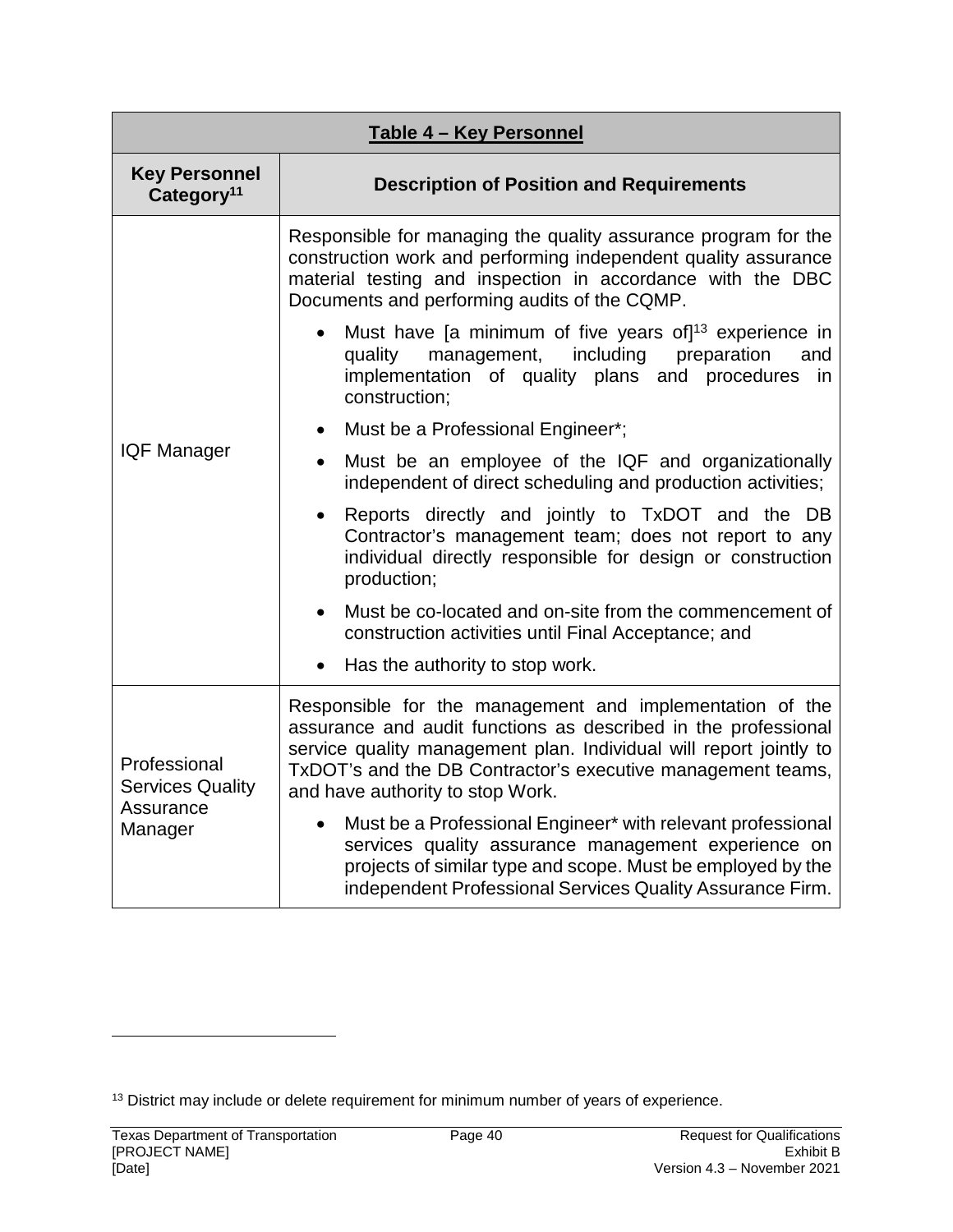| Table 4 - Key Personnel                             |                                                                                                                                                                                                                                                                                                                                                                                                                                                                                                                                                                                                                                                                                                                                                                        |  |  |  |
|-----------------------------------------------------|------------------------------------------------------------------------------------------------------------------------------------------------------------------------------------------------------------------------------------------------------------------------------------------------------------------------------------------------------------------------------------------------------------------------------------------------------------------------------------------------------------------------------------------------------------------------------------------------------------------------------------------------------------------------------------------------------------------------------------------------------------------------|--|--|--|
| <b>Key Personnel</b><br>Category <sup>11</sup>      | <b>Description of Position and Requirements</b>                                                                                                                                                                                                                                                                                                                                                                                                                                                                                                                                                                                                                                                                                                                        |  |  |  |
| [Construction<br><b>Quality Control</b><br>Manager] | Responsible for managing the quality control program of the<br>construction work in accordance with the DBC Documents and the<br>CQMP.<br>Must have a minimum of ten years of experience on projects<br>of similar complexity;<br>Must<br>have<br>relevant<br>construction<br>quality<br>control<br>$\bullet$<br>management experience on projects of similar type and<br>scope;<br>Reports directly to the DB Contractor's management team<br>organizationally independent of<br>scheduling<br>and<br>or<br>production activities;<br>Must ensure that the methods and procedures contained in<br>the approved CQMP are implemented and followed by the<br>DB Contractor and Subcontractors in the performance of<br>the work; and<br>Has the authority to stop work. |  |  |  |
|                                                     | Responsible for all matters of capital maintenance on the Project<br>on behalf of the DB Contractor, and interfacing with TxDOT in<br>compliance with the CMC.                                                                                                                                                                                                                                                                                                                                                                                                                                                                                                                                                                                                         |  |  |  |
| [Maintenance<br>Manager]                            | Must have a minimum three years of experience on<br>maintenance projects; and                                                                                                                                                                                                                                                                                                                                                                                                                                                                                                                                                                                                                                                                                          |  |  |  |
|                                                     | Must have a minimum two years of managerial experience<br>$\bullet$<br>in design, construction, or maintenance on any road project<br>of similar size, scope, and complexity on any design-build<br>or public-private partnership projects.                                                                                                                                                                                                                                                                                                                                                                                                                                                                                                                            |  |  |  |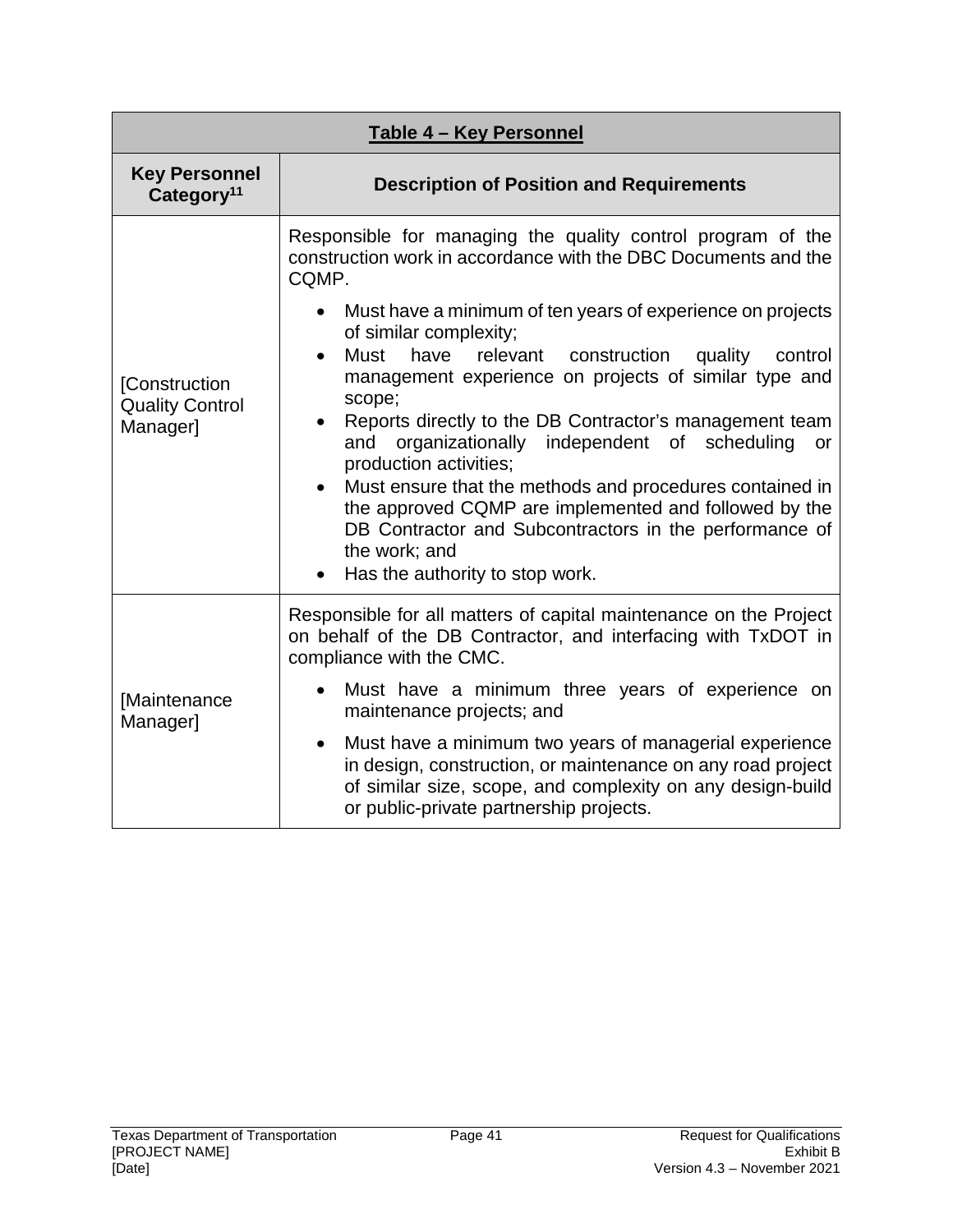| Table 4 - Key Personnel                             |                                                                                                                                                                                                                                                                                                                                                                                                                                                                                                                                                         |  |  |
|-----------------------------------------------------|---------------------------------------------------------------------------------------------------------------------------------------------------------------------------------------------------------------------------------------------------------------------------------------------------------------------------------------------------------------------------------------------------------------------------------------------------------------------------------------------------------------------------------------------------------|--|--|
| <b>Key Personnel</b><br>Category <sup>11</sup>      | <b>Description of Position and Requirements</b>                                                                                                                                                                                                                                                                                                                                                                                                                                                                                                         |  |  |
| [Right of Way<br>("ROW")<br>Acquisition<br>Manager] | Responsible for the preparation and quality review of all<br>documents prepared by the DB Contractor that are required for the<br>acquisition of the Project ROW.                                                                                                                                                                                                                                                                                                                                                                                       |  |  |
|                                                     | Shall have at least five years of experience managing the<br>acquisition of ROW for transportation projects for a<br>condemning authority, be licensed as a real estate<br>salesman or broker pursuant to the Texas Real Estate<br>License Act or rules established by the Texas Real Estate<br>Commission, be familiar with appraisal and appraisal report<br>review pursuant to the Uniform Standards of Professional<br>Appraisal Practice (USPAP), and be familiar with the<br>Uniform Relocation Act and applicable Laws of the State of<br>Texas. |  |  |
|                                                     | In addition to the other entities identified in the RFQ that are<br>$\bullet$<br>permitted to employ Key Personnel, the ROW Acquisition<br>Manager may be employed by a subcontractor (at any tier)<br>to either the DB Contractor or the Lead Contractor.                                                                                                                                                                                                                                                                                              |  |  |
|                                                     | Responsible for leading utility coordination efforts on behalf of the<br><b>DB Contractor.</b>                                                                                                                                                                                                                                                                                                                                                                                                                                                          |  |  |
| [Utility Manager]                                   | Must have at least [seven years] of experience managing<br>$\bullet$<br>utility coordination and adjustments for transportation<br>projects of similar scope and complexity.                                                                                                                                                                                                                                                                                                                                                                            |  |  |
|                                                     | Assigned to the Project full time and co-located/on-site.<br>TxDOT prefers that the Utility Manager be an employee of<br>an Equity Member or Major Participant.                                                                                                                                                                                                                                                                                                                                                                                         |  |  |
|                                                     | Must have decision making authority regarding utility issues<br>$\bullet$<br>that affect the Project schedule. Shall be authorized by the<br>DB Contractor to approve all financial and technical<br>modifications associated with utility adjustments and<br>modifications to the utility agreements.                                                                                                                                                                                                                                                  |  |  |
|                                                     | In addition to the other entities identified in the RFQ that are<br>$\bullet$<br>permitted to employ Key Personnel, the Utility Manager may<br>be employed by a subcontractor (at any tier) to either the<br>DB Contractor or the Lead Contractor.                                                                                                                                                                                                                                                                                                      |  |  |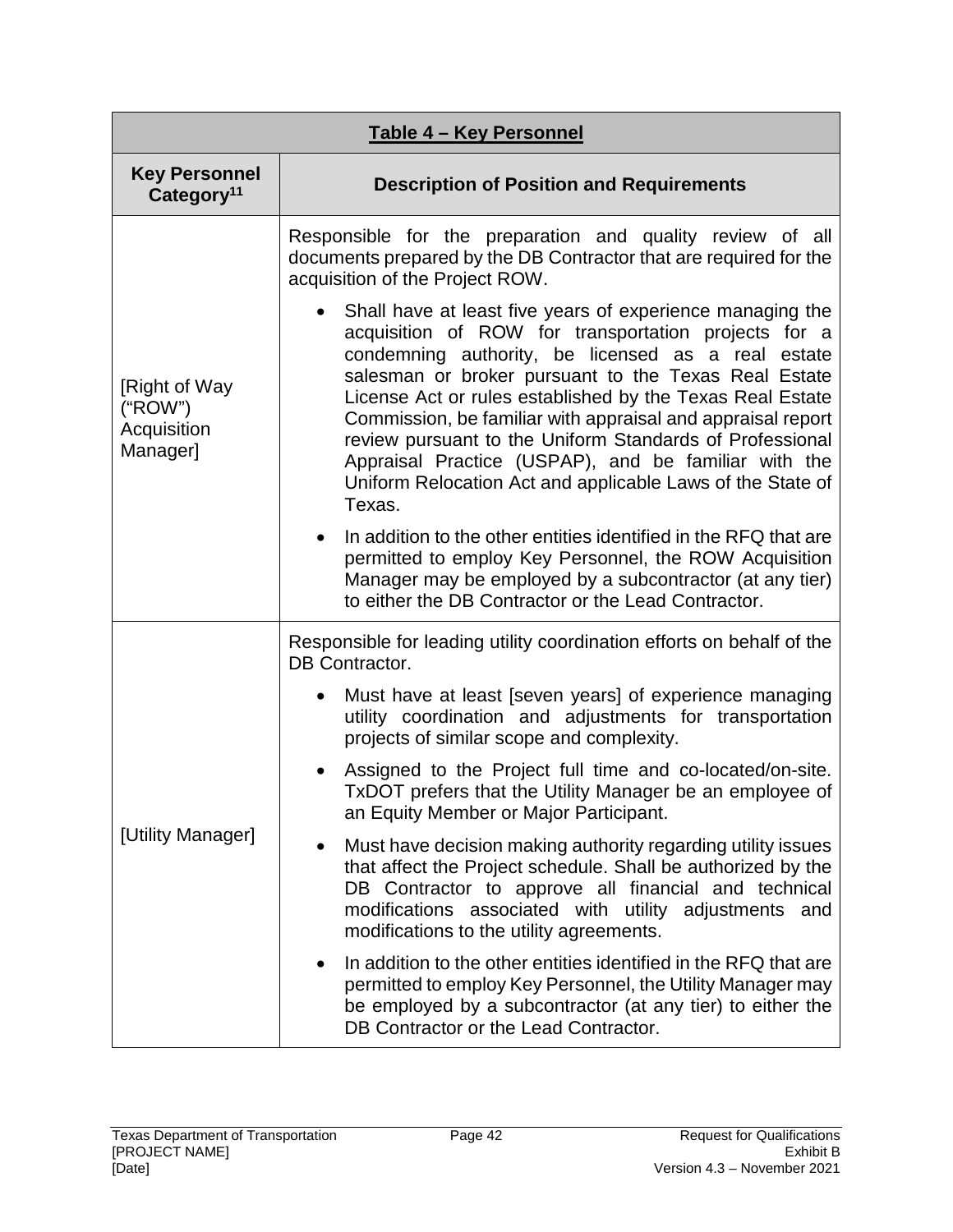| Table 4 - Key Personnel                        |                                                                                                                                                                                                                                                                                                                                                                                                                                                                                                                               |  |  |
|------------------------------------------------|-------------------------------------------------------------------------------------------------------------------------------------------------------------------------------------------------------------------------------------------------------------------------------------------------------------------------------------------------------------------------------------------------------------------------------------------------------------------------------------------------------------------------------|--|--|
| <b>Key Personnel</b><br>Category <sup>11</sup> | <b>Description of Position and Requirements</b>                                                                                                                                                                                                                                                                                                                                                                                                                                                                               |  |  |
| [Lead Roadway<br>Design Engineer]              | Responsible for ensuring the design of the roadway is completed<br>and design criteria requirements are met. Responsible for<br>coordinating interdisciplinary design reviews in cooperation with<br>leaders of other disciplines. (i) The Lead Roadway Design<br>Engineer or (ii) a Registered Professional Engineer reporting<br>directly to the Lead Roadway Design Engineer shall be the<br>engineer of record for the design of the roadway Elements.                                                                    |  |  |
|                                                | Must be a Professional Engineer* with demonstrated<br>roadway design management experience on projects of<br>similar scope and complexity to the Project.                                                                                                                                                                                                                                                                                                                                                                     |  |  |
| [Lead Structural<br>Engineer]                  | Responsible for overseeing the design and construction of all<br>structural elements of the Project such that each is complete and<br>design requirements are met. Responsible for coordination of<br>interdisciplinary design reviews in cooperation with leaders of other<br>disciplines. (i) The Lead Structural Engineer or (ii) a Registered<br>Professional Engineer reporting directly to the Lead Structural<br>Engineer shall be the engineer of record for the design of all<br>structural elements on the Project. |  |  |
|                                                | Must be a Professional Engineer* with highway bridge<br>$\bullet$<br>design experience and demonstrated experience in the<br>design of other major structures such as retaining wall<br>systems, box culverts, and overhead sign structures and<br>foundations.                                                                                                                                                                                                                                                               |  |  |
| [Lead MOT<br>Implementation<br>Manager]        | Responsible for ensuring the MOT plans are adhered to during<br>implementation; working with the Lead MOT Design Engineer to<br>implement and manage the Project MOT, including identifying and<br>coordinating design changes; and coordinating with TxDOT, DB<br>Contractor, and appropriate Governmental Entities.                                                                                                                                                                                                         |  |  |
|                                                | <b>Must</b><br>have<br>relevant<br>the<br>experience<br>overseeing<br>implementation of MOT plans during the construction phase<br>of highway projects similar in size and scope as the Project.<br>Shall report jointly to the Construction Manager and TxDOT.<br>Shall have the authority to stop Work.                                                                                                                                                                                                                     |  |  |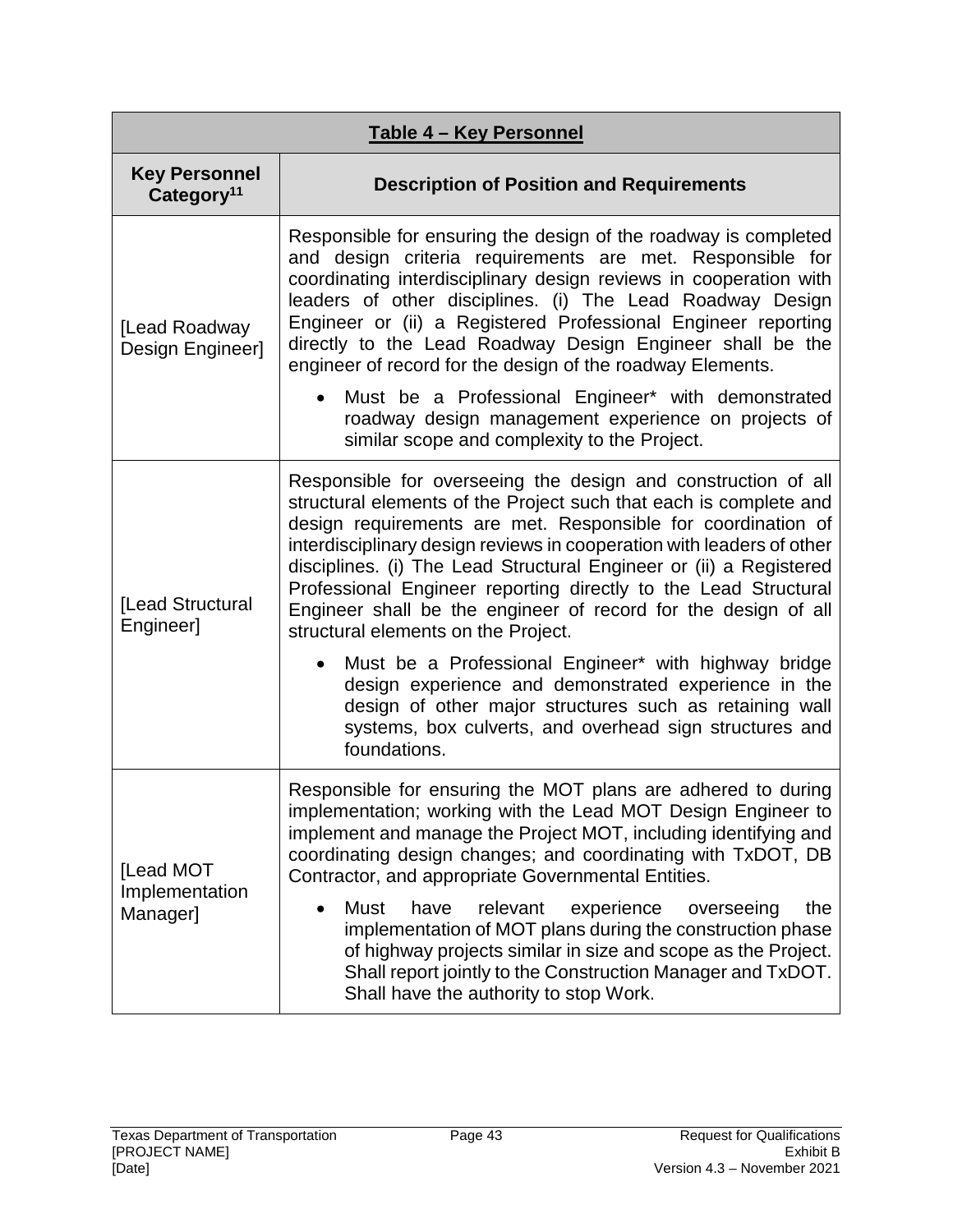| Table 4 - Key Personnel                        |                                                                                                                                                                                                                                                              |  |  |  |
|------------------------------------------------|--------------------------------------------------------------------------------------------------------------------------------------------------------------------------------------------------------------------------------------------------------------|--|--|--|
| <b>Key Personnel</b><br>Category <sup>11</sup> | <b>Description of Position and Requirements</b>                                                                                                                                                                                                              |  |  |  |
|                                                | Responsible for ensuring compliance of all on-site activities with<br>the requirements of all environmental permits and regulatory<br>requirements. Reports directly to TxDOT and the DB Contractor's<br>Project Manager and has the authority to stop work. |  |  |  |
|                                                | experience<br>Must<br>have<br>successfully<br>managing<br>environmental compliance of [urban] highway construction,<br>including:                                                                                                                            |  |  |  |
|                                                | Developing and managing a Storm Water Pollution<br>$\circ$<br>Protection Plan ("SW3P");                                                                                                                                                                      |  |  |  |
|                                                | Developing and managing a hazardous substance and<br>O<br>petroleum products management plan;                                                                                                                                                                |  |  |  |
|                                                | Implementing environmental mitigation plans;<br>O                                                                                                                                                                                                            |  |  |  |
| [Environmental                                 | Providing<br>environmental and<br>personal protection<br>O<br>training; and                                                                                                                                                                                  |  |  |  |
| Compliance<br>Manager ("ECM")]                 | Monitoring compliance with Section 404 Permit<br>O<br>conditions.                                                                                                                                                                                            |  |  |  |
|                                                | The qualifying experience for the ECM must demonstrate<br>the individual is familiar with:                                                                                                                                                                   |  |  |  |
|                                                | The scope and terminology of ASTM E 1527-13,<br>O<br><b>Standard Practice for Environmental Site Assessments:</b><br><b>Phase I Environmental Site Assessment Process;</b>                                                                                   |  |  |  |
|                                                | Provisions of the Texas Pollutant Discharge Elimination<br>$\circ$<br>("TPDES") Construction General<br>System<br>Permit<br>("CGP") ("TXR 150000"); and                                                                                                      |  |  |  |
|                                                | Requirements of Section 404 and permit provisions.<br>O                                                                                                                                                                                                      |  |  |  |
|                                                | In addition to the other entities identified in the RFQ that are<br>permitted to employ Key Personnel, the ECM may be employed by<br>a subcontractor (at any tier) to either the DB Contractor or the Lead<br>Contractor.                                    |  |  |  |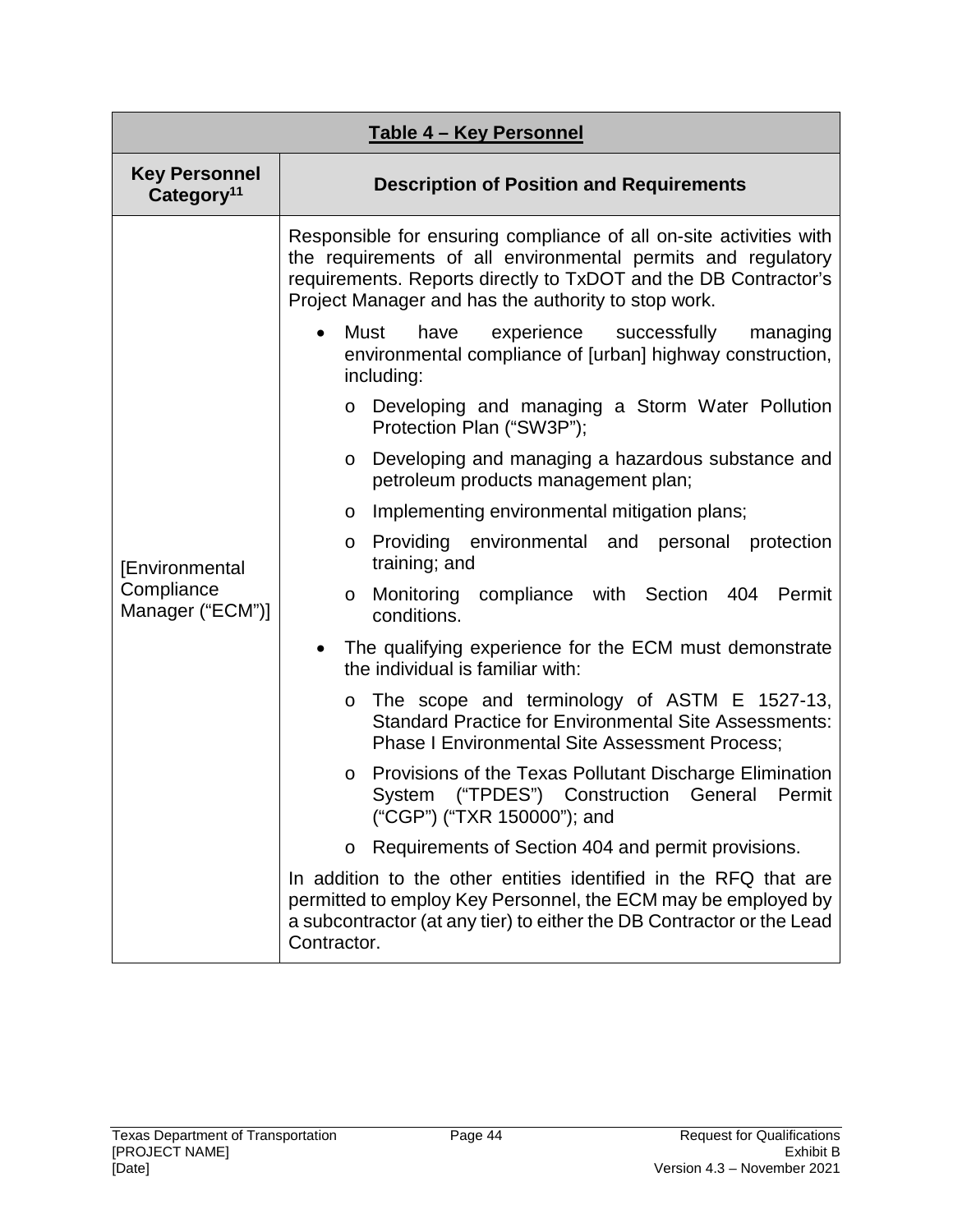| Table 4 - Key Personnel                        |                                                                                                                                                                                                                                                                                                                                                                              |  |  |
|------------------------------------------------|------------------------------------------------------------------------------------------------------------------------------------------------------------------------------------------------------------------------------------------------------------------------------------------------------------------------------------------------------------------------------|--|--|
| <b>Key Personnel</b><br>Category <sup>11</sup> | <b>Description of Position and Requirements</b>                                                                                                                                                                                                                                                                                                                              |  |  |
|                                                | Responsible for carrying out the DB Contractor safety plan and all<br>safety-related activities, including training and enforcement of<br>safety operations.                                                                                                                                                                                                                 |  |  |
|                                                | [Must have five years of safety management experience on<br>complex, heavy civil projects.                                                                                                                                                                                                                                                                                   |  |  |
|                                                | Current certification as a Construction Health and Safety<br>$\circ$<br>Technician ("CHST") by the Board of Certified Safety<br>Professionals, or current certification as a Certified<br>Safety and Health Official ("CSHO") may be substituted<br>for two years of safety management experience.]                                                                          |  |  |
|                                                | Must have a current certification for having completed the<br>$\bullet$<br>Occupational Safety and Health Administration ("OSHA")<br>#500 - Trainer Course in OSHA Standards for Construction.                                                                                                                                                                               |  |  |
|                                                | Must possess a current certification for CPR and First Aid.                                                                                                                                                                                                                                                                                                                  |  |  |
| [Safety Manager]                               | Must have a current certification for having completed<br>$\bullet$<br>training for flaggers in the work zone and work zone traffic<br>control.                                                                                                                                                                                                                              |  |  |
|                                                | The position reports directly to the governing body of the<br>Proposer.                                                                                                                                                                                                                                                                                                      |  |  |
|                                                | The position has the authority to stop all work on the Project.                                                                                                                                                                                                                                                                                                              |  |  |
|                                                | If a proposed Safety Manager does not meet the qualification<br>requirements set forth above as of the QS Due Date, Proposer<br>shall submit to TxDOT with its QS a written statement, signed by<br>Proposer and the proposed Safety Manager, committing to meet<br>such qualifications of the Safety Manager not later than the<br>commencement of construction activities. |  |  |
|                                                | beginning<br>Individual<br>be<br>co-located/on-site<br>shall<br>from<br>of<br>construction activities through Final Acceptance.                                                                                                                                                                                                                                              |  |  |

\* Professional Engineers must be licensed in the State of Texas, or become licensed in the State of Texas, prior to execution of the DBC.

Proposers are advised that additional Key Personnel may be required to be identified at the RFP stage. While TxDOT recognizes that personnel availability and scheduling impact Proposers, Proposers are urged only to identify and propose personnel they believe, in good faith, will be available for, and intend to assign to, work on the Project for the positions identified. Procedures concerning changes of such personnel will be set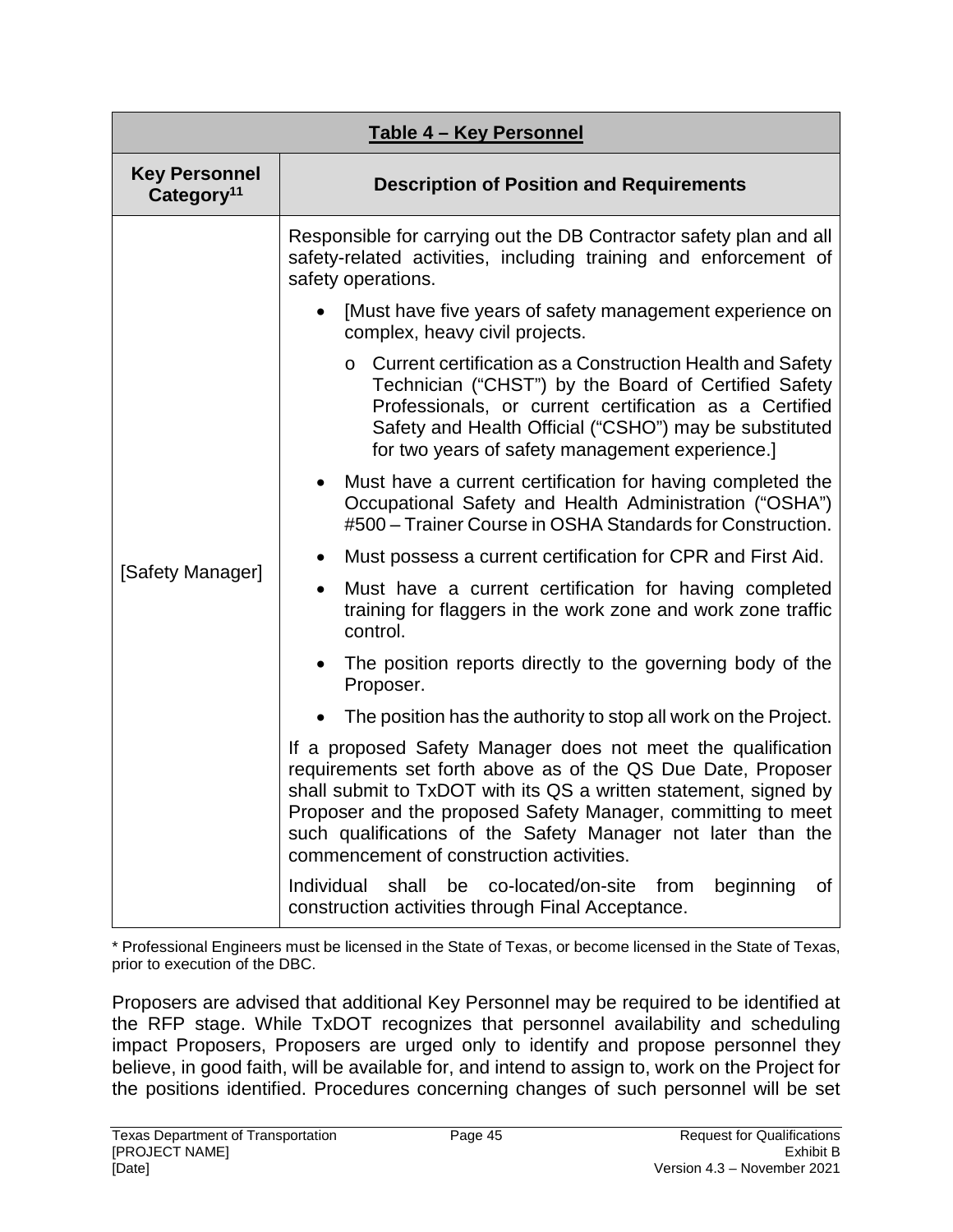forth in the RFP; however, requests to implement such changes will be subject to prior TxDOT approval, in its sole discretion. Failure to obtain TxDOT approval for such changes may result in disqualification of the Proposer by TxDOT.

# **Section I Surety Letter**

The QS shall include evidence from a surety or an insurance company, duly authorized in the State of Texas, indicating that the Proposer team is capable of obtaining a performance bond and a payment bond, each in the amount at least equal to the estimated design-build price shown on Exhibit D. The evidence shall take the form of a letter from a surety/insurance company indicating that such capacity exists for the Proposer. Letters indicating "unlimited" bonding capability are not acceptable. A form letter has been provided as Exhibit E.

The surety/insurance company providing such letter must be rated in one of the top two categories by two nationally recognized rating agencies or at least A- or better and Class VIII or better by A.M. Best & Company, and must indicate the relevant rating(s) in the letter. The letter must specifically state that the surety/insurance company has read this RFQ and evaluated the Proposer's backlog and work-in-progress in determining its bonding capacity.

TxDOT has not yet determined the specific amount of security that it will require for the Project, which will be based on the price for the construction work for the Project. TxDOT shall delineate such requirements, which will be consistent with applicable law, in the RFP.

## **Section J Previous Experience Working with DBEs (Forms J-2 to be separately submitted)**

The QS shall include for each Proposer Entity a separate Form J-1 for each DBE with which such Proposer Entity has worked on any project(s) in the State of Texas in the last three years pursuant to a direct subcontract. Except as set forth below, Proposer shall submit a total of 75 completed Forms J-1 with the QS, including a minimum of five completed Forms J-1 for each Proposer Entity. If a Proposer Entity has not worked with DBEs on projects in the State of Texas sufficient to provide the required number of Forms J-1, or if all Proposer Entities have not worked with 75 qualifying DBEs on projects in the State of Texas, then the Proposer Entity or Proposer Entities, as applicable, shall submit completed Forms J-1 for DBEs working on projects in other states to the extent necessary to provide the required number of references. If a Proposer Entity has not entered into five direct DBE subcontracts or if all Proposer Entities have not entered into 75 direct subcontracts meeting the parameters listed above, taking into account DBEs working on projects in other states, then fewer than five Forms J-1, or fewer than 75 Forms J-1 total, as applicable, may be provided and Proposer shall provide an explanation on a separate page inserted at the front of the Forms J-1. The explanation shall list which Proposer Entities have not worked with at least five qualifying DBEs in any state in the U.S. or a statement that all Proposer Entities combined have not worked with 75 qualifying DBEs and that all DBEs meeting the requirements of this Section J have been identified on Forms J-1.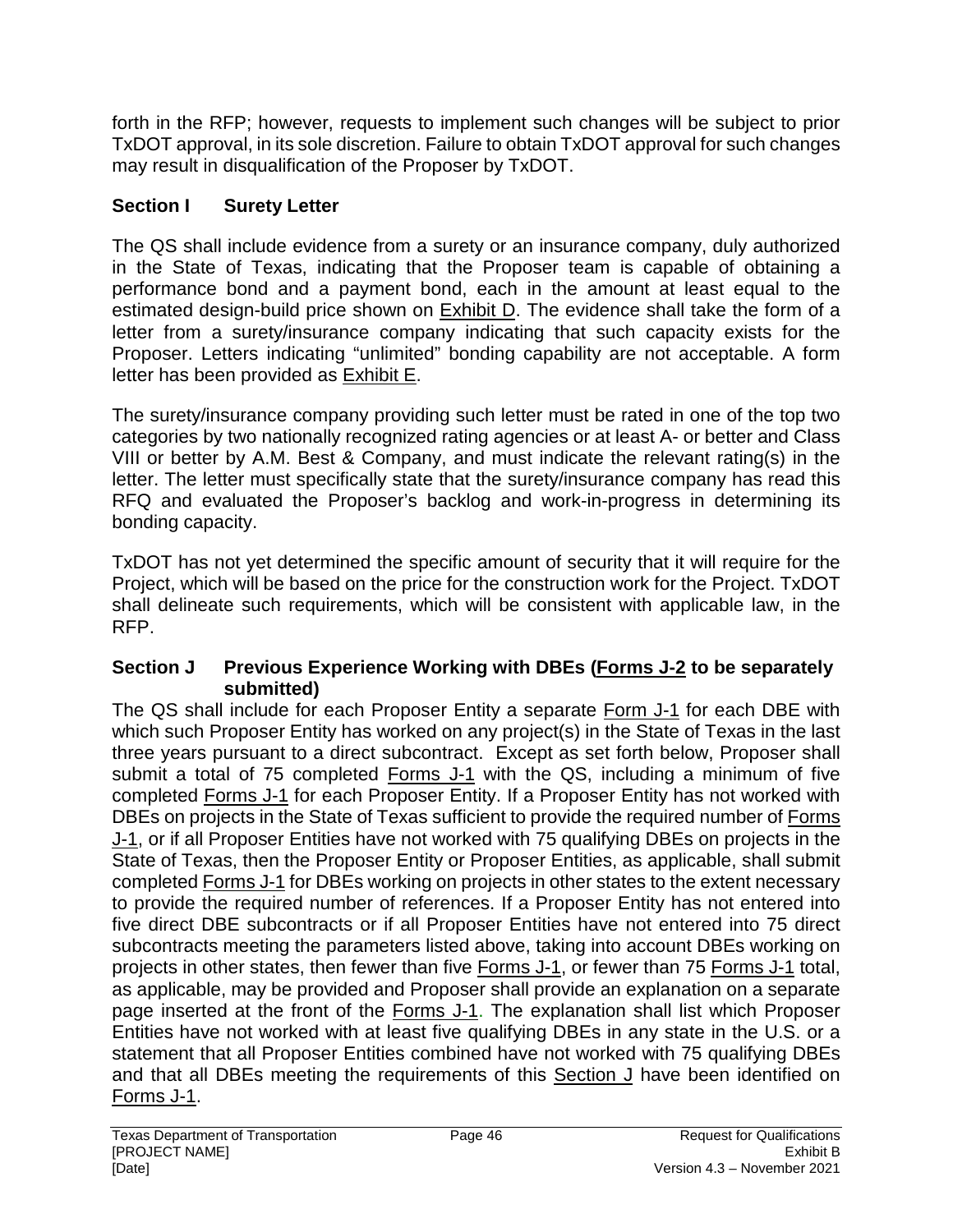In completing each Form J-1, the Proposer Entities should note:

- (a) The contact information (organization, name, title, telephone number, and email address) of a reference who was an employee of the DBE at the time the DBE performed services for the identified project(s) and had authority to enter into the subcontract for the project(s) on behalf of the DBE. If such person is no longer employed by the DBE, provide an alternative contact from the DBE who played a leadership role for the DBE during the dates work was performed by the DBE on the project(s) and who is familiar with the role of the DBE on the project(s).
- (b) Name and location of each project the DBE worked on in the last three years pursuant to a direct subcontract with a Proposer Entity, the delivery method of the project(s), dates of work performed by the DBE, role of the DBE on the project(s) and the value of the work by the DBE as a percentage of the overall value of the prime contract.
- (c) Description of any problems encountered in connection with the DBE contract(s) identified and corrective actions taken by the Proposer, Equity Member, Lead Contractor or Lead Engineering Firm, as applicable.

In addition to the foregoing requirements, the QS shall include a Form J-2 (DBE Reference Form) with Part I completed by Proposer for each of the DBEs identified in a Form J-1.

Following the QS Due Date, TxDOT will randomly select references identified in the Forms J-1 included in the QS and deliver the corresponding Forms J-2. TxDOT will use the completed Forms J-2 as it deems fit to supplement the evaluation of the QS against the evaluation criteria set forth in Section 5.3.1(g).

The number of Forms J-1 received and the number of responses received from DBEs on Form J-2 or lack thereof shall not be considered either favorably or unfavorably by TxDOT. For the avoidance of doubt, TxDOT's receipt of completed Forms J-2 from each reference that receives a Form J-2 from TxDOT is not a pass/fail criterion under Section 5.2.

Proposers are advised that TxDOT may, in its sole discretion, contact the listed reference contacts set forth in each Form J-1 and any references that submit a Form J-2 for additional reference information to be used as TxDOT deems fit to supplement the evaluation of the QS against the evaluation criteria set forth in Section 5.3. In addition, TxDOT may utilize any additional resources available, including its Diversity Management System (DMS), to verify the requested information.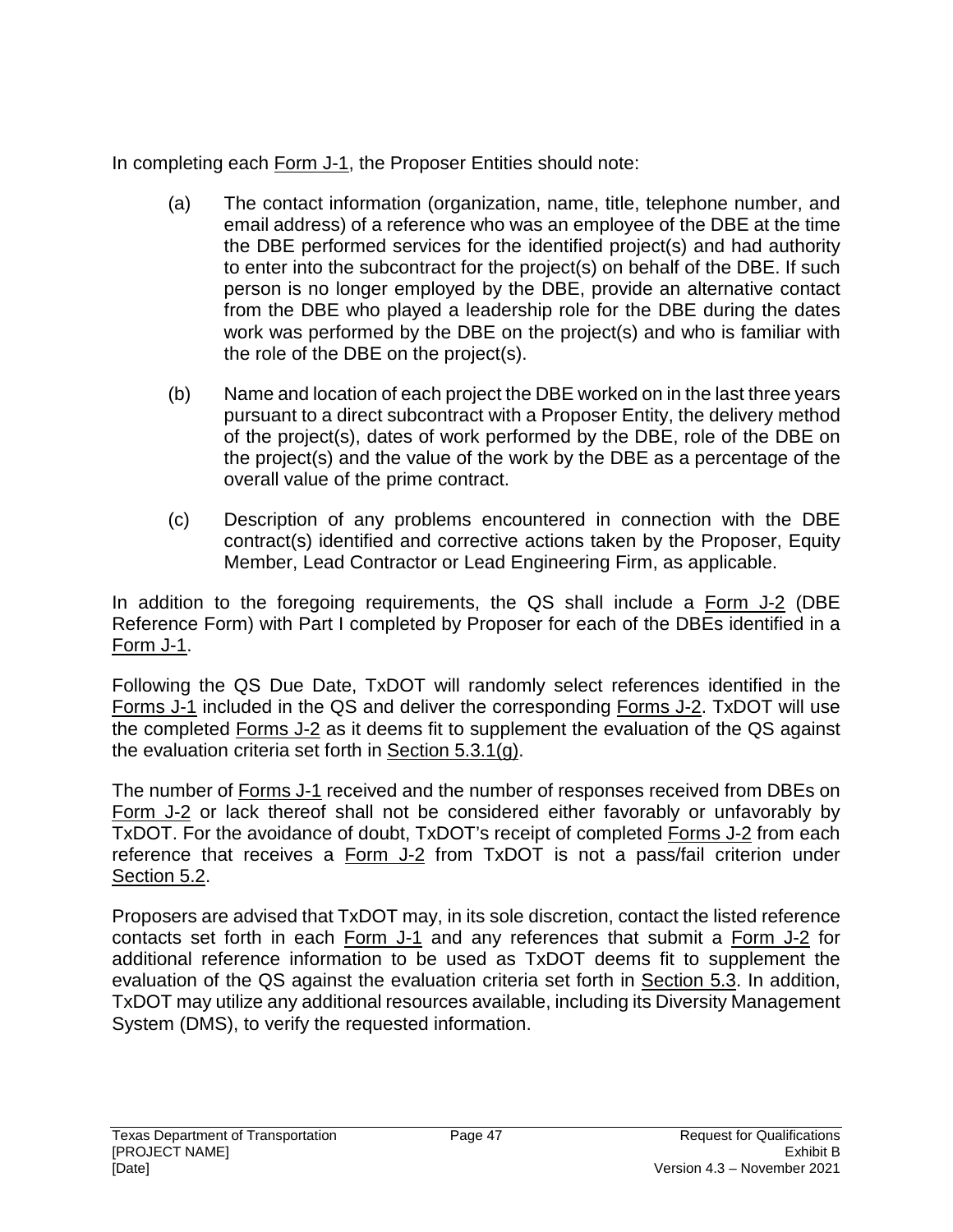## **EXHIBIT C. FINANCIAL QUALIFICATIONS**

# **VOLUME 2**

Volume 2 of the QS shall contain the following:

## **Section A Financial Statements**

Proposer, Equity Members of Newly Formed Proposers, Guarantor(s) and, if the Lead Contractor is not the Proposer or an Equity Member, the Lead Contractor, must provide financial statements for the three most recent completed fiscal years to demonstrate financial capability of the Proposer.

Proposer may include a parent company or other affiliate company as a Guarantor, whose financial information will be considered with respect to the Proposer's financial capabilities. A Guarantor of DB Contractor's obligations under the DBC and CMC is required under the following circumstances: (i) DB Contractor's organization is a Newly Formed limited liability entity (in which case the Equity Members shall each provide guaranties of the DB Contractor's obligations under the DBC and the CMC); (ii) the combined Tangible Net Worth of DB Contractor or, if DB Contractor is a joint venture or partnership, its Equity Members is less than [\$ The Resolution of the Proposer is advised by TxDOT that based on the financial information submitted with the QS and any other information that TxDOT considers relevant, TxDOT requires a guaranty as a condition to the shortlisting of Proposer.

If a Guarantor is included, the Proposer must still provide the information required of each Equity Member in addition to providing the information about the Guarantor as described below. However, in such event, (a) the Tangible Net Worth of the DB Contractor described in Section A(ii) above shall be determined using the Tangible Net Worth of the Guarantor in place of the Equity Member that is an affiliate of the Guarantor and (b) additional Guarantor(s) will be required until the Tangible Net Worth threshold is met. Tangible Net Worth shall be determined based on audited financial statements for the fiscal year most recently ended.

Information for each entity should be packaged separately and include a cover sheet identifying the name of the organization and its role as Proposer, Equity Member, Guarantor or Lead Contractor (if applicable).

Financial statement information must include:

- 1. Opinion Letter (Auditor's Report);
- 2. Balance Sheet;
- 3. Income Statement;
- 4. Statement of Changes in Cash Flow;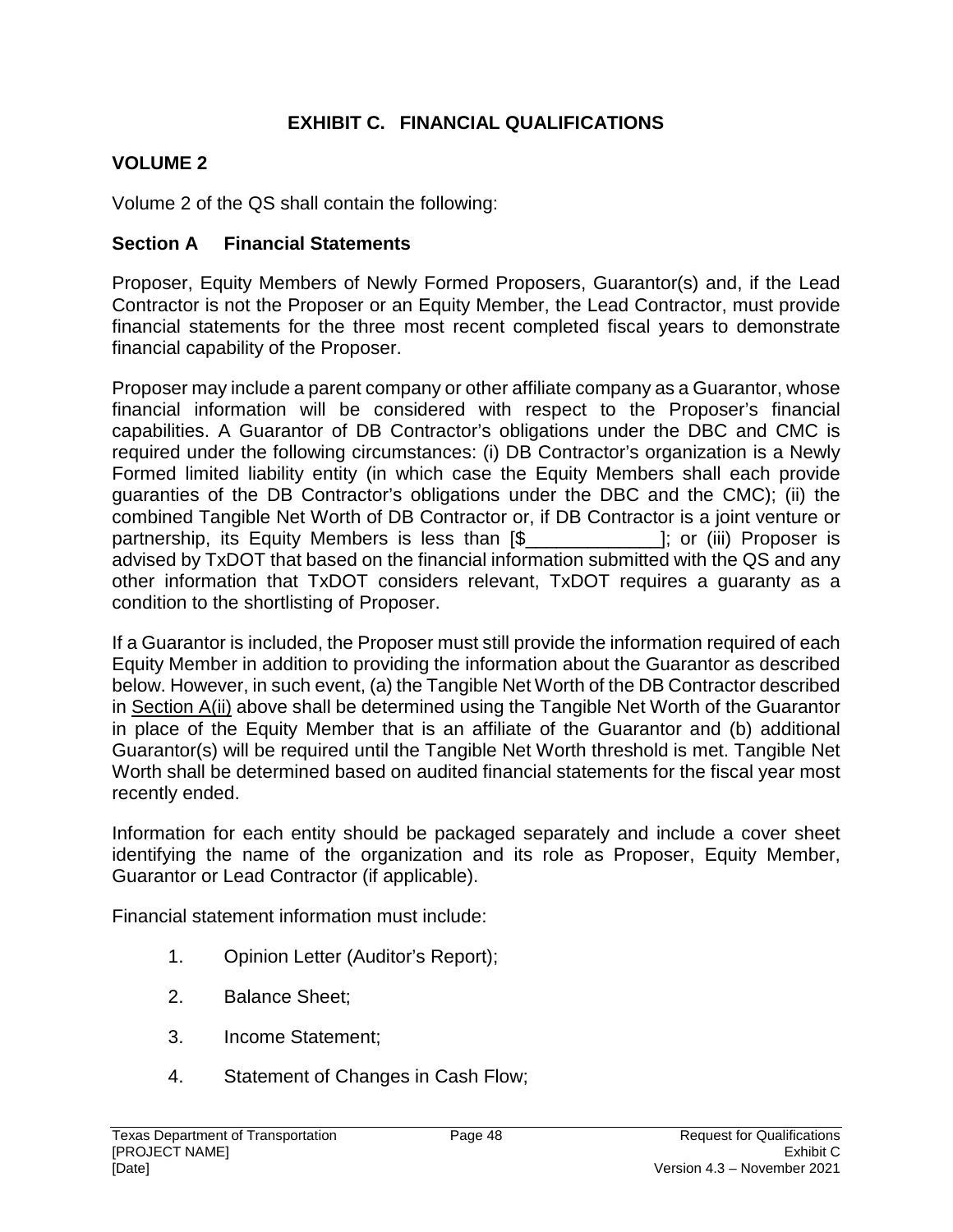- 5. Footnotes;
- 6. A copy of Forms B-1 and B-2 as required in Exhibit B, Section B; and
- 7. A copy of the Surety Letter as required in **Exhibit B**, Section I.

In addition, financial statements must meet the following requirements:

- (a) **GAAP/IFRS**  Financial statements must be prepared in accordance with U.S. Generally Accepted Accounting Principles ("U.S. GAAP") or International Financial Reporting Standards ("IFRS"). If financial statements are prepared in accordance with principles other than U.S. GAAP or IFRS, a letter must be provided from a certified public accountant discussing the areas of the financial statements that would be affected by a conversion to U.S. GAAP or IFRS.
- (b) **U.S. Dollars** Financial statements must be provided in U.S. dollars. If financial statements are not available in U.S. dollars, the Proposer, Equity Member, Guarantor or Lead Contractor (if applicable) must include summaries of the income statements and balance sheets for the applicable time periods converted to U.S. dollars by a certified public accountant.
- (c) **Audited**  Financial statements must be audited by an independent party qualified to render audit opinions (e.g., a certified public accountant). If audited financials are not available for the Proposer, an Equity Member, Guarantor or Lead Contractor (if applicable), the QS shall include unaudited financial statements for such entity, certified as true, correct and accurate by the chief financial officer ("CFO"), treasurer or equivalent officer of the entity.
- (d) **English** Financial statement information must be prepared in English. If audited financial statements are prepared in a language other than English, translations of all financial statement information must be provided with the original financial statement information.
- (e) **Newly Formed/Not Yet Formed Entity**  If the Proposer is a Newly Formed entity, or has not yet formed a legal entity, and does not have independent financial statements, financial statements or precertification for the Equity Member(s) shall be provided (and the Proposer shall expressly state that the Proposer is a Newly Formed entity, or not yet formed entity, and does not have independent financial statements).
- (f) **Guarantor**  If financial statements of a Guarantor are required pursuant to this Section A or provided to demonstrate financial capability of the Proposer, Lead Contractor or Equity Member(s), additional information regarding the Guarantor shall be provided as specified in this RFQ.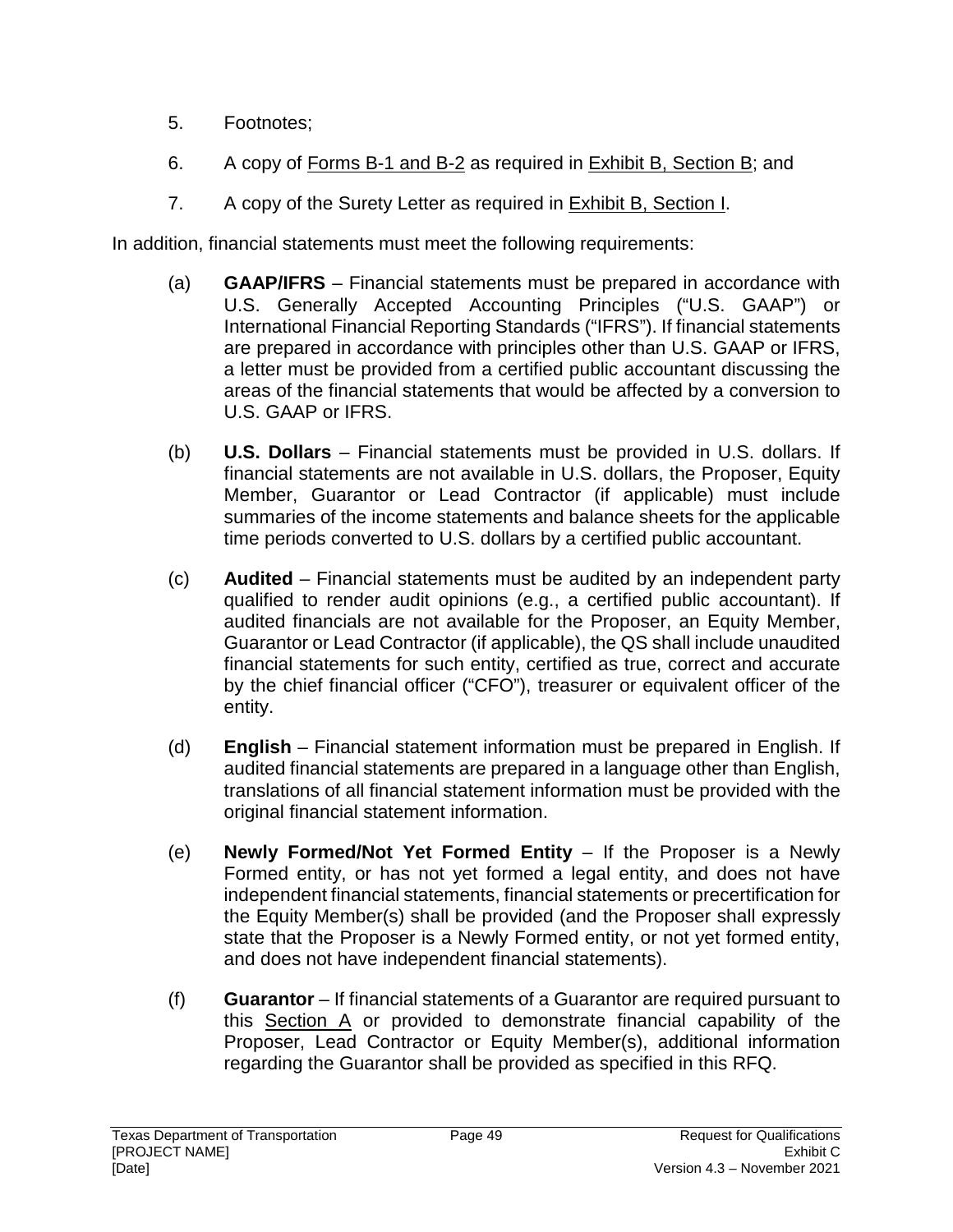- (g) **SEC Filings** If the team or any other entity for which financial information is submitted hereby files reports with the Securities and Exchange Commission ("SEC"), then such financial statements shall be provided through a copy of their annual report on Form 10K. For all subsequent quarters, provide a copy of any report filed on Form 10Q or Form 8-K which has been filed since the latest filed 10K. Proposers shall submit digital copies of such information in a read-only format with each submission.
- (h) **Credit Ratings** Appropriate credit ratings must be supplied for the Proposer, each Equity Member, each Guarantor and the Lead Contractor (if applicable) to the extent such entities have credit ratings. If no credit ratings exist, include a statement specifying that no credit ratings exist for that entity.

## **Section B Material Changes in Financial Condition**

Information regarding any material changes in financial condition for Proposer, each Equity Member, each Guarantor and Lead Contractor (if applicable) for the past three years and anticipated for the next reporting period must be provided. If no material change has occurred and none is pending, the Proposer, Equity Member, Guarantor or Lead Contractor, as applicable, shall provide a letter from its CFO, treasurer or equivalent officer so certifying. The letter must be dated not earlier than seven calendar days prior to the QS Due Date.

Set forth below is a representative list of events intended to provide examples of what TxDOT considers a material change in financial condition. This list is intended to be indicative only.

At the discretion of TxDOT, any failure to disclose a prior or pending material change may result in disqualification from further participation in the selection process. In instances where a material change has occurred, or is anticipated, the affected entity shall provide a statement describing each material change in detail, the likelihood that the developments will continue during the period of performance of the Project development, and the projected full extent of the changes likely to be experienced in the periods ahead. Estimates of the impact on revenues, expenses and the change in equity will be provided separately for each material change as certified by the CFO, treasurer or equivalent officer. References to the notes in the financial statements are not sufficient to address the requirement to discuss the impact of material changes.

Where a material change will have a negative impact, the affected entity shall also provide a discussion of measures that would be undertaken to insulate the Project from any recent material changes, and those currently in progress or reasonably anticipated in the future. If the financial statements indicate that expenses and losses exceed income in each of the three completed fiscal years (even if there has not been a material change), the affected entity shall provide a discussion of measures that will be undertaken to make the entity profitable in the future and an estimate of when the entity will be profitable.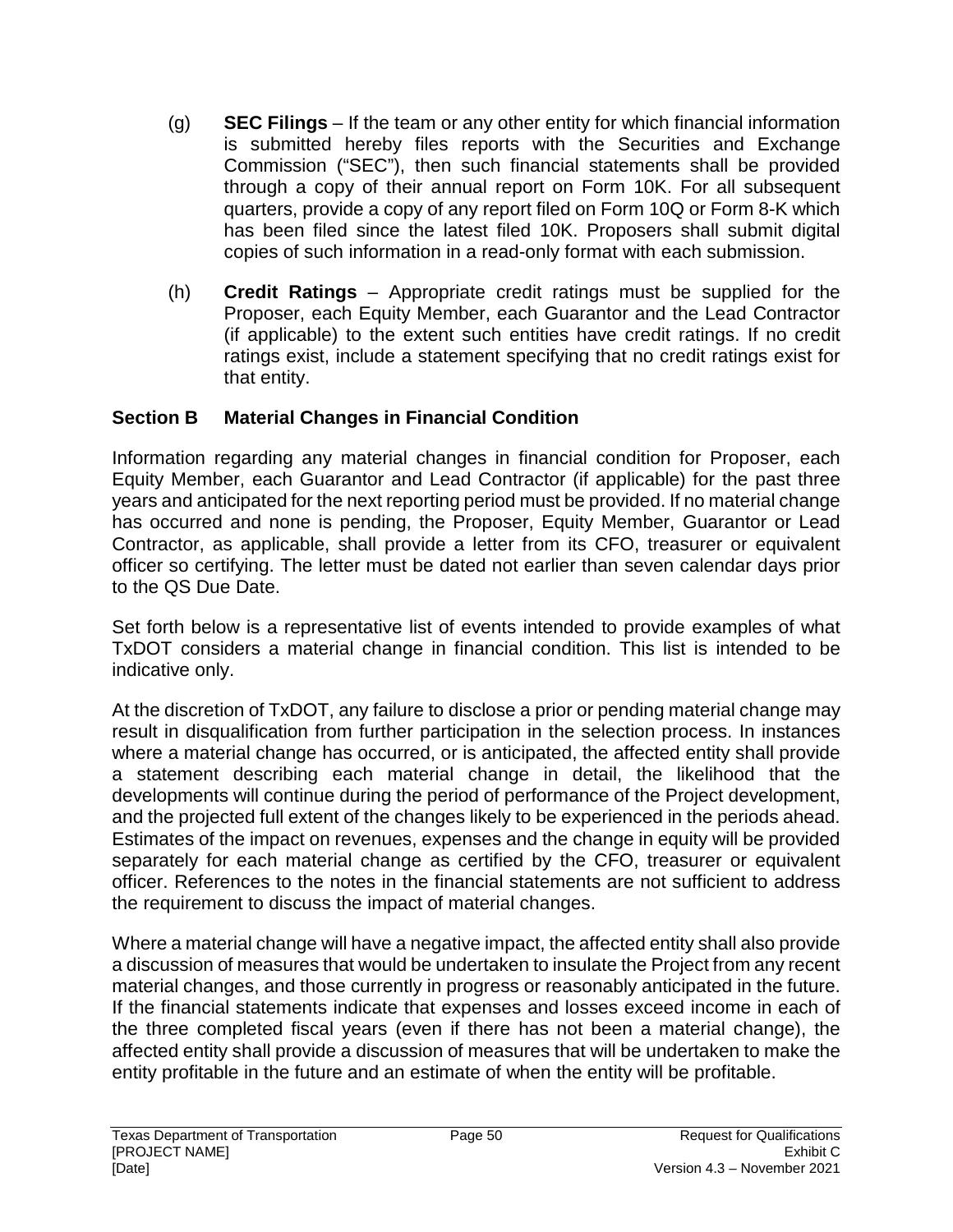## List of Representative Material Changes

- 1. An event of default or bankruptcy involving the affected entity, a related business unit within the same corporation, or the parent corporation of the affected entity;
- 2. A change in Tangible Net Worth of 10% of shareholder equity;
- 3. A sale, merger or acquisition exceeding 10% of the value of shareholder equity prior to the sale, merger or acquisition which in any way involves the affected entity, a related business unit, or parent corporation of the affected entity;
- 4. A change in credit rating for the affected entity, a related business unit, or parent corporation of the affected entity;
- 5. Inability to meet conditions of loan or debt covenants by the affected entity, a related business unit or parent corporation of the affected entity which has required or will require a waiver or modification of agreed financial ratios, coverage factors or other loan stipulations, or additional credit support from shareholders or other third parties;
- 6. In the current and three most recent completed fiscal years, the affected entity, a related business unit in the same corporation, or the parent corporation of the affected entity either: (i) incurs a net operating loss; (ii) sustains changes exceeding 5% of the then shareholder equity due to claims, changes in accounting, write-offs or business restructuring; or (iii) implements a restructuring/reduction in labor force exceeding 200 positions or involves the disposition of assets exceeding 10% of the then shareholder equity;
- 7. Other events known to the affected entity, a related business unit or parent corporation of the affected entity which represents a material change in financial condition over the past three years or may be pending for the next reporting period.

# **Section C Off-Balance Sheet Liabilities**

A letter from the CFO, treasurer or equivalent officer of the entity or the certified public accountant for each entity for which financial information is submitted, identifying each off-balance sheet liability exceeding \$10 million, if any, and its associated dollar amount and providing explanation for off-balance sheet treatment.

# **Section D Bidding Capacity**

A Prequalification Letter from TxDOT, valid as of the QS Due Date, indicating the Total Bidding Capacity, based on the confidential questionnaire, is required for each Bidding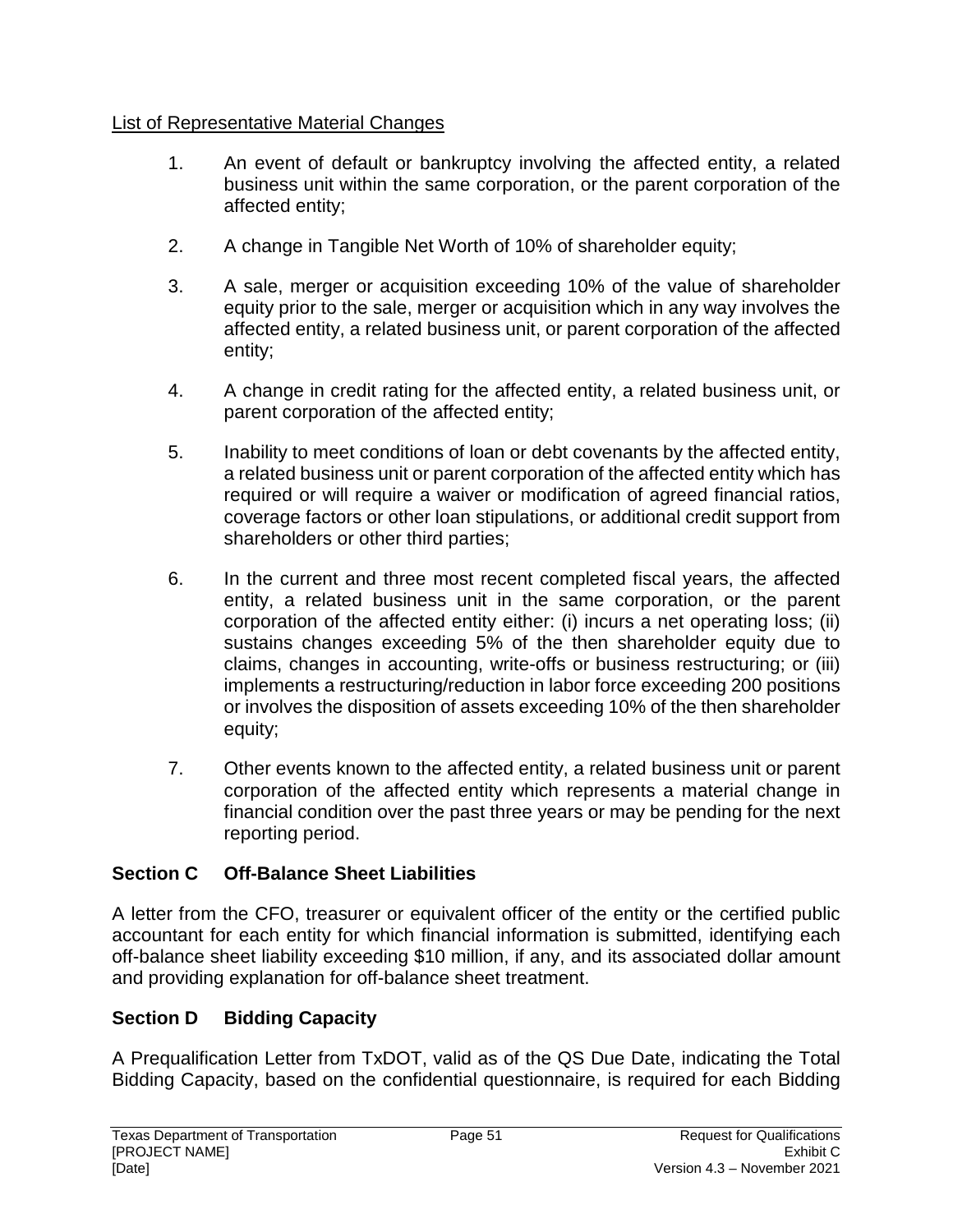Capacity Entity. Proposer is not required to submit a Prequalification Letter for any (a) Newly Formed or yet to be formed entity or (b) Guarantor that Proposer elects not to include in the determination of Proposer's Aggregate Available Bidding Capacity. If a Bidding Capacity Entity has more than one Prequalification Letter from TxDOT meeting such requirement, the QS must include the most recent letter received. The confidential questionnaire and prequalification instructions are available at https://www.txdot.gov/business/contractors/contractor-prequalification.html.

Demonstration that Proposer has an Aggregate Available Bidding Capacity in the amount required for the Project is not a condition to shortlisting; however, it is a factor that TxDOT will consider when determining the financial capability of the Proposer in accordance with Section 5.2(d) of the RFQ. As part of the QS clarification process, TxDOT may request Proposer to submit a plan indicating how and when the Proposer will achieve an Aggregate Available Bidding Capacity in an amount equal to or greater than TxDOT's estimate of the construction work costs for the Project. In addition, Proposer shall certify in the transmittal letter (Form A) that at the time of final award and execution of the DBC Documents and CMC Documents, (a) Proposer will have an Aggregate Available Bidding Capacity in an amount equal to or greater than the Proposer's price for the construction work of the Project; or (b) Proposer shall submit for TxDOT approval a plan demonstrating how and when Proposer will achieve a positive Aggregate Available Bidding Capacity after final award of the DBC and CMC.

TxDOT anticipates the RFP will require the Proposal to include either (a) evidence that the Proposer has an Aggregate Available Bidding Capacity in an amount equal to or greater than the Proposer's price for the construction work, along with a certification that Proposer will maintain such Aggregate Available Bidding Capacity through final award, or (b) a plan demonstrating how and when Proposer will achieve a positive Aggregate Available Bidding Capacity after final award of the DBC and CMC.

Proposers are advised that if conditionally awarded the DBC and CMC, the Available Bidding Capacity of the Bidding Capacity Entities will be reduced to account for the Project for purposes of future TxDOT solicitations. The reduction based on the price for construction work will be applied pro-rata to the Bidding Capacity Entities based on each Bidding Capacity Entity's interest in DB Contractor, provided that the Available Bidding Capacity of any parent Guarantor included in the determination of Proposer's Aggregate Available Bidding Capacity will be reduced by the amount assigned to its affiliated Bidding Capacity Entity in lieu of applying the reduction to the Available Bidding Capacity of the affiliated Bidding Capacity Entity.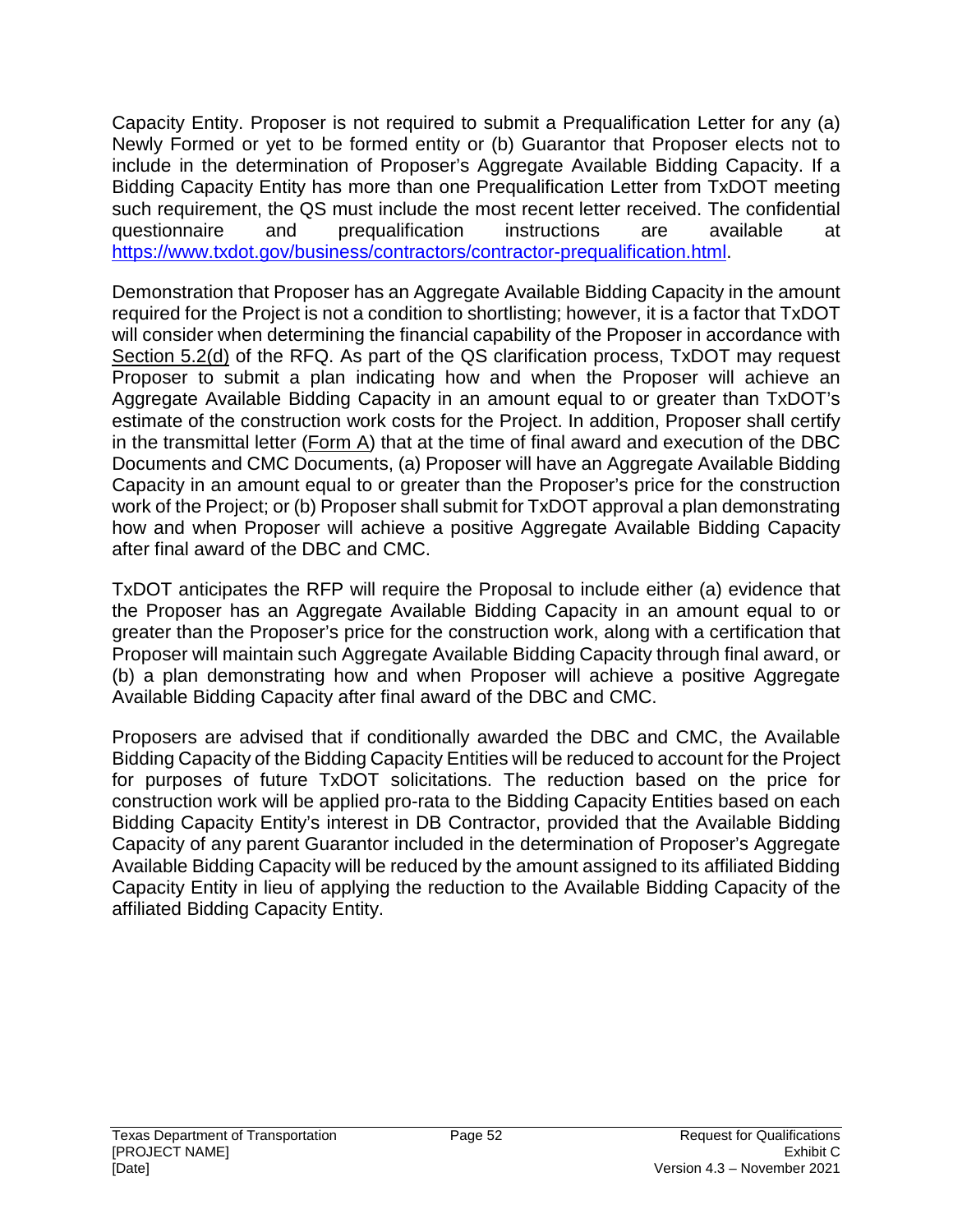## **EXHIBIT D. PROJECT INFORMATION AND STATUS**

Map of Project Area

#### **See attached Figure D-1**

#### **1. Project Description/Information**

[INSERT BASIC PROJECT DESCRIPTION AND ANY OTHER SIGNIFICANT PROJECT-SPECIFIC ISSUES]

The Project components include the design, construction and maintenance of the roadways shown on the Preliminary Schematic Design located on the Project Webpage, which includes the following:

• [INSERT PROJECT DETAILS]

## **2. Status of Project Design and Construction**

[INSERT STATUS OF PROJECT DESIGN/SCHEMATIC]

## **3. Project Environmental Status**

[INSERT ENVIRONMENTAL STATUS]<sup>14</sup>

## **4. Project Cost Estimates**

TxDOT's current total design-build estimate for the improvements to be developed as part of the Project as described above is approximately \$\_\_\_\_\_\_\_\_\_\_. These estimates do not include TxDOT costs for right of way ("ROW") acquisition[,] [and] certain other administrative costs of TxDOT [and the costs that are the responsibility of utility owners], but are inclusive of all other costs to design and construct the Project. These estimated costs reflect the currently developed schematic and environmentally studied Project components at current construction prices.

## **5. Funding Available for Project Costs**

TxDOT intends to fully fund the costs of the Project, subject to any maximum payment schedules and other requirements set forth in the DBC and CMC. Private financing is not permitted.

<sup>14</sup> Goal: Environmental clearance 1 month prior to proposal due date.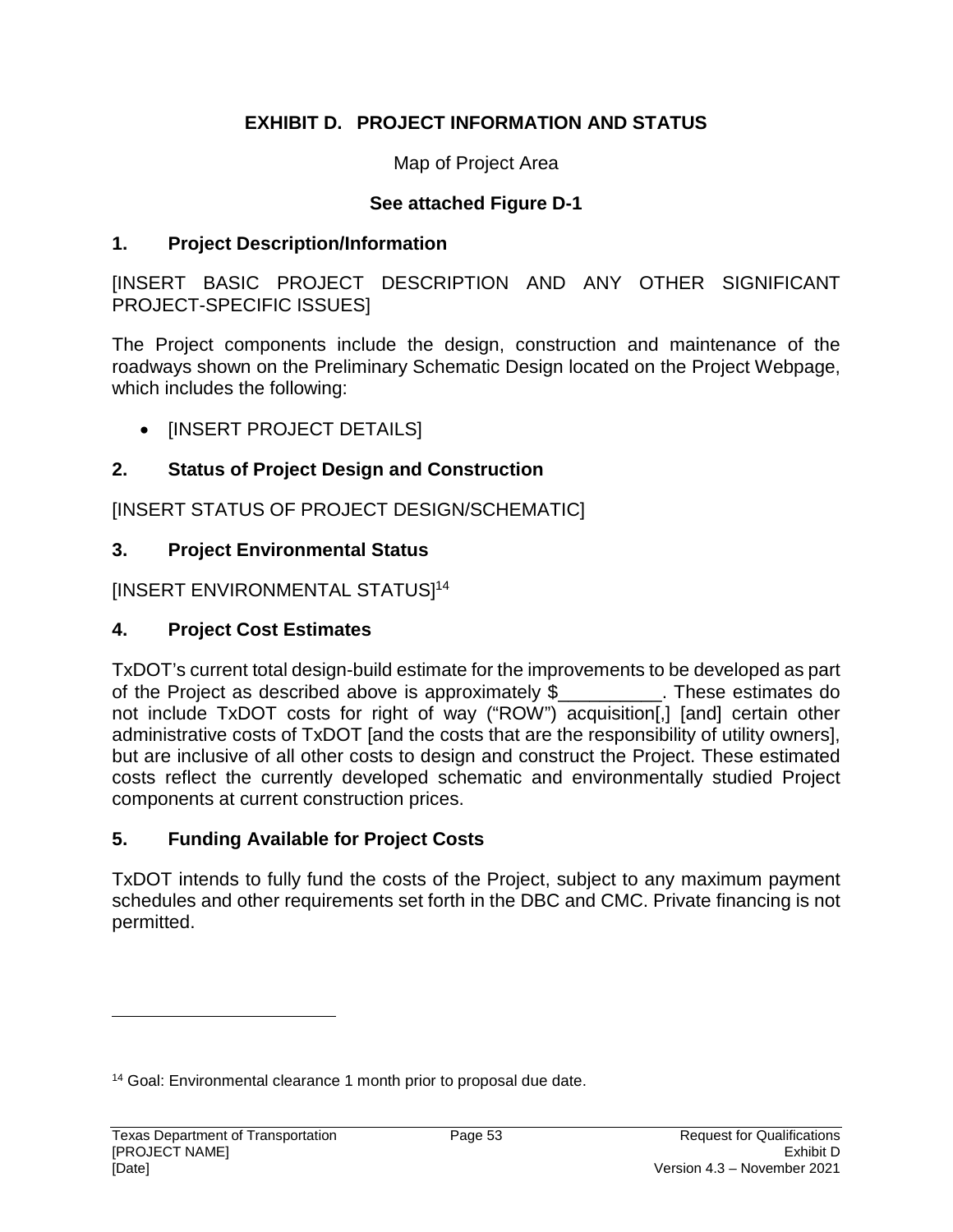## **6. ROW Acquisition**

TxDOT [does not anticipate OR anticipates] the need for ROW acquisition services from the DB Contractor for this Project.<sup>15</sup>

#### **7. Geotechnical Investigations, Utility Investigations, Hazardous Materials Investigations and Railroad Coordination**

(a) Geotechnical Investigation Program

TxDOT [has conducted OR will conduct] certain geotechnical investigations for the Project. [All available geotechnical information is included in the RIDs.] [TxDOT will provide geotechnical information during the procurement process as it becomes available.] [During the procurement, shortlisted Proposers will be given the opportunity to identify additional boring locations for testing by TxDOT's consultants.] In addition, shortlisted Proposers will be allowed to conduct non-destructive geotechnical investigation activities on TxDOT ROW or available private property (pursuant to a right of entry granted to TxDOT). Such activities will require the appropriate coordination with TxDOT as specified by TxDOT during the procurement process (i.e., permitting, traffic control, notification etc.). Proposers must obtain permits through the normal permitting process prior to performing any drilling on State ROW.

(b) Utility Investigation

The DBC will require the DB Contractor to be responsible for performing or causing to be performed necessary utility relocations/adjustments in accordance with applicable standards and, with limited exceptions specified in the DBC, for the costs associated with utility relocations/adjustments, except to the extent the utilities are legally responsible for such costs. TxDOT is planning to provide to the shortlisted Proposers subsurface utility engineering ("SUE"), at a Quality Level A-D as determined for the Project. During the procurement, shortlisted Proposers will be given the opportunity to request additional SUE work from TxDOT's consultants at locations identified by the Proposers. Submission of locations for additional SUE work should be made within [\_\_]16 days after TxDOT's issuance of a draft RFP to shortlisted Proposers. TxDOT may not have sufficient time to accommodate requests made after that time period or voluminous requests. It is the responsibility of each Proposer to perform any additional investigations Proposer deems necessary for preparation of the Proposal.

<sup>&</sup>lt;sup>15</sup> This is to be developed on a project by project basis and as much information as is available is to be provided, e.g., ROW maps, status of acquisitions, etc.

<sup>&</sup>lt;sup>16</sup> Project team to determine appropriate time frame between 30 days and 60 days after issuance of draft RFP.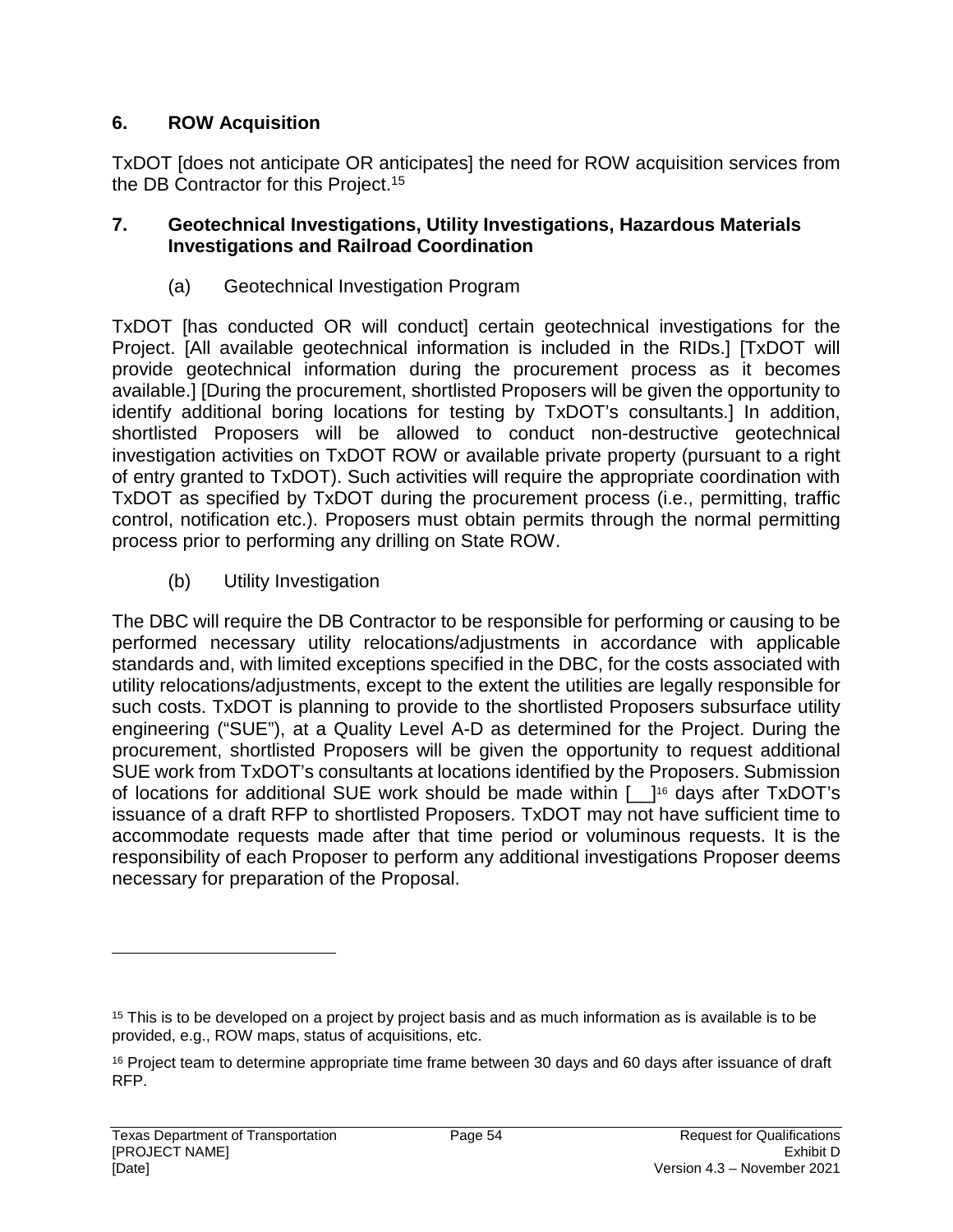(c) Hazardous Materials Investigations

The environmental documents [to be]<sup>17</sup> included in the RIDs include studies showing the results of hazardous materials investigations relating to the Project and [are OR will be] available for review as provided in Section 1 of the RFQ. [INSERT IF APPLICABLE: TxDOT is currently assessing what, if any, additional hazardous materials information will be collected, and shortlisted Proposers may be asked to provide input on this topic.

(d) Railroad Coordination

# [INSERT ANY RAILROAD COORDINATION DETAILS]

(e) Other Due Diligence Activities

TxDOT is currently assessing what, if any, additional site and due diligence information beyond that which is specified in this Exhibit D, Section 7 will be provided. The shortlisted Proposers may be asked to provide input on this topic.

<sup>&</sup>lt;sup>17</sup> Project Team to confirm whether any hazardous material investigations are available in the RIDs at the time of the release of the RFQ.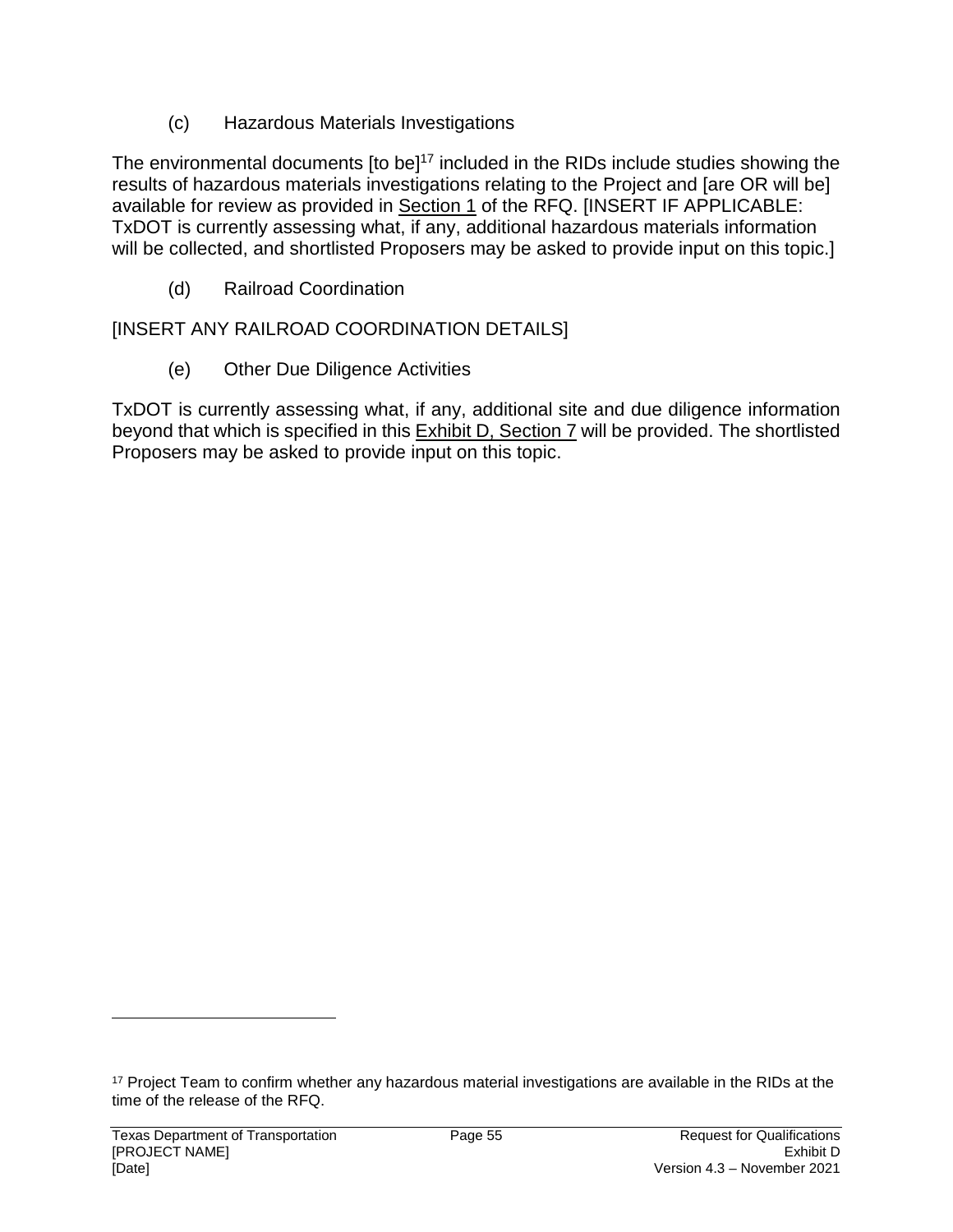## **EXHIBIT E. FORM OF SURETY LETTER (RFQ)<sup>18</sup>**

[LETTERHEAD OF SURETY PROVIDER]

#### [*DATE*]

**Director** Alternative Delivery Division Texas Department of Transportation 7600 Chevy Chase Drive, Building 2, Suite 400 Austin, Texas 78752

With respect to [*NAME OF PROPOSER/PROPOSER TEAM*], we provide the following surety letter as required by Exhibit B, Section I of the Request for Qualifications issued by the Texas Department of Transportation on [DATE], as amended (the "RFQ") for [PROJECT NAME]. [*INSERT NAME OF PROPOSER/PROPOSER TEAM AND A BRIEF DESCRIPTION OF THE RELATIONSHIP BETWEEN SURETY PROVIDER AND*  PROPOSER TEAM]. Our A.M. Best & Company rating is [INSERT RATING]<sup>19</sup>.

In connection with [PROPOSER/PROPOSER TEAM]'s response to the RFQ, we confirm that we have read and reviewed the RFQ. In addition, we have evaluated [*PROPOSER/PROPOSER TEAM*]'s backlog and work-in-progress in determining [*PROPOSER/PROPOSER TEAM*]'s bonding capacity. Based on such review and evaluation, [*PROPOSER/PROPOSER TEAM*] is capable of obtaining a performance bond and a payment bond, each in an amount at least equal to [INSERT AMOUNT FROM RFQ].

[*IN INSTANCES WHERE THE RESPONSE TO VOLUME 2, SECTION B CONTAINS DESCRIPTIONS OF PROPOSED OR ANTICIPATED CHANGES IN THE FINANCIAL CONDITION OF THE PROPOSER OR ANY OTHER ENTITY FOR WHICH FINANCIAL INFORMATION IS SUBMITTED AS REQUIRED HEREBY FOR THE NEXT REPORTING PERIOD, THE LETTER MUST PROVIDE A CERTIFICATION THAT THE SURETY'S ANALYSIS SPECIFICALLY INCORPORATES A REVIEW OF THE FACTORS SURROUNDING SUCH CHANGES AND IDENTIFYING ANY SPECIAL CONDITIONS WHICH MAY BE IMPOSED BEFORE ISSUANCE OF SURETY BONDS FOR THE PROJECT.*]

Sincerely,

<sup>18</sup> NOTE: Additional language in the letter is permitted provided that the assurances required and given herein are not impacted, modified or diminished.

<sup>19</sup> NOTE: The rating must be at least A- or better or Class VIII or better. Alternatively, the surety must be rated in one of the top two categories by two nationally recognized rating agencies.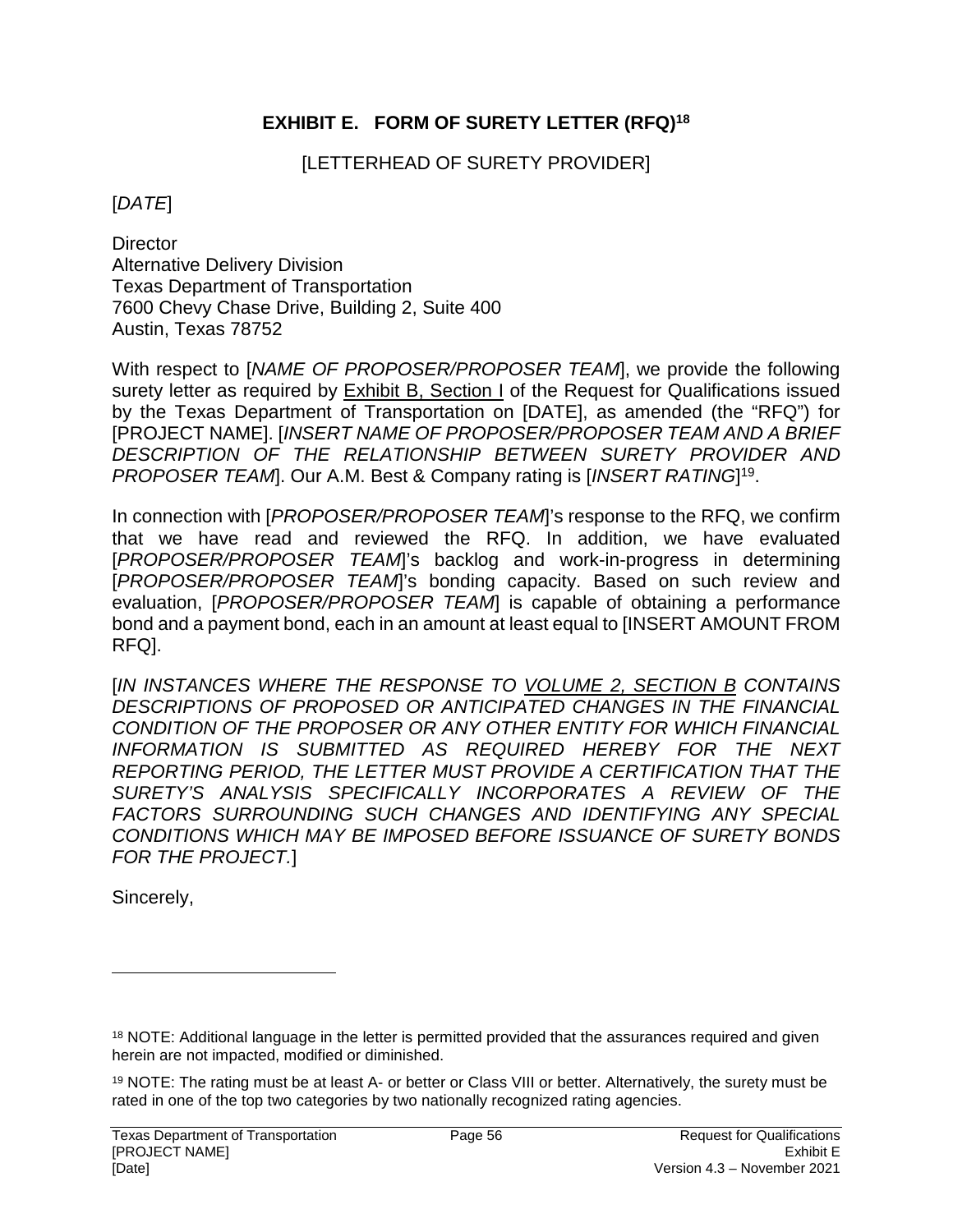[*SURETY PROVIDER*]

[*ATTACH EVIDENCE OF AUTHORIZATION AND/OR POWER OF ATTORNEY*]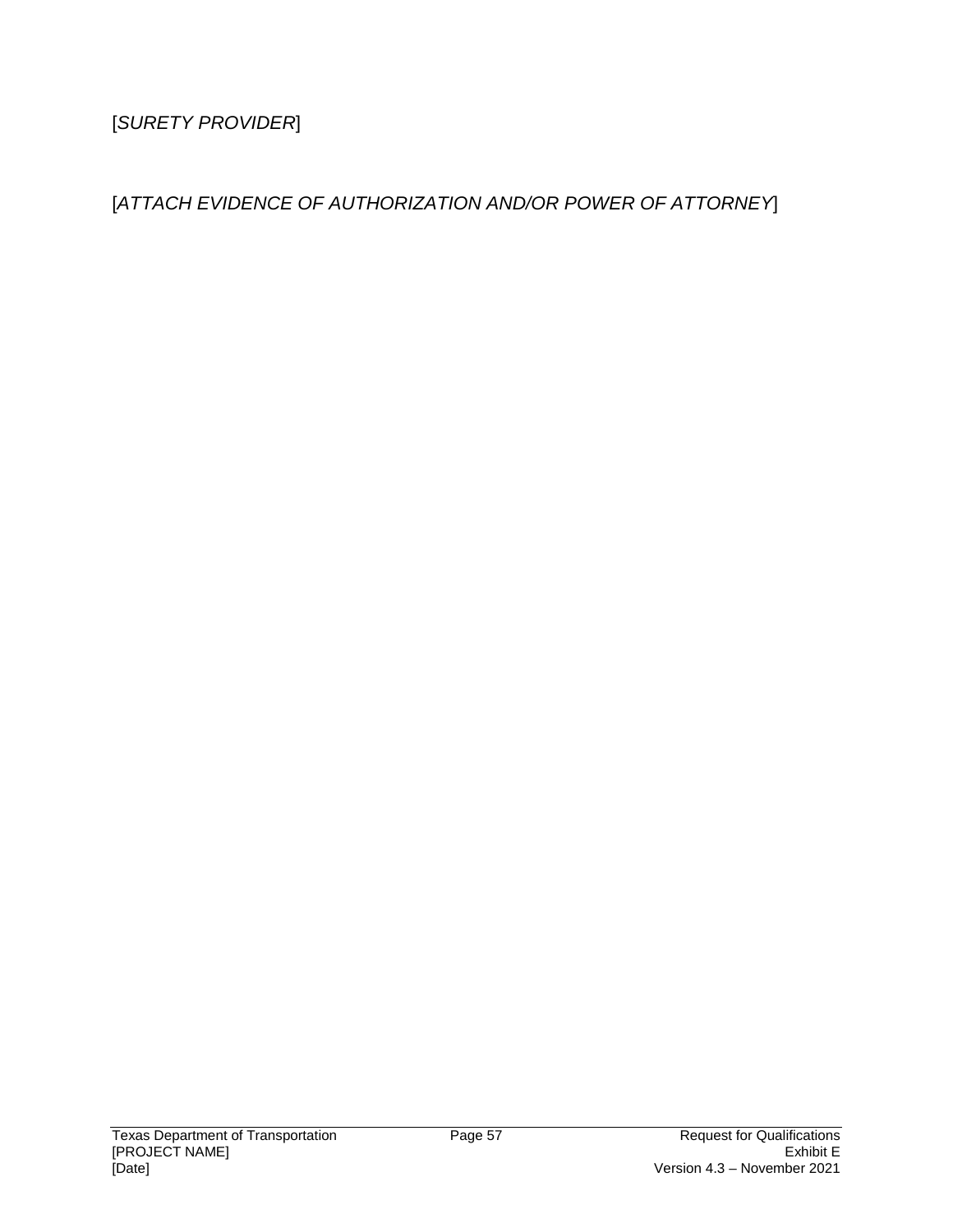# **EXHIBIT F. DESIGN-BUILD CONTRACT TERM SHEET**

(See Attached)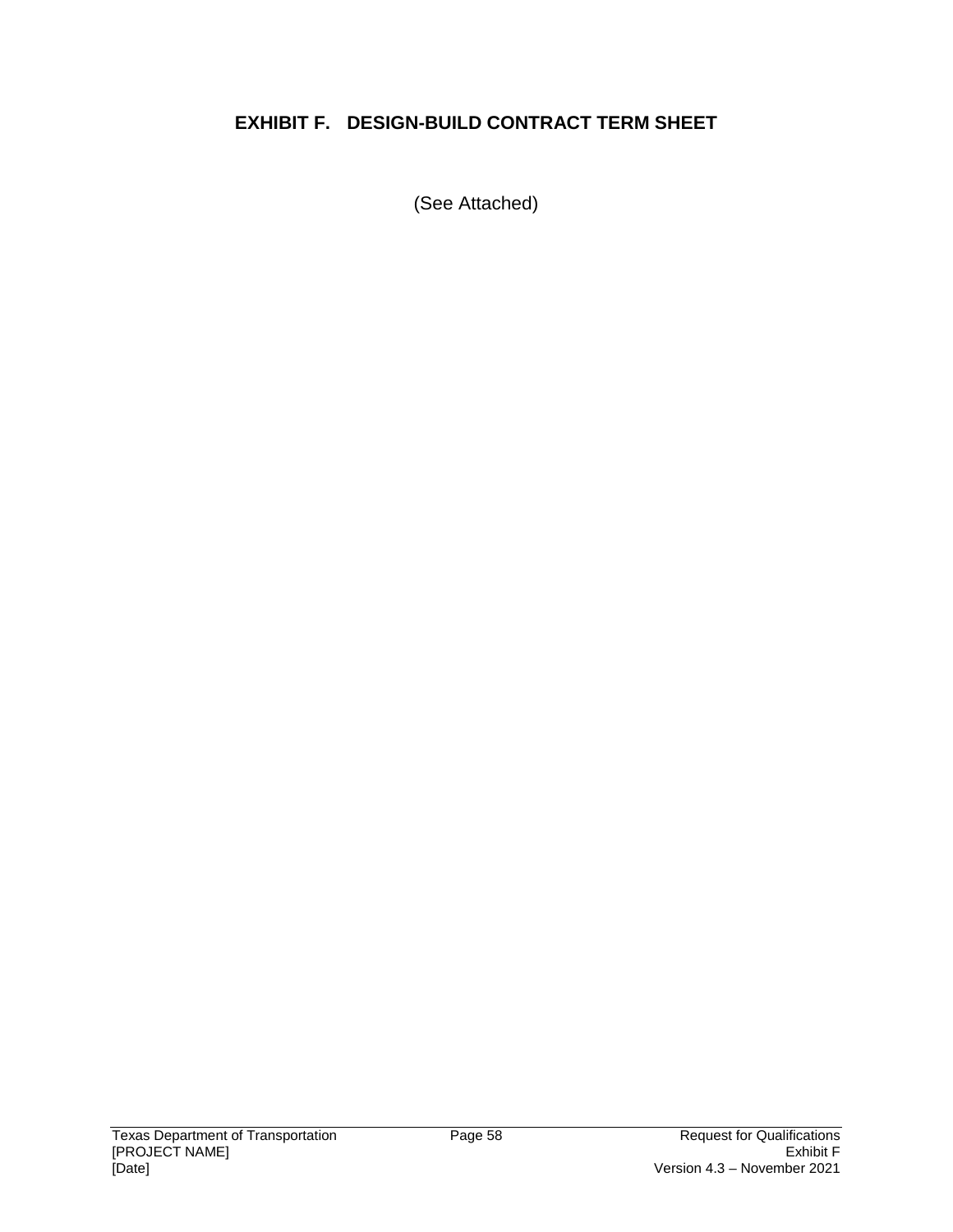# **EXHIBIT G. CAPITAL MAINTENANCE CONTRACT TERM SHEET**

(See Attached)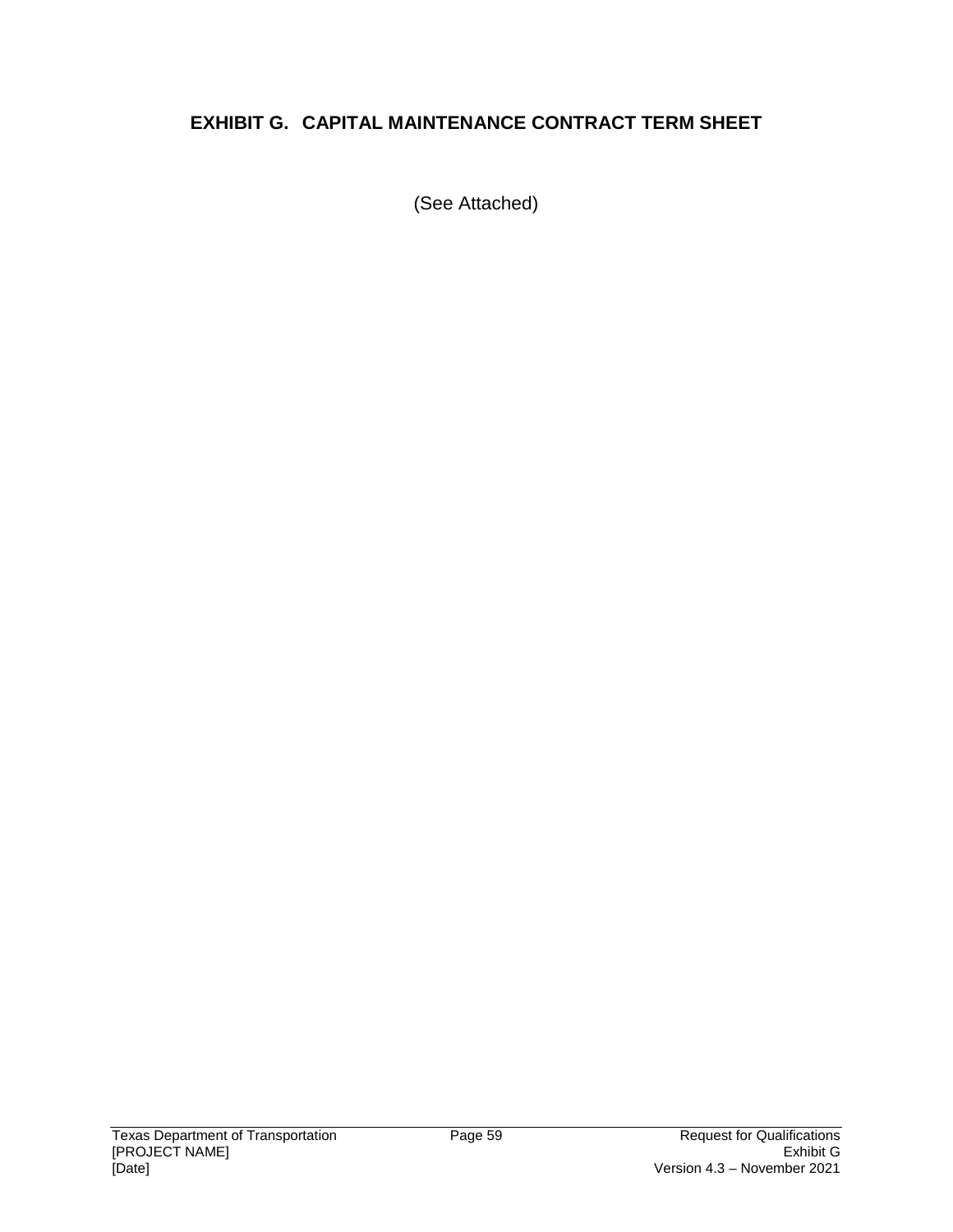#### **FORM A TRANSMITTAL LETTER**

Name of Proposer:

QS Date: [INSERT DATE]

TxDOT Authorized Representative Texas Department of Transportation 7600 Chevy Chase Drive, Building 2, Suite 400 Austin, Texas 78752

The undersigned ("Proposer") submits this Qualifications Statement (this "QS") in response to that certain Request for Qualifications dated as of [DATE], as amended ("RFQ"), issued by the Texas Department of Transportation ("TxDOT") to design, construct and maintain [PROJECT NAME/DESCRIPTION], (referred to herein as the "Project"), pursuant to a Design-Build Contract ("DBC") [and Capital Maintenance Contract ("CMC")]. Initially capitalized terms not otherwise defined herein shall have the meanings set forth in the RFQ.

Enclosed, and by this reference incorporated herein and made a part of this QS, are the following:

- Volume 1: Transmittal Letter (Form A), Executive Summary, Information Regarding Proposer Team (Form B-1), List of Proposer Team Members (Form B-2), Certification and Legal Qualifications (Form C), Proposer Information / Team Experience / Management Structure, Technical Experience (Forms D-1, D-2, D-3, and D-4), Project Description Form (Form E), Statement of Technical Approach, Safety Qualifications (Form F), Key Personnel Work Assignment Form (Form G-1), Key Personnel Resume and References (Form G-2), Surety Letter (Exhibit E), DBE Information (Form J-1), and DBE Reference Form (Form J-2); and
- Volume 2: Financial Statements, Material Changes in Financial Condition and Off-Balance Sheet Liabilities, and Total Bidding Capacity Prequalification Letters from Bidding Capacity Entities.

Proposer acknowledges receipt, understanding and full consideration of all materials posted on the Project Webpage with respect to the Project

## [INSERT PROJECT WEBSITE URL]

and the following Addenda and sets of questions and answers to the RFQ: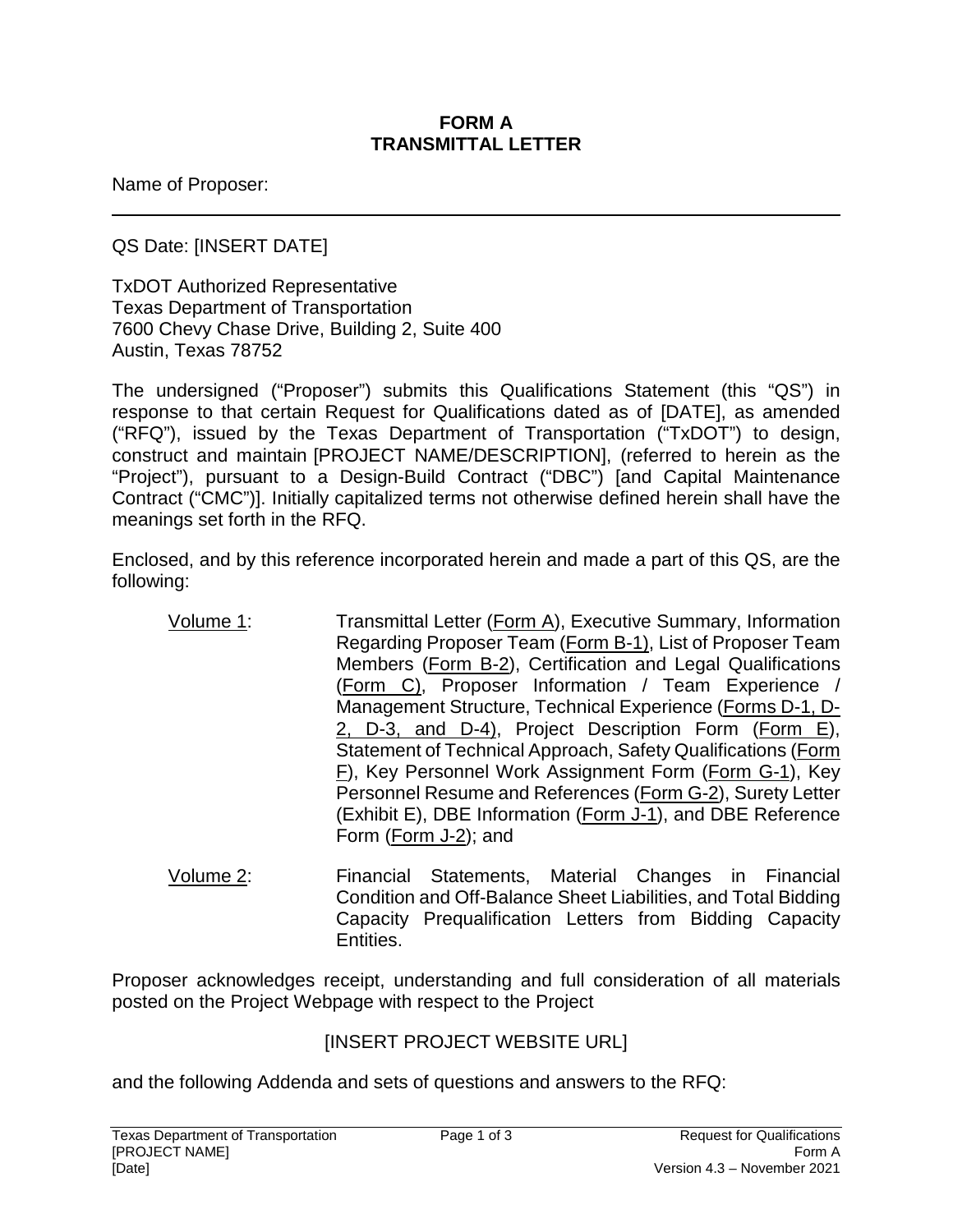#### [*PROPOSER TO LIST ANY ADDENDA TO THIS RFQ AND SETS OF QUESTIONS AND ANSWERS BY DATES AND NUMBERS PRIOR TO EXECUTING FORM A*]

Proposer represents and warrants that it has read the RFQ and agrees to abide by the contents and terms of the RFQ and the QS.

Proposer commits that the Key Personnel designated in the QS for the positions described in the RFQ will be available to serve the role so identified in connection with the Project. Procedures concerning changes of such personnel will be set forth in the RFP; however, Proposer understands that requests to implement any such change will be subject to prior TxDOT approval, and failure to obtain TxDOT approval for such changes may result in disqualification of Proposer by TxDOT.

Proposer certifies that if it submits a Proposal, at the time of and as a condition to final award and execution of the DBC Documents and CMC Documents, (a) Proposer will have an Aggregate Available Bidding Capacity in an amount equal to or greater than Proposer's price for the construction work of the Project or (b) Proposer shall submit for TxDOT approval an updated plan demonstrating how and when Proposer will achieve a positive Aggregate Available Bidding Capacity after final award of the DBC and CMC.

Proposer understands that TxDOT is not bound to shortlist any Proposer and may reject each QS received.

Proposer further understands that all costs and expenses incurred by it in preparing this QS and participating in the Project procurement process will be borne solely by Proposer, except to the extent of any payment made by TxDOT for work product.

Proposer agrees that TxDOT will not be responsible for any errors, omissions, inaccuracies or incomplete statements in this QS.

This QS shall be governed by and construed in all respects according to the laws of the State of Texas.

Proposer's business address:

|                                                           | (No.)  | (Street)            | (Floor or Suite)     |           |
|-----------------------------------------------------------|--------|---------------------|----------------------|-----------|
|                                                           | (City) | (State or Province) | (ZIP or Postal Code) | (Country) |
| State or Country of Incorporation/Formation/Organization: |        |                     |                      |           |

*[INSERT APPROPRIATE SIGNATURE BLOCK FROM THE FOLLOWING]*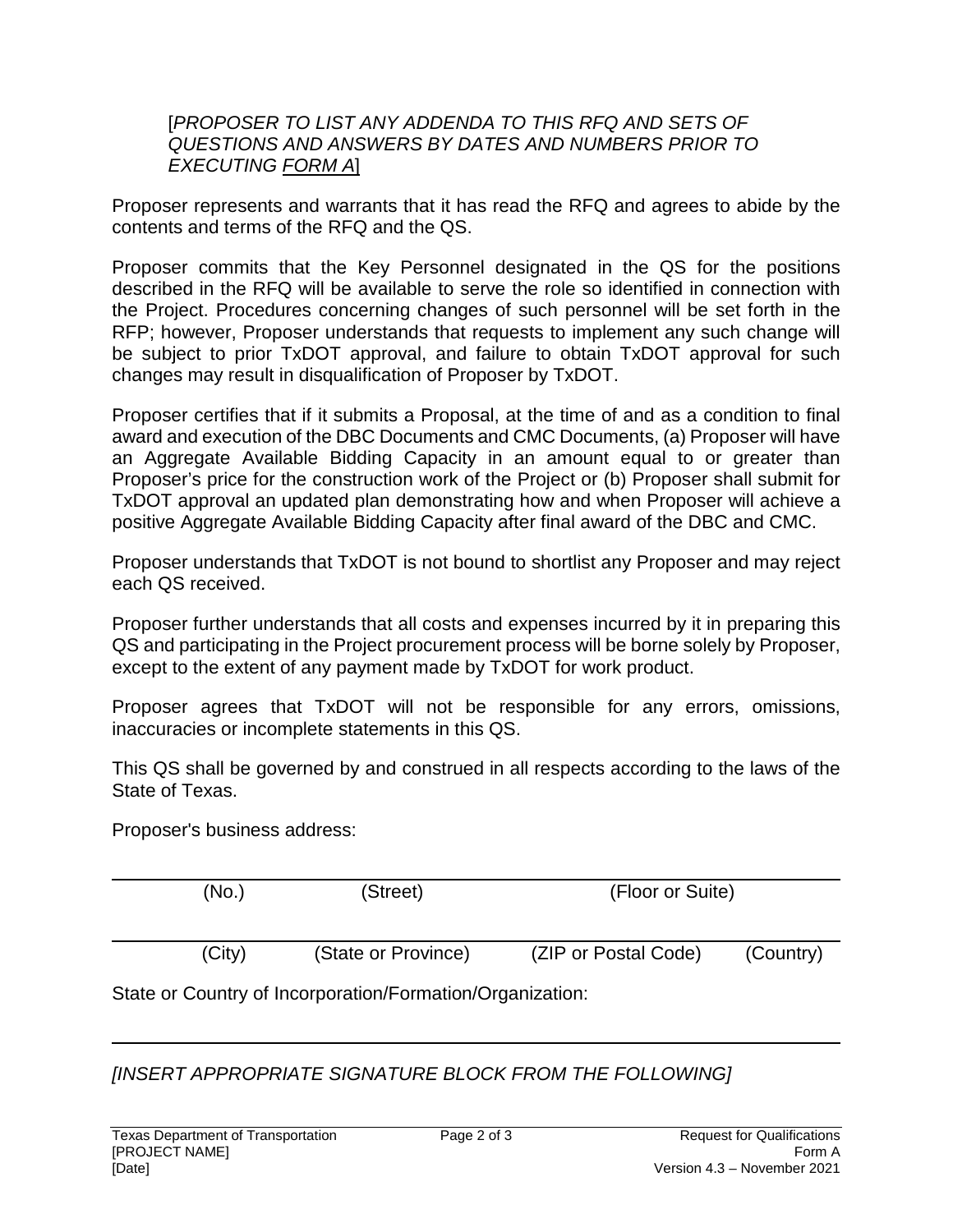|  | Sample signature block for corporation or limited liability company: |
|--|----------------------------------------------------------------------|
|  |                                                                      |

|    | [INSERT PROPOSER'S NAME]                                                                                                                                                                                                            |  |  |
|----|-------------------------------------------------------------------------------------------------------------------------------------------------------------------------------------------------------------------------------------|--|--|
|    |                                                                                                                                                                                                                                     |  |  |
|    | Print Name: 1988 and 2008 and 2008 and 2008 and 2008 and 2008 and 2008 and 2008 and 2008 and 2008 and 2008 and                                                                                                                      |  |  |
|    |                                                                                                                                                                                                                                     |  |  |
| 2. | Sample signature block for partnership or joint venture:                                                                                                                                                                            |  |  |
|    | [INSERT PROPOSER'S NAME]                                                                                                                                                                                                            |  |  |
|    | By: [INSERT GENERAL PARTNER'S OR MEMBER'S NAME]                                                                                                                                                                                     |  |  |
|    |                                                                                                                                                                                                                                     |  |  |
|    | Print Name: <u>Department</u> of the contract of the contract of the contract of the contract of the contract of the contract of the contract of the contract of the contract of the contract of the contract of the contract of th |  |  |
|    |                                                                                                                                                                                                                                     |  |  |
|    | <b>JADD SIGNATURES OF ADDITIONAL GENERAL PARTNERS OR</b><br><b>MEMBERS AS APPROPRIATEI</b>                                                                                                                                          |  |  |
| 3. | Sample signature block for attorney in fact:                                                                                                                                                                                        |  |  |
|    | [INSERT PROPOSER'S NAME]                                                                                                                                                                                                            |  |  |
|    |                                                                                                                                                                                                                                     |  |  |
|    |                                                                                                                                                                                                                                     |  |  |
|    | Attorney in Fact                                                                                                                                                                                                                    |  |  |
|    | Sample signature block for a Proposer not yet formed as a legal entity:                                                                                                                                                             |  |  |
|    | [INSERT LEAD TEAM MEMBER ENTITY NAME], on behalf of itself and<br>the other team members expected to be a part of [INSERT PROPOSER'S<br><b>EXPECTED NAME]</b>                                                                       |  |  |
|    |                                                                                                                                                                                                                                     |  |  |
|    | Print Name: Name and Secretary Annual Accounts and Accounts and Accounts and Accounts and Accounts and Accounts and                                                                                                                 |  |  |
|    |                                                                                                                                                                                                                                     |  |  |
|    |                                                                                                                                                                                                                                     |  |  |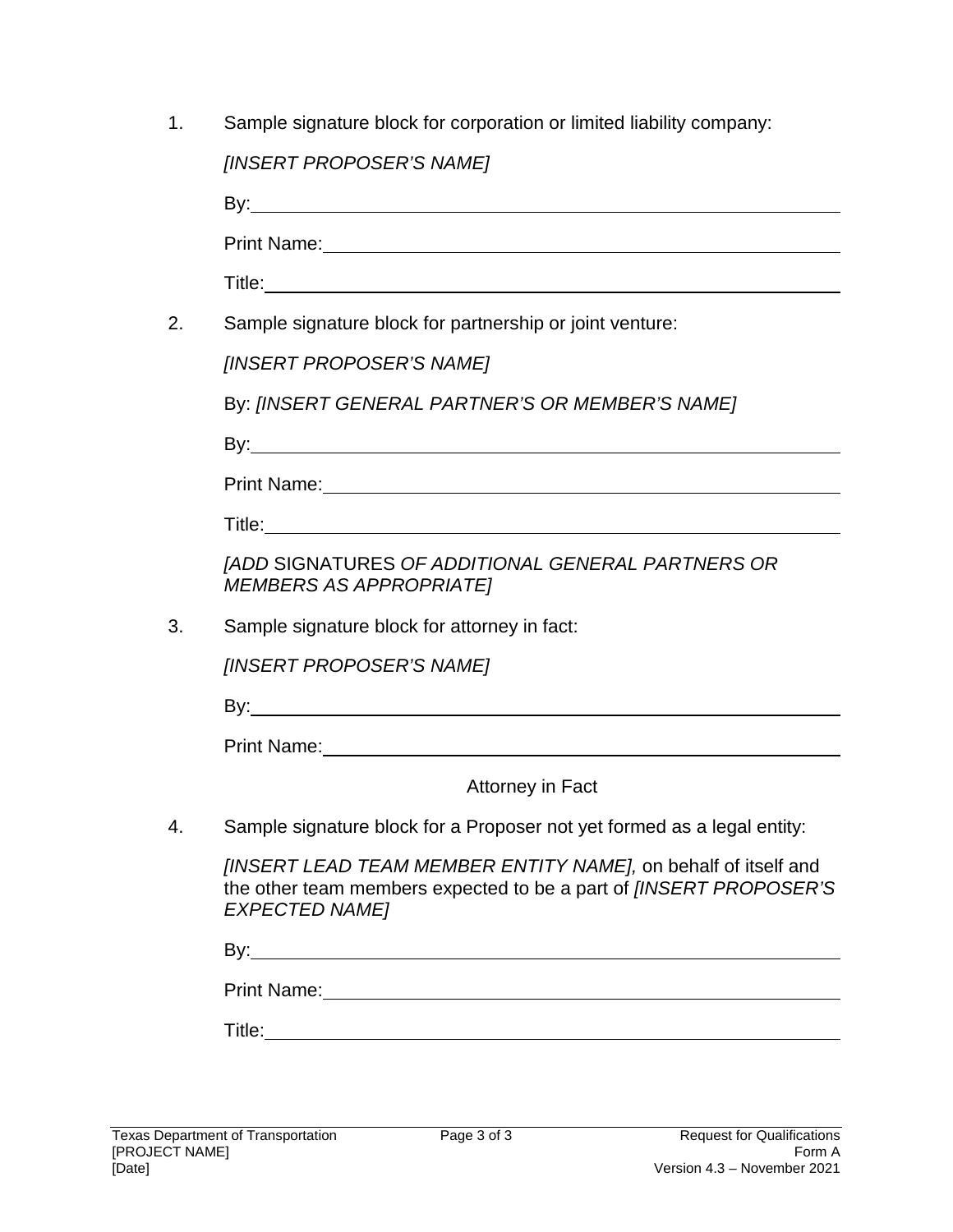#### **FORM B-1 INFORMATION REGARDING PROPOSER TEAM**

#### **(for Public Release)**

| Entity (check all applicable boxes for the entity completing this Form B):                                                                                                                                                           |  |  |
|--------------------------------------------------------------------------------------------------------------------------------------------------------------------------------------------------------------------------------------|--|--|
| $\Box$ Proposer $\Box$ Equity Member $\Box$ Guarantor<br>$\Box$ Lead Contractor $\Box$ Lead Engineering Firm $\Box$ Independent Quality Firm                                                                                         |  |  |
| Name of Entity Completing Form B-1: \\compare \\compare \\compare \\completing Form B-1: \\compare \\compare \\compare \\compare \\completing \\completing \\completing \\completing \\compare \\compare \\compare \\compare \       |  |  |
|                                                                                                                                                                                                                                      |  |  |
| Federal Tax ID No. (if applicable): _______________Telephone No.: ______________                                                                                                                                                     |  |  |
| North American Industry Classification Code: ___________________________________                                                                                                                                                     |  |  |
| Name of Entity's Representative Executing Form B-1: ____________________________                                                                                                                                                     |  |  |
|                                                                                                                                                                                                                                      |  |  |
|                                                                                                                                                                                                                                      |  |  |
| Type of Business Organization (check one):                                                                                                                                                                                           |  |  |
| $\Box$ Corporation<br>$\Box$ Partnership<br>□ Joint Venture<br>$\Box$ Limited Liability Company<br>$\Box$ Other (describe)                                                                                                           |  |  |
| Business Address: National Address and Address and Address and Address and Address and Address and Address and Address and Address and Address and Address and Address and Address and Address and Address and Address and Add<br>Α. |  |  |
|                                                                                                                                                                                                                                      |  |  |
| Office Performing Work: The Contract of the Contract of the Contract of the Contract of the Contract of the Contract of the Contract of the Contract of the Contract of the Contract of the Contract of the Contract of the Co       |  |  |

20 Include if Lead Maintenance Firm is a Major Participant.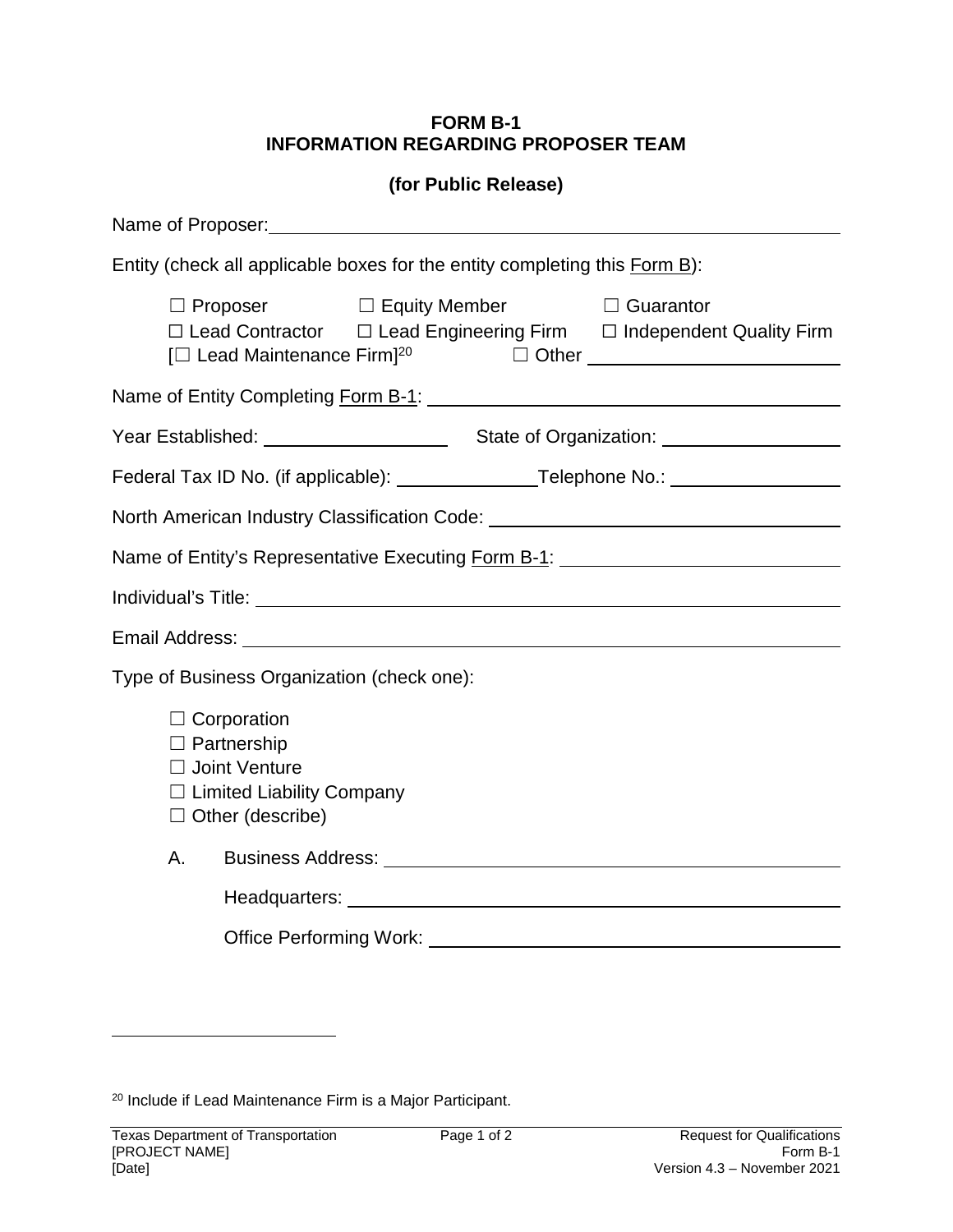Contact Telephone Number: Contact Telephone Number:

| В. |  | Indicate the role of the entity in the space below. |
|----|--|-----------------------------------------------------|
|    |  |                                                     |
|    |  |                                                     |

C. If the entity completing this Form B-1 is a joint venture or Newly Formed entity (formed within the past two years), identify the names of the members or partners of such joint venture or Newly Formed entity in the space below.

Name

I certify that the foregoing is true and correct, and that I am the entity's designated representative:

| By:<br>Name: |
|--------------|
|--------------|

Title: Date:

*[PLEASE MAKE ADDITIONAL COPIES OF THIS FORM AS NEEDED.]*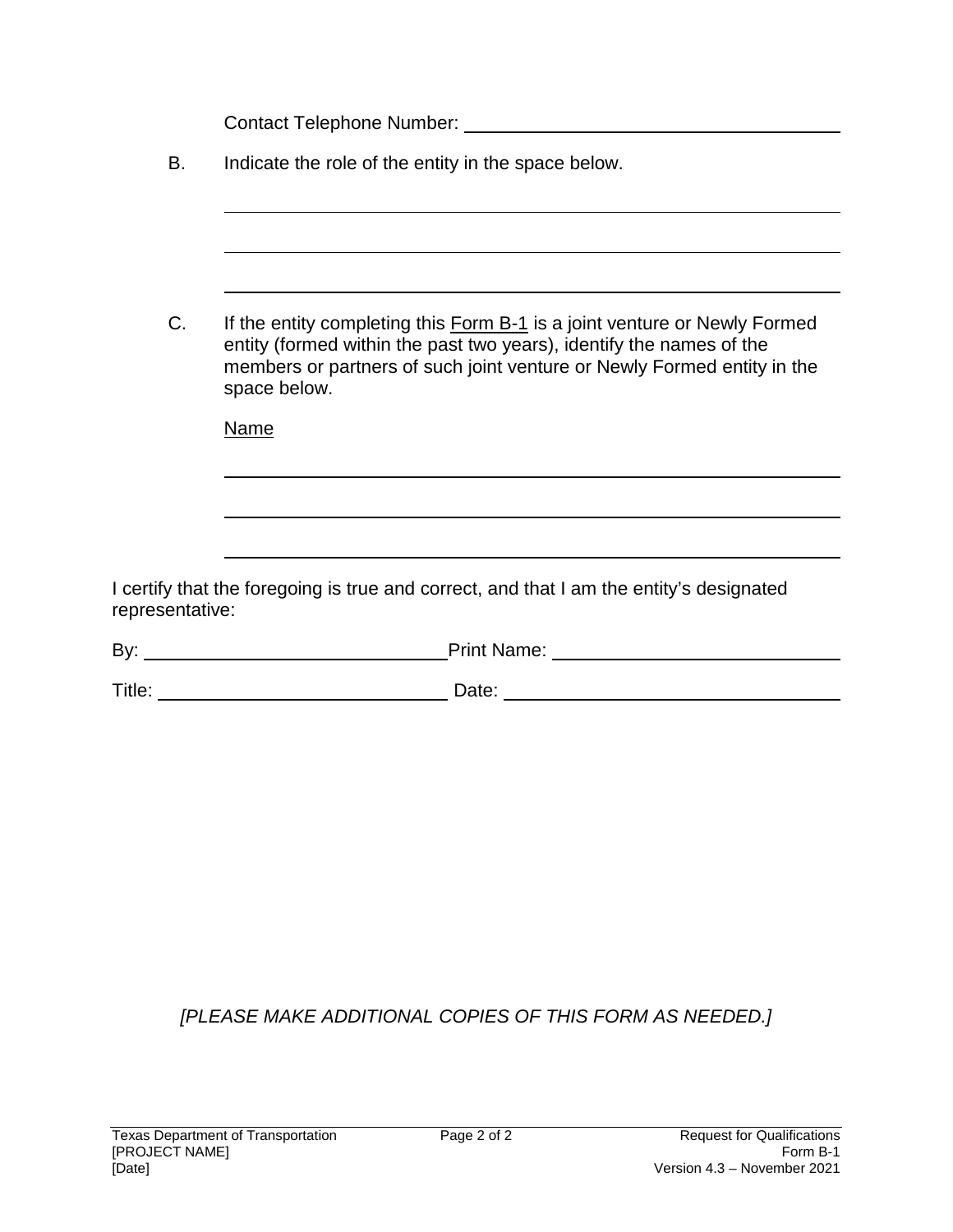#### **FORM B-2 LIST OF PROPOSER TEAM MEMBERS**

| <b>List each Equity Member and its percentage ownership of Proposer:</b>             |
|--------------------------------------------------------------------------------------|
|                                                                                      |
|                                                                                      |
|                                                                                      |
|                                                                                      |
| <b>List each Major Participant and its role:</b>                                     |
|                                                                                      |
|                                                                                      |
|                                                                                      |
|                                                                                      |
| List each other team member and role on Proposer team (including any<br>Guarantors): |
|                                                                                      |

<sup>&</sup>lt;sup>21</sup> Note: This should be the same person executing **Forms B-1 and C** on behalf of Proposer.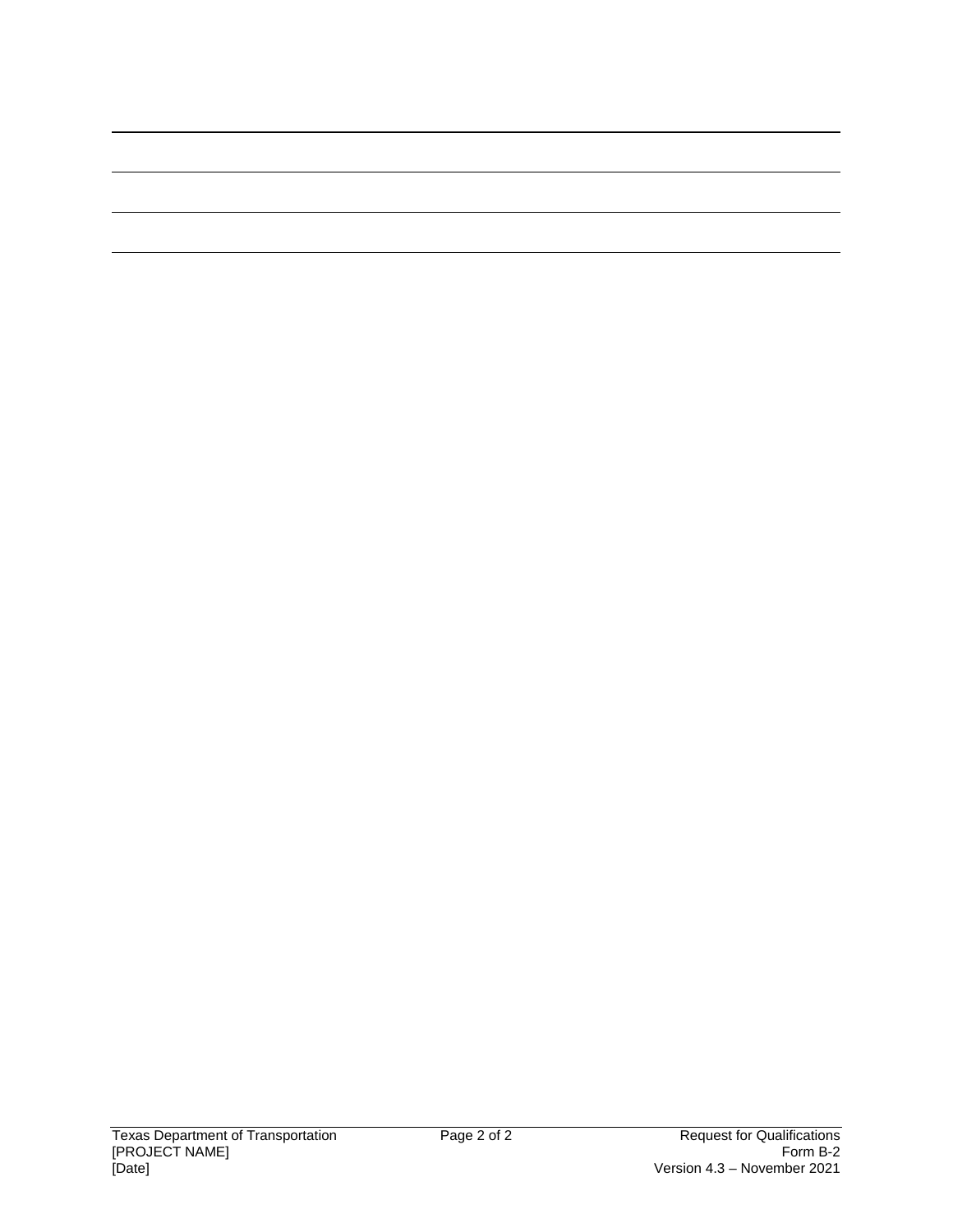#### **FORM C CERTIFICATION AND LEGAL QUALIFICATIONS**

#### **Name of Firm:**

Entity (check one box for entity completing this Form C as applicable):

☐ Proposer; ☐ Equity Member; ☐ Major Participant; or ☐ Guarantor

The entity completing this Form C (the "Responding Party") shall respond either "yes" or "no" to each of the following questions. If the response is "yes" to a question, a detailed explanation of the circumstances shall be provided in the space following the question. The Responding Party shall attach additional documentation as necessary to fully explain such circumstances. Failure to either respond to the questions or provide adequate explanations may preclude consideration of the QS and lead to rejection. With respect to the firm, the term "Affiliates" means companies that have performed work in connection with a transportation project (including highway, rail, transit, airport, port and multi modal facilities), as applicable, that are (i) parent companies of the firm, (ii) subsidiary companies of the firm, or (iii) joint ventures or partnerships in which the firm has more than a 15% financial interest. The term "U.S. Affiliates" means Affiliates that are formed or have operations in the United States.

Within the past ten years, has the Responding Party, any Affiliate, or any officer, director, responsible managing officer or responsible managing employee of such entity or Affiliate:

1. Been charged with, sued for or convicted of (in a civil or criminal action) fraud, bribery, collusion, conspiracy or any act in violation of local, state or federal law or foreign law or antitrust law, in connection with the bidding or proposing upon, award of or performance of any public works contract with any public entity, or any other felony?

| $\Box$ Yes | $\Box$ No |
|------------|-----------|
|------------|-----------|

If yes, please explain:

2. Sought protection under any provision of any bankruptcy act in the United States?

| $\Box$ Yes | $\Box$ No |
|------------|-----------|
|------------|-----------|

If yes, please explain: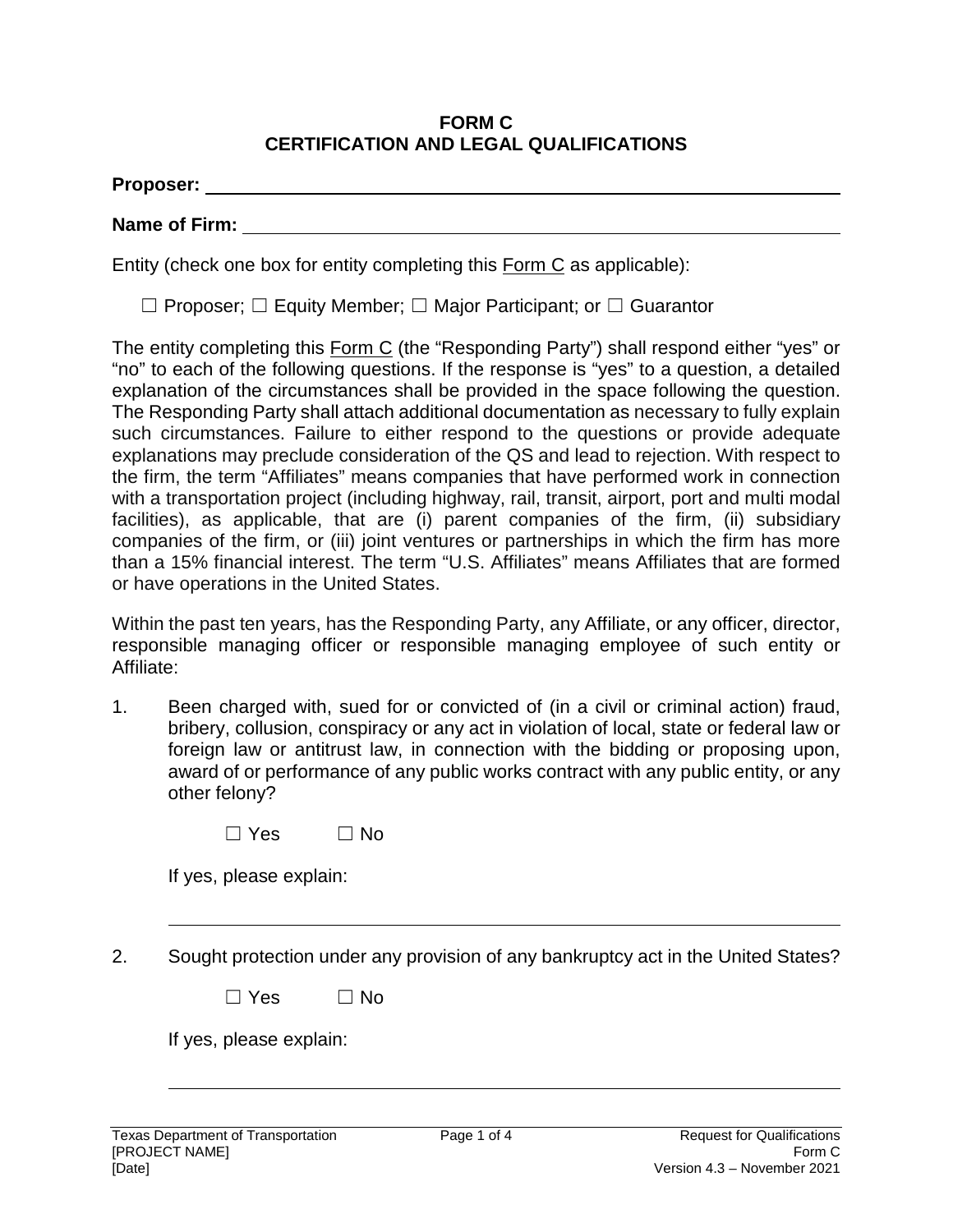3. Been disqualified, removed, debarred or suspended from performing work or otherwise prevented from bidding or proposing on or completing work for the United States government, or any state or local government in the United States?

| $\Box$ Yes | $\Box$ No |
|------------|-----------|
|            |           |

If yes, please explain:

Within the past five years, has the Responding Party, any Affiliate, or any officer, director, responsible managing officer or responsible managing employee of such entity or affiliate:

4. Failed to comply with safety rules, regulations or requirements in effect within the United States multiple times or in repeated fashion in the performance of any construction project performed or managed by the firm, or, to the knowledge of the undersigned, any affiliate involved?

 $\square$  Yes  $\square$  No

If yes, please identify the team members and the projects, provide an explanation of the circumstances and provide owner contact information including telephone numbers.

5. Been found, adjudicated or determined by any United States federal or state court or agency (including, but not limited to, the Equal Employment Opportunity Commission, the Office of Federal Contract Compliance Programs and any applicable Texas governmental agency) to have violated any laws or Executive Orders relating to employment discrimination or affirmative action, including but not limited to Title VII of the Civil Rights Act of 1964, as amended (42 U.S.C. Sections 2000 *et seq*.); the Equal Pay Act (29 U.S.C. Section 206(d)); and any applicable or similar Texas law?

|  | $\Box$ Yes | $\Box$ No |
|--|------------|-----------|
|--|------------|-----------|

If yes, please explain:

6. Been (i) determined, pursuant to a final determination in a court of law, arbitration proceeding or other dispute resolution proceeding, to be liable for a breach of contract relating to DBE requirements, (ii) sanctioned or terminated for cause relating to breach of DBE requirements, (iii) unable to meet the DBE goal or make good faith efforts to meet the goal, or (iv) involved in terminating a DBE contract where the termination was not at the request of the DBE?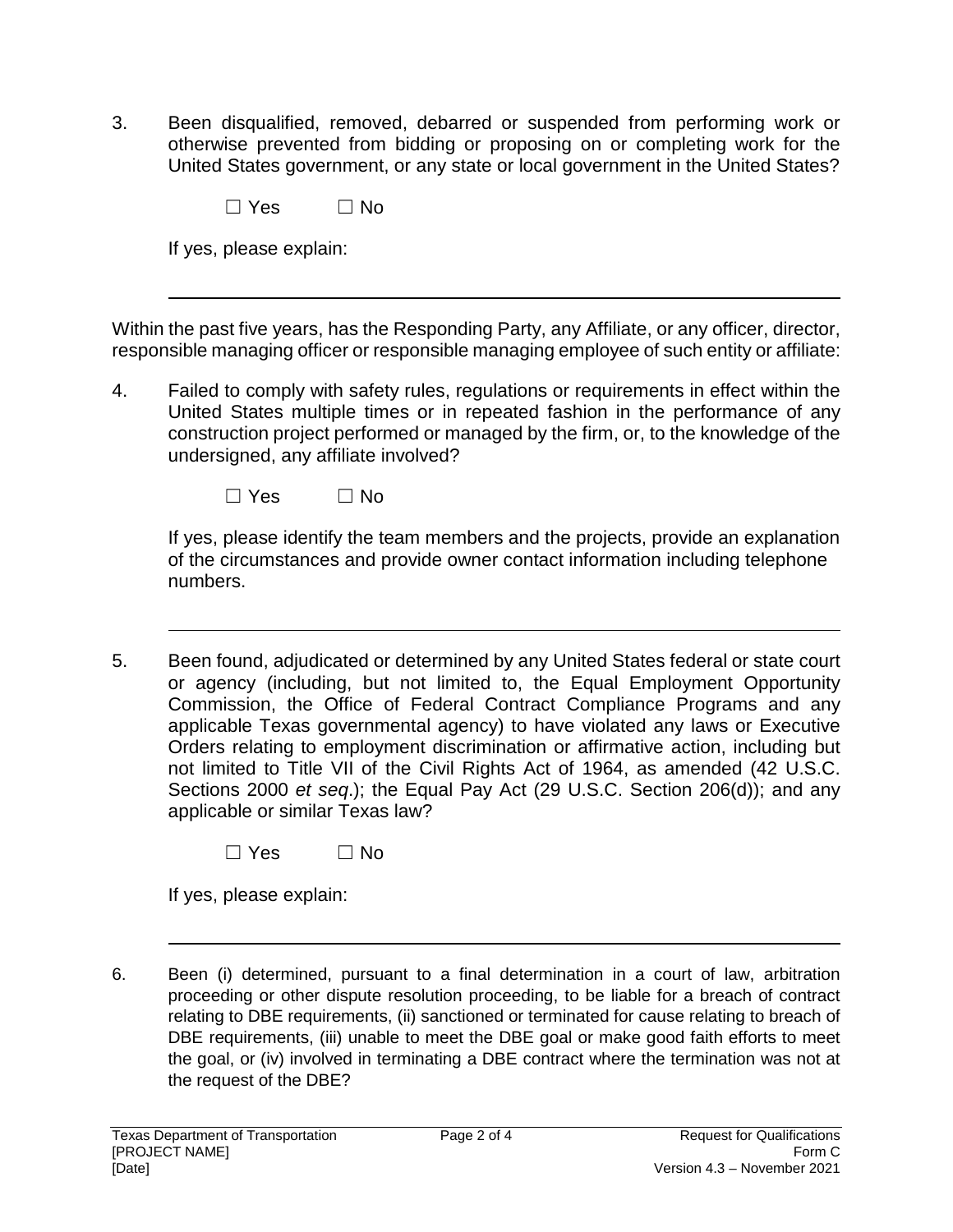| $\Box$ Yes | $\Box$ No |
|------------|-----------|
|------------|-----------|

If yes, please explain each instance and identify an owner's representative with a current telephone number and email address:

 $\_$  , and the set of the set of the set of the set of the set of the set of the set of the set of the set of the set of the set of the set of the set of the set of the set of the set of the set of the set of the set of th

7. Been found, adjudicated or determined by any state court, state administrative agency, including, but not limited to, the Texas Department of Labor (or its equivalent), federal court or federal agency to have violated or failed to comply with any law or regulation of the United States or any state governing prevailing wages (including, but not limited to, payment for health and welfare, pension, vacation, travel time, subsistence, apprenticeship or other training, or other fringe benefits) or overtime compensation?

|--|

If yes, please explain:

8. Been assessed liquidated or other damages in excess of \$10,000 for one instance or in the aggregate for failure to complete any contract on time in connection with a transportation project in the United States?

| $\Box$ Yes | $\Box$ No |
|------------|-----------|
|------------|-----------|

|  | If yes, please explain: |
|--|-------------------------|
|  |                         |

9. With respect to each of Questions 1-8 above, if not previously answered or included in a prior response on this Form C, is any proceeding, claim, matter, suit, indictment, etc. currently pending against the Responding Entity that alleges any of the charges described therein?

| $\Box$ Yes | $\Box$ No |
|------------|-----------|
|------------|-----------|

If yes, please explain and provide the information requested as to such similar items set forth in Questions 1-8 above.

10. Provide a list and a brief description of all instances during the last ten years involving transportation projects in which the Responding Party or any U.S. Affiliate was (i) determined, pursuant to a final determination in a court of law, arbitration proceeding or other dispute resolution proceeding, to be liable for a material breach of contract, or (ii) terminated for cause. For each instance, identify an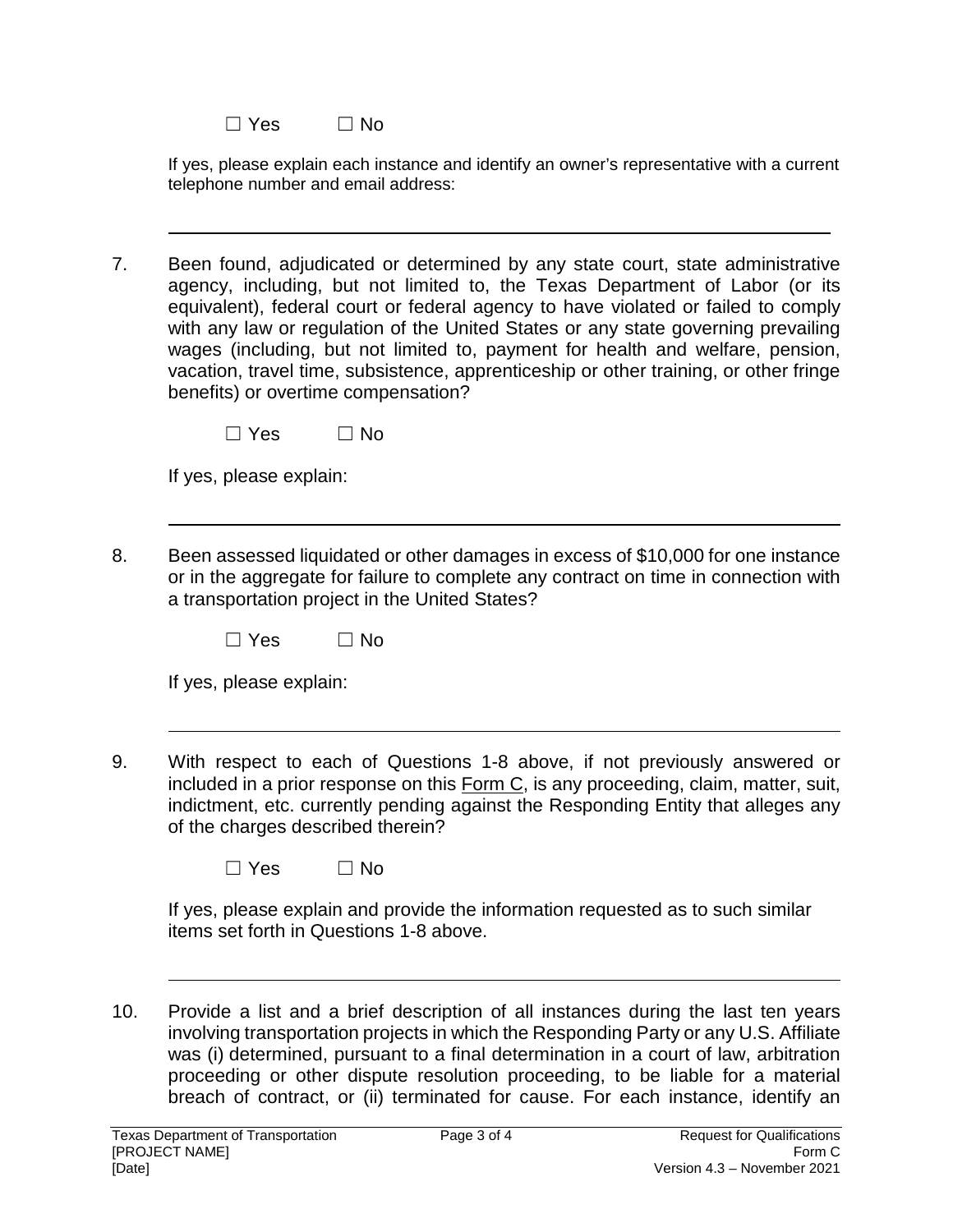owner's representative with a current telephone number and email address. If there are no such instances, state "None".

11. Provide a list and a brief description (including the resolution) of each arbitration, litigation, dispute review board and other dispute resolution proceeding occurring during the last ten years between a public owner and Responding Party or any U.S. Affiliate and involving an amount in excess of \$300,000 related to performance in capital transportation projects with a contract value in excess of \$10 million. If there are no such proceedings, state "None".

Under penalty of perjury, I certify that the foregoing is true and correct, and that I am the entity's designated representative:

By:

Print Name:

Title:

Date:

Subscribed and sworn to before me this day of \_\_\_\_\_, 20\_\_\_\_\_.

Notary Public in and for said County and State

[Seal]

My commission expires: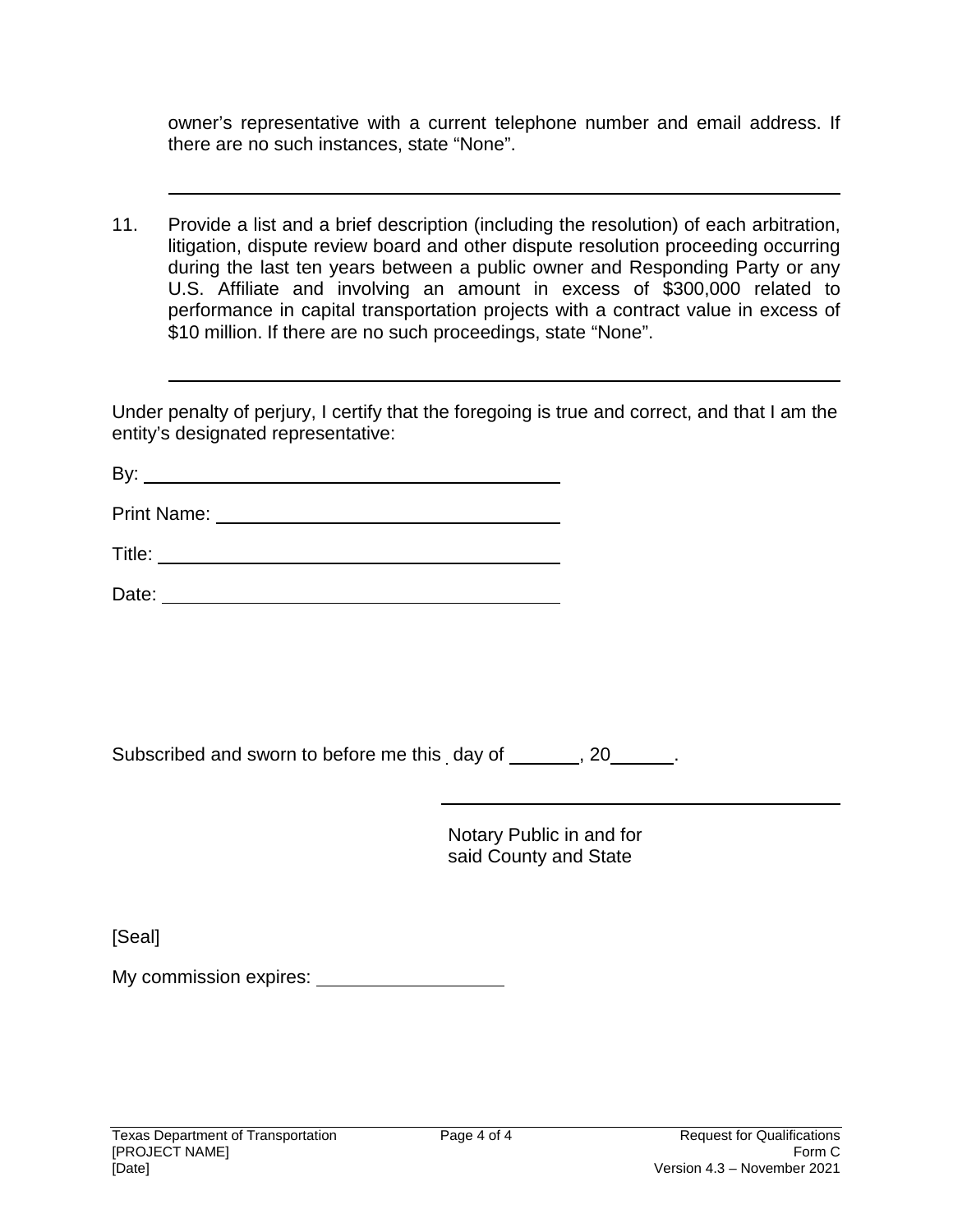#### **FORM D-1 TECHNICAL EXPERIENCE – DESIGN EXPERIENCE OF THE LEAD ENGINEERING FIRM IN THE DESIGN AND ENGINEERING OF REFERENCE PROJECTS**

| (1) | <b>PROJECT NAME,</b><br><b>COMPANY NAME DELIVERY METHOD</b><br><b>AND LOCATION</b><br>$(2)$ & $(3)$ | <b>PROJECT</b><br>$COST(4)$ & $(5)$ | <b>START/END</b><br><b>DATES</b> | $\%$ OF WORK $\parallel$<br><b>COMPLETED</b><br><b>DATE (6)</b> | <b>LEVEL OF</b><br><b>COMPANY'S</b><br><b>BY CUT-OFF PARTICIPATION</b> | <b>ROLE OF</b><br><b>COMPANY</b><br><b>FOR THE</b><br><b>PROJECT</b> |
|-----|-----------------------------------------------------------------------------------------------------|-------------------------------------|----------------------------------|-----------------------------------------------------------------|------------------------------------------------------------------------|----------------------------------------------------------------------|
|     |                                                                                                     |                                     |                                  |                                                                 |                                                                        |                                                                      |
|     |                                                                                                     |                                     |                                  |                                                                 |                                                                        |                                                                      |
|     |                                                                                                     |                                     |                                  |                                                                 |                                                                        |                                                                      |

#### Notes:

- (1) A maximum of three projects may be included.
- (2) Only list projects on which the Lead Engineering Firm has worked within the past ten years.
- (3) Only list projects where the Lead Engineering Firm held a minimum of 30% of the ultimate responsibility for the design and engineering experience. If the Lead Engineering Firm is a joint venture, only list projects from members of the joint venture that will perform at least 30% of the Lead Engineering Firm's potential design and engineering work for the Project.
- (4) In thousands of U.S Dollars. Identify exchange rates of amounts in other currencies using the exchange rate as of the Cut-Off Date (defined in (6) below), including the benchmark on which the exchange rate is based.
- (5) Project Cost means the total construction cost budgeted or, if the project is complete, the total construction cost of the completed project.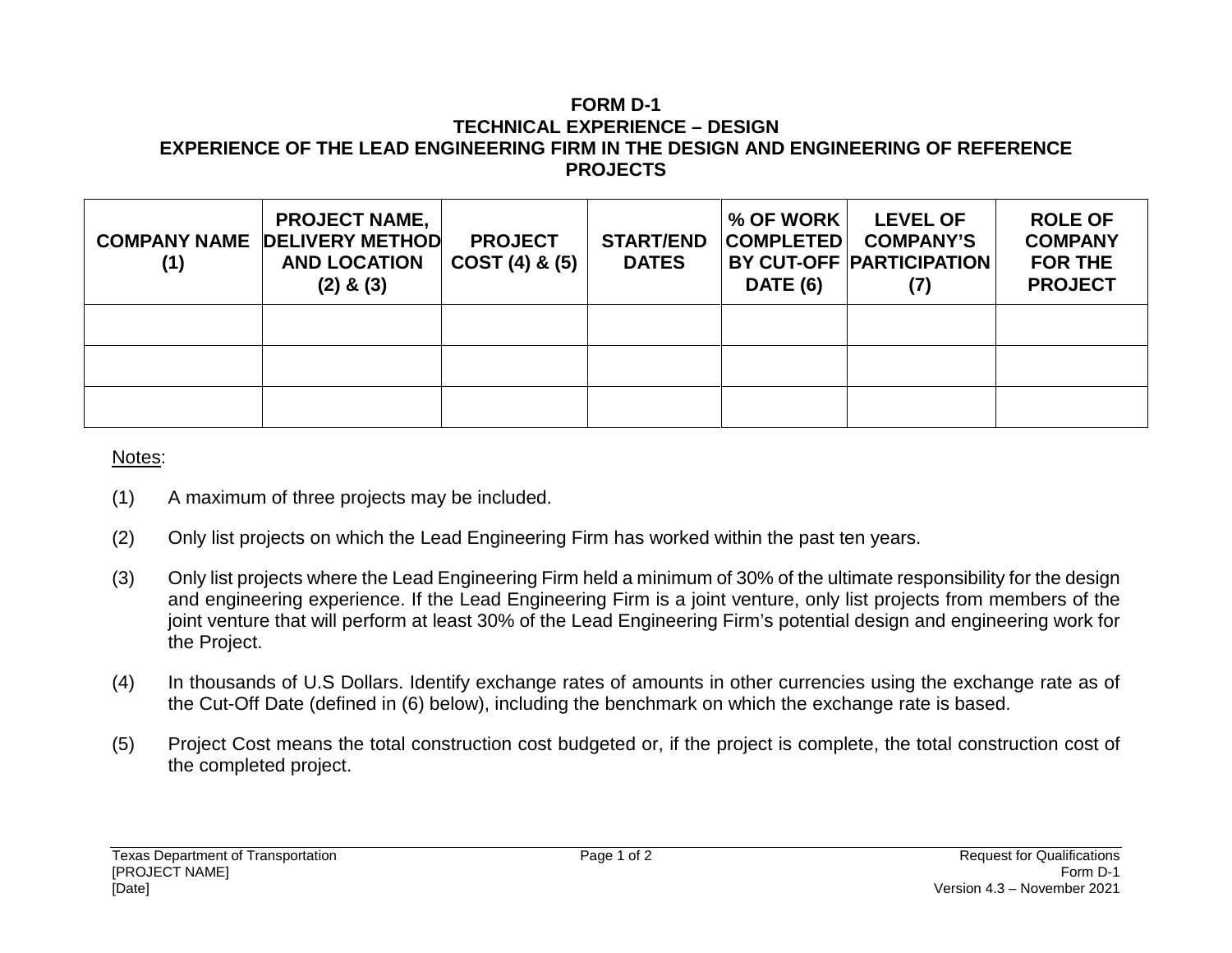- (6) The "Cut-Off Date" is the date that is the end of the month that is at least 30 days prior to the QS Due Date. For example, if the QS Due Date is October 15, then August 31 is the Cut-Off Date.
- (7) Show company's participation in terms of money and percentage of the design and engineering work for the listed projects. For projects/contracts listed for design firms that were traditional consultant/engineering services contracts (as opposed to, for example, design-build contracts), the information sought above shall be limited only to the consultant/engineering services contract, rather than any ensuing construction contract where such entity had limited or no involvement.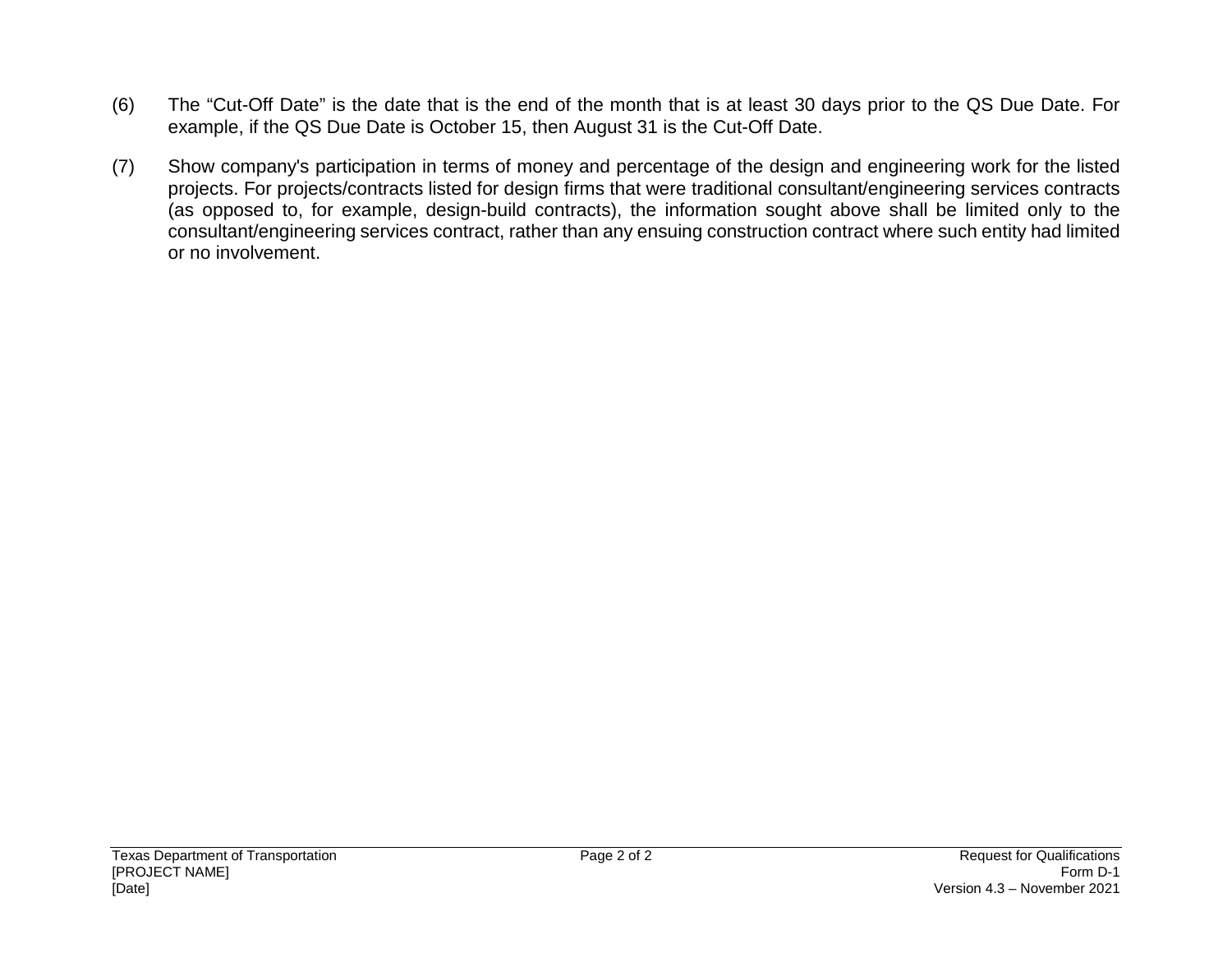#### **FORM D-2 TECHNICAL EXPERIENCE – CONSTRUCTION EXPERIENCE OF THE LEAD CONTRACTOR IN THE CONSTRUCTION OF REFERENCE PROJECTS**

| (1) | <b>PROJECT NAME,</b><br><b>COMPANY NAME DELIVERY METHOD</b><br><b>AND LOCATION</b><br>$(2)$ & $(3)$ | <b>PROJECT</b><br>COST(4) & (5) | <b>START/END</b><br><b>DATES</b> | $%$ OF WORK $ $<br><b>COMPLETED</b><br><b>DATE (6)</b> | <b>LEVEL OF</b><br><b>COMPANY'S</b><br><b>BY CUT-OFF PARTICIPATION</b> | <b>ROLE OF</b><br><b>COMPANY</b><br><b>FOR THE</b><br><b>PROJECT</b> |
|-----|-----------------------------------------------------------------------------------------------------|---------------------------------|----------------------------------|--------------------------------------------------------|------------------------------------------------------------------------|----------------------------------------------------------------------|
|     |                                                                                                     |                                 |                                  |                                                        |                                                                        |                                                                      |
|     |                                                                                                     |                                 |                                  |                                                        |                                                                        |                                                                      |
|     |                                                                                                     |                                 |                                  |                                                        |                                                                        |                                                                      |

#### Notes:

- (1) A maximum of three projects may be included.
- (2) Only list projects on which the Lead Contractor has worked within the past ten years.
- (3) Only list projects where the Lead Contractor held a minimum of 30% of the ultimate responsibility for the construction experience. If the Lead Contractor is a joint venture, only list projects from joint-venture members that will perform at least 30% of the Lead Contractor's potential construction work for the Project.
- (4) In thousands of U.S. Dollars. Identify exchange rates of amounts in other currencies using the exchange rate as of the Cut-Off Date (as defined in (6) below), and identify the benchmark on which the exchange rate is based.
- (5) Project Cost means the total construction cost budgeted or, if the project is complete, the total construction cost of the completed project.
- (6) The "Cut-Off Date" is the date that is the end of the month that is at least 30 days prior to the QS Due Date. For example, if the QS Due Date is October 15, then August 31 is the Cut-Off Date.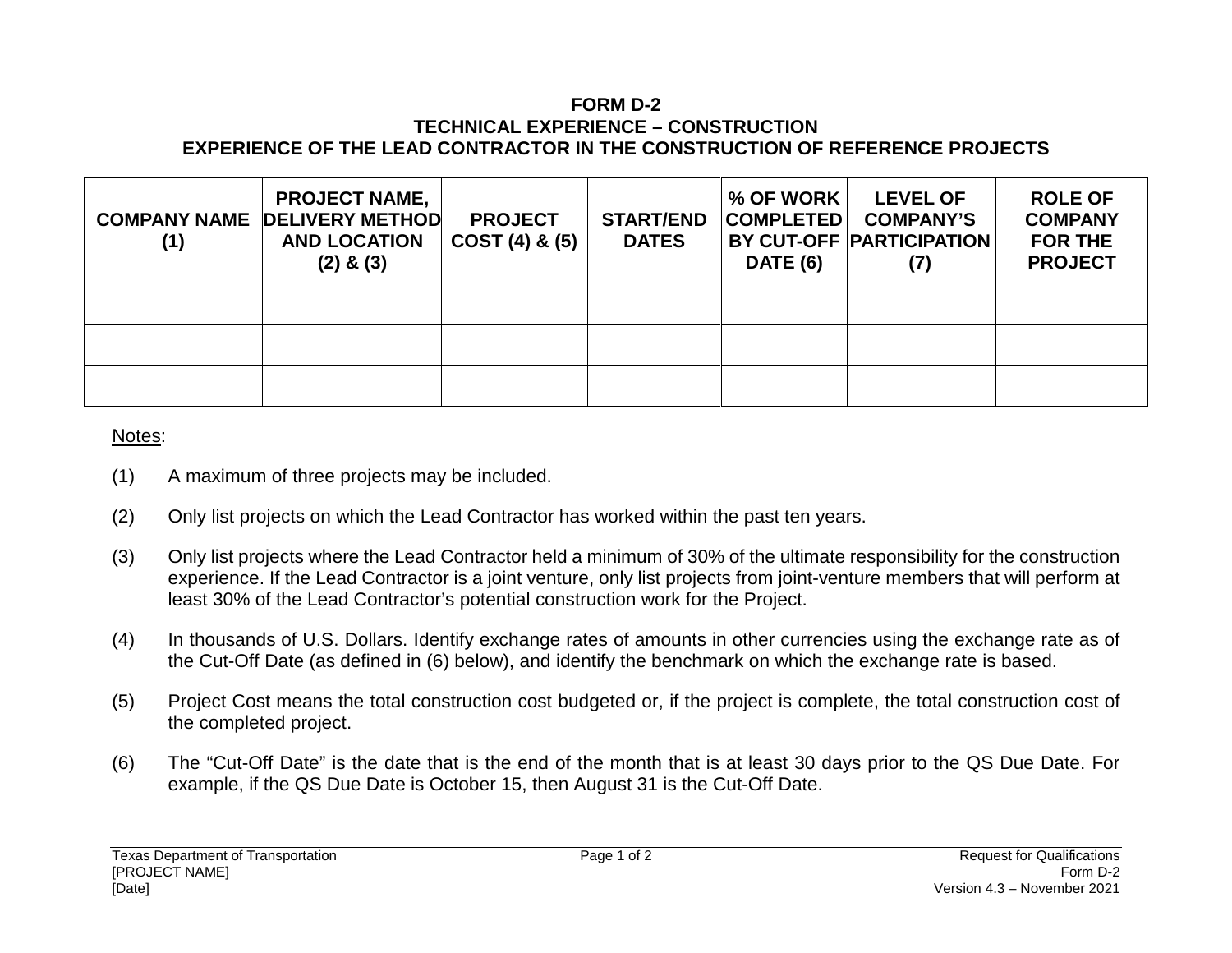(7) Show company's participation in terms of money and percentage of the work. For projects/contracts listed for lead contractors that were traditional design/bid/build delivery method, the information sought above shall be limited only to the construction contract, rather than any design contract where such entity had limited or no involvement.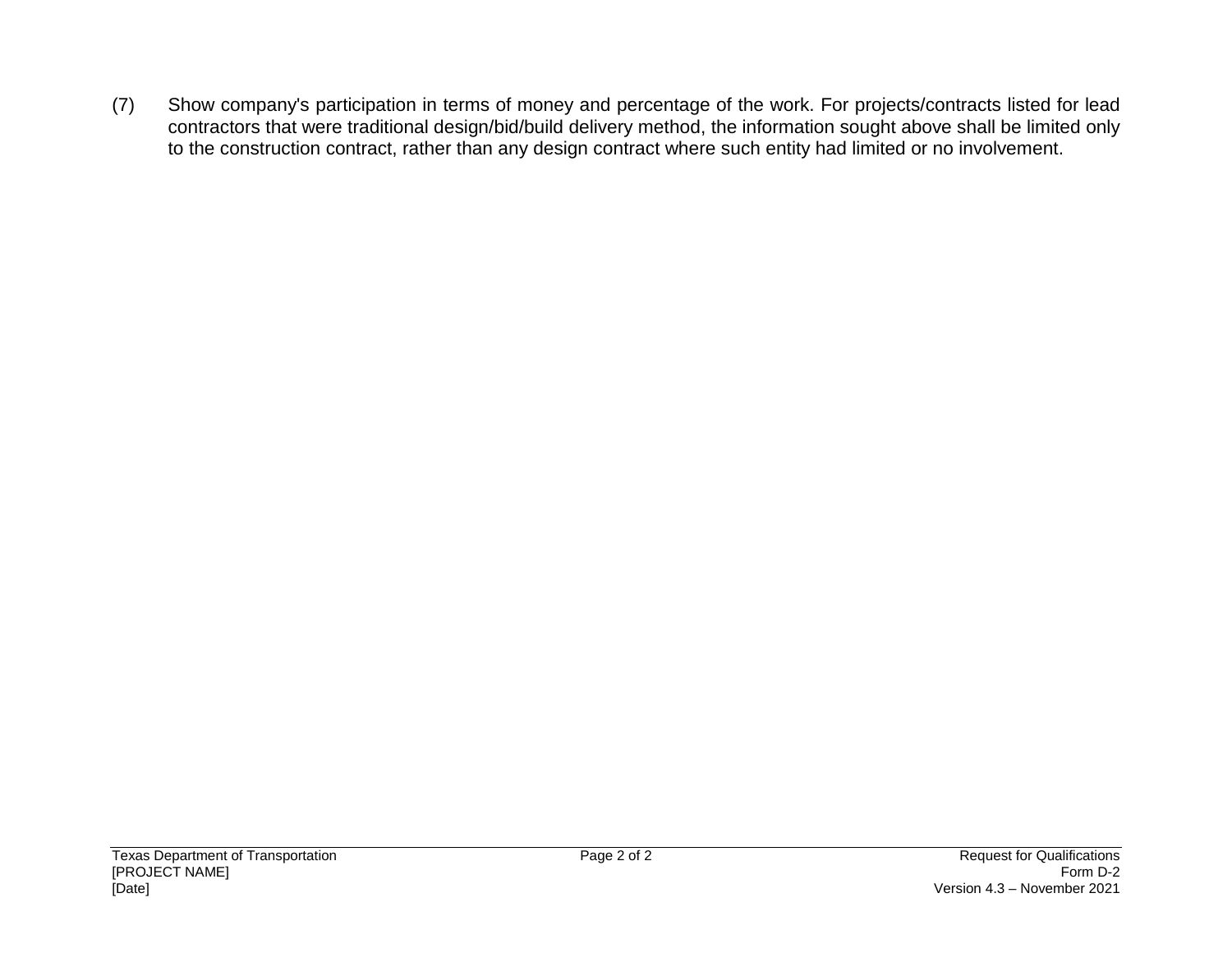#### **FORM D-3 TECHNICAL EXPERIENCE – INDEPENDENT QUALITY EXPERIENCE OF THE INDEPENDENT QUALITY FIRM IN THE QUALITY ASSURANCE OF REFERENCE PROJECTS**

| <b>COMPANY</b><br><b>NAME (1)</b> | <b>PROJECT</b><br>NAME,<br><b>DELIVERY</b><br><b>METHOD AND</b><br><b>LOCATION</b><br>$(2)$ & $(3)$ | <b>PROJECT</b><br><b>COST (4) &amp;</b><br>(5) | <b>START/END</b><br><b>DATES</b> | <b>LEVEL OF</b><br><b>COMPANY'S</b><br><b>PARTICIPATION</b><br>(6) | <b>ROLE OF</b><br><b>COMPANY</b><br><b>FOR THE</b><br><b>PROJECT</b> | <b>FEES</b><br><b>EARNED BY</b><br><b>COMPANY</b><br><b>ON THE</b><br><b>PROJECT (7)</b> | <b>TYPE OF</b><br><b>SERVICES</b><br><b>FOR WHICH</b><br><b>COMPANY</b><br><b>PROVIDED</b><br><b>QUALITY</b><br><b>ASSURANCE</b><br><b>WORK (8)</b> |
|-----------------------------------|-----------------------------------------------------------------------------------------------------|------------------------------------------------|----------------------------------|--------------------------------------------------------------------|----------------------------------------------------------------------|------------------------------------------------------------------------------------------|-----------------------------------------------------------------------------------------------------------------------------------------------------|
|                                   |                                                                                                     |                                                |                                  |                                                                    |                                                                      |                                                                                          |                                                                                                                                                     |
|                                   |                                                                                                     |                                                |                                  |                                                                    |                                                                      |                                                                                          |                                                                                                                                                     |
|                                   |                                                                                                     |                                                |                                  |                                                                    |                                                                      |                                                                                          |                                                                                                                                                     |

### Notes:

- (1) A maximum of three projects may be included.
- (2) Only list projects on which the Independent Quality Firm has worked within the past ten years.
- (3) Only list projects where the Independent Quality Firm held a minimum of 30% of the ultimate responsibility for the quality assurance experience. If the Independent Quality Firm is a joint venture, only list projects from joint-venture members that will perform at least 30% of the Independent Quality Firm's potential work for the Project.
- (4) In thousands of U.S. Dollars. Identify exchange rates of amounts in other currencies using the exchange rate as of the Cut-Off Date, and identify the benchmark on which the exchange rate is based. The "Cut-Off Date" is the date that is the end of the month that is at least 30 days prior to the QS Due Date. For example, if the QS Due Date is October 15, then August 31 is the Cut-Off Date.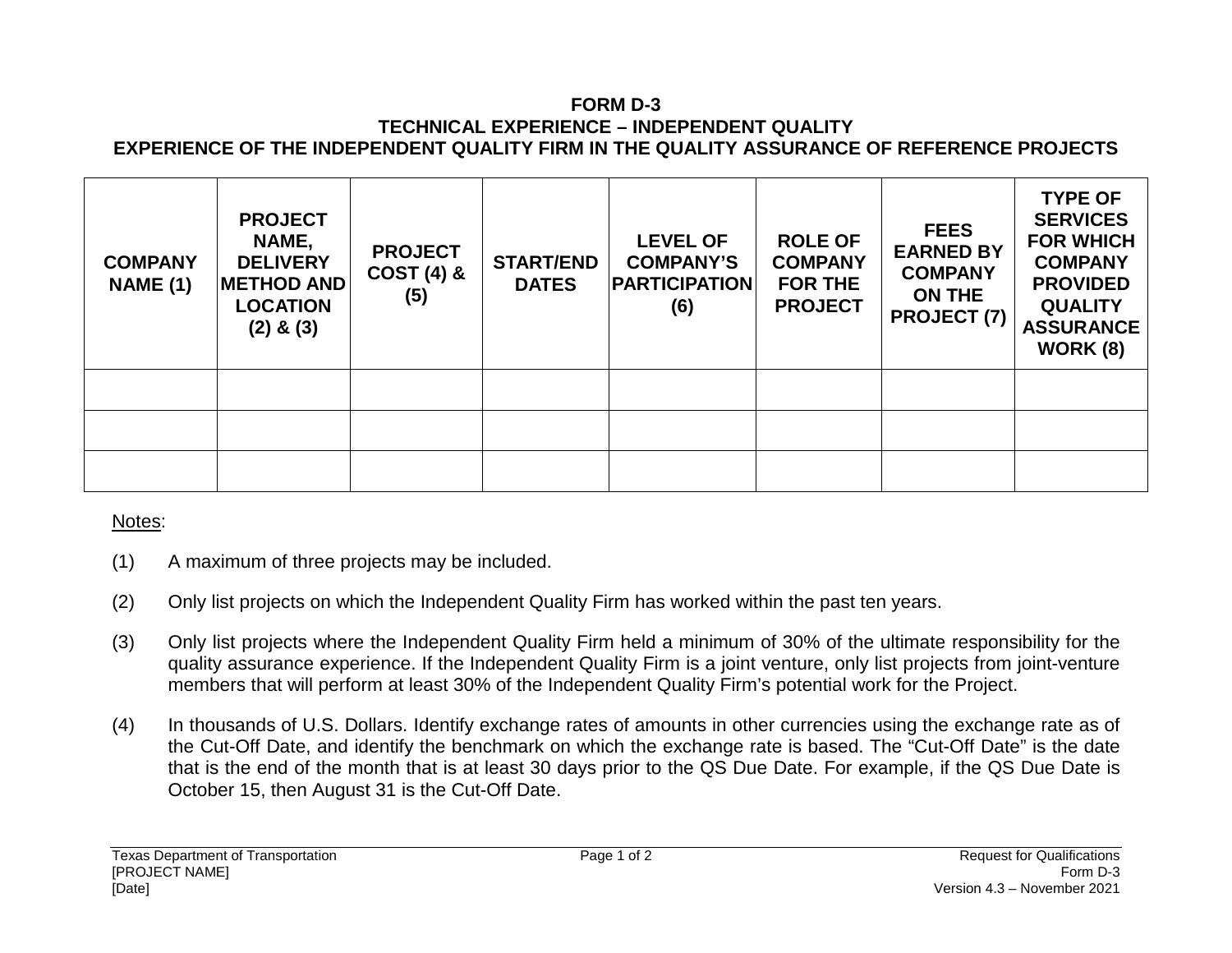- (5) Project Cost means the total construction cost budgeted or, if the project is complete, the total construction cost of the completed project.
- (6) Show company's participation in terms of money and percentage of the quality assurance work.
- (7) Provide the amount of fees earned by the Independent Quality Firm for providing quality assurance services for the project.
- (8) Indicate the type of services for which the Independent Quality Firm provided quality assurance work, e.g., for professional services or construction related services.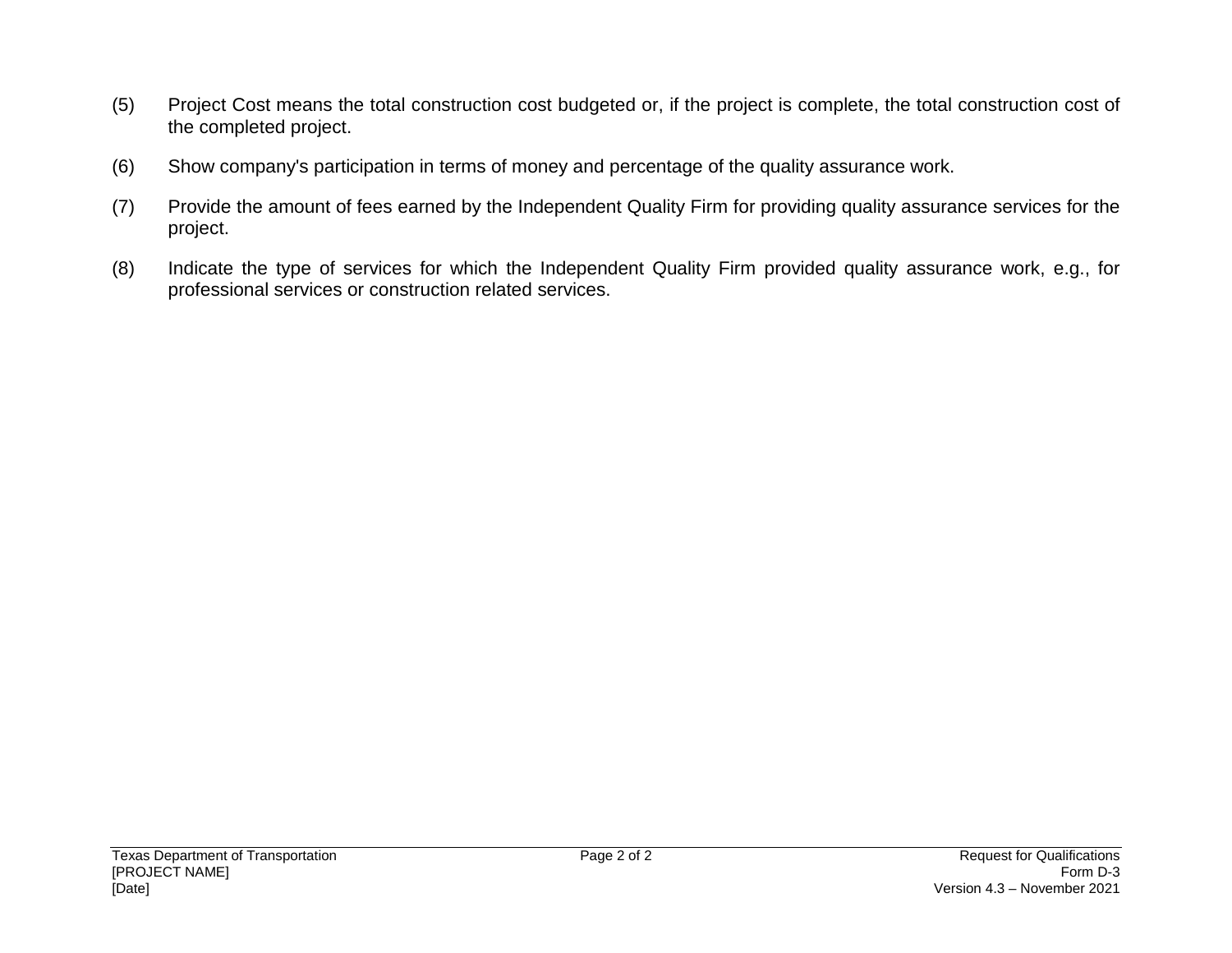#### **FORM D-4 TECHNICAL EXPERIENCE – MAINTENANCE EXPERIENCE OF THE LEAD MAINTENANCE FIRM IN THE MAINTENANCE OF REFERENCE PROJECTS**

| <b>COMPANY</b><br><b>NAME (1)</b> | <b>PROJECT</b><br>NAME,<br><b>DELIVERY</b><br><b>METHOD AND</b><br><b>LOCATION</b><br>$(2)$ & $(3)$ | <b>PROJECT</b><br>$COST(4)$ & $(5)$ | <b>START/END</b><br><b>DATES</b> | <b>LENGTH OF</b><br><b>ROAD UNDER</b><br><b>MAINTENANCE</b><br><b>OBLIGATION</b> | <b>LEVEL OF</b><br><b>COMPANY'S</b><br><b>PARTICIPATION</b><br>(6) | <b>ROLE OF</b><br><b>COMPANY</b><br><b>FOR THE</b><br><b>PROJECT</b> |
|-----------------------------------|-----------------------------------------------------------------------------------------------------|-------------------------------------|----------------------------------|----------------------------------------------------------------------------------|--------------------------------------------------------------------|----------------------------------------------------------------------|
|                                   |                                                                                                     |                                     |                                  |                                                                                  |                                                                    |                                                                      |
|                                   |                                                                                                     |                                     |                                  |                                                                                  |                                                                    |                                                                      |
|                                   |                                                                                                     |                                     |                                  |                                                                                  |                                                                    |                                                                      |

### Notes:

- (1) A maximum of three projects may be included. In the case of experience provided by a company related to the Lead Maintenance Firm (as permitted in Section 5.1 of the RFQ), specify its relation to the Lead Maintenance Firm, as applicable.
- (2) Only list projects on which the Lead Maintenance Firm has worked within the past ten years.
- (3) Only list projects where the Lead Maintenance Firm held a minimum thirty percent (30%) of the ultimate responsibility for the maintenance work. If the Lead Maintenance Firm is a joint venture, only list projects from joint venture members that will be responsible for at least thirty percent (30%) of the Lead Maintenance Firm's, as applicable, potential maintenance work for the Project.
- (4) In thousands of U.S. Dollars. Identify exchange rates of amounts in other currencies using the exchange rate as of the Cut-Off Date, and identify the benchmark on which the exchange rate is based. The "Cut-Off Date" is the date that is the end of the month that is at least 30 days prior to the QS Due Date. For example, if the QS Due Date is October 15, then August 31 is the Cut-Off Date.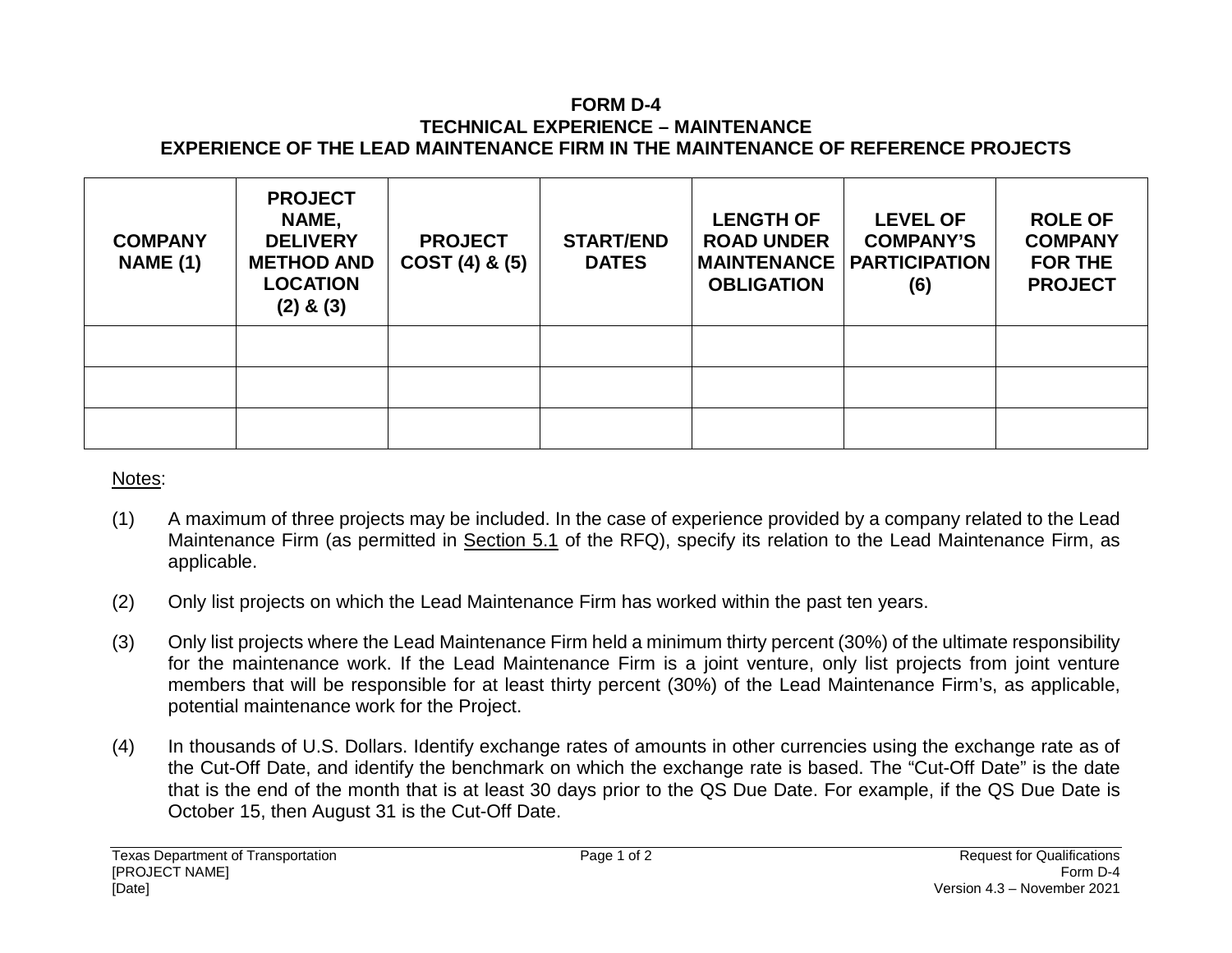- (5) Project Cost means the total construction cost budgeted or, if the project is complete, the total construction cost of the completed project.
- (6) Show company's participation in terms of money and percentage of the maintenance work for the listed project.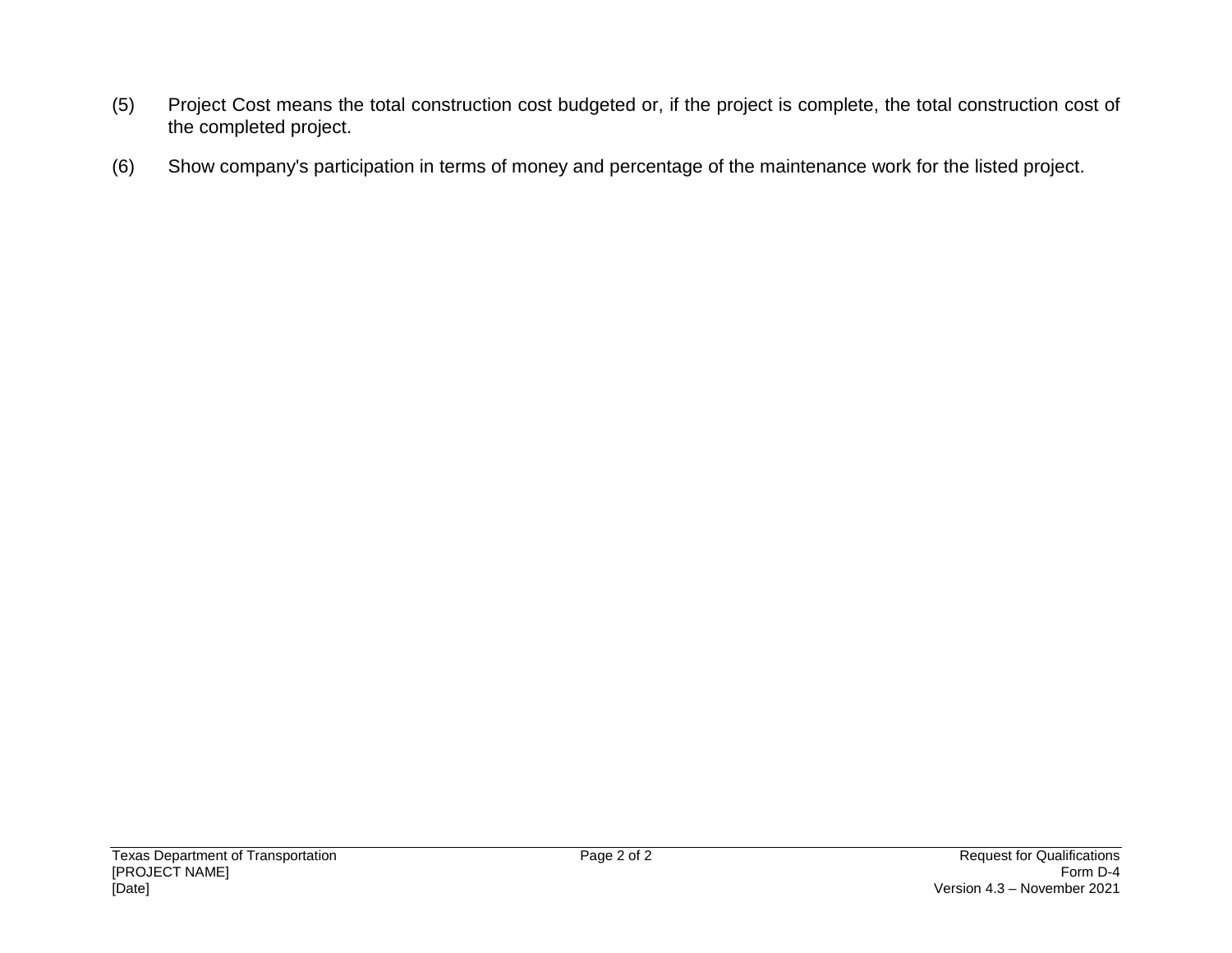#### **FORM E PROJECT DESCRIPTION FORM**

## **A. TITLE AND LOCATION** (*City and State)*:

### **B. YEAR COMPLETED, OR MONTH AND YEAR SCHEDULED FOR COMPLETION:**

## **C. PROJECT OWNER'S INFORMATION**

| Project Owner:                 | Point of Contact ("POC") Name: |  |
|--------------------------------|--------------------------------|--|
|                                |                                |  |
|                                | <b>POC</b> Telephone Number:   |  |
| <b>Responsible Department:</b> | <b>POC</b> Email Address:      |  |
|                                |                                |  |

**D. PROJECT COST AND SCHEDULE** *(Discuss the basis for any variances between the contracted and actual delivery amount and schedule.)*

| <b>Contracted Project</b><br><b>Amount</b>   | <b>Actual Amount</b><br><b>Received or Anticipated</b><br>to Receive Upon Project<br><b>Delivery</b> | <b>Variance</b> |
|----------------------------------------------|------------------------------------------------------------------------------------------------------|-----------------|
| \$                                           | \$                                                                                                   | \$              |
| <b>Contracted Project</b><br><b>Schedule</b> | <b>Actual Project Schedule</b>                                                                       | <b>Variance</b> |
| months<br>days                               | months<br>days                                                                                       | months<br>days  |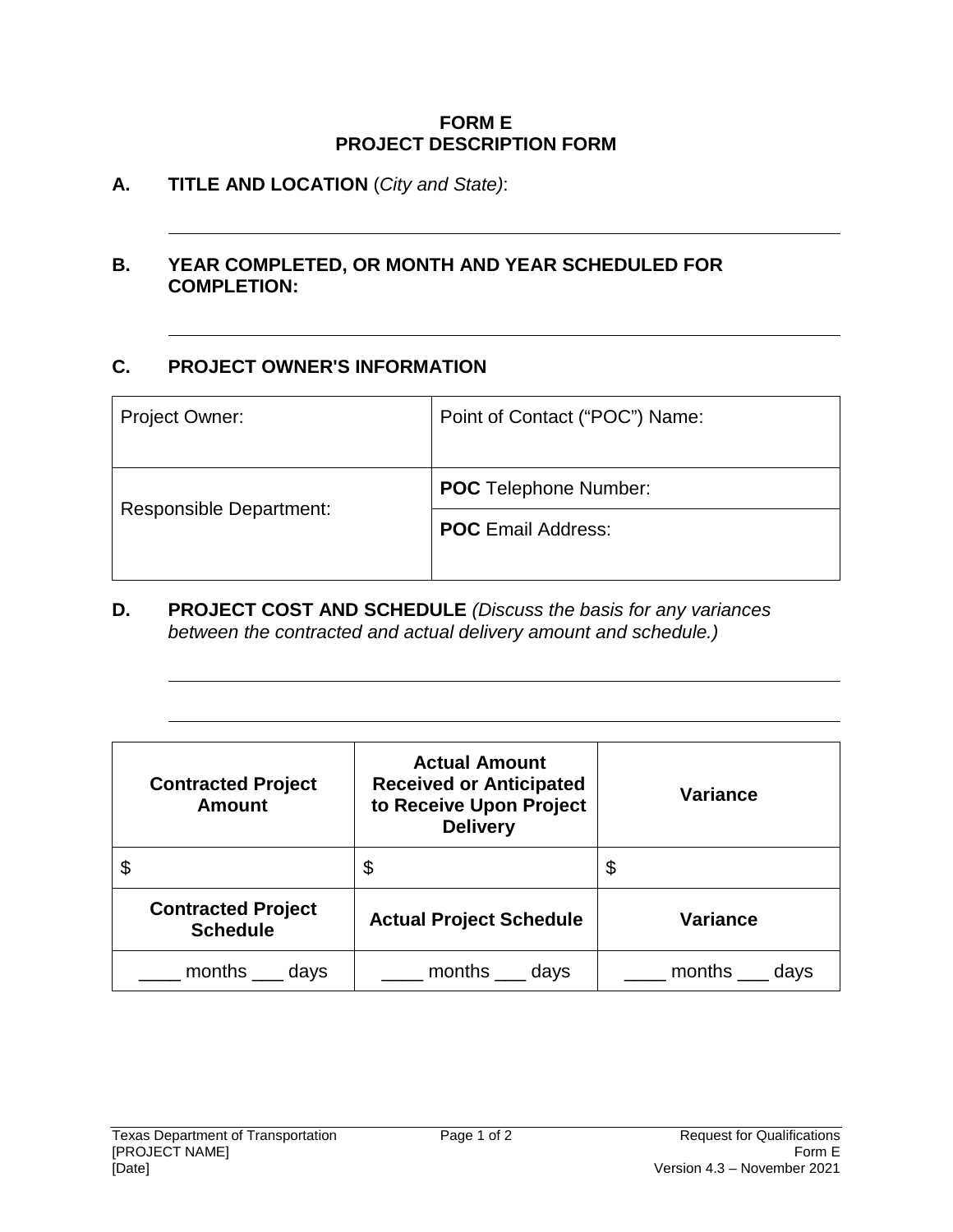## **E. FIRMS FROM PROPOSER TEAM INVOLVED WITH THIS PROJECT**

| <b>FIRM NAME</b> | <b>FIRM</b><br>LOCATION(City/State) | <b>ROLE</b> |
|------------------|-------------------------------------|-------------|
|                  |                                     |             |
|                  |                                     |             |
|                  |                                     |             |

**F. DBE APPROACH, IF APPLICABLE** *(Include any innovative approaches or unique outreach or marketing concepts used successfully by the Proposer's team member to encourage DBE participation.)* 

| <b>Contract Goal %</b> | <b>Actual %</b> | <b>Variance</b> |
|------------------------|-----------------|-----------------|
|                        |                 |                 |

If the contract goal percentage was not met, were good faith efforts to meet the contract goal made in accordance with the legal and contractual DBE requirements?

☐ Yes ☐ No

| If checked "no", please explain: |  |
|----------------------------------|--|
|                                  |  |

## **G. DESCRIPTION OF PROJECT AND RELEVANCE TO THIS CONTRACT**

*(Include scope, size, delivery mechanism and any other relevant feature or aspect of the project.)*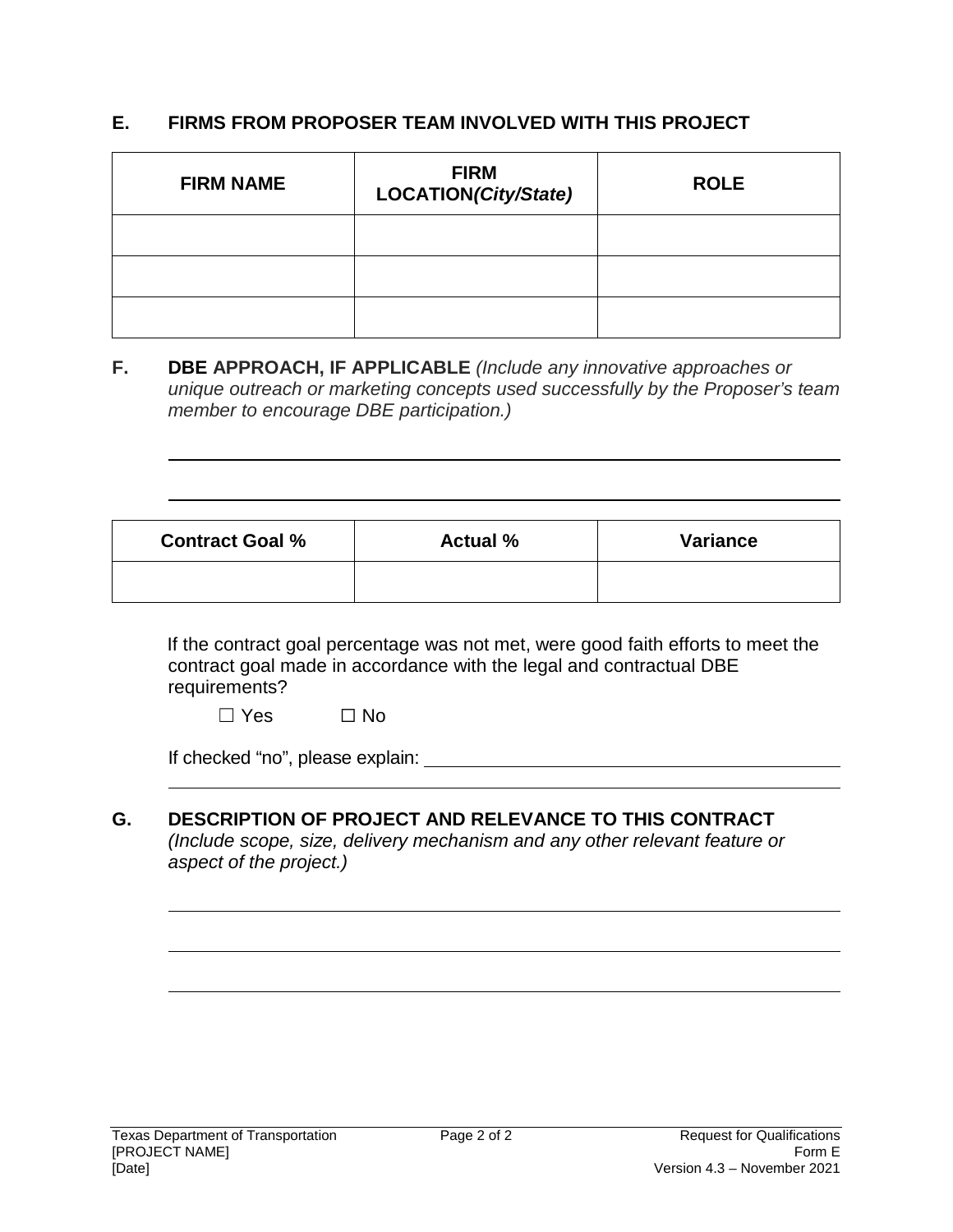### **FORM F SAFETY QUALIFICATIONS**

Name of Proposer:

Name of entity completing this **Form F:** 

1. **Instructions for completion:** Should additional lines or space be needed to address the subject areas below, the entity completing this Form F may add additional lines within each subject area as appropriate. Form F has no QS page limitation. Please fill out Table 1 below by providing the **fatal injury rates** ("FIR") for all projects in the United States during the years requested. Also, please fill out Table 2 below by providing the **incidence rates** ("IR") of nonfatal occupational injuries and illnesses for "Highway, Street and Bridge Construction", as defined by the North American Industry Classification System ("NAICS 2373"), for each of the cases listed below during the years requested for all projects nationwide. Formulas for calculating the FIR and IR are provided below, as well as sample calculations.

The FIR is calculated as follows:

*FIR*

\n
$$
= \left( \frac{number \ of \ fatal \ work \ injuries \ (FWI)}{total \ employee \ hours \ worked \ during \ the \ calendar \ year} \right) x \, 200,000,000
$$

The 200,000,000 in the formula represents the equivalent of 100,000 employees working 40 hours per week, 50 weeks per year and provides the standard base for the FIR.

# **Example:**

The XYZ Company had 1 fatal work injury ("FWI") and 25,000,000 hours worked by all employees during 2011. Using the formula for FIR above, the FIR would be calculated as follows:

$$
FIR = \left(\frac{1}{25,000,000}\right) \times 200,000,000 = 8.0
$$

The IR of Injury and Illness Cases is calculated as follows:

$$
IR = \left(\frac{number\ of\ cases}{total\ employee\ hours\ worked\ during\ the\ calendar\ year}\right) \times 200,000
$$

The 200,000 hours in the formula represents the equivalent of 100 employees working 40 hours per week, 50 weeks per year and provides the standard base for the IR.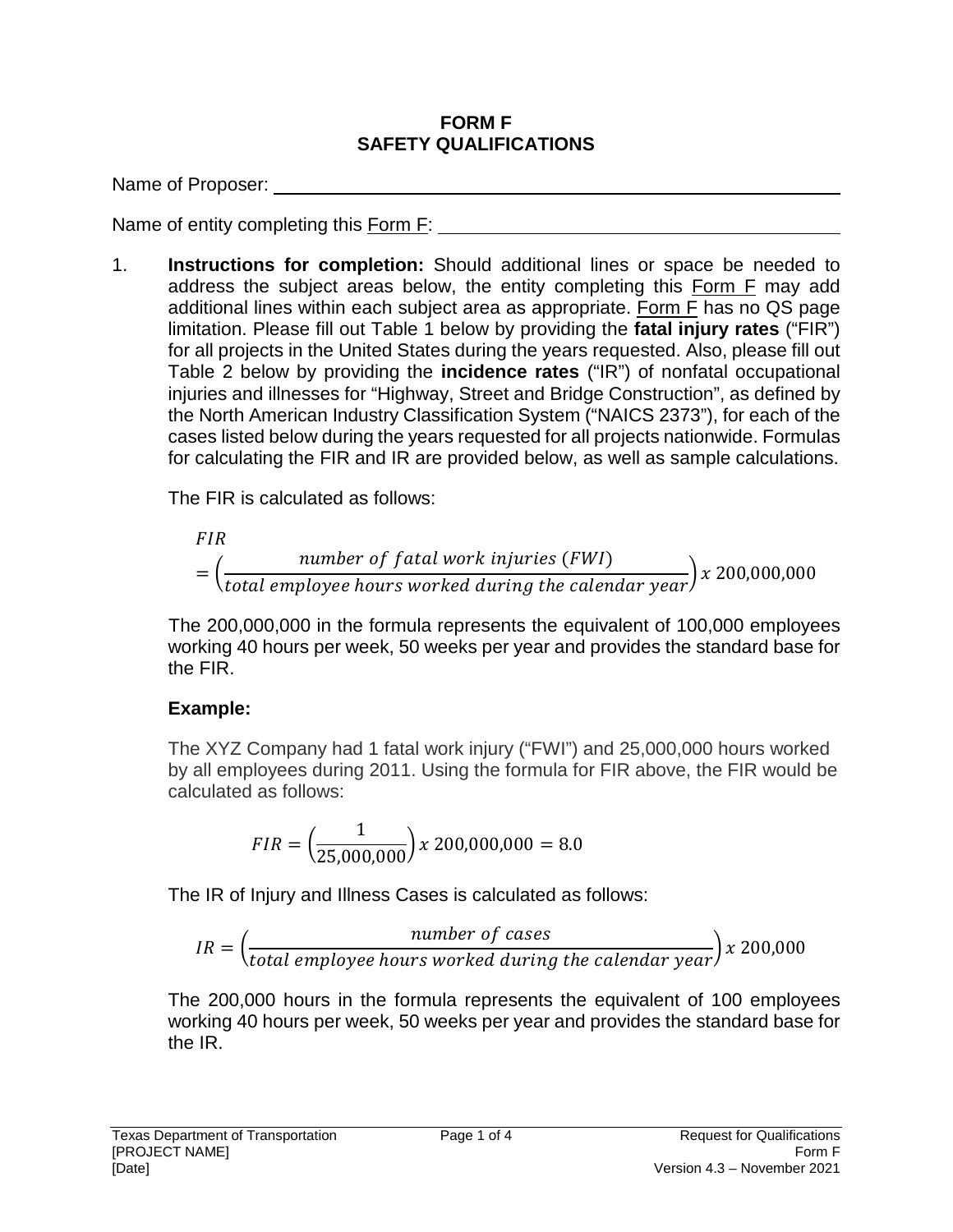## **Example:**

The ABC Company has 7 total recordable, non-fatal, injuries and illness cases logged and 400,000 hours worked by all employees during 2012. Using the formula for IR above, the IR would be calculated as follows:

$$
IR = \left(\frac{7}{400,000}\right) x \, 200,000 = 3.5
$$

The same formula can be used to compute the IR for the most serious injury and illness cases, defined here as cases that result in workers taking time off from their jobs (i.e., days away from work) or being transferred to another job or doing lighter (restricted) duties. ABC Company had 3 such cases. The IR for these 3 cases is computed as:

$$
IR = \left(\frac{3}{400,000}\right) x \, 200,000 = 1.5
$$

**Table 1.** Work-related Fatalities. Adapted from the United States Department of Labor, Bureau of Labor Statistics ("BLS").

| <b>Data Series</b>                                                                                    | Year<br>$201$ [ ] | Year<br>$201$ [ ]                        | Year<br><b>201[</b> 1 |  |
|-------------------------------------------------------------------------------------------------------|-------------------|------------------------------------------|-----------------------|--|
| FIR per 100,000 full-time workers                                                                     |                   |                                          |                       |  |
| Industry Average – Census of Fatal Occupational<br>Injuries ("CFOI"), Rate of fatal work injuries per |                   | Rates per 100,000 full-time<br>employees |                       |  |
| 100,000 full-time equivalent workers by industry<br>sector, Construction                              | <i>[CFOI]</i>     | <b>ICFOII</b>                            | ICFOII                |  |
| Lead Contractor - Hours-Based Construction FIR                                                        |                   | Rates per 100,000 full-time<br>employees |                       |  |
|                                                                                                       | <b>FIR</b>        | FIR.                                     | <b>FIR</b>            |  |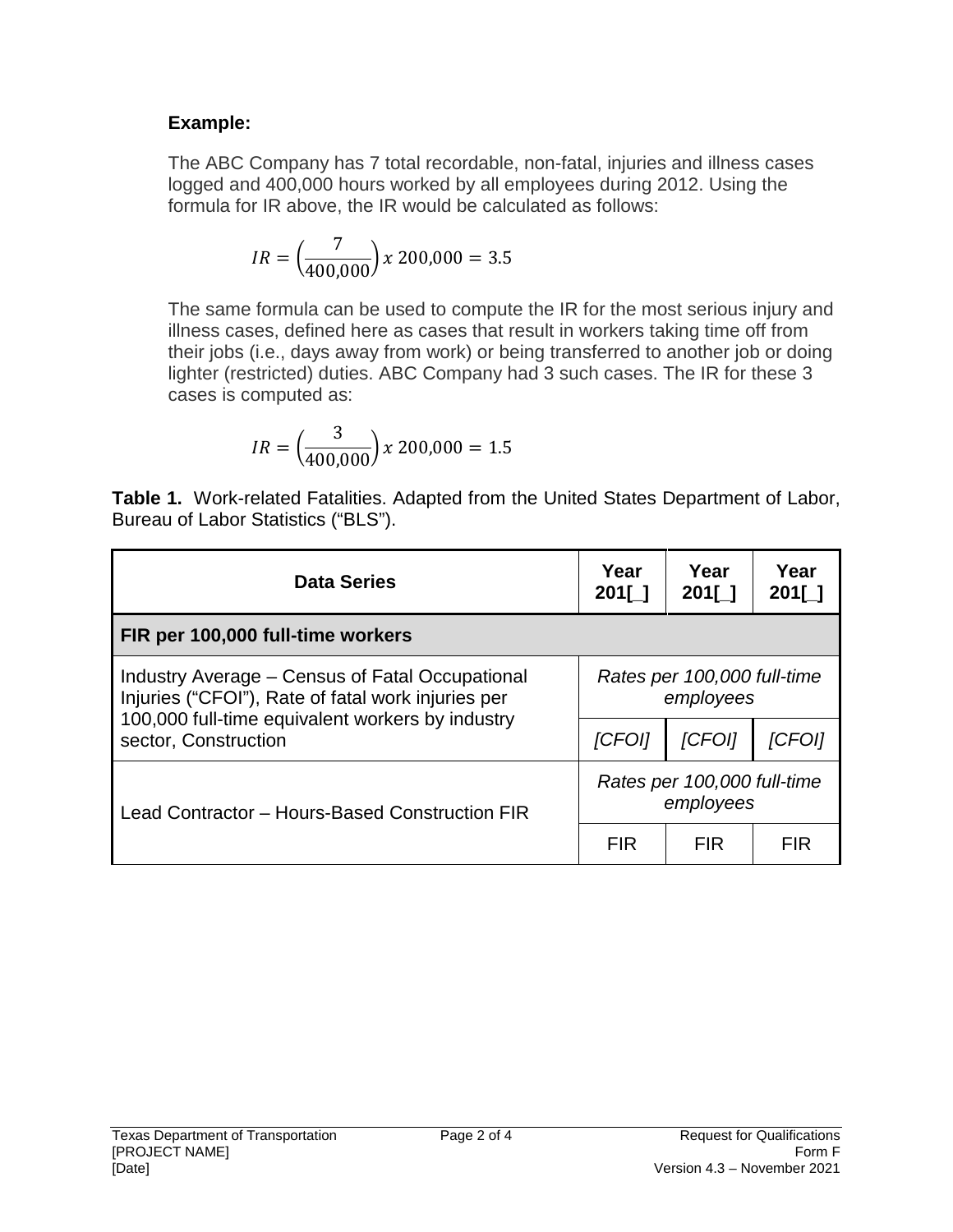**Table 2.** Work-related Injuries and Illnesses. Adapted from the United States Department of Labor, BLS.

| <b>Data Series</b>                                                                                 | Year<br>$201$ [ ]                    | Year<br>$201$ [ ]                    | Year<br>201[ 1 |
|----------------------------------------------------------------------------------------------------|--------------------------------------|--------------------------------------|----------------|
| IR of Injury and Illness Cases per 100 Full-Time Workers                                           |                                      |                                      |                |
| Industry Average – Nonfatal occupational injuries and<br>illnesses for "Highway, Street and Bridge | Rates per 100 full-time<br>employees |                                      |                |
| Construction", as defined by the NAICS 2373, Total<br>Recordable Cases ("TRC")                     | [TRC]                                | [TRC]                                | [TRC]          |
| Lead Contractor - Rate of TRC                                                                      |                                      | Rates per 100 full-time<br>employees |                |
|                                                                                                    | IR                                   | IR                                   | IR             |

Additional information to aid in calculating the rates above is available from the internet links below.<sup>22</sup>

- How to compute a firm's IR, BLS http://www.bls.gov/iif/osheval.htm
- OSHA Forms for Recording Work-Related Injuries and Illnesses https://www.osha.gov/recordkeeping/osha-rkforms-winstr\_fillable.pdf
- Industry Injury and Illness Data http://www.bls.gov/iif/oshsum.htm
- Hours-based FIR http://www.bls.gov/iif/oshcfoi1.htm
- Occupational Safety & Health Statistics, BLS Handbook Chapter 9 https://www.bls.gov/opub/hom/pdf/iif-20120813.pdf
- 2. Please provide the firm's National Council on Compensation Insurance ("NCCI") Experience Modifier for the past three years for all projects in the United States where the NCCI Experience Modifier is applicable. Additionally, you must include with this Form F, an NCCI letter or a letter from an insurance agent identifying the firm's NCCI Experience Modifier.

<sup>22</sup> Verify website links prior to issuance.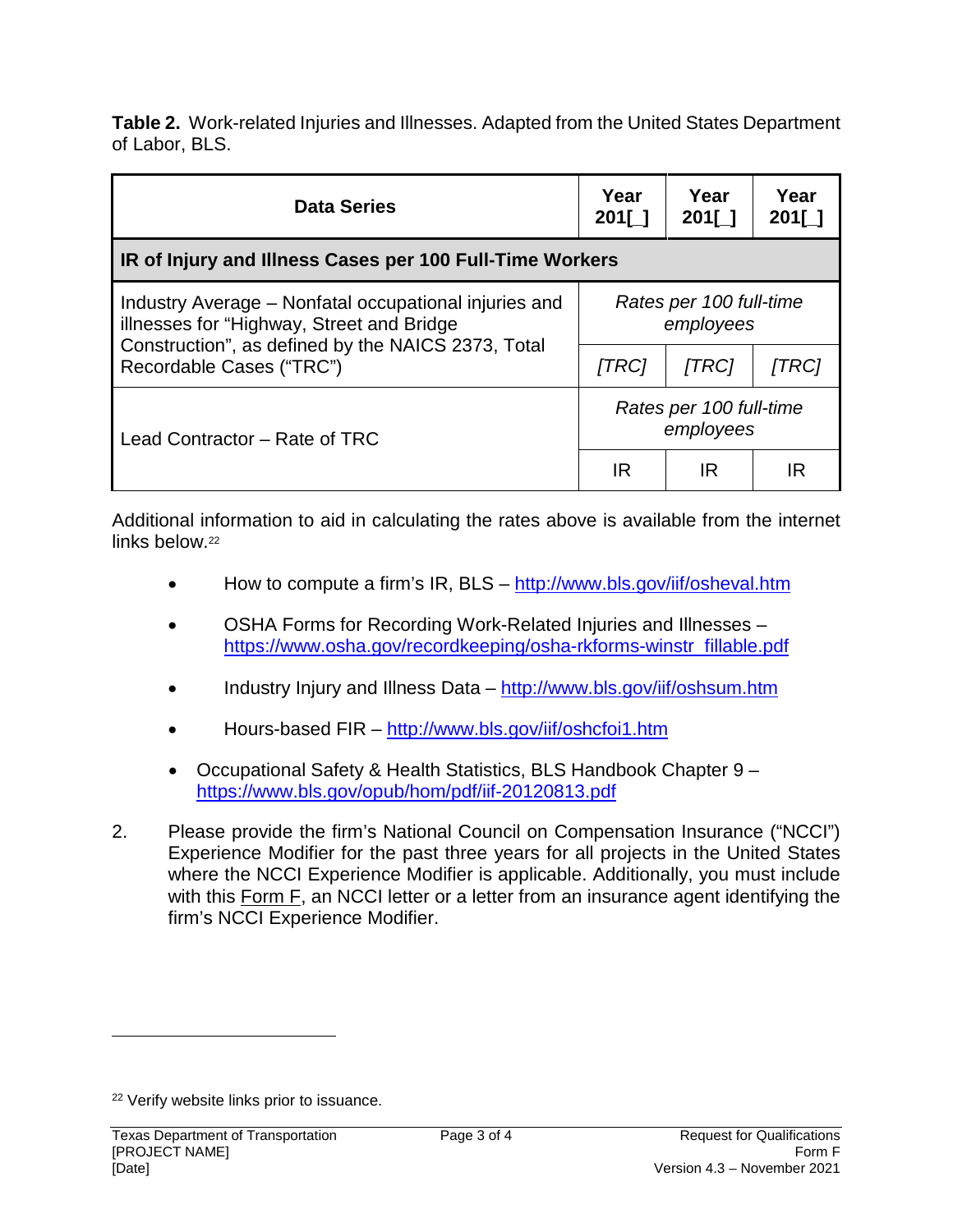**Table 3.** NCCI Experience Modifiers.

| <b>Item</b>              | Year<br>$20^*$ | Year<br>$20^*$ | Year<br>$20^{\star}$ |
|--------------------------|----------------|----------------|----------------------|
| <b>Industry Average</b>  | 1.0            | 1.0            | 1.0                  |
| NCCI Experience Modifier |                |                |                      |

\* Proposer should include data for the three most recent years for which annual data is available, but should not include any data from years earlier than four years prior to the date of the RFQ.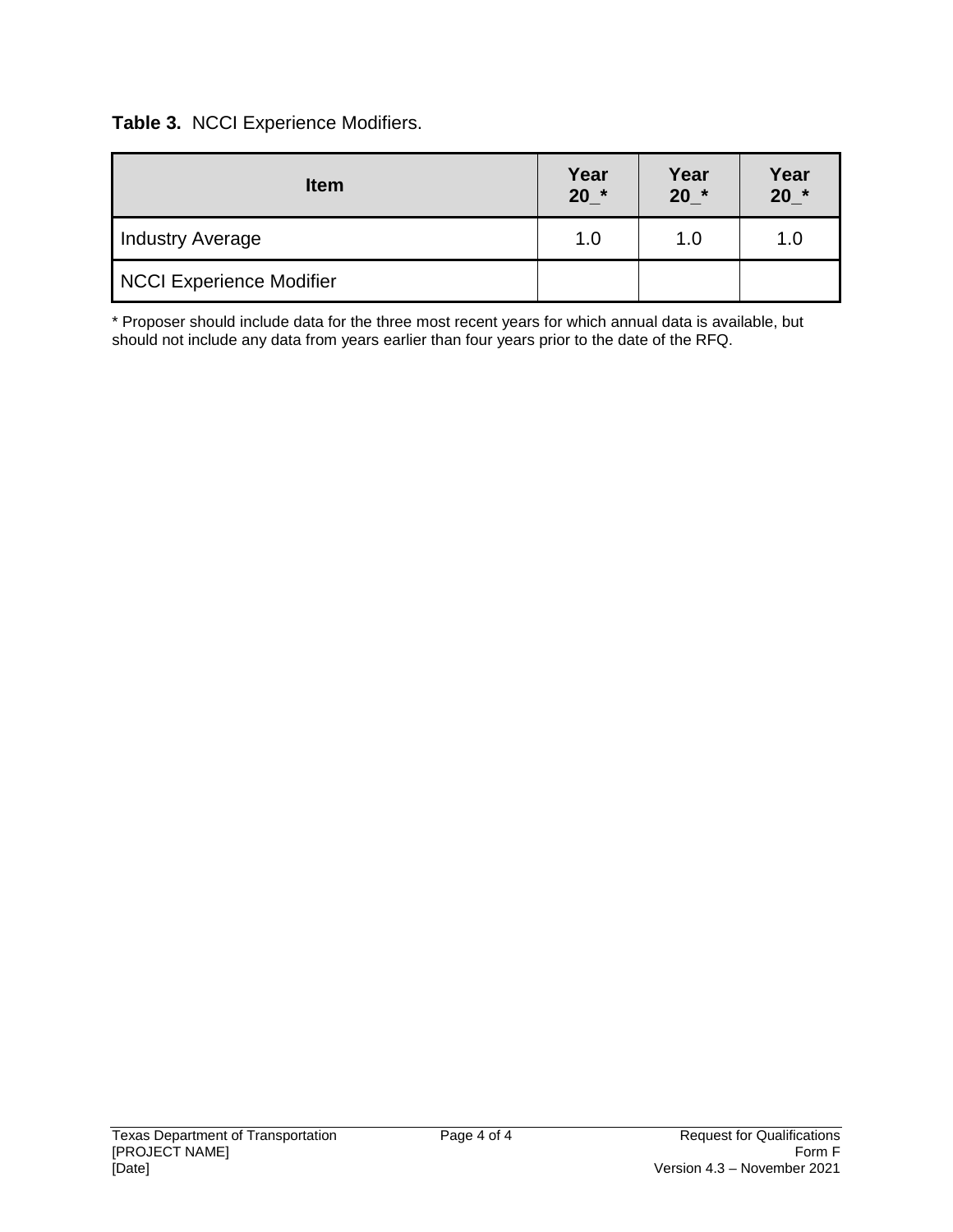#### **FORM G-1 KEY PERSONNEL WORK ASSIGNMENT FORM**

| Name of Proposer:                                                      |                                               |     |  |                                |
|------------------------------------------------------------------------|-----------------------------------------------|-----|--|--------------------------------|
| (a)                                                                    | Key Personnel Assignment <sup>1</sup>         | (b) |  | Name of Individual<br>Assigned |
| <b>Project Manager</b>                                                 |                                               |     |  |                                |
| <b>Construction Manager</b>                                            |                                               |     |  |                                |
| Design Manager                                                         |                                               |     |  |                                |
| Design Engineer                                                        | Lead Maintenance of Traffic (MOT)             |     |  |                                |
|                                                                        | Independent Quality Firm Manager <sup>2</sup> |     |  |                                |
| <b>Professional Services Quality Assurance</b><br>Manager <sup>3</sup> |                                               |     |  |                                |
|                                                                        | [Construction Quality Control Manager]        |     |  |                                |
|                                                                        | [Maintenance Manager]**                       |     |  |                                |
|                                                                        | [Right of Way Acquisition Manager]**4         |     |  |                                |
| [Utility Manager]**4                                                   |                                               |     |  |                                |
| [Lead Roadway Design Engineer]**                                       |                                               |     |  |                                |
| [Lead Structural Engineer]**                                           |                                               |     |  |                                |
| [Lead Maintenance of Traffic (MOT)<br>Implementation Manager]**        |                                               |     |  |                                |
| [Environmental Compliance Manager]**4                                  |                                               |     |  |                                |

[Safety Manager]

[\*\*The Key Personnel listed in brackets are optional Key Personnel that may have been included in the RFQ at project team's discretion. List to be updated once Key Personnel for the Project are identified.]

Notes:

1. Except as otherwise set forth in this Form G-1, Key Personnel must be employed by either: (a) an Equity Member, Lead Engineering Firm, Lead Contractor, Lead Independent Quality Firm or Lead Maintenance Firm; (b) a controlled subsidiary of such Equity Member, Lead Engineering Firm, Lead Contractor, Lead Independent Quality Firm or Lead Maintenance Firm; (c) if the Lead Engineering Firm, Lead Contractor, Lead Independent Quality Firm or Lead Maintenance Firm is a joint venture, a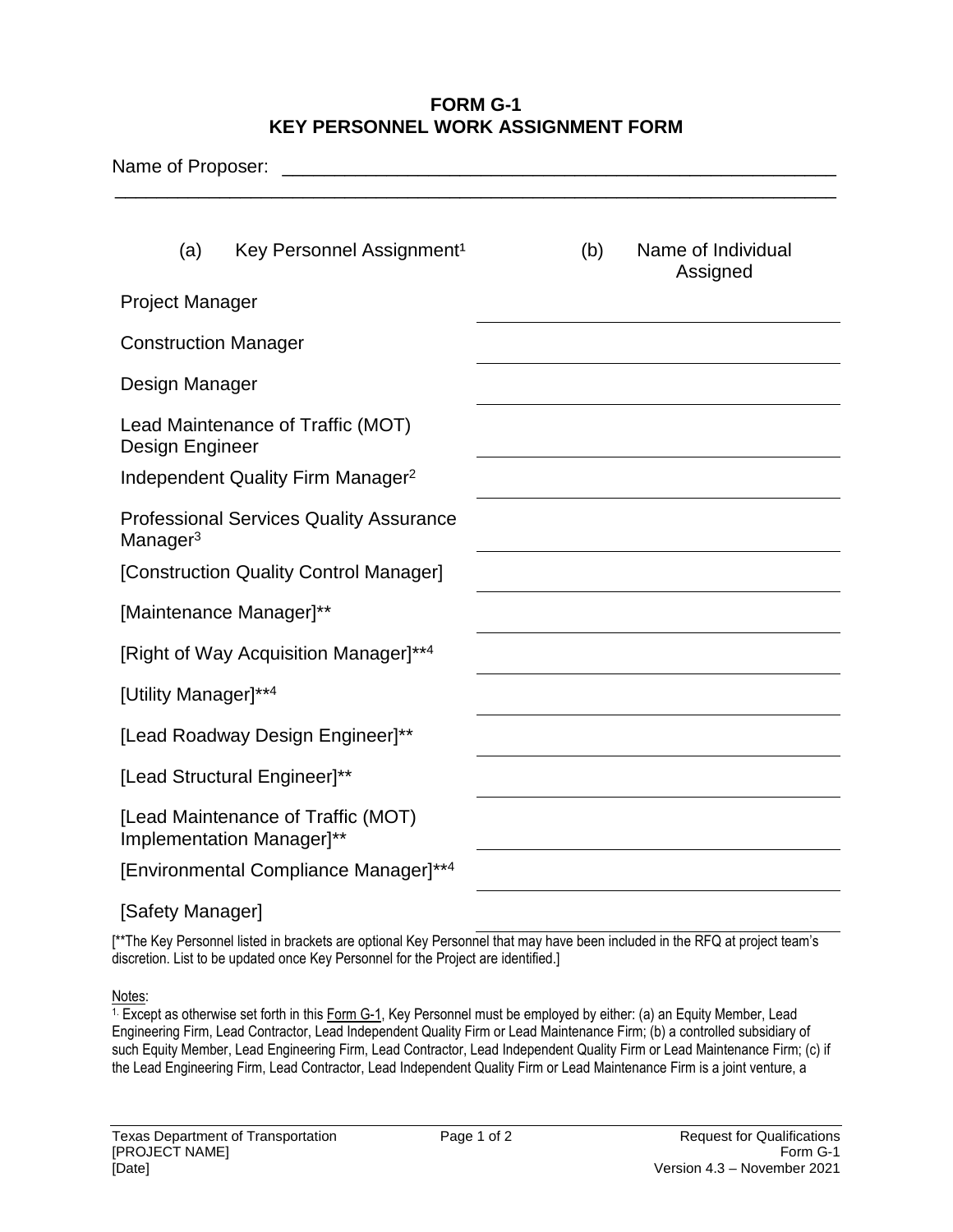member of such joint venture that will perform at least thirty percent (30%) of the relevant work or a controlled subsidiary of such joint venture member; or (d) a parent company of an Equity Member, if such parent company serves as a Guarantor.

<sup>2</sup>. Must be employed by the Independent Quality Firm.

3. Must be employed by an independent Professional Services Quality Assurance Firm.

<sup>4</sup> In addition to the other entities identified in note 1, may be employed by a subcontractor (at any tier) to either the DB Contractor or the Lead Contractor.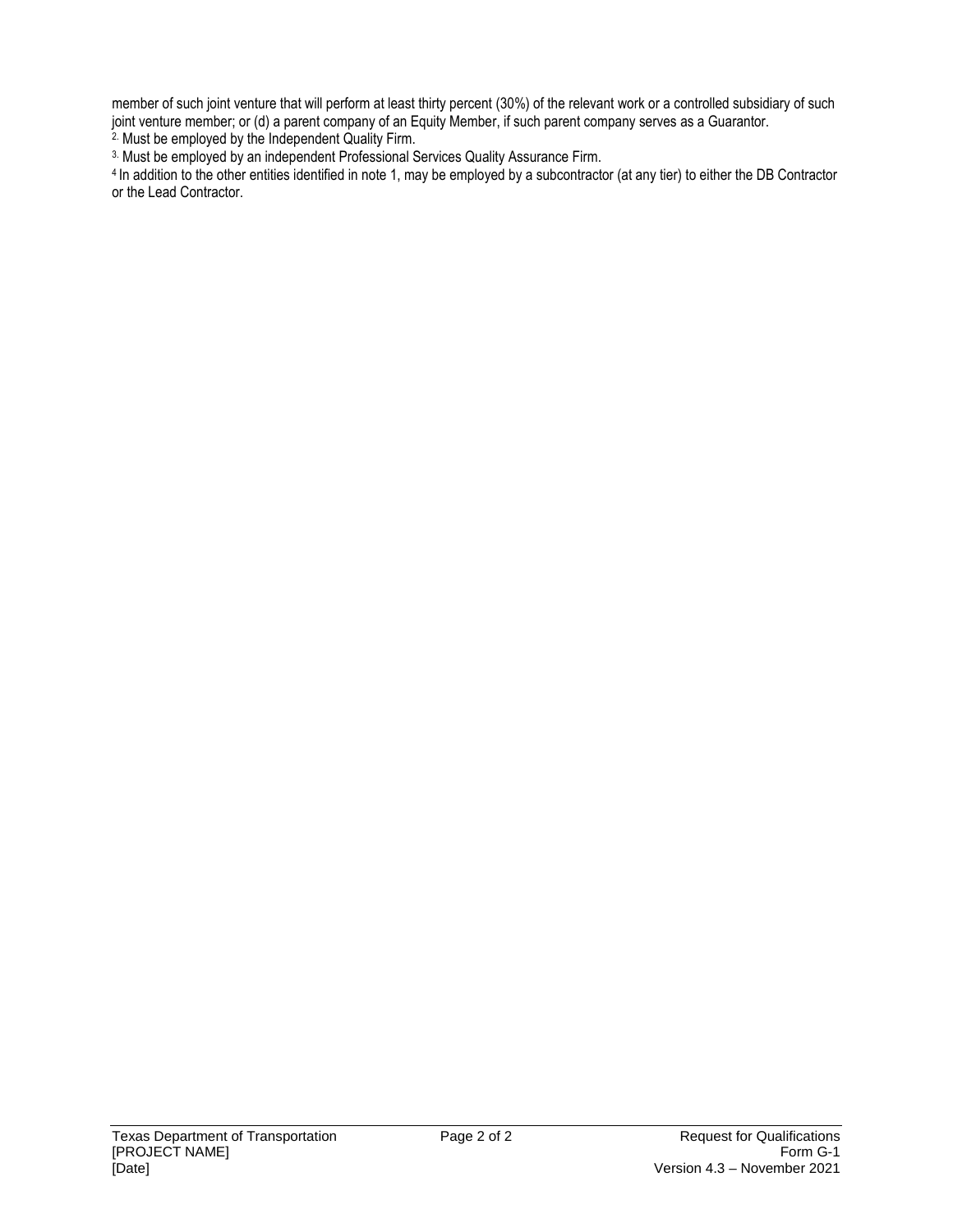## **FORM G-2 KEY PERSONNEL RESUME AND REFERENCES**

| Name:                            |                         |                                                                    | <b>Position:</b> (Select one.) $23$                                                                                                                                           |  |
|----------------------------------|-------------------------|--------------------------------------------------------------------|-------------------------------------------------------------------------------------------------------------------------------------------------------------------------------|--|
| Firm:                            |                         |                                                                    | $\Box$ Project Manager                                                                                                                                                        |  |
|                                  |                         | Field/Program:                                                     | $\Box$ Construction Manager                                                                                                                                                   |  |
| Degree:                          |                         | $\Box$ Engineering                                                 | $\Box$ Design Manager                                                                                                                                                         |  |
| $\Box$ Associate                 | $\Box$ Undergraduate    | $\Box$ Construction<br>Management                                  | $\Box$ Lead Maintenance of Traffic (MOT)<br>Design Engineer                                                                                                                   |  |
| $\Box$ Graduate                  |                         | $\Box$ Architecture                                                | $\Box$ Independent Quality Firm Manager                                                                                                                                       |  |
| $\Box$ Doctoral                  |                         | $\Box$ Other:                                                      | $\Box$ Professional Services Quality Assurance<br>Manager                                                                                                                     |  |
|                                  |                         | College/University (Name and Location):                            |                                                                                                                                                                               |  |
|                                  |                         |                                                                    | Years of Experience (Relative to position):   __________________________________                                                                                              |  |
|                                  |                         |                                                                    | Licenses/Certifications: (Select all that apply. Provide the license/certification number<br>and expiration date. Attach applications for Texas P.E. License, if applicable.) |  |
|                                  |                         | □ Professional Engineer (Date Since: ___)                          | $\Box$ CPR and First Aid                                                                                                                                                      |  |
|                                  |                         |                                                                    | LIC. No. _______________________                                                                                                                                              |  |
|                                  |                         | LIC. No. _________________________                                 |                                                                                                                                                                               |  |
|                                  | attached, if applicable | □ Texas P.E. License Application                                   | CHST - Construction Health and<br>Safety Technician by the Board of                                                                                                           |  |
|                                  |                         | $\Box$ ASQ – American Society of Quality                           | <b>Certified Safety Professionals</b>                                                                                                                                         |  |
| $\Box$ CQI $\Box$ CQE $\Box$ CQM |                         |                                                                    | LIC. No. ________________________                                                                                                                                             |  |
|                                  |                         | LIC. No. ______________________                                    | Exp. _______________________________                                                                                                                                          |  |
|                                  |                         |                                                                    | $\Box$ CSHO – Certified Safety and Health                                                                                                                                     |  |
|                                  |                         | OSHA - Occupational Safety and<br>Health Administration (30 hours) | <b>Official</b><br>LIC. No. _______________________                                                                                                                           |  |
|                                  |                         |                                                                    |                                                                                                                                                                               |  |

<sup>&</sup>lt;sup>23</sup> Should be consistent with **Section 5.3.1(f)**.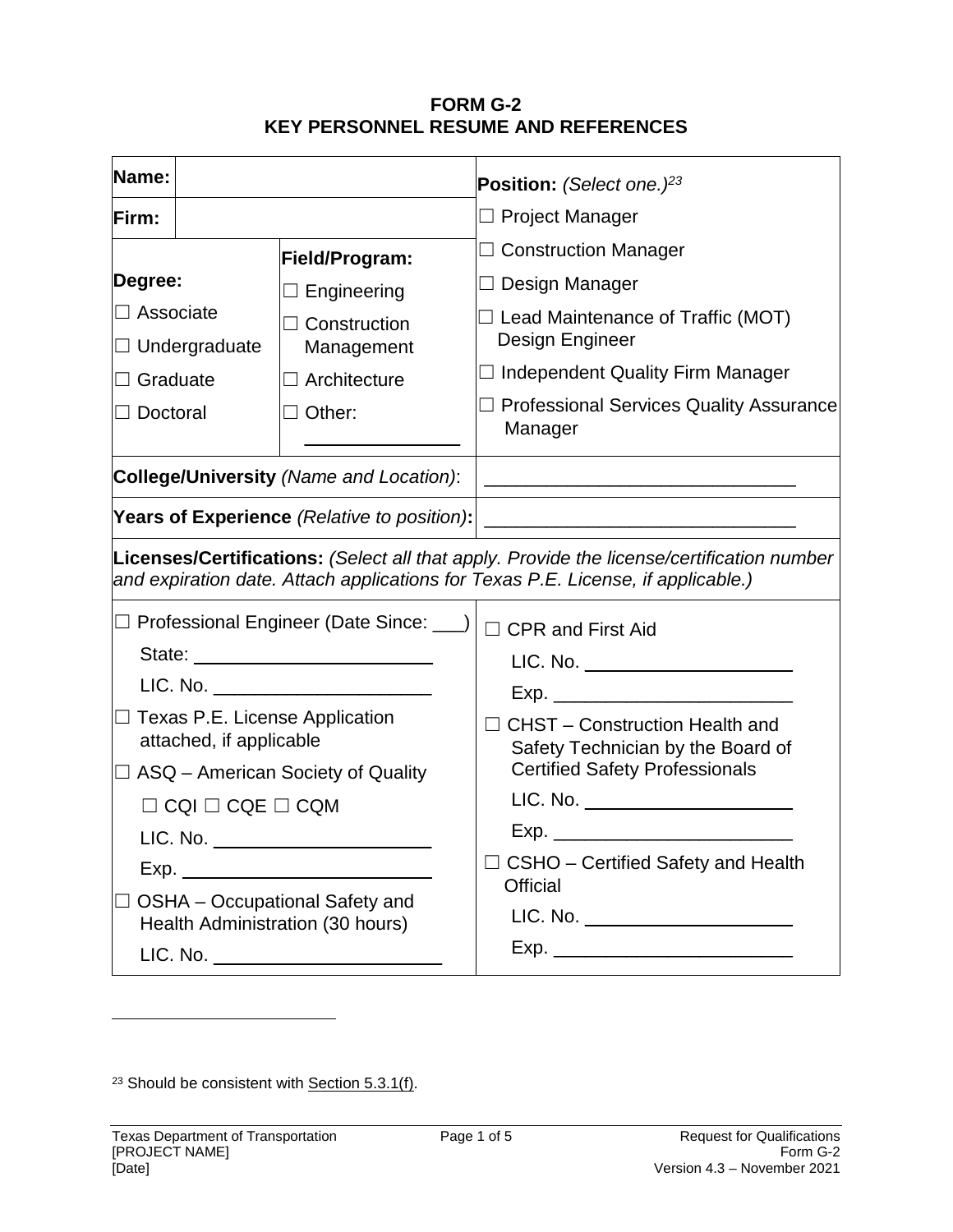|                                         | □ Other(s): _____________________ |
|-----------------------------------------|-----------------------------------|
| <b>Additional Relevant Information:</b> |                                   |
|                                         |                                   |
|                                         |                                   |
|                                         |                                   |
|                                         |                                   |
|                                         |                                   |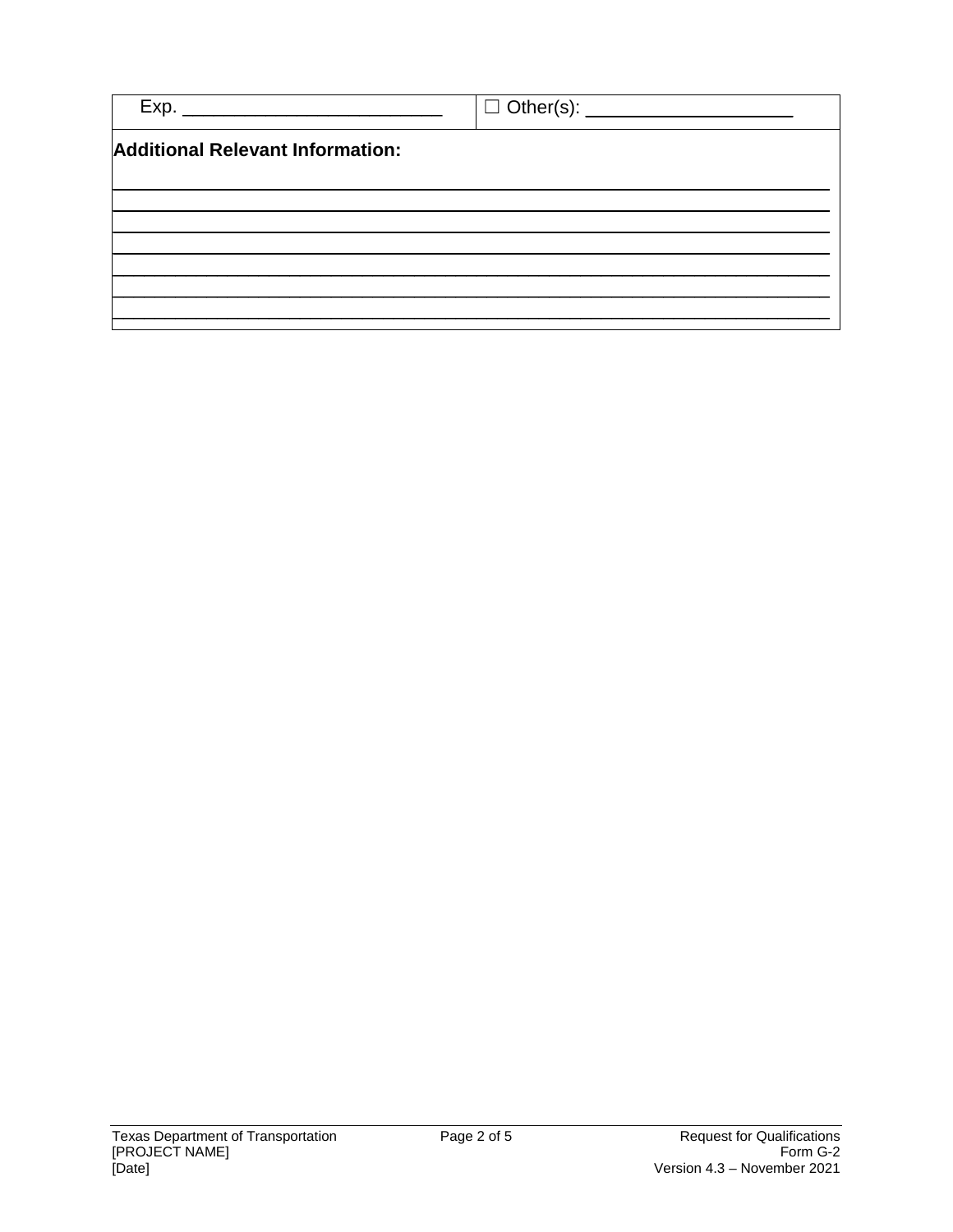|                                | <b>Project Description/Role</b>                                                                                                  | <b>Project Value</b>           |
|--------------------------------|----------------------------------------------------------------------------------------------------------------------------------|--------------------------------|
| <b>Project Name:</b>           |                                                                                                                                  |                                |
| <b>Project Location:</b>       |                                                                                                                                  |                                |
| <b>Project Start Date:</b>     |                                                                                                                                  | Below \$100M<br>$\Box$         |
| <b>Project End Date:</b>       |                                                                                                                                  | \$100M - \$500M                |
|                                |                                                                                                                                  | □ Above \$500M                 |
| <b>Project</b><br>Description: |                                                                                                                                  |                                |
|                                | <b>Project Owner/Manager</b>                                                                                                     | <b>Project Type</b>            |
| Name:                          |                                                                                                                                  |                                |
| Title:                         |                                                                                                                                  |                                |
| Agency:                        |                                                                                                                                  |                                |
| Telephone:                     |                                                                                                                                  | $\Box$ Availability Payment    |
| Email:                         |                                                                                                                                  | Design-Build<br>$\Box$         |
|                                | <b>Reference Contact</b>                                                                                                         | Design-Build-Maintain          |
| Name:                          |                                                                                                                                  | Design-Bid-Build<br>Concession |
| Title:                         |                                                                                                                                  | $\Box$ Other: $\_\_$           |
| Agency:                        |                                                                                                                                  |                                |
| Telephone:                     |                                                                                                                                  |                                |
| Email:                         |                                                                                                                                  |                                |
|                                | Describe role and services provided relevant to this Project, including the start<br>and end dates that you served in each role: |                                |
|                                |                                                                                                                                  |                                |
|                                |                                                                                                                                  |                                |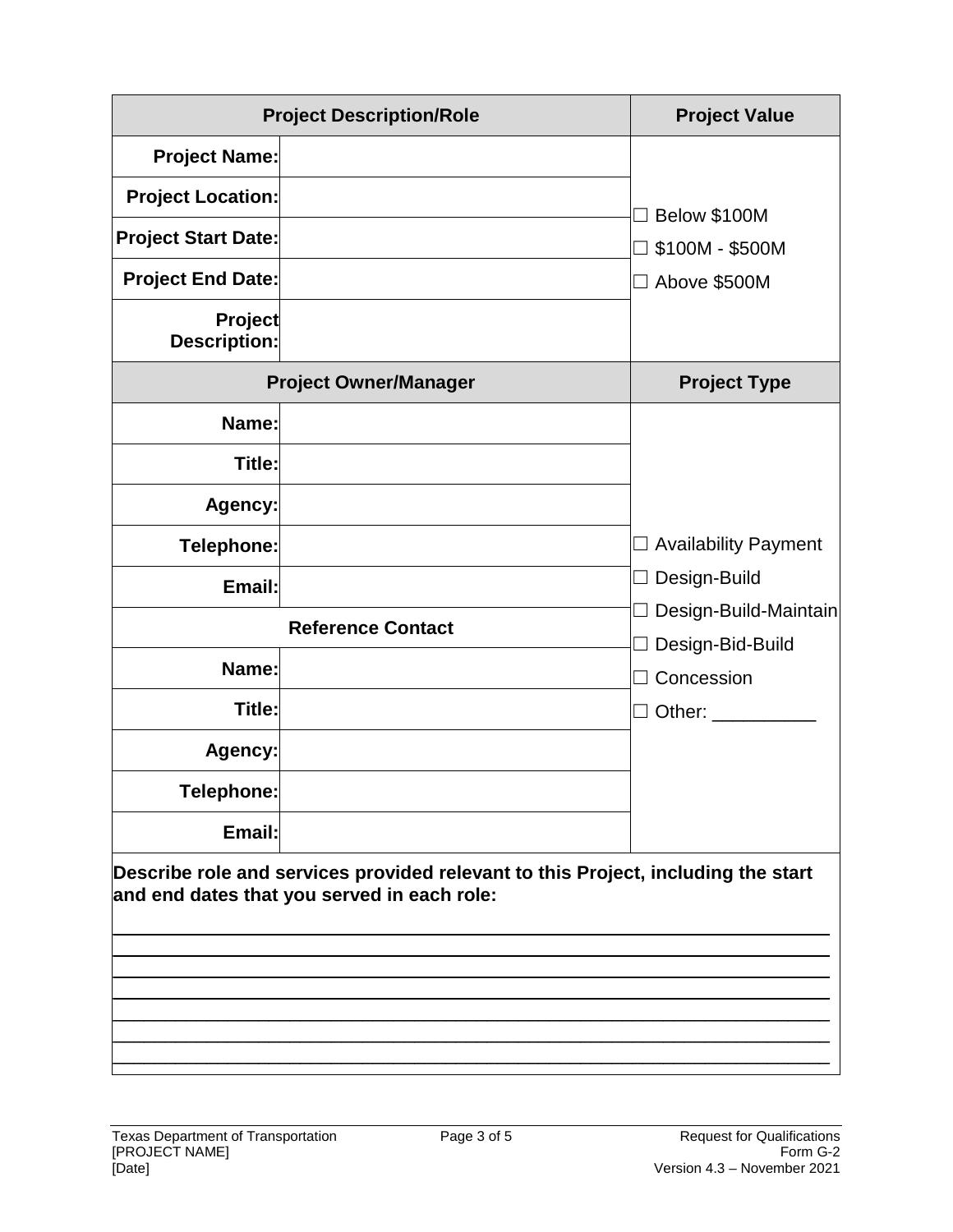|                                       | <b>Project Description/Role</b>                                                                                                  | <b>Project Value</b>              |
|---------------------------------------|----------------------------------------------------------------------------------------------------------------------------------|-----------------------------------|
| <b>Project Name:</b>                  |                                                                                                                                  |                                   |
| <b>Project Location:</b>              |                                                                                                                                  |                                   |
| <b>Project Start Date:</b>            |                                                                                                                                  | Below \$100M                      |
| <b>Project End Date:</b>              |                                                                                                                                  | \$100M - \$500M<br>□ Above \$500M |
| <b>Project</b><br><b>Description:</b> |                                                                                                                                  |                                   |
|                                       | <b>Project Owner/Manager</b>                                                                                                     | <b>Project Type</b>               |
| Name:                                 |                                                                                                                                  |                                   |
| Title:                                |                                                                                                                                  |                                   |
| Agency:                               |                                                                                                                                  |                                   |
| Telephone:                            |                                                                                                                                  | $\Box$ Availability Payment       |
| Email:                                |                                                                                                                                  | Design-Build<br>$\Box$            |
|                                       | <b>Reference Contact</b>                                                                                                         | Design-Build-Maintain             |
|                                       |                                                                                                                                  | Design-Bid-Build                  |
| Name:                                 |                                                                                                                                  | Concession                        |
| Title:                                |                                                                                                                                  | $\Box$ Other: $\_\_$              |
| Agency:                               |                                                                                                                                  |                                   |
| <b>Telephone:</b>                     |                                                                                                                                  |                                   |
| Email:                                |                                                                                                                                  |                                   |
|                                       | Describe role and services provided relevant to this Project, including the start<br>and end dates that you served in each role: |                                   |
|                                       |                                                                                                                                  |                                   |
|                                       |                                                                                                                                  |                                   |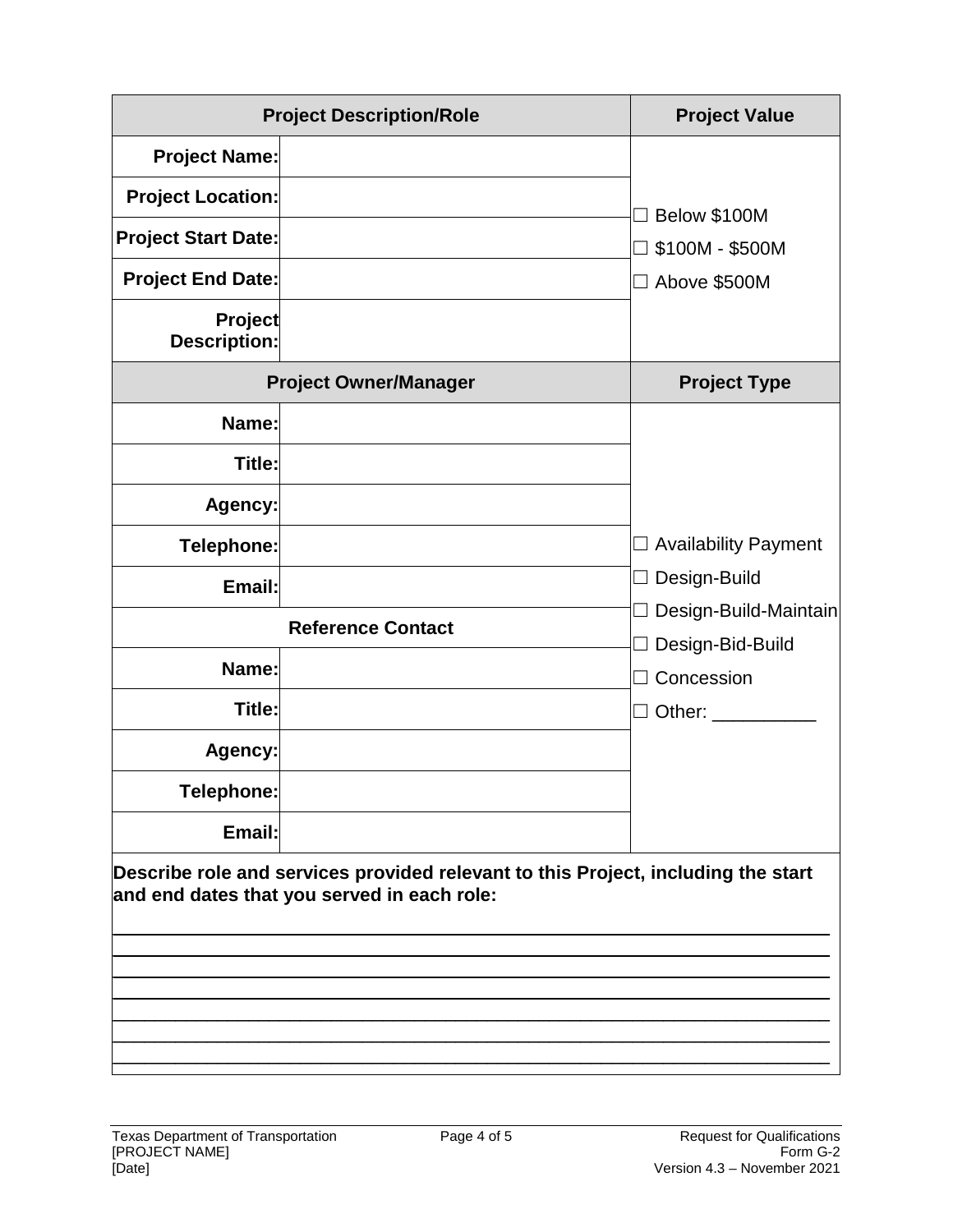|                                       | <b>Project Description/Role</b>                                                                                                  | <b>Project Value</b>              |
|---------------------------------------|----------------------------------------------------------------------------------------------------------------------------------|-----------------------------------|
| <b>Project Name:</b>                  |                                                                                                                                  |                                   |
| <b>Project Location:</b>              |                                                                                                                                  |                                   |
| <b>Project Start Date:</b>            |                                                                                                                                  | Below \$100M                      |
| <b>Project End Date:</b>              |                                                                                                                                  | \$100M - \$500M<br>□ Above \$500M |
| <b>Project</b><br><b>Description:</b> |                                                                                                                                  |                                   |
|                                       | <b>Project Owner/Manager</b>                                                                                                     | <b>Project Type</b>               |
| Name:                                 |                                                                                                                                  |                                   |
| Title:                                |                                                                                                                                  |                                   |
| Agency:                               |                                                                                                                                  |                                   |
| Telephone:                            |                                                                                                                                  | $\Box$ Availability Payment       |
| Email:                                |                                                                                                                                  | Design-Build<br>$\Box$            |
|                                       | <b>Reference Contact</b>                                                                                                         | Design-Build-Maintain             |
|                                       |                                                                                                                                  | Design-Bid-Build                  |
| Name:                                 |                                                                                                                                  | Concession                        |
| Title:                                |                                                                                                                                  | $\Box$ Other: $\_\_$              |
| Agency:                               |                                                                                                                                  |                                   |
| <b>Telephone:</b>                     |                                                                                                                                  |                                   |
| Email:                                |                                                                                                                                  |                                   |
|                                       | Describe role and services provided relevant to this Project, including the start<br>and end dates that you served in each role: |                                   |
|                                       |                                                                                                                                  |                                   |
|                                       |                                                                                                                                  |                                   |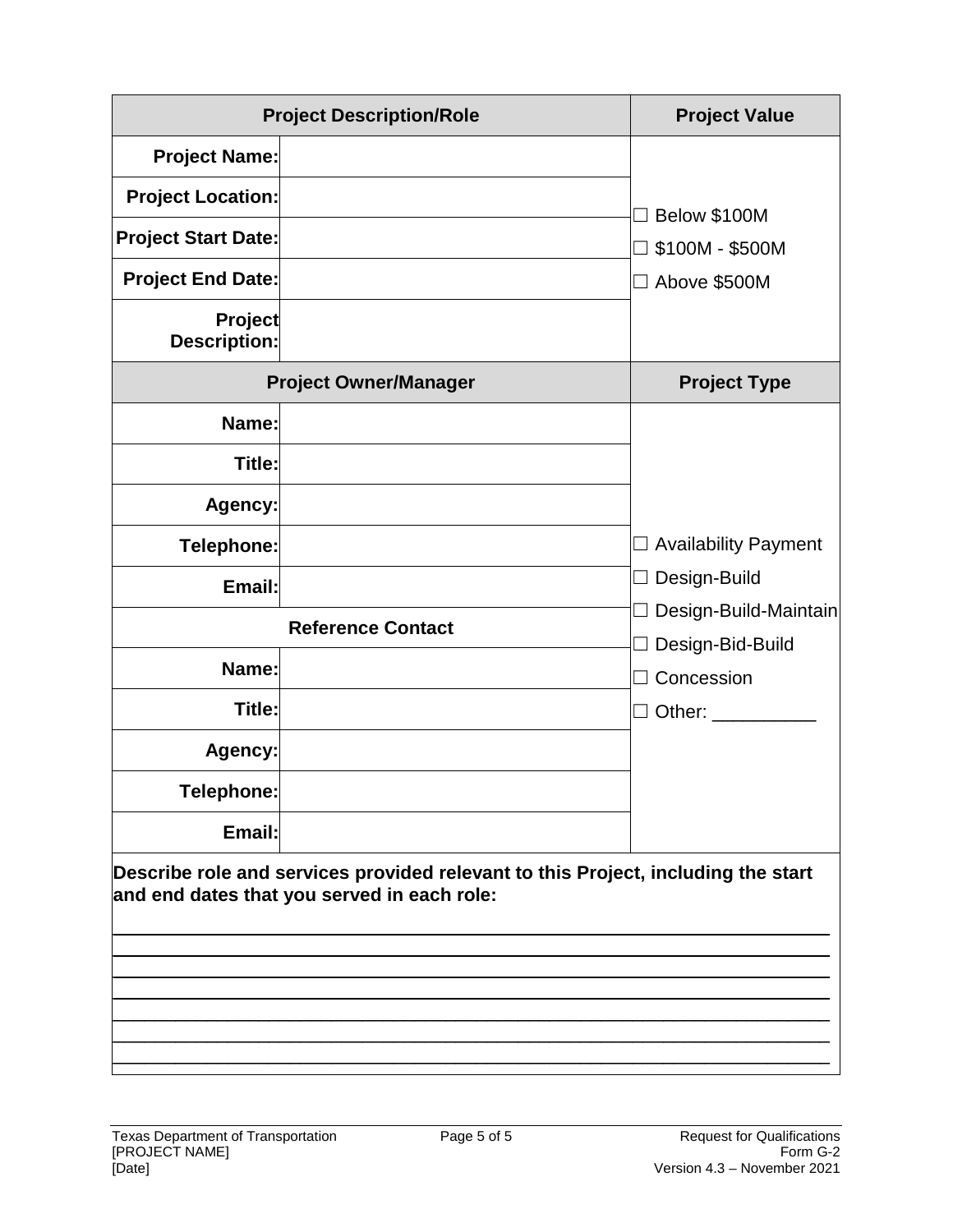### **FORM H TECHNICAL REFERENCE FORM**

#### **Texas Department of Transportation Request for Qualifications for [PROJECT NAME]**

The Texas Department of Transportation ("TxDOT") has issued a Request for Qualifications ("RFQ") seeking qualifications of entities (referred to herein as the "Proposer") to [INSERT DESCRIPTION OF PROJECT]. The Proposer intends to submit a Qualifications Statement ("QS") in response to the RFQ that will list your organization as a Reference (defined below) with respect to the reference project and the applicable Proposer Entity(ies) (defined below), each as identified by the Proposer in Part I below. The Proposer is responsible for completing Part I of this Form and you, as the Reference, are responsible for completing Part II of this Form in accordance with the instructions set forth below.

## **PART I: INSTRUCTIONS TO THE PROPOSER**

 $\mathcal{L} = \{ \mathcal{L} \mid \mathcal{L} \in \mathcal{L} \}$  , where  $\mathcal{L} = \{ \mathcal{L} \mid \mathcal{L} \in \mathcal{L} \}$  , where  $\mathcal{L} = \{ \mathcal{L} \mid \mathcal{L} \in \mathcal{L} \}$ 

*Each Proposer (or its Lead Contractor, Lead Engineering Firm, Independent Quality Firm or Lead Maintenance Firm, as applicable) (each of the foregoing referred to herein as a "Proposer Entity") must prepare a copy of this Form H for each of the projects listed on Form E to be submitted with the Proposer's QS. After completing all of the questions in Part I of this Form H for each project, the Proposer Entity must deliver a copy of each Form H to an individual who was an employee of the project owner at the time the services were performed for each project (each, a "Reference") so that the Reference may complete Part II below and return a completed copy directly to TxDOT by email by the date indicated in Part II below.*

## **Proposer Information:**

| Proposer Entity Name: |  |
|-----------------------|--|
|                       |  |

Proposer Contact Name:

Proposer Contact Telephone No.:

| <b>Proposer Contact Email:</b> |  |
|--------------------------------|--|
|                                |  |

This is a reference for (check one):

- $\Box$  Lead Contractor (or other entity providing construction experience)
- $\Box$  Lead Engineering Firm
- $\Box$  Independent Quality Firm
- ☐ Lead Maintenance Firm

## **Reference Project Information:**

Reference project name:  $\overline{a}$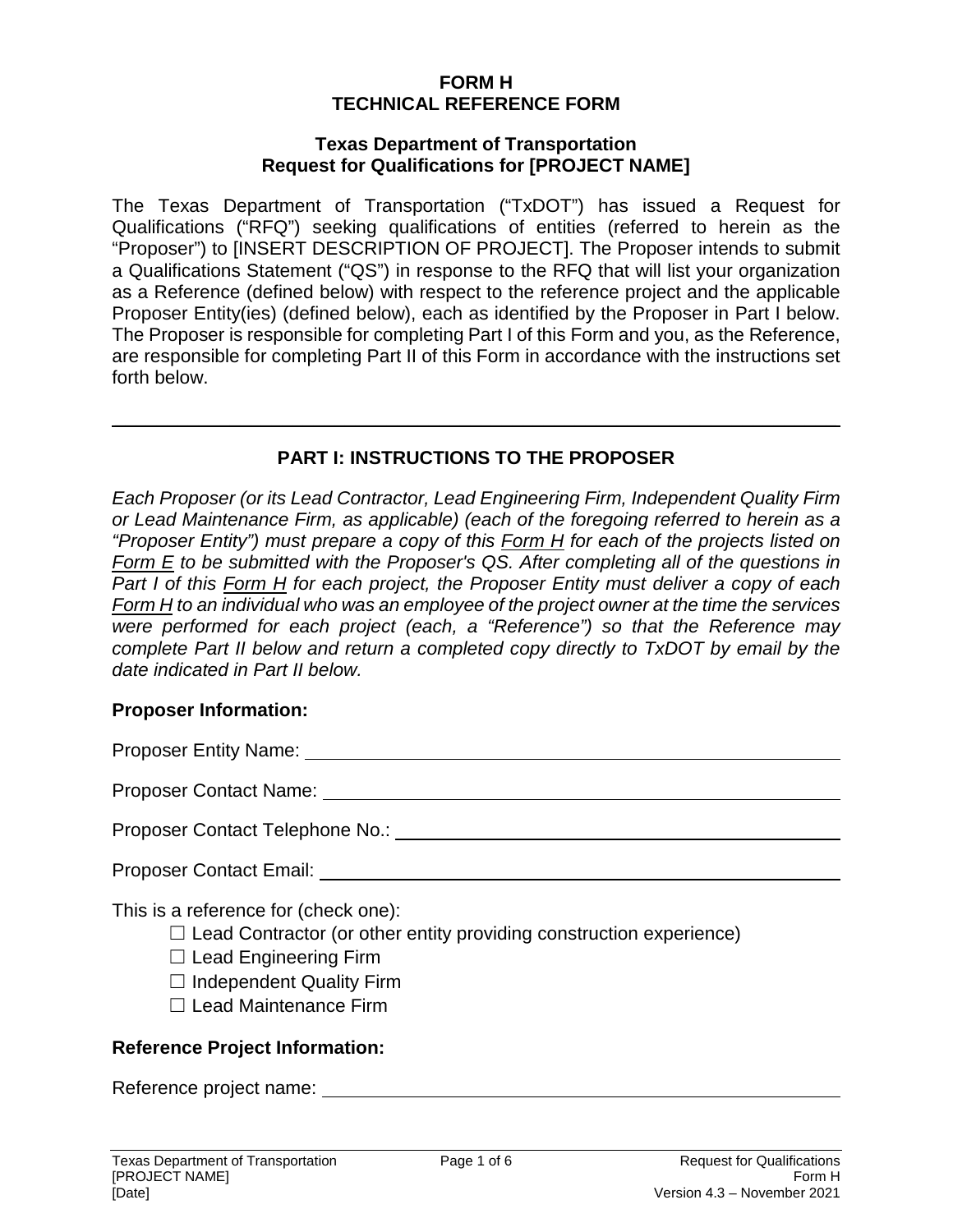Project manager name and contact information for reference project:

| Reference contact name and contact information:                                                                                                                                                                                        |  |  |  |  |  |  |  |
|----------------------------------------------------------------------------------------------------------------------------------------------------------------------------------------------------------------------------------------|--|--|--|--|--|--|--|
| Proposer Entity(ies) involved in the reference project:                                                                                                                                                                                |  |  |  |  |  |  |  |
| Proposer Entity(ies)'s role on the reference project:                                                                                                                                                                                  |  |  |  |  |  |  |  |
| Dates of work performed by Proposer Entity(ies) on the reference project:                                                                                                                                                              |  |  |  |  |  |  |  |
| Please describe the project delivery method:<br>$\Box$ Design-Bid-Build $\Box$ Design-Build<br>$\Box$ Design-Build-Maintain<br>□ Concession □ Availability Payment                                                                     |  |  |  |  |  |  |  |
| Please indicate the outcome or current status of the reference project:<br>$\Box$ Ongoing (please describe below)<br>$\Box$ Complete<br>$\Box$ Did not Complete (please describe below)                                                |  |  |  |  |  |  |  |
| If "Ongoing," please indicate the percentage of work completed by the Proposer<br>Entity(ies) by [INSERT THE CUT-OFF DATE CALCULATED IN ACCORDANCE<br>WITH FORM D-1, D-2, D-3, OR D-4, AS APPLICABLE]: _______________________________ |  |  |  |  |  |  |  |
| If "Did not Complete," please describe the status:                                                                                                                                                                                     |  |  |  |  |  |  |  |
| If "Complete", was the reference project contract completed on time (taking into<br>account all excusable delays)?<br>$\Box$ Yes<br>$\Box$ Not Applicable<br>$\Box$ No                                                                 |  |  |  |  |  |  |  |
| If no, please explain (including the approximate period of delay and number<br>of time extensions):                                                                                                                                    |  |  |  |  |  |  |  |
| The approximate percentage of work actually performed by the Proposer Entity(ies):<br>$\Box$ less than 30%<br>$\Box$ 30-49%<br>$\Box$ 50% or greater                                                                                   |  |  |  |  |  |  |  |
| The contracted project amount of the reference project: \$                                                                                                                                                                             |  |  |  |  |  |  |  |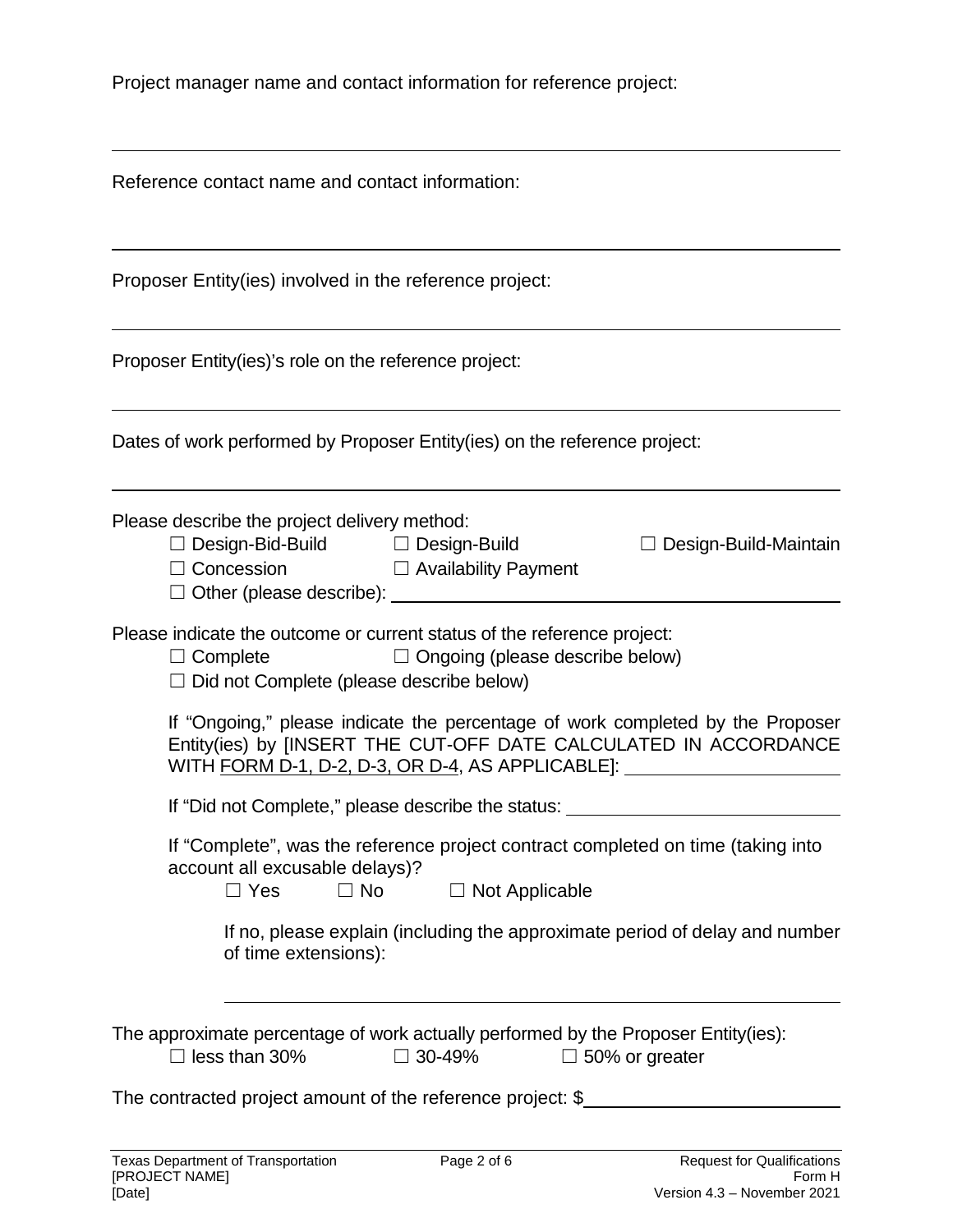The actual amount received or anticipated to be received upon project delivery:  $\mathbb S$ 

If any variance exists between the contracted project amount and the actual amount received or anticipated to be received upon project delivery, please indicate such variance amount and explain:

The contracted project schedule: \_\_\_\_\_\_\_\_\_\_\_\_ months \_\_\_\_\_\_\_\_\_\_ days

The actual project schedule: months days

If any variance exists between the contracted project schedule and the actual project schedule, please indicate such variance amount and explain:

The DBE approach, if applicable:

Contract Goal: Actual: Variance:

Please describe any variance and any innovative approaches or unique outreach or marketing concepts used successfully by the Proposer Entity(ies) to encourage DBE participation:

Please indicate level of the Proposer Entity(ies)'s participation in terms of money for the reference project (if the reference project uses a design-bid-build delivery method, please limit this information only to the consultant/engineering services contract or the construction contract, as relevant to the Proposer Entity(ies)'s role on the reference project): \$

## **PART II: INSTRUCTIONS TO THE REFERENCE**

*Please complete the questions in this part of the Form H, which relate to the reference project and the Proposer Entity(ies) described in Part I above.* 

*Please return a completed copy of this Form H by email directly to TxDOT at [INSERT PROJECT EMAIL ADDRESS] so that it is received no later than [INSERT QS DUE DATE]. Please do NOT send this Form back to the Proposer Entity(ies).*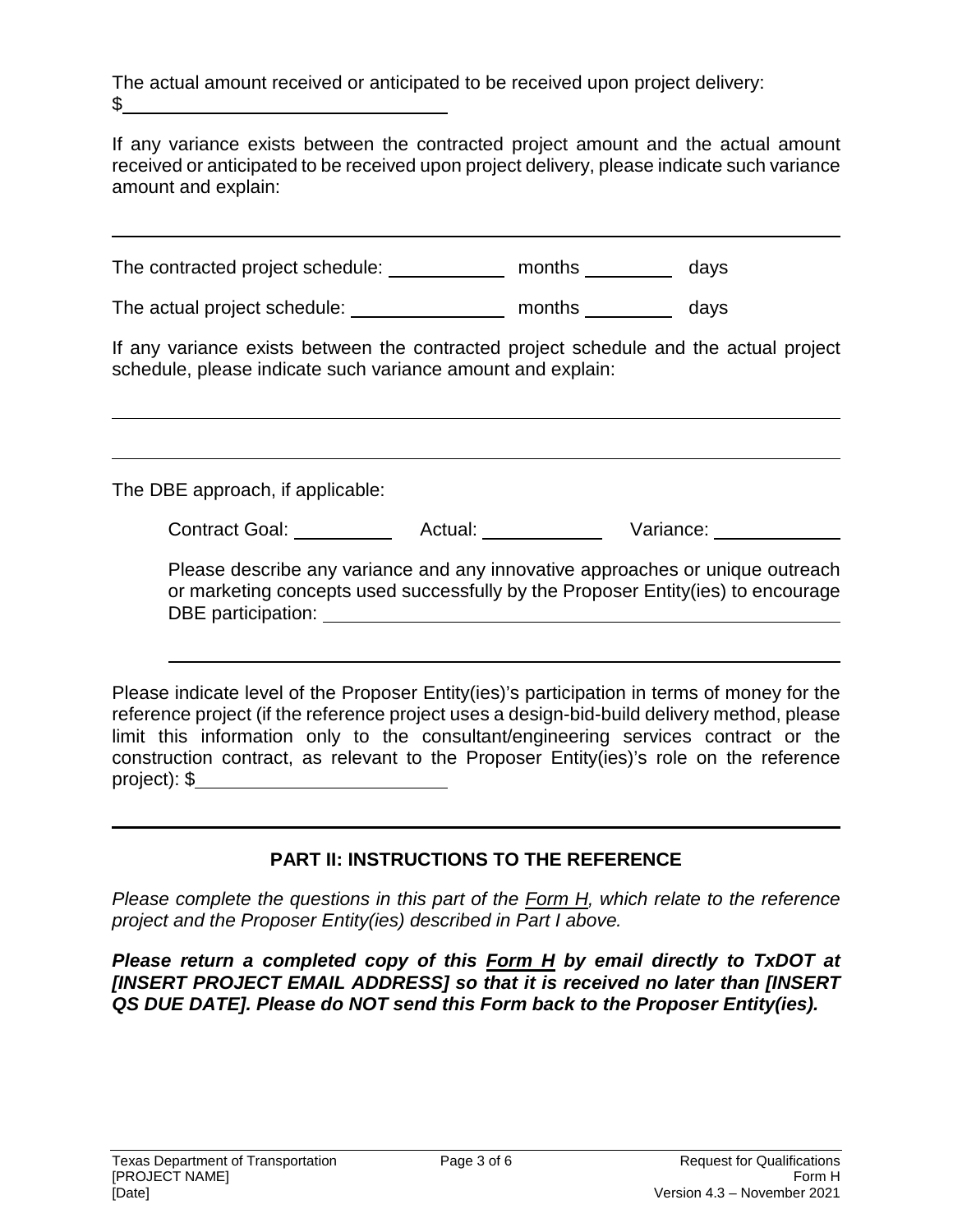Please provide information for the primary individual completing this Part II:

Reference Contact Name: Reference Organization Name: Reference Contact Title: Telephone No.: Reference Contact Email: **Example 2018** Please answer the following questions with regard to the reference project and the Proposer Entity(ies): To the best of your knowledge, is the Proposer's description of the reference project in Part I of this Form H accurate?  $\Box$  Yes  $\Box$  No If no, please explain: What is the approximate amount of non-owner directed contract modifications and claims (if any) caused by, or attributable to, the Proposer Entity(ies)? ☐ None ☐ less than \$1 million ☐ \$1-\$10 million ☐ \$10-\$50 million ☐ greater than \$50 million Were any liquidated damages assessed, or funds withheld, for non-performance by the Proposer Entity(ies)?  $\Box$  Yes  $\Box$  No If yes, what was the approximate amount? ☐ less than \$1 million ☐ \$1-\$10 million ☐ greater than \$10 million Please rate the quality of the services listed below rendered by the Proposer Entity(ies) to your organization: **Service Excellent Very Good Good Fair Poor No Basis**

|                          | ouu |  |  |
|--------------------------|-----|--|--|
| <b>Technical Quality</b> |     |  |  |
| Schedule                 |     |  |  |
| Reporting                |     |  |  |
| Coordination             |     |  |  |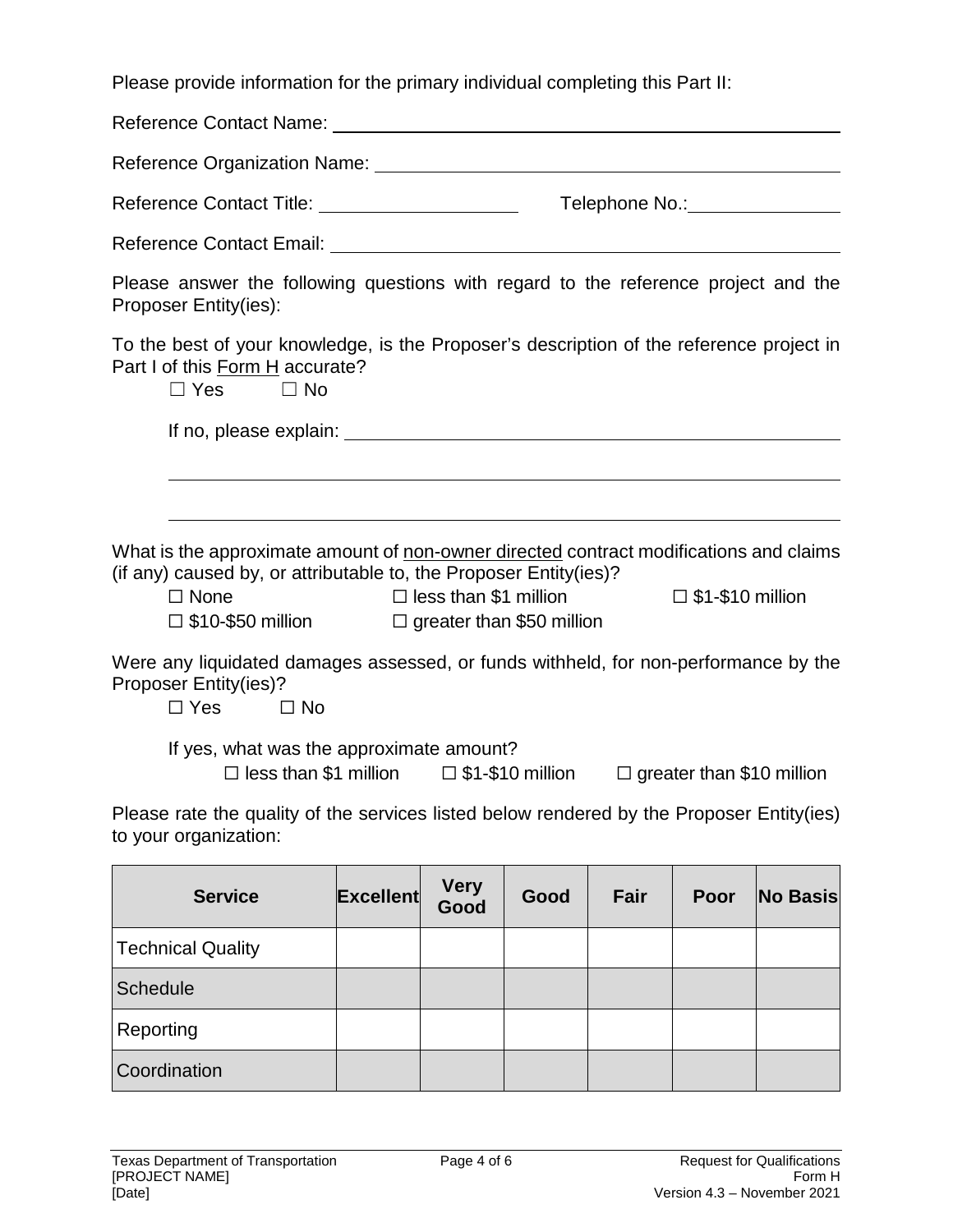| Partnering/Owner-<br><b>Contractor Relationship</b> |  |  |  |
|-----------------------------------------------------|--|--|--|
| <b>Contract Compliance</b>                          |  |  |  |
| Adequacy and Quality of<br>Staffing                 |  |  |  |
| <b>OVERALL</b>                                      |  |  |  |

Please elaborate as to the reason for each of the ratings set forth above if rated "Fair" or "Poor":

|          | <u> 1989 - Johann Stoff, deutscher Stoffen und der Stoffen und der Stoffen und der Stoffen und der Stoffen und de</u>                                                                                      |
|----------|------------------------------------------------------------------------------------------------------------------------------------------------------------------------------------------------------------|
|          |                                                                                                                                                                                                            |
| service? | ,我们也不会有什么。""我们的人,我们也不会有什么?""我们的人,我们也不会有什么?""我们的人,我们也不会有什么?""我们的人,我们也不会有什么?""我们的人<br>If given the opportunity, would you contract with the Proposer Entity(ies) again for a similar<br>$\Box$ Yes $\Box$ No |
|          |                                                                                                                                                                                                            |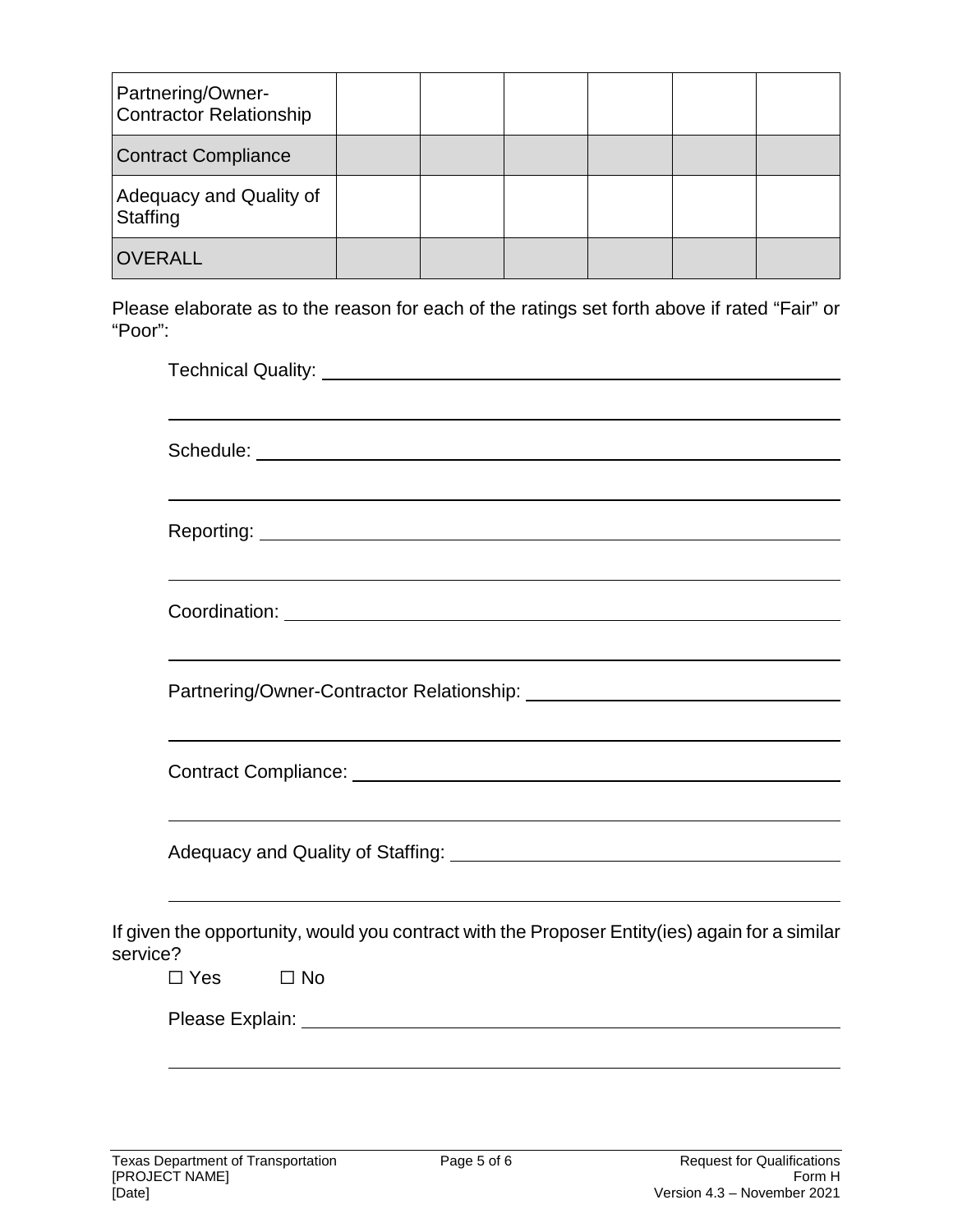Would you prefer, or do you believe it is necessary, to discuss any of your responses by telephone?

☐ Yes ☐ No

|          |  |  |  | If yes, please include the best time and telephone number at which you can be |  |  |  |
|----------|--|--|--|-------------------------------------------------------------------------------|--|--|--|
| reached: |  |  |  |                                                                               |  |  |  |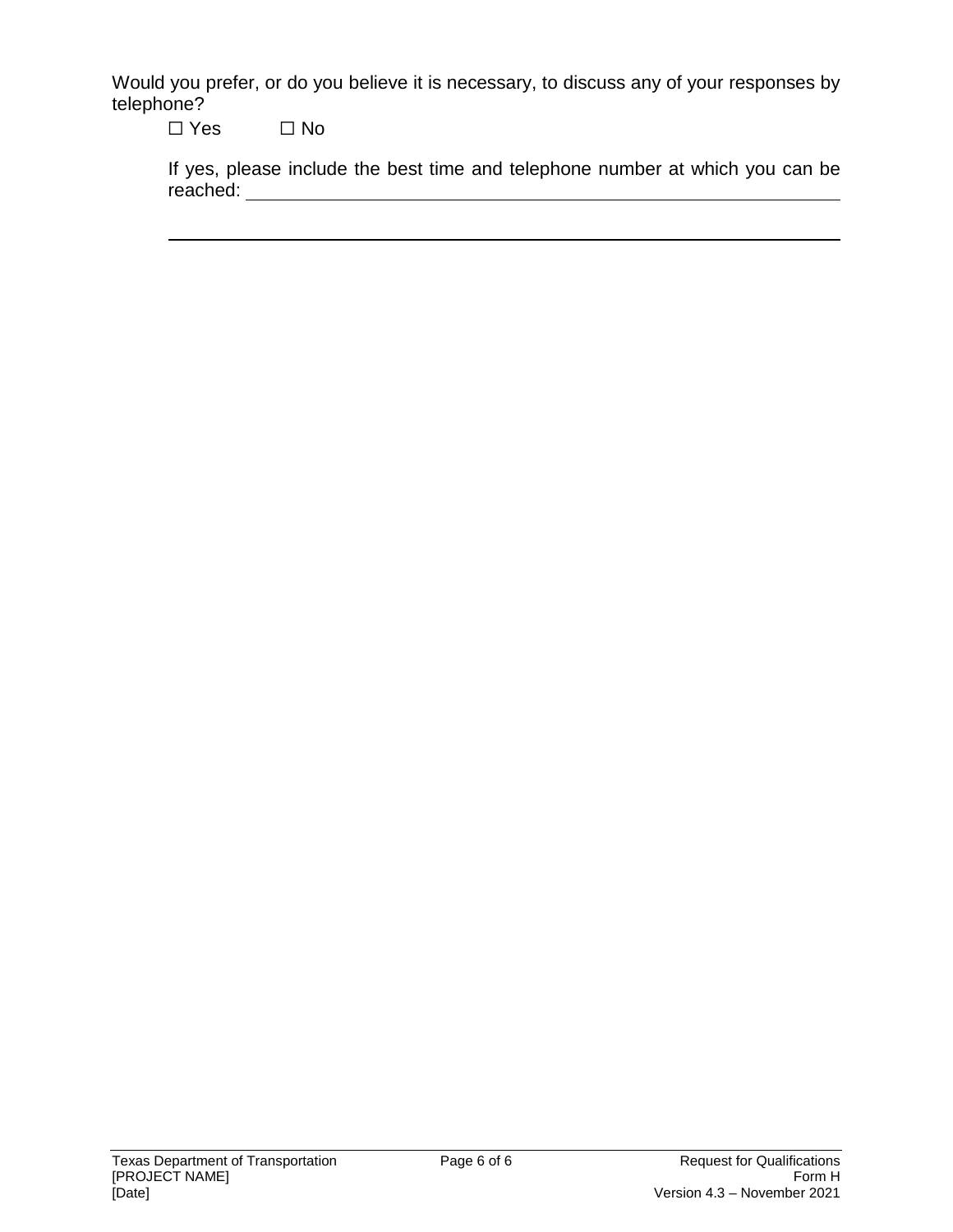#### **FORM I KEY PERSONNEL REFERENCE FORM**

#### **Texas Department of Transportation Request for Qualifications for [PROJECT NAME]**

The Texas Department of Transportation ("TxDOT") has issued a Request for Qualifications ("RFQ") seeking qualifications of entities (referred to herein as the "Proposer") to [INSERT DESCRIPTION OF PROJECT]. The Proposer intends to submit a Qualifications Statement ("QS") in response to the RFQ that will list you as a Reference (defined below) with respect to the reference project and the Key Personnel identified by the Proposer in Part I below. The Proposer is responsible for completing Part I of this Form I and you, as the Reference, are responsible for completing Part II of this Form I in accordance with the instructions set forth below.

## **PART I: INSTRUCTIONS TO THE PROPOSER**

*Each Proposer (or its Lead Contractor, Lead Engineering Firm, Independent Quality Firm or Lead Maintenance Firm, as applicable) (each of the foregoing referred to herein as a "Proposer Entity") must prepare a copy of this Form I for each of the projects listed on Form G-2 to be submitted with the Proposer's QS for each of the following Key Personnel positions: Project Manager, Construction Manager, Design Manager, Lead Maintenance of Traffic (MOT) Design Engineer, Independent Quality Firm Manager and Professional Services Quality Assurance Manager.* [INSERT ADDITIONAL KEY PERSONNEL AS APPROPRIATE.] *After completing all of the questions in Part I of this Form I for each project, the Proposer Entity must deliver a copy of each Form I to an individual who was an employee of the project owner at the time the services were performed for each project (each, a "Reference") so that the Reference may complete Part II below and return a completed copy directly to TxDOT by email by the date indicated in Part II below.* 

#### **Proposer Information:**

| Proposer Entity Name: |  |
|-----------------------|--|
|                       |  |

Proposer Key Personnel Position (check one):<sup>24</sup>

- ☐ Project Manager ☐ Construction Manager
- 
- 
- ☐ Design Manager ☐ Lead MOT Design Engineer
- ☐ Independent Quality Firm Manager ☐ Professional Services Quality Manager

<sup>24</sup> Conform to required Key Personnel listed in Exhibit B.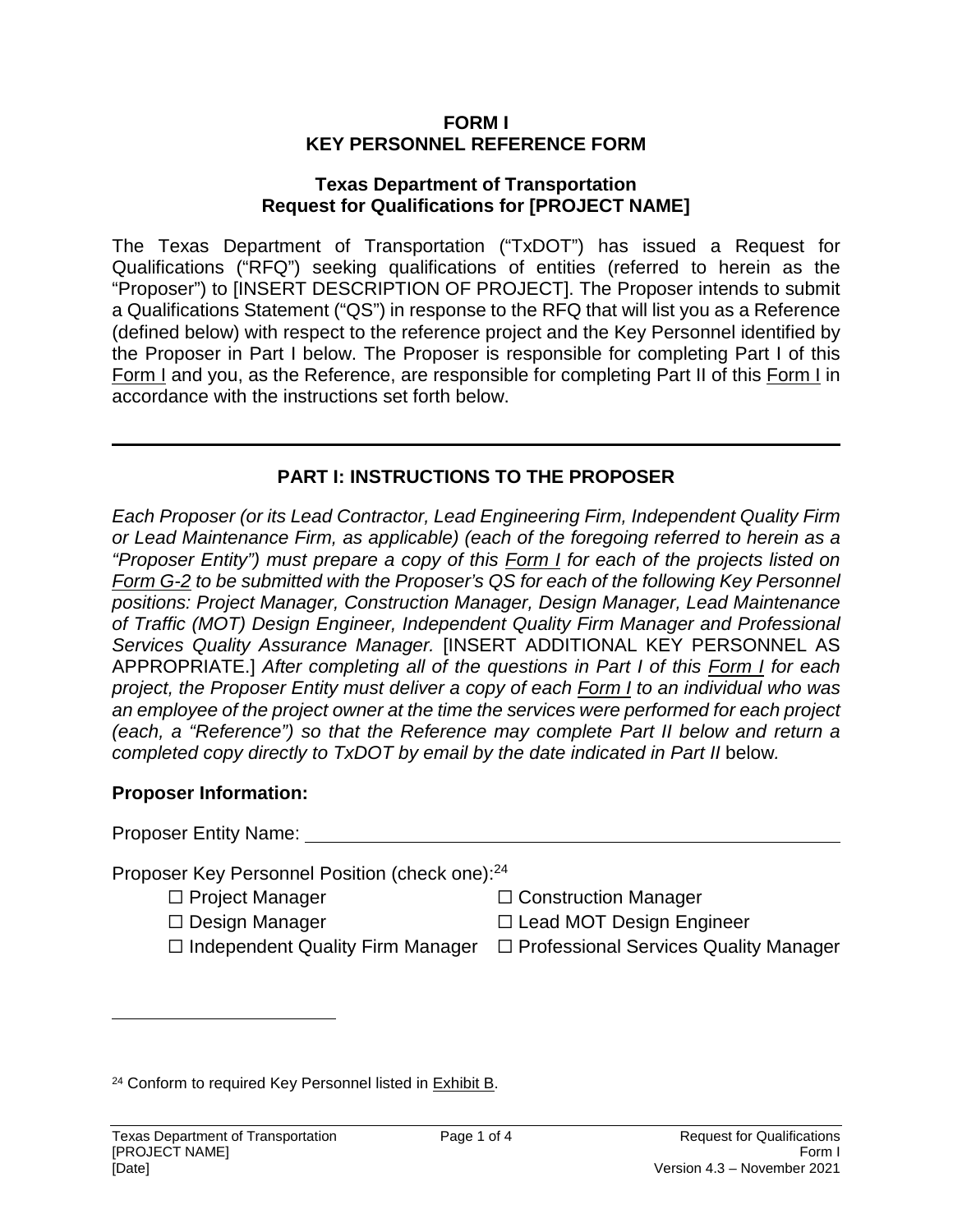| <b>Reference Project Information:</b>                                                        |                             |                              |  |  |  |  |  |  |  |
|----------------------------------------------------------------------------------------------|-----------------------------|------------------------------|--|--|--|--|--|--|--|
|                                                                                              |                             |                              |  |  |  |  |  |  |  |
| Reference Project Name of Owner and Owner's Project Manager Name/Title:                      |                             |                              |  |  |  |  |  |  |  |
| Reference Project Owner's Project Manager Email: _______________________________             |                             |                              |  |  |  |  |  |  |  |
| Reference Project Owner's Project Manager Telephone No.: _______________________             |                             |                              |  |  |  |  |  |  |  |
| Reference Contact (filling out Part II) Name, Title, Telephone No., Email:                   |                             |                              |  |  |  |  |  |  |  |
| Project delivery method:<br>$\Box$ Design-Bid-Build $\Box$ Design-Build<br>$\Box$ Concession | $\Box$ Availability Payment | $\Box$ Design-Build-Maintain |  |  |  |  |  |  |  |
| Project value:<br>$\Box$ Below \$100M                                                        | $\square$ \$100M - \$500M   | □ Above \$500M               |  |  |  |  |  |  |  |
| The Key Personnel listed above started working on the project: _________________             |                             |                              |  |  |  |  |  |  |  |
| The Key Personnel listed above stopped working on the project: _________________             |                             |                              |  |  |  |  |  |  |  |
| The role and services that the Key Personnel listed above provided relevant to this Project: |                             |                              |  |  |  |  |  |  |  |
|                                                                                              |                             |                              |  |  |  |  |  |  |  |
|                                                                                              |                             |                              |  |  |  |  |  |  |  |

## **PART II: INSTRUCTIONS TO THE REFERENCE**

*Please complete the questions in this Part II of the Form I, which relate to the Key Personnel and their participation in the reference project described in Part I above.*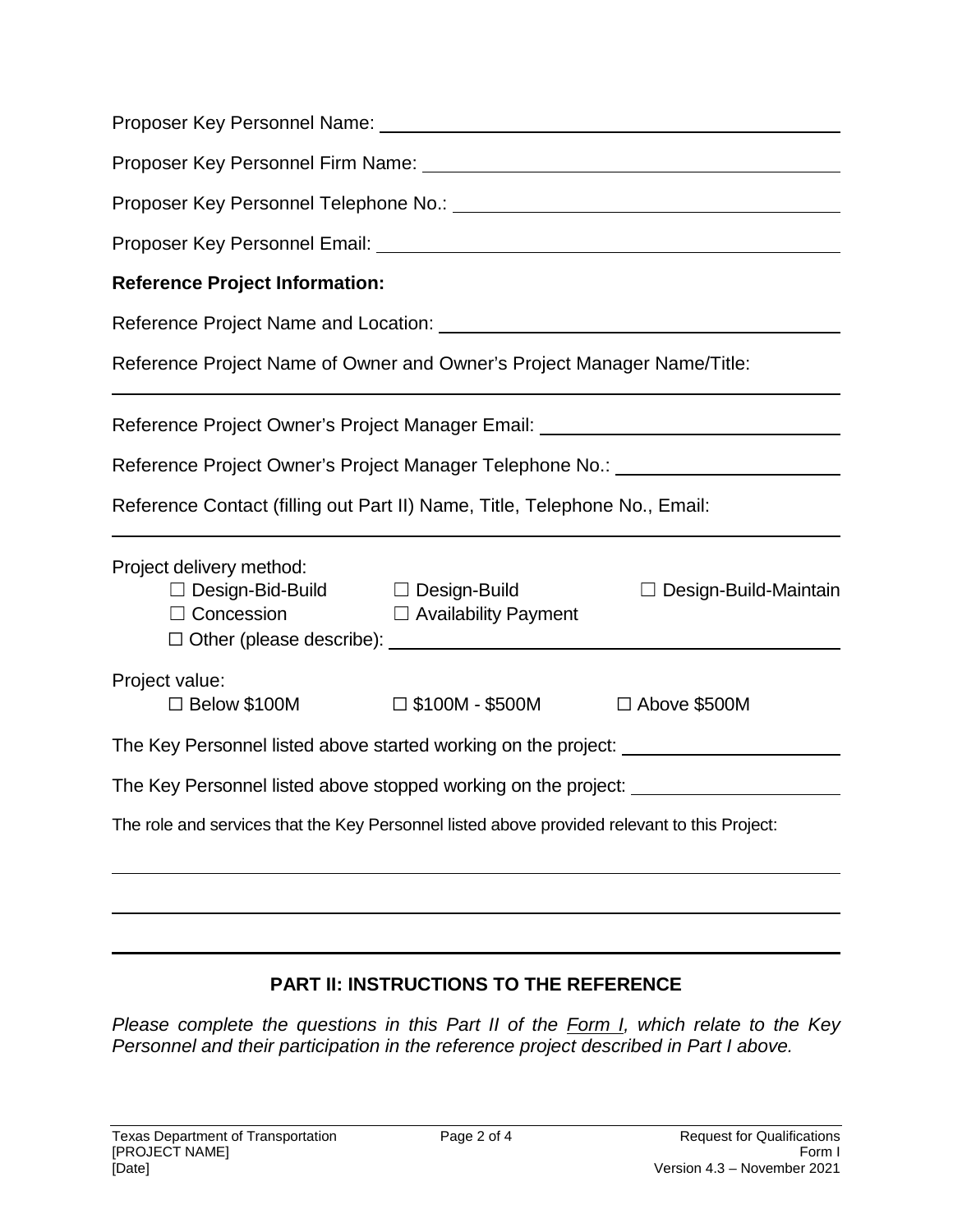### *Please return a completed copy of this Form I by email directly to TxDOT at [INSERT PROJECT EMAIL ADDRESS] so that it is received no later than [INSERT QS DUE DATE]. Please do NOT send this Form back to the Proposer Entity(ies).*

Please provide information for the primary individual completing this Part II:

| Reference Organization Name: Names                                                                                              |                                                                                                                |
|---------------------------------------------------------------------------------------------------------------------------------|----------------------------------------------------------------------------------------------------------------|
|                                                                                                                                 | Telephone No.: No.: Note that the set of the set of the set of the set of the set of the set of the set of the |
|                                                                                                                                 |                                                                                                                |
| Please answer the following questions with regard to the reference project and the Key<br>Personnel identified in Part I above: |                                                                                                                |
| To the best of your knowledge, is the Reference information listed in Part I of this Form I<br>accurate?                        |                                                                                                                |
| $\Box$ Yes $\Box$ No                                                                                                            |                                                                                                                |
| If no, please explain:                                                                                                          |                                                                                                                |

Please rate the quality of the services listed below rendered by the Key Personnel to your organization:

| <b>Service</b>                                      | <b>Excellent</b> | <b>Very</b><br>Good | Good | Fair | Poor | <b>No Basis</b> |
|-----------------------------------------------------|------------------|---------------------|------|------|------|-----------------|
| <b>Technical Quality/Aptitude</b>                   |                  |                     |      |      |      |                 |
| Coordination/<br>Responsiveness                     |                  |                     |      |      |      |                 |
| Partnering/Owner-<br><b>Contractor Relationship</b> |                  |                     |      |      |      |                 |
| <b>Contract Compliance</b>                          |                  |                     |      |      |      |                 |
| <b>OVERALL</b>                                      |                  |                     |      |      |      |                 |

Please elaborate as to the reason for each of the ratings set forth above if rated "Fair" or "Poor":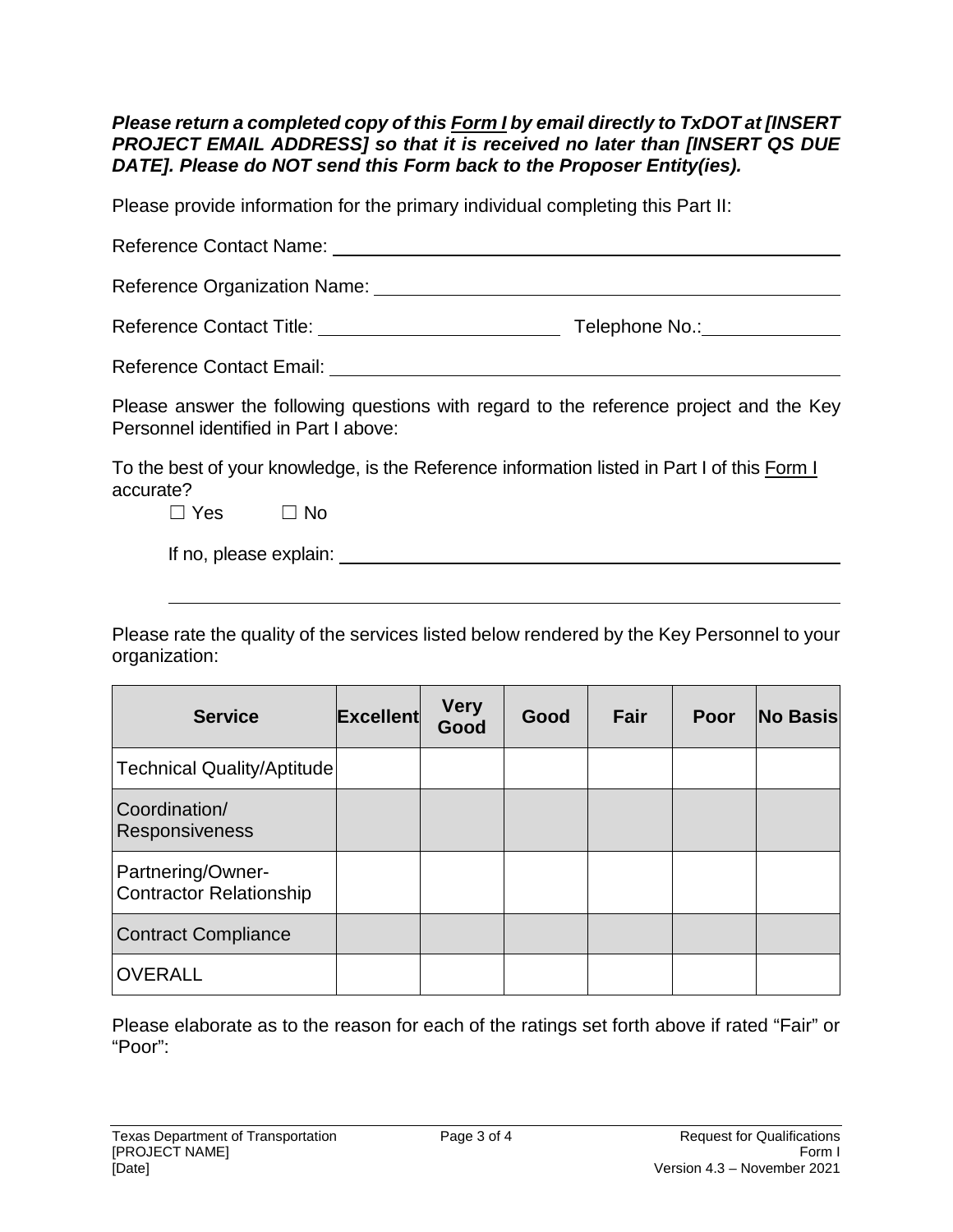|            | ,我们也不能在这里的时候,我们也不能在这里的时候,我们也不能会在这里,我们也不能会不能会不能会不能会不能会不能会不能会。<br>第2012章 我们的时候,我们的时候,我们的时候,我们的时候,我们的时候,我们的时候,我们的时候,我们的时候,我们的时候,我们的时候,我们的时候,我们的时候,我 |
|------------|--------------------------------------------------------------------------------------------------------------------------------------------------|
|            | If given the opportunity, would you choose to work with this Key Personnel again?<br>$\Box$ Yes $\Box$ No                                        |
|            |                                                                                                                                                  |
| telephone? | Would you prefer, or do you believe it is necessary, to discuss any of your responses by<br>$\Box$ Yes $\Box$ No                                 |
|            | If yes, please include the best time and telephone number at which you can be                                                                    |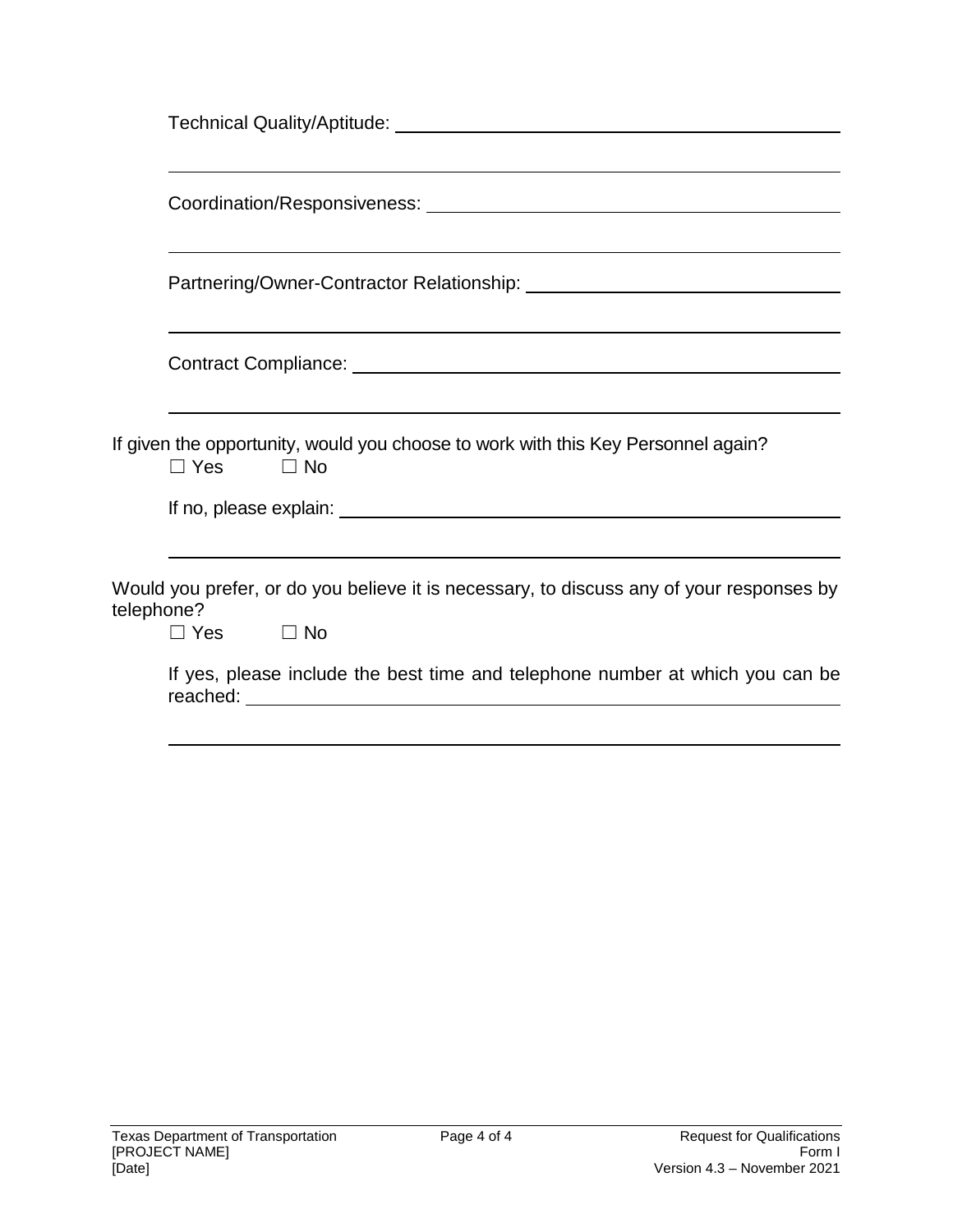### **FORM J-1 DBE INFORMATION**

*The QS shall include Forms J-1 in accordance with Section J of Exhibit B to the RFQ.* 

# **1. Complete the following table for each DBE firm:**

| <b>Proposer Entity</b><br>Name:     |                                                                                                         |                                      |                                    |                                           |                                                                                                                                                            |
|-------------------------------------|---------------------------------------------------------------------------------------------------------|--------------------------------------|------------------------------------|-------------------------------------------|------------------------------------------------------------------------------------------------------------------------------------------------------------|
|                                     |                                                                                                         | <b>DBE Reference Contact</b>         |                                    |                                           |                                                                                                                                                            |
| <b>DBE</b><br><b>Organization:</b>  |                                                                                                         |                                      |                                    |                                           |                                                                                                                                                            |
| <b>Contact Name:</b>                |                                                                                                         |                                      |                                    |                                           |                                                                                                                                                            |
| <b>Contact Title:</b>               |                                                                                                         |                                      |                                    |                                           |                                                                                                                                                            |
| <b>Contact</b><br><b>Telephone:</b> |                                                                                                         |                                      |                                    |                                           |                                                                                                                                                            |
| <b>Contact Email:</b>               |                                                                                                         |                                      |                                    |                                           |                                                                                                                                                            |
|                                     |                                                                                                         | <b>Reference Project Information</b> |                                    |                                           |                                                                                                                                                            |
| Name (Location):                    | <b>Delivery Method:</b>                                                                                 | Dates of DBE's<br>Services:          | <b>DBE's Role</b><br>and Services: | Value (% of<br><b>Prime</b><br>Contract): | <b>Prime Entity:</b>                                                                                                                                       |
|                                     | □ Design-Bid-Build<br>□ Design-Build<br>□ Design-Build-<br>Maintain<br>□ Concession<br>$\Box$<br>Other: |                                      |                                    |                                           | □ Proposer<br>□ Equity Member<br>□ Lead Contractor<br>□ Lead Engineering<br>Firm<br>□ Other entity<br>providing experience<br>on Form D-1 or Form<br>$D-2$ |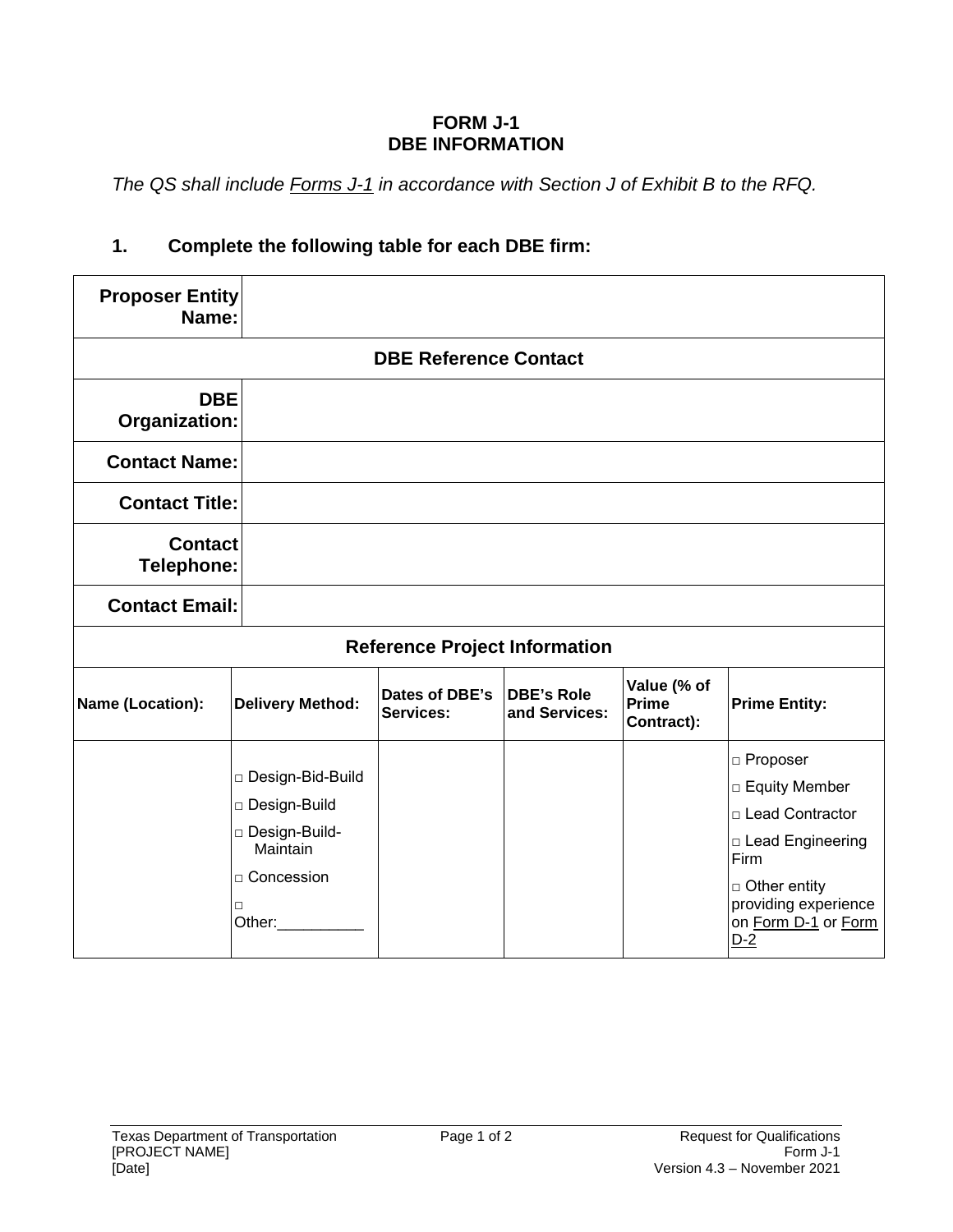|                             |  | □ Proposer                                                |
|-----------------------------|--|-----------------------------------------------------------|
| □ Design-Bid-Build          |  | □ Equity Member                                           |
| □ Design-Build              |  | □ Lead Contractor                                         |
| □ Design-Build-<br>Maintain |  | □ Lead Engineering<br>Firm                                |
| □ Concession                |  | $\Box$ Other entity                                       |
| □ Other:                    |  | providing experience<br>on Form D-1 or Form<br>$D-2$      |
|                             |  | □ Proposer                                                |
| □ Design-Bid-Build          |  | □ Equity Member                                           |
| □ Design-Build              |  | □ Lead Contractor                                         |
| □ Design-Build-<br>Maintain |  | □ Lead Engineering<br>Firm                                |
| □ Concession                |  | □ Other entity                                            |
| □ Other:                    |  | providing experience<br>on Form D-1 or Form<br><u>D-2</u> |

**2. Describe any problems encountered on the contracts identified in the table above and corrective actions taken by the applicable Proposer Entity:** 

 $\overline{\phantom{a}}$  ,  $\overline{\phantom{a}}$  ,  $\overline{\phantom{a}}$  ,  $\overline{\phantom{a}}$  ,  $\overline{\phantom{a}}$  ,  $\overline{\phantom{a}}$  ,  $\overline{\phantom{a}}$  ,  $\overline{\phantom{a}}$  ,  $\overline{\phantom{a}}$  ,  $\overline{\phantom{a}}$  ,  $\overline{\phantom{a}}$  ,  $\overline{\phantom{a}}$  ,  $\overline{\phantom{a}}$  ,  $\overline{\phantom{a}}$  ,  $\overline{\phantom{a}}$  ,  $\overline{\phantom{a}}$ 

\_\_\_\_\_\_\_\_\_\_\_\_\_\_\_\_\_\_\_\_\_\_\_\_\_\_\_\_\_\_\_\_\_\_\_\_\_\_\_\_\_\_\_\_\_\_\_\_\_\_\_\_\_\_\_\_\_\_\_\_\_\_\_\_\_\_\_\_\_\_

\_\_\_\_\_\_\_\_\_\_\_\_\_\_\_\_\_\_\_\_\_\_\_\_\_\_\_\_\_\_\_\_\_\_\_\_\_\_\_\_\_\_\_\_\_\_\_\_\_\_\_\_\_\_\_\_\_\_\_\_\_\_\_\_\_\_\_\_\_\_

\_\_\_\_\_\_\_\_\_\_\_\_\_\_\_\_\_\_\_\_\_\_\_\_\_\_\_\_\_\_\_\_\_\_\_\_\_\_\_\_\_\_\_\_\_\_\_\_\_\_\_\_\_\_\_\_\_\_\_\_\_\_\_\_\_\_\_\_\_\_

\_\_\_\_\_\_\_\_\_\_\_\_\_\_\_\_\_\_\_\_\_\_\_\_\_\_\_\_\_\_\_\_\_\_\_\_\_\_\_\_\_\_\_\_\_\_\_\_\_\_\_\_\_\_\_\_\_\_\_\_\_\_\_\_\_\_\_\_\_\_

\_\_\_\_\_\_\_\_\_\_\_\_\_\_\_\_\_\_\_\_\_\_\_\_\_\_\_\_\_\_\_\_\_\_\_\_\_\_\_\_\_\_\_\_\_\_\_\_\_\_\_\_\_\_\_\_\_\_\_\_\_\_\_\_\_\_\_\_\_\_

[Add additional sheets as necessary]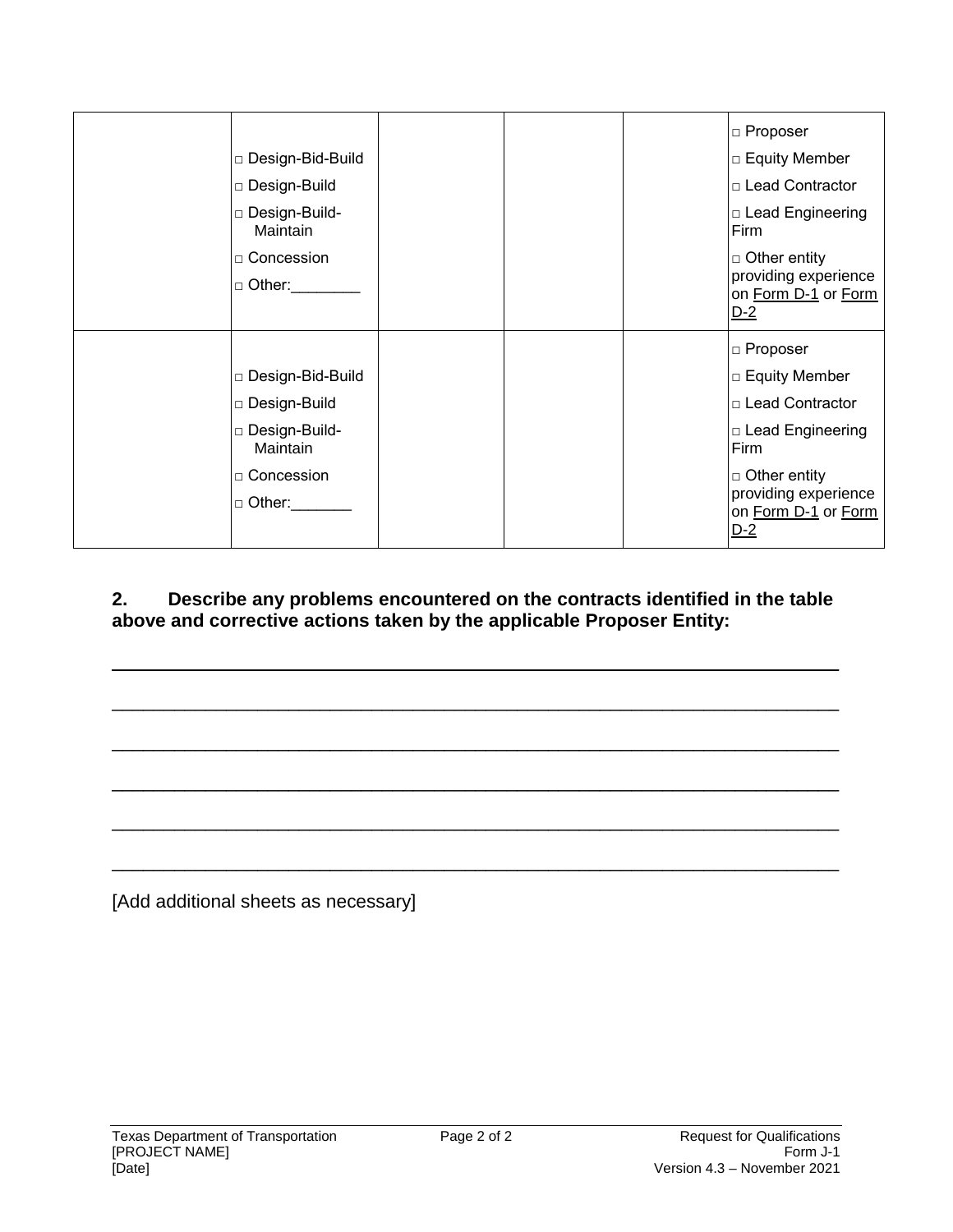### **FORM J-2 DBE REFERENCE FORM**

#### **Texas Department of Transportation Request for Qualifications for the [INSERT NAME OF PROJECT]**

The Texas Department of Transportation ("TxDOT") has issued a Request for Qualifications ("RFQ") seeking qualifications from entities (each referred to herein as the "Proposer") to design, construct, [and maintain] for the *[INSERT NAME OF PROJECT]* ("Project"). A Proposer has submitted a Qualifications Statement ("QS") in response to the RFQ that lists you as an individual reference ("Reference") who was an employee of a Disadvantaged Business Enterprise ("DBE") at the time the DBE performed services for the reference project(s) and the applicable Proposer Entity (defined below), each as identified by the Proposer in Part I below. The Proposer is responsible for completing Part I of this Form J-2 and you, as the Reference, are responsible for completing Part II of this Form J-2 in accordance with the instructions set forth below.

If a request is made under the Public Information Act (Texas Government Code Chapter 552) for disclosure of this Form J-2, TxDOT shall only disclose such information in accordance with Section 6.2.4 of the RFQ. The RFQ is available at [INSERT LINK].

## **PART I: INSTRUCTIONS TO THE PROPOSER**

*Proposer and each Equity Member, Lead Contractor, Lead Engineering Firm, and any other entity providing engineering or construction experience for a project referenced on Form D-1 or Form D-2 (each of the foregoing referred to herein as a "Proposer Entity") must prepare a copy of this Form J-2 for each of the DBEs listed on the Forms J-1 to be submitted with the Proposer's QS. TxDOT will randomly select DBEs listed on the Forms J-1 and deliver a copy of each corresponding Form J-2 to the DBE Reference so that the Reference may complete Part II below and return a completed copy directly to TxDOT by email by the date indicated in Part II below.* 

| <b>Proposer Entity Information</b> |  |  |  |  |
|------------------------------------|--|--|--|--|
| <b>Proposer Entity Name:</b>       |  |  |  |  |
| <b>DBE Reference Contact</b>       |  |  |  |  |
| <b>DBE Organization:</b>           |  |  |  |  |
| <b>Contact Name:</b>               |  |  |  |  |
| <b>Contact Title:</b>              |  |  |  |  |
| <b>Contact Telephone:</b>          |  |  |  |  |
| <b>Contact Email:</b>              |  |  |  |  |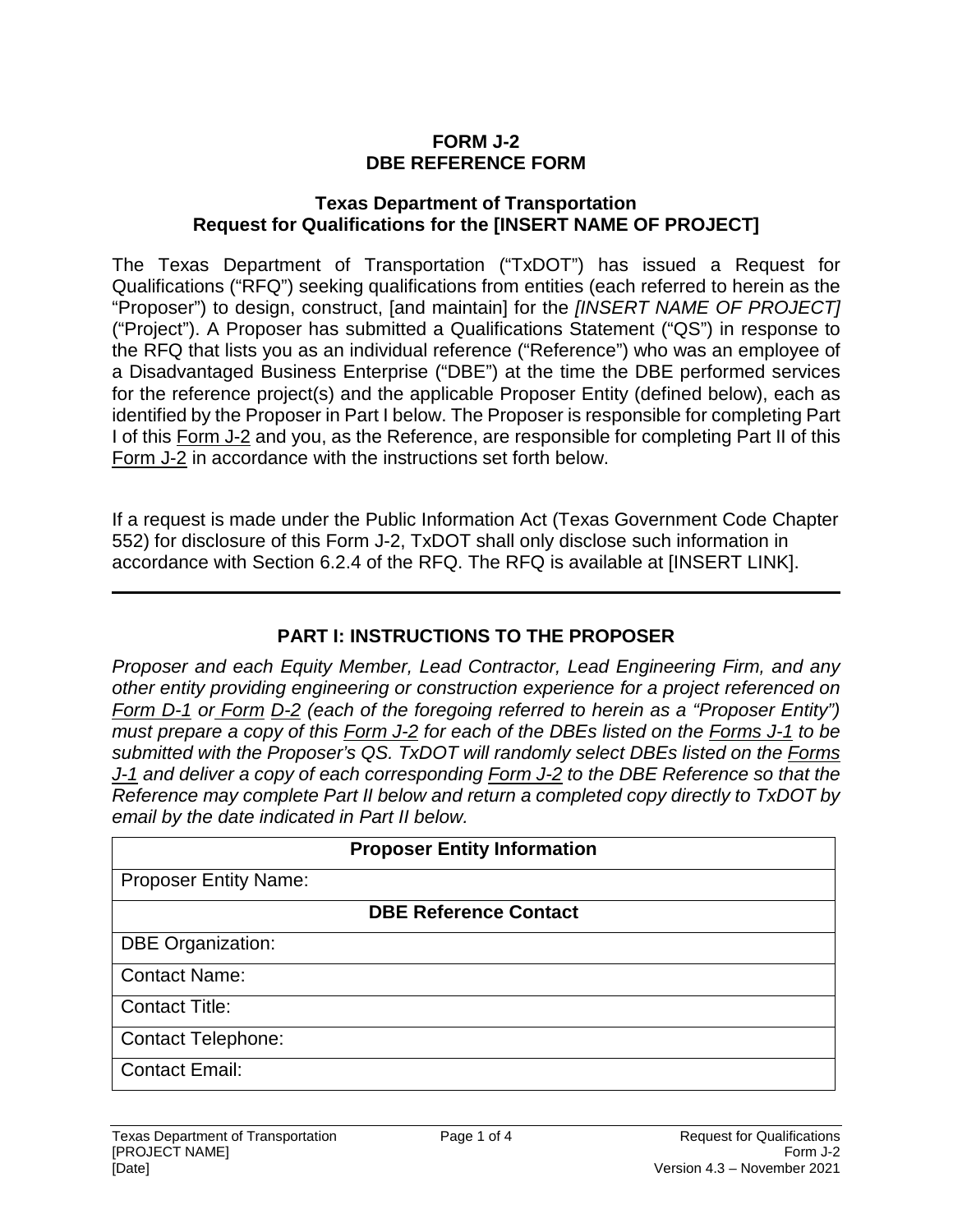## **Reference Project Information:**

Projects on which the Proposer Entity worked with DBE in the last 3 years pursuant to a direct subcontract.

| Name (Location): | <b>Delivery</b><br>Method:                                                                                                                                                                               | Dates of<br>DBE's<br><b>Services:</b> | <b>DBE's Role</b><br>and<br><b>Services:</b> | \$ Value of<br>Work and % of<br><b>Prime</b><br><b>Contract</b><br><b>Amount</b> |
|------------------|----------------------------------------------------------------------------------------------------------------------------------------------------------------------------------------------------------|---------------------------------------|----------------------------------------------|----------------------------------------------------------------------------------|
|                  | □ Design-Bid-Build<br>Design-Build<br>□ Design-Build-Maintain<br>□ Concession<br>□ Other:_____________<br>□ Design-Bid-Build<br>Design-Build<br>□ Design-Build-Maintain<br>□ Concession<br>$\Box$ Other: |                                       |                                              |                                                                                  |
|                  | □ Design-Bid-Build<br>□ Design-Build<br>□ Design-Build-Maintain<br>□ Concession<br>$\Box$ Other:                                                                                                         |                                       |                                              |                                                                                  |

## **PART II: INSTRUCTIONS TO THE REFERENCE**

*As the Reference, please complete Part II of this Form J-2 in accordance with the instructions set forth below and return a completed copy of this Form J-2 by email directly to TxDOT at [PROJECT EMAIL ADDRESS] so that it is received no later than [INSERT DATE]. Please do NOT send this Form J-2 back to the Proposer Entity identified above.* 

Please provide information for the primary individual completing this Part II:

| Reference Organization Name:    |                |  |
|---------------------------------|----------------|--|
| <b>Reference Contact Name:</b>  |                |  |
| <b>Reference Contact Title:</b> | Telephone No.: |  |
| <b>Reference Contact Email:</b> |                |  |
|                                 |                |  |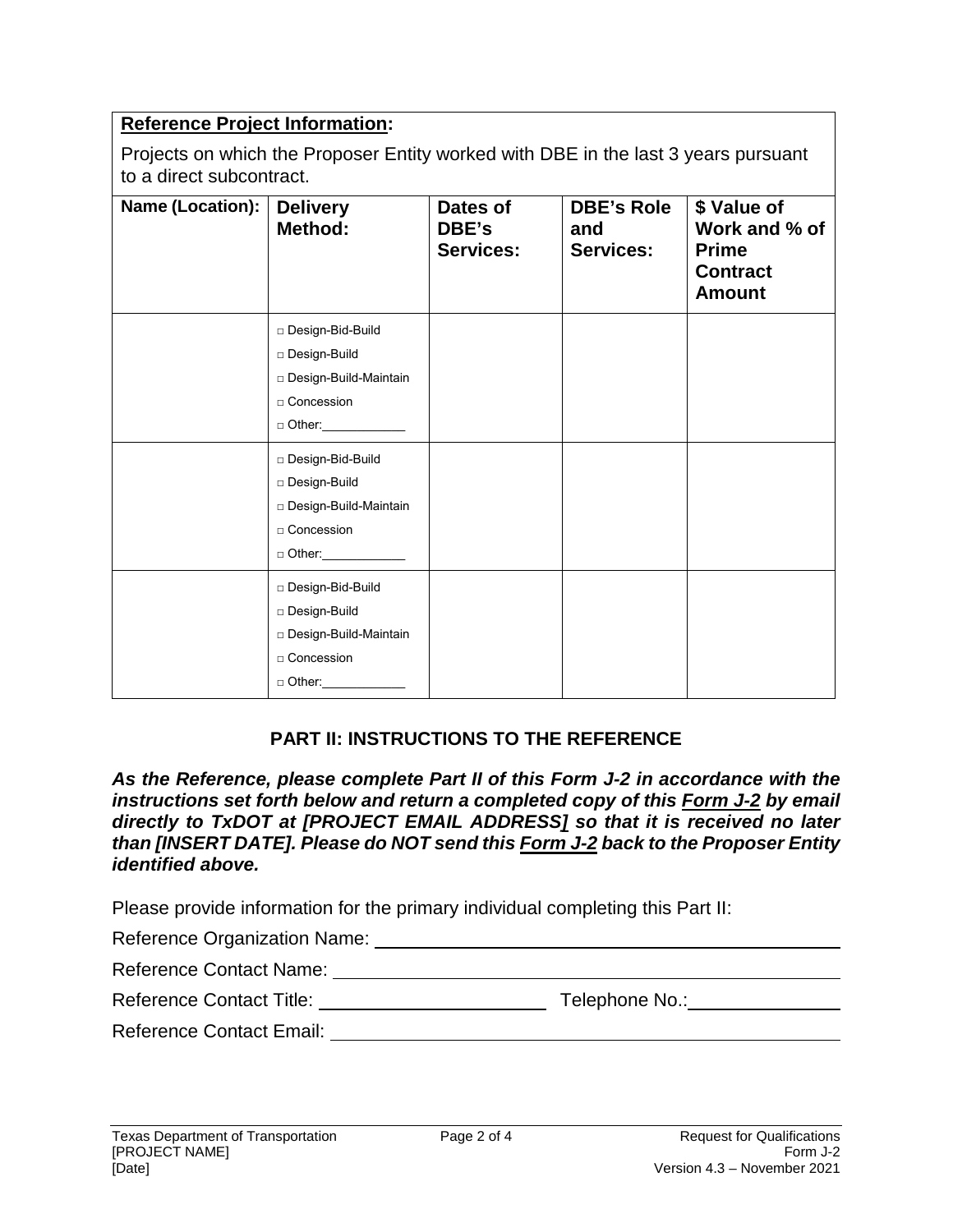To the best of your knowledge is the information listed in Part I of this Form J-2 accurate?

 $\Box$  Yes  $\Box$  No

If no, please explain:

Please rate the quality of your overall experience working with the Proposer Entity on the project(s) identified in Part I above:

|                                                    | <b>Very</b> | Good | Fair | <b>Poor</b> | <b>No</b> |
|----------------------------------------------------|-------------|------|------|-------------|-----------|
| Coordination / Responsiveness                      |             |      |      |             |           |
| Contractor-Subcontractor<br>Relationship           |             |      |      |             |           |
| Contract Compliance (other than<br>timely payment) |             |      |      |             |           |

Please elaborate as to the reason for each of the ratings set forth above if rated "Fair" or "Poor":

Coordination / Responsiveness:

Contractor-Subcontractor Relationship:

Contract Compliance (other than timely payment): \_\_\_\_\_\_\_\_\_\_\_\_\_\_\_\_\_\_\_\_\_\_\_\_\_\_\_\_\_\_\_

How many payments for services were not timely made according to contract requirements, and what percentage of the total number of payments made under the contract were not timely?

Number of payments that were not timely: \_\_\_\_\_\_\_\_\_

Percentage of total payments made under the contract that were not timely: \_\_\_\_%

 $\overline{\phantom{a}}$  , and the contribution of the contribution of the contribution of the contribution of the contribution of the contribution of the contribution of the contribution of the contribution of the contribution of the \_\_\_\_\_\_\_\_\_\_\_\_\_\_\_\_\_\_\_\_\_\_\_\_\_\_\_\_\_\_\_\_\_\_\_\_\_\_\_\_\_\_\_\_\_\_\_\_\_\_\_\_\_\_\_\_\_\_\_\_\_\_\_\_\_\_

Please explain: \_\_\_\_\_\_\_\_\_\_\_\_\_\_\_\_\_\_\_\_\_\_\_\_\_\_\_\_\_\_\_\_\_\_\_\_\_\_\_\_\_\_\_\_\_\_\_\_\_\_\_\_\_\_

If given the opportunity, would you choose to work with the Proposer Entity again?

 $\Box$  Yes  $\Box$  No

If no, please explain:

Would you prefer, or do you believe it is necessary, to discuss any of your responses by telephone?

 $\Box$  Yes  $\Box$  No